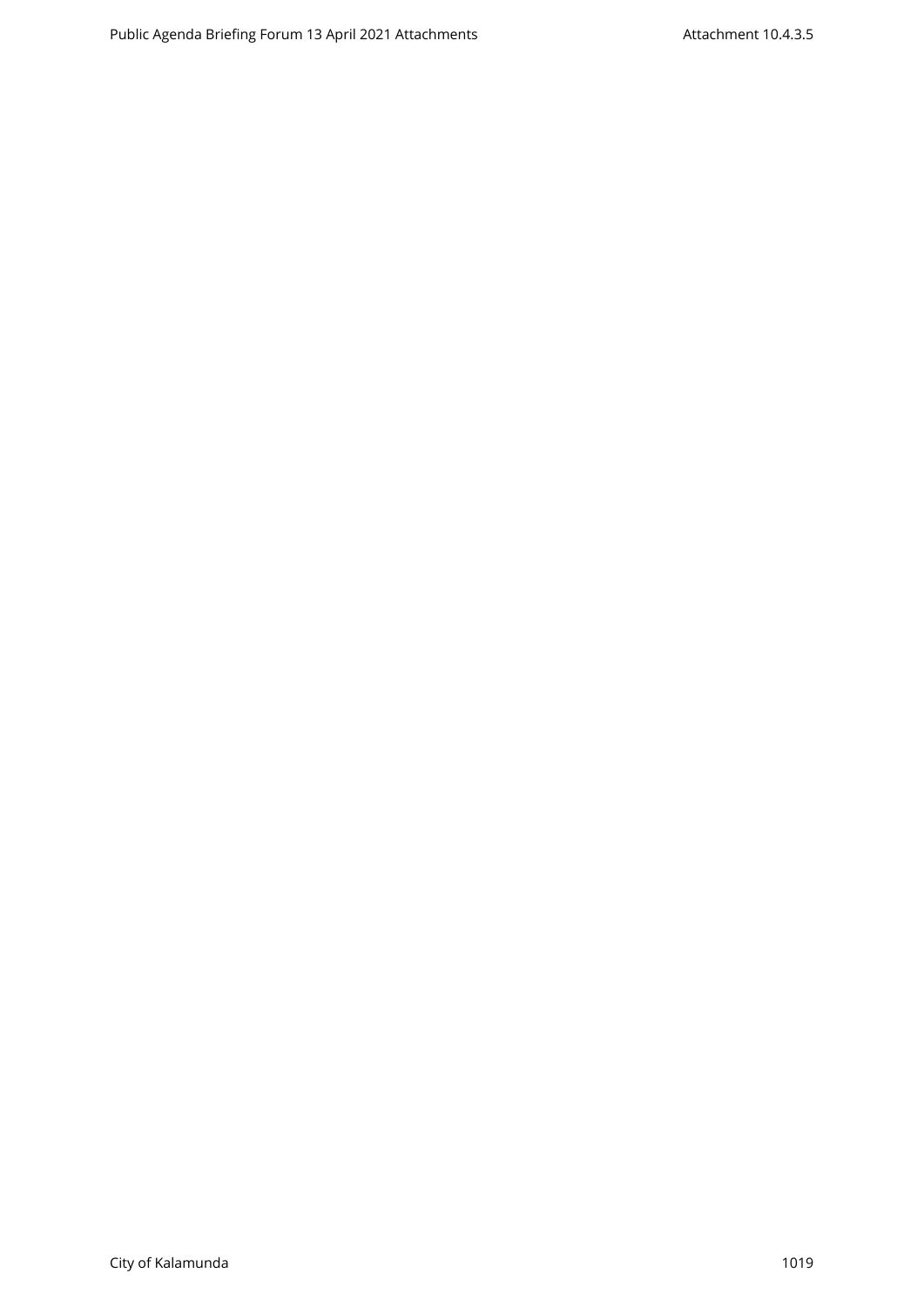Western Australia

# **Local Government (Administration) Regulations 1996**

# **Contents**

# **Part 1 — Preliminary**

| 1.             | Citation                                                                                      | 1  |
|----------------|-----------------------------------------------------------------------------------------------|----|
| 2.             | Commencement                                                                                  | 1  |
| 3.             | Terms used                                                                                    | 1  |
|                | <b>Part 1A</b> — Public notices                                                               |    |
| 3A.<br>3B.     | Requirements for local public notice (Act s. 1.7)<br>Requirements for Statewide public notice | 3  |
|                | (Act s. 1.8)                                                                                  | 4  |
|                | Part 2 — Council and committee                                                                |    |
|                | meetings                                                                                      |    |
| $\mathbf{4}$ . | Committee members, resignation of                                                             | 5  |
| 4A.            | Matter prescribed for when meeting may be closed                                              |    |
|                | to public (Act s. $5.23(2)(h)$ )                                                              | 5  |
| 5.             | Question time for public, meetings that require                                               |    |
|                | prescribed (Act s. 5.24)                                                                      | 5  |
| 6.             | Question time for public, minimum time for                                                    |    |
|                | (Acts. 5.24(2))                                                                               | 5  |
| 7.             | Question time for public, procedure for                                                       |    |
|                | (Acts. 5.24(2))                                                                               | 6  |
| 8.             | No quorum, procedure if $(Act s. 5.25(1)(c))$                                                 | 7  |
| 9.             | Voting to be open (Act s. $5.25(1)(d)$ )                                                      | 8  |
| 10.            | Revoking or changing decisions (Act s. $5.25(1)(e)$ )                                         | 8  |
| 11.            | Minutes, content of (Act s. $5.25(1)(f)$ )                                                    | 9  |
| 12.            | Publication of meeting details (Act s. $5.25(1)(g)$ )                                         | 10 |
|                |                                                                                               |    |
|                |                                                                                               |    |

As at 03 Feb 2021 Version 03-m0-00 page i Published on www.legislation.wa.gov.au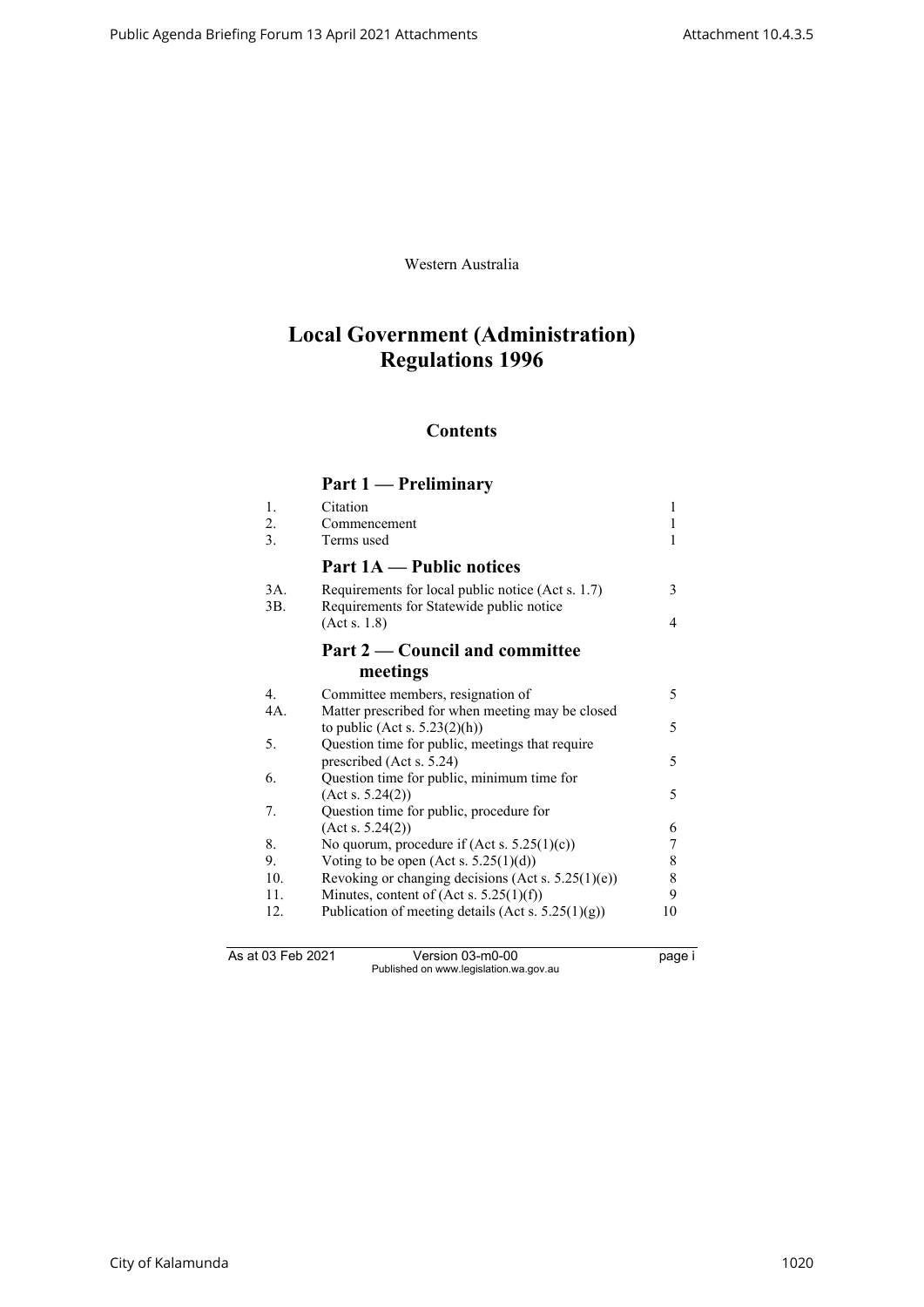| 13.               | Publication of unconfirmed minutes of meetings                                    |                   |
|-------------------|-----------------------------------------------------------------------------------|-------------------|
| 14.               | (Act s. 5.25(1)(i))                                                               | 10                |
|                   | Notice papers, agenda etc., public inspection of<br>$(\text{Act } s. 5.25(1)(j))$ | 11                |
| 14A.              | Attendance by telephone etc. (Act s. 5.25(1)(ba))                                 | 11                |
| 14B.              | Attendance by telephone etc. after natural disaster                               |                   |
|                   | (Act s. 5.25(1)(ba))                                                              | 13                |
| 14C.              | Attendance by electronic means in public health                                   |                   |
|                   | emergency or state of emergency (Act                                              |                   |
|                   | s. $5.25(1)(ba)$                                                                  | 14                |
| 14D.              | Meetings held by electronic means in public health                                |                   |
|                   | emergency or state of emergency (Act                                              |                   |
|                   | s. $5.25(1)(ba)$                                                                  | 15                |
| 14E.              | Modification of Act if meeting held by electronic                                 |                   |
|                   | means (Act s. $5.25(2)$ )                                                         | 16                |
|                   | Part 3 – Electors' meetings                                                       |                   |
| 15.               | Matters to be discussed at general meeting                                        |                   |
|                   | (Acts. 5.27(3))                                                                   | 18                |
| 16.               | Request for special meeting, form of                                              |                   |
|                   | (Acts. 5.28(2))                                                                   | 18                |
| 17.               | Voting at meeting (Act s. 5.31)                                                   | 18                |
| 18.               | Procedure at meeting (Act s. 5.31)                                                | 18                |
|                   | Part 4 — Local government                                                         |                   |
|                   | employees                                                                         |                   |
| 18A.              | Vacancy in position of CEO or senior employee to                                  |                   |
|                   | be advertised (Act s. $5.36(4)$ and $5.37(3)$ )                                   | 19                |
| 18 <sub>B</sub> . | Contracts of CEOs and senior employees, content                                   |                   |
|                   | of (Act s. $5.39(3)(c)$ )                                                         | 20                |
| 18E.              | False information in application for CEO position,                                |                   |
|                   | offence                                                                           | 20                |
| 18F.              | Remuneration and benefits of CEO to be as                                         |                   |
|                   | advertised                                                                        | 21                |
| 18FA.             | Model standards for CEO recruitment,                                              |                   |
|                   | performance and termination (Act s. 5.39A(1))                                     | 21                |
| 18FB.             | Certification of compliance with adopted standards                                |                   |
|                   | for CEO recruitment (Act s. 5.39B(7))                                             | 21                |
| 18FC.             | Certification of compliance with adopted standards                                | 22                |
|                   | for CEO termination (Act s. 5.39B(7))                                             |                   |
| page ii           | Version 03-m0-00                                                                  | As at 03 Feb 2021 |
|                   | Published on www.legislation.wa.gov.au                                            |                   |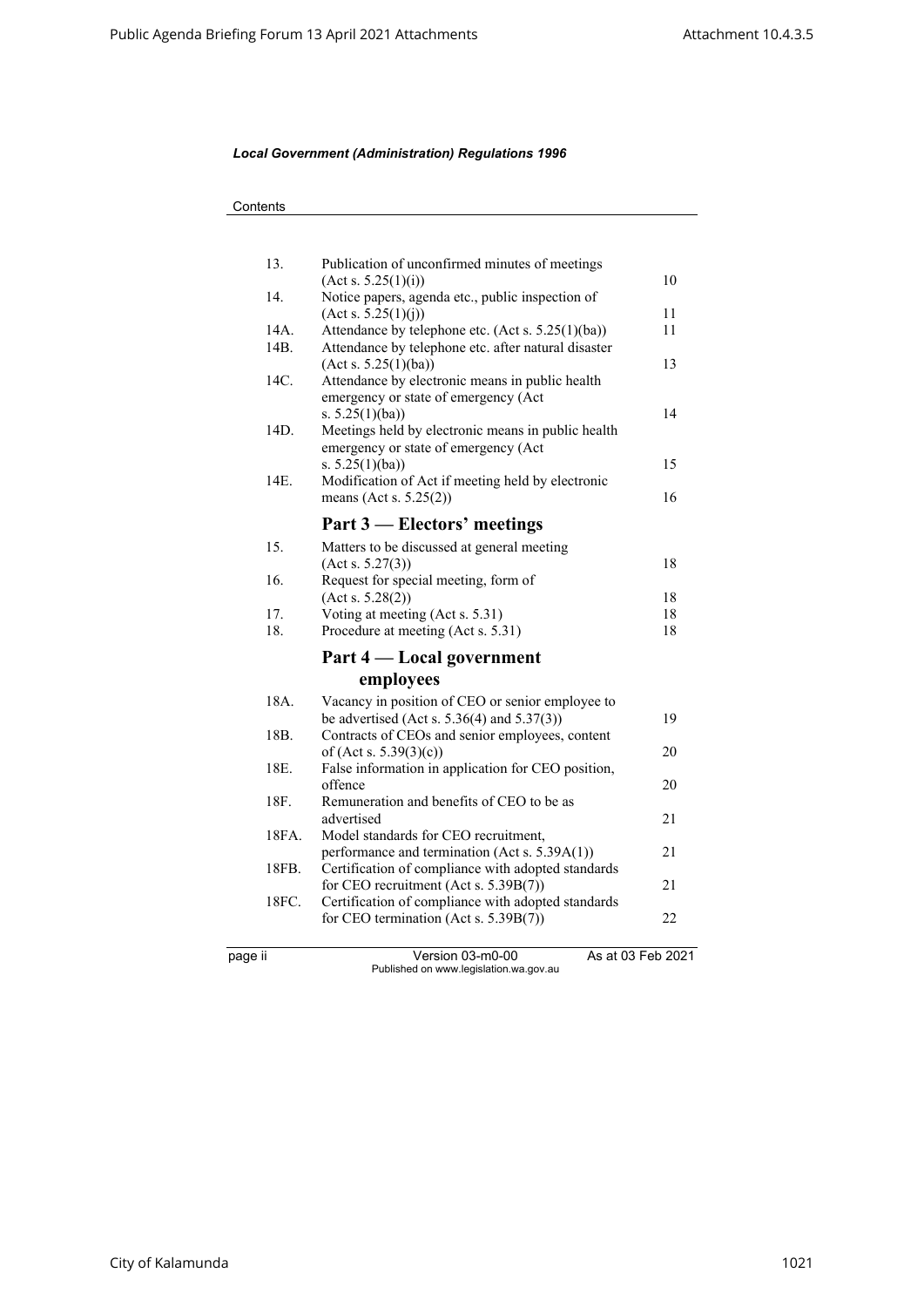|                                                      | Contents                                                                                                                                                                                                                                                                                                                                                                                                                                                                                                                                                                                                   |
|------------------------------------------------------|------------------------------------------------------------------------------------------------------------------------------------------------------------------------------------------------------------------------------------------------------------------------------------------------------------------------------------------------------------------------------------------------------------------------------------------------------------------------------------------------------------------------------------------------------------------------------------------------------------|
|                                                      |                                                                                                                                                                                                                                                                                                                                                                                                                                                                                                                                                                                                            |
|                                                      | 22                                                                                                                                                                                                                                                                                                                                                                                                                                                                                                                                                                                                         |
| Delegates to keep certain records (Act s. 5.46(3))   | 23                                                                                                                                                                                                                                                                                                                                                                                                                                                                                                                                                                                                         |
| Payments in addition to contract or award, limits of |                                                                                                                                                                                                                                                                                                                                                                                                                                                                                                                                                                                                            |
|                                                      | 23                                                                                                                                                                                                                                                                                                                                                                                                                                                                                                                                                                                                         |
| Part 4A — Codes of conduct for local                 |                                                                                                                                                                                                                                                                                                                                                                                                                                                                                                                                                                                                            |
| government employees (Act                            |                                                                                                                                                                                                                                                                                                                                                                                                                                                                                                                                                                                                            |
| s. $5.51A(4)$                                        |                                                                                                                                                                                                                                                                                                                                                                                                                                                                                                                                                                                                            |
| Division 1 – Terms used                              |                                                                                                                                                                                                                                                                                                                                                                                                                                                                                                                                                                                                            |
| Terms used                                           | 25                                                                                                                                                                                                                                                                                                                                                                                                                                                                                                                                                                                                         |
| Division 2 — Content of codes of conduct             |                                                                                                                                                                                                                                                                                                                                                                                                                                                                                                                                                                                                            |
| Prohibited gifts                                     | 27                                                                                                                                                                                                                                                                                                                                                                                                                                                                                                                                                                                                         |
| Recording, storing, disclosure and use of            |                                                                                                                                                                                                                                                                                                                                                                                                                                                                                                                                                                                                            |
|                                                      | 27                                                                                                                                                                                                                                                                                                                                                                                                                                                                                                                                                                                                         |
|                                                      | 27                                                                                                                                                                                                                                                                                                                                                                                                                                                                                                                                                                                                         |
|                                                      | 29                                                                                                                                                                                                                                                                                                                                                                                                                                                                                                                                                                                                         |
|                                                      |                                                                                                                                                                                                                                                                                                                                                                                                                                                                                                                                                                                                            |
|                                                      | 30                                                                                                                                                                                                                                                                                                                                                                                                                                                                                                                                                                                                         |
|                                                      |                                                                                                                                                                                                                                                                                                                                                                                                                                                                                                                                                                                                            |
|                                                      |                                                                                                                                                                                                                                                                                                                                                                                                                                                                                                                                                                                                            |
|                                                      |                                                                                                                                                                                                                                                                                                                                                                                                                                                                                                                                                                                                            |
| Division 1 - Preliminary                             |                                                                                                                                                                                                                                                                                                                                                                                                                                                                                                                                                                                                            |
| Terms used                                           | 31                                                                                                                                                                                                                                                                                                                                                                                                                                                                                                                                                                                                         |
| Division 2 - Annual reports                          |                                                                                                                                                                                                                                                                                                                                                                                                                                                                                                                                                                                                            |
| Information to be included in annual report          |                                                                                                                                                                                                                                                                                                                                                                                                                                                                                                                                                                                                            |
|                                                      | 31                                                                                                                                                                                                                                                                                                                                                                                                                                                                                                                                                                                                         |
|                                                      |                                                                                                                                                                                                                                                                                                                                                                                                                                                                                                                                                                                                            |
|                                                      |                                                                                                                                                                                                                                                                                                                                                                                                                                                                                                                                                                                                            |
|                                                      | 33                                                                                                                                                                                                                                                                                                                                                                                                                                                                                                                                                                                                         |
|                                                      | 34                                                                                                                                                                                                                                                                                                                                                                                                                                                                                                                                                                                                         |
|                                                      |                                                                                                                                                                                                                                                                                                                                                                                                                                                                                                                                                                                                            |
|                                                      | 35                                                                                                                                                                                                                                                                                                                                                                                                                                                                                                                                                                                                         |
| Public notice of adoption of strategic community     |                                                                                                                                                                                                                                                                                                                                                                                                                                                                                                                                                                                                            |
|                                                      |                                                                                                                                                                                                                                                                                                                                                                                                                                                                                                                                                                                                            |
|                                                      | Delegations to CEOs, limits on (Act s. 5.43)<br>(Act s. 5.50(3))<br>information relating to gifts<br>Conflicts of interest<br>Other matters codes of conduct must deal with<br>Division 3 — Other matter in relation to codes<br>of conduct<br>Determination of threshold amount<br>Part 5 - Annual reports and<br>planning<br>(Act s. 5.53(2)(g) and (i))<br>Division 3 - Planning for the future<br>Strategic community plans, requirements for<br>(Acts. 5.56)<br>Corporate business plans, requirements for<br>(Act s. 5.56)<br>Transitional provisions for plans for the future<br>until 30 June 2013 |

As at 03 Feb 2021 Version 03-m0-00 page iii Published on www.legislation.wa.gov.au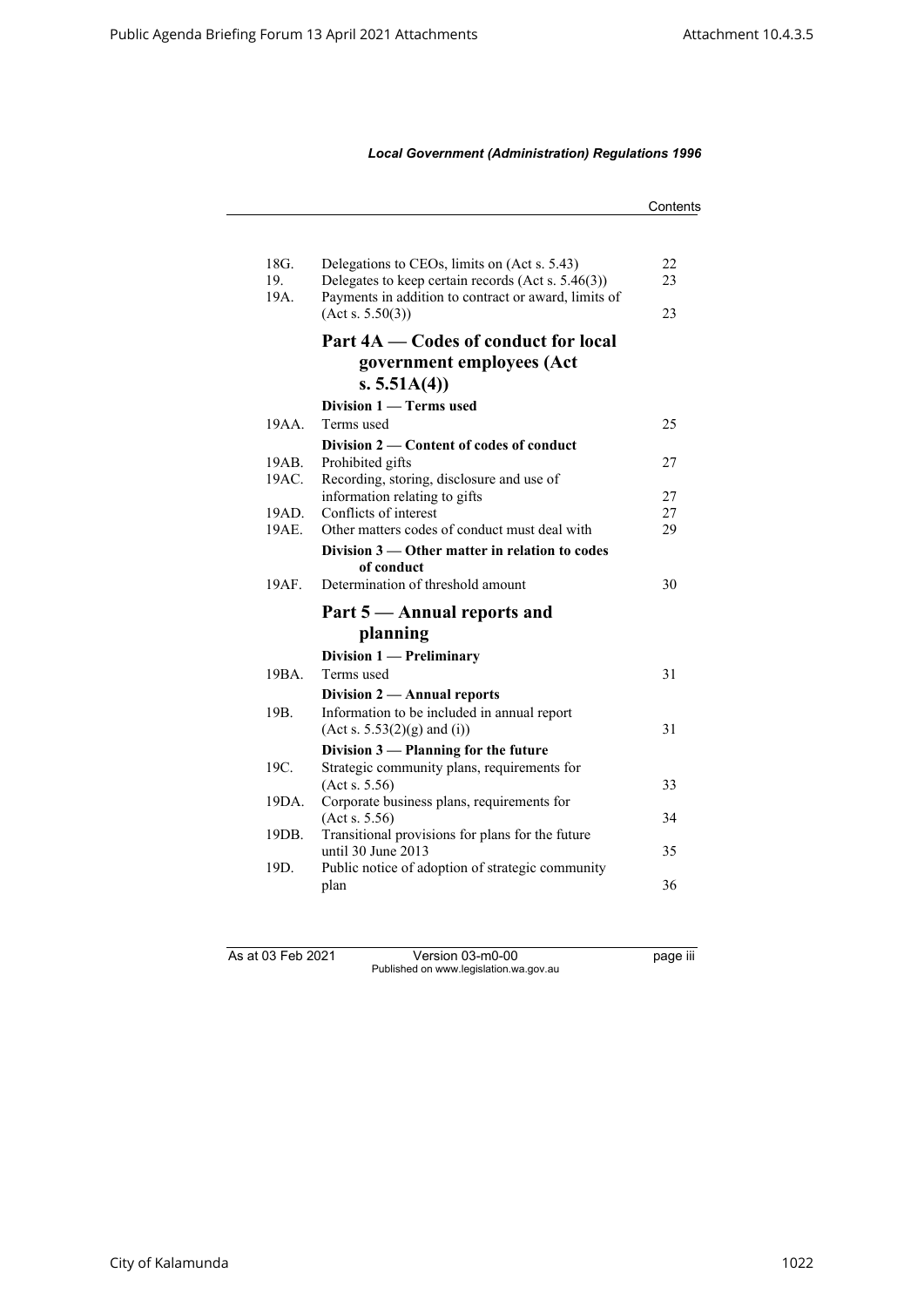**Contents** 

# **Part 6 — Disclosure of financial interests and gifts**

| 20.  | Closely associated persons, matters prescribed for          |    |
|------|-------------------------------------------------------------|----|
|      | (Acts. 5.62)                                                | 38 |
| 20A. | Amounts relating to gifts prescribed (Act                   |    |
|      | s. $5.62(1A)$ , $5.68(1A)$ , $5.71B(2)$ and (4), $5.87A(3)$ |    |
|      | and $5.87B(3)$ )                                            | 38 |
| 20B. | Excluded gifts prescribed (Act s. 5.62(1B)(b))              | 39 |
| 21.  | Interests that need not be disclosed                        |    |
|      | (Acts. 5.63(1)(h))                                          | 39 |
| 21A. | Information to be recorded in minutes of meeting            |    |
|      | (Act s. 5.68(2)(b))                                         | 40 |
| 22.  | Primary returns, form of $(Act s. 5.75(1)$ and $(2))$       | 41 |
| 23.  | Annual returns, form of (Act s. 5.76(1) and (2))            | 41 |
| 24.  | Amount of income prescribed (Act s. 5.80(3))                | 41 |
| 27.  | Amount of debt prescribed (Act s. 5.85(2)(a))               | 41 |
| 28.  | Register of financial interests, form of                    |    |
|      | (Act s. 5.88(2))                                            | 41 |
| 28A. | Register of gifts (Act s. 5.89A(3))                         | 42 |
| 28B. | Transitional provision for register of gifts                | 42 |
|      | Part 7 – Access to information                              |    |
| 29.  | Information to be available for public inspection           |    |
|      | (Acts. 5.94)                                                | 43 |
| 29A. | Limits on right to inspect local government                 |    |
|      | information (Act s. 5.95)                                   | 44 |
| 29B. | Copies of certain information not to be provided            |    |
|      | (Acts. 5.96)                                                | 44 |
| 29C. | Information to be published on official website             |    |
|      | (Act s. 5.96A(1)(i))                                        | 45 |
| 29D. | Period for which information to be kept on official         |    |
|      | website (Act s. $5.96A(5)$ )                                | 46 |
|      |                                                             |    |
|      | Part 8 — Local government                                   |    |
|      | payments and gifts to members                               |    |
| 30.  | Meeting attendance fees (Act s. 5.98(1) and (2A))           | 48 |
| 31.  | Expenses to be reimbursed (Act s. $5.98(2)(a)$ )            |    |
|      | and $(3)$ )                                                 | 49 |
|      |                                                             |    |
|      |                                                             |    |
|      |                                                             |    |

page iv Version 03-m0-00 As at 03 Feb 2021 Published on www.legislation.wa.gov.au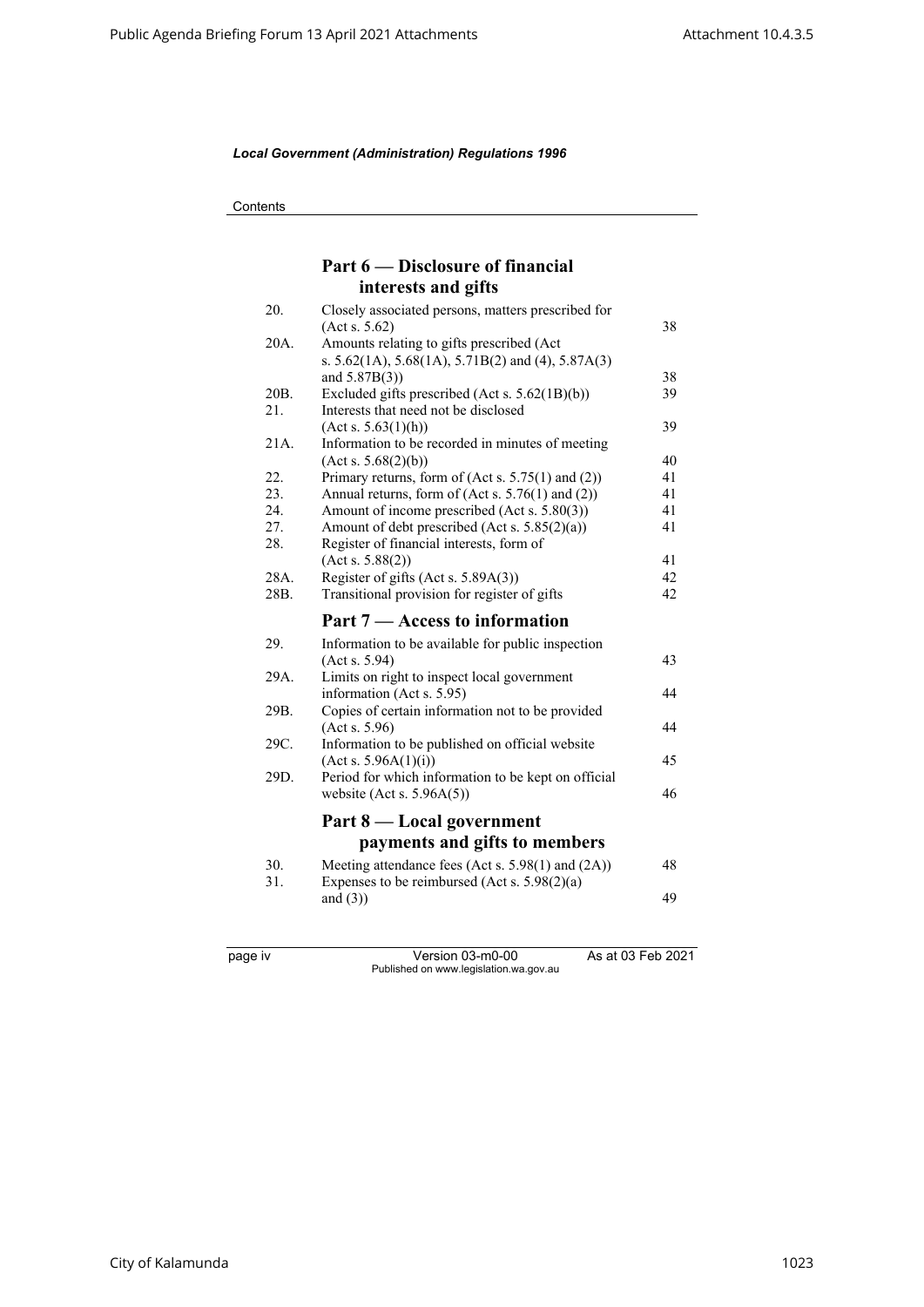|                   |                                                                                                   | Contents |
|-------------------|---------------------------------------------------------------------------------------------------|----------|
|                   |                                                                                                   |          |
| 32.               | Expenses that may be approved for reimbursement<br>(Act s. 5.98(2)(b) and (3))                    | 49       |
| 34AC.             | Gifts to council members, when permitted etc.<br>(Act s. 5.100A)                                  | 50       |
| 34AD.             | Method of payment of expenses for which person<br>can be reimbursed (Act s. 5.101A)               | 50       |
| 34AE.             | Repayment and recovery of advance payments of<br>fees and allowances (Act s. 5.102AB)             | 51       |
|                   | Part 9A — Minor breaches by                                                                       |          |
|                   | council members                                                                                   |          |
| 34D.              | Contravention of local law as to conduct<br>(Act s. 5.105(1)(b))                                  | 53       |
|                   | Part 10 — Training                                                                                |          |
| 35.<br>36.        | Training for council members (Act s. $5.126(1)$ )<br>Exemption from Act s. $5.126(1)$ requirement | 54<br>54 |
|                   | <b>Schedule 1 — Forms</b>                                                                         |          |
|                   | Schedule 2 – Model standards for                                                                  |          |
|                   | <b>CEO</b> recruitment, performance                                                               |          |
|                   | and termination                                                                                   |          |
|                   | Division 1 — Preliminary provisions                                                               |          |
| 1.                | Citation                                                                                          | 67       |
| 2.                | Terms used                                                                                        | 67       |
|                   | Division 2 – Standards for recruitment of<br><b>CEOs</b>                                          |          |
| 3.                | Overview of Division                                                                              | 68       |
| 4.                | Application of Division                                                                           | 68       |
| 5.                | Determination of selection criteria and approval of                                               |          |
|                   | job description form                                                                              | 68       |
| 6.                | Advertising requirements                                                                          | 69       |
| 7.                | Job description form to be made available by local                                                |          |
|                   | government                                                                                        | 69       |
| 8.                | Establishment of selection panel for employment                                                   |          |
|                   | of CEO                                                                                            | 70       |
| 9.                | Recommendation by selection panel                                                                 | 70       |
| 10.               | Application of cl. 5 where new process carried out                                                | 71       |
| As at 03 Feb 2021 | Version 03-m0-00                                                                                  | page v   |
|                   | Published on www.legislation.wa.gov.au                                                            |          |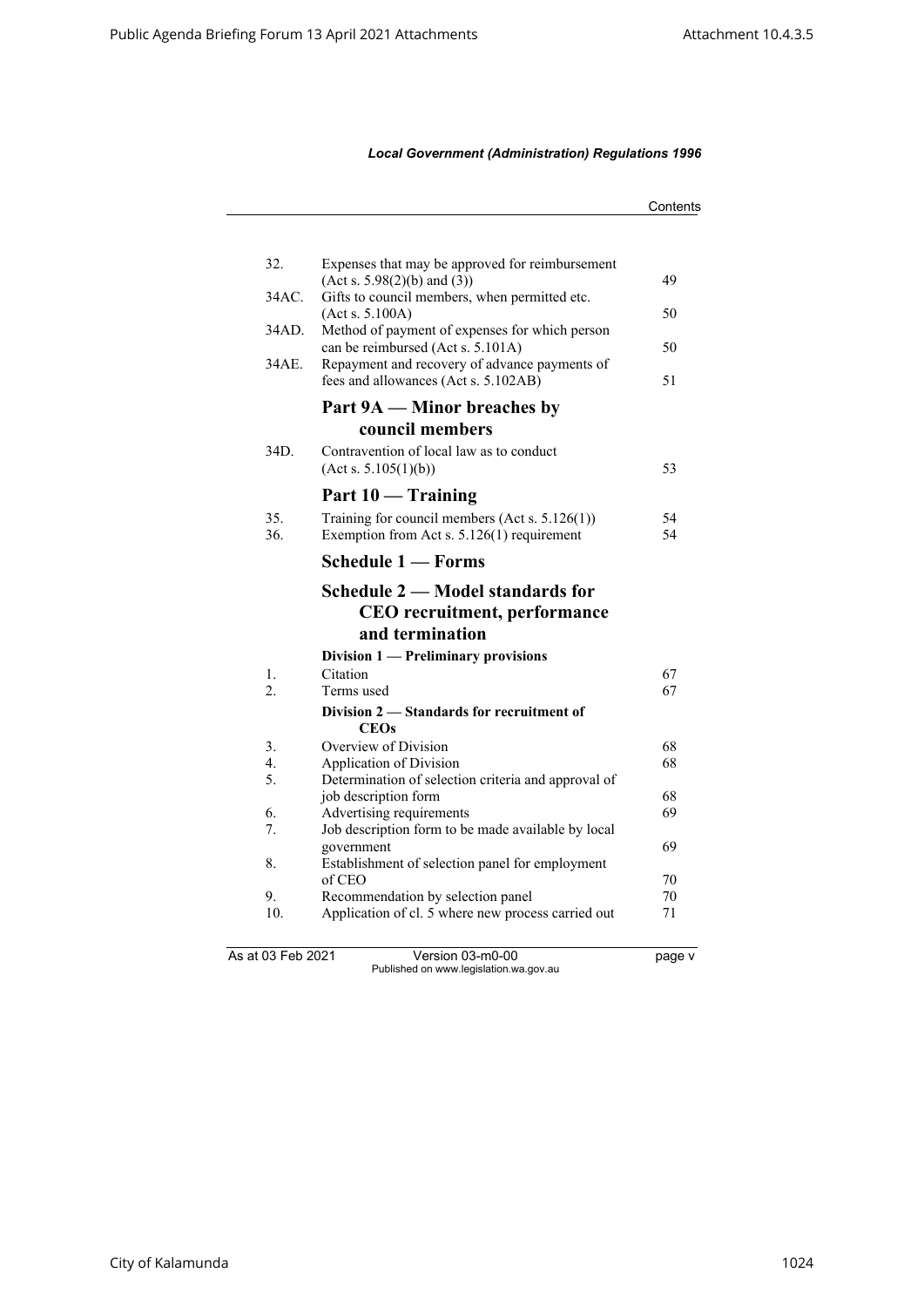| 11. | Offer of employment in position of CEO            | 72 |
|-----|---------------------------------------------------|----|
| 12. | Variations to proposed terms of contract of       |    |
|     | employment                                        | 72 |
| 13. | Recruitment to be undertaken on expiry of certain |    |
|     | CEO contracts                                     | 72 |
| 14. | Confidentiality of information                    | 73 |
|     | Division 3 – Standards for review of              |    |
|     | performance of CEOs                               |    |
| 15. | Overview of Division                              | 73 |
| 16. | Performance review process to be agreed between   |    |
|     | local government and CEO                          | 74 |
| 17. | Carrying out a performance review                 | 74 |
| 18. | Endorsement of performance review by local        |    |
|     | government                                        | 74 |
| 19. | CEO to be notified of results of performance      |    |
|     | review                                            | 75 |
|     | Division 4 – Standards for termination of         |    |
|     | employment of CEOs                                |    |
| 20. | Overview of Division                              | 75 |
| 21. | General principles applying to any termination    | 75 |
| 22. | Additional principles applying to termination for |    |
|     | performance-related reasons                       | 76 |
| 23. | Decision to terminate                             | 76 |
| 24. | Notice of termination of employment               | 76 |
|     |                                                   |    |
|     | <b>Notes</b>                                      |    |
|     | Compilation table                                 | 78 |
|     | Other notes                                       | 80 |
|     |                                                   |    |
|     | <b>Defined terms</b>                              |    |

page vi Version 03-m0-00 As at 03 Feb 2021 Published on www.legislation.wa.gov.au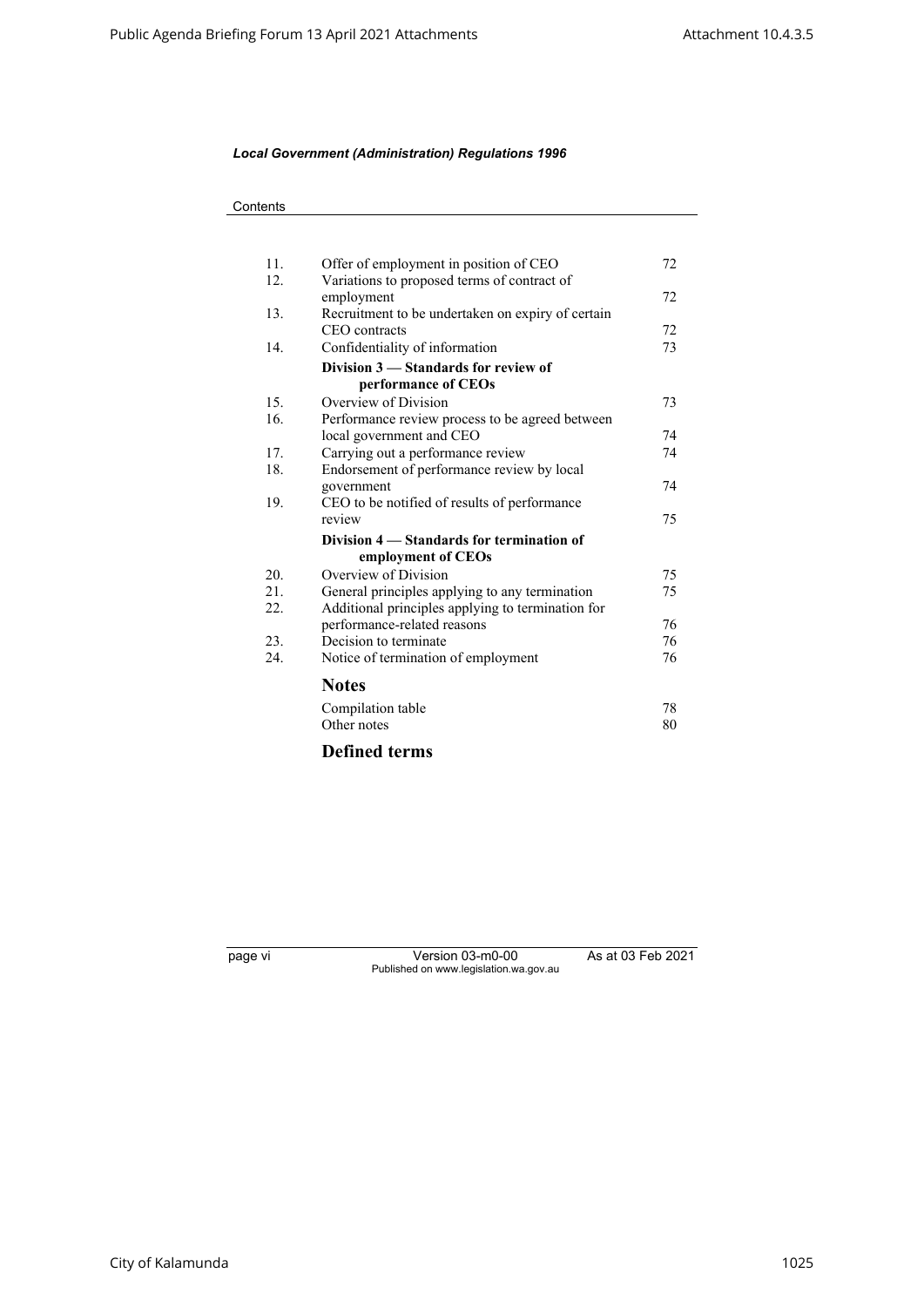Local Government Act 1995

# **Local Government (Administration) Regulations 1996**

# **Part 1 — Preliminary**

*[Heading inserted: Gazette 26 Aug 2011 p. 3482.]*

### <span id="page-8-0"></span>**1. Citation**

These regulations may be cited as the *Local Government (Administration) Regulations 1996*.

### <span id="page-8-1"></span>**2. Commencement**

These regulations come into operation on 1 July 1996.

### <span id="page-8-2"></span>**3. Terms used**

(1) In these regulations, unless the contrary intention appears *code of conduct* means a code of conduct prepared or adopted under section  $5.103(1)$ ;

*committee* means a committee of a council;

*public health emergency* means a public health state of emergency declared under the *Public Health Act 2016* section 167;

*relevant person* has the meaning that it has in section 5.59;

*Schedule* means Schedule to the Act:

*section* means section of the Act;

*state of emergency* means a state of emergency declared under the *Emergency Management Act 2005* section 56.

As at 03 Feb 2021 Version 03-m0-00 page 1 Published on www.legislation.wa.gov.au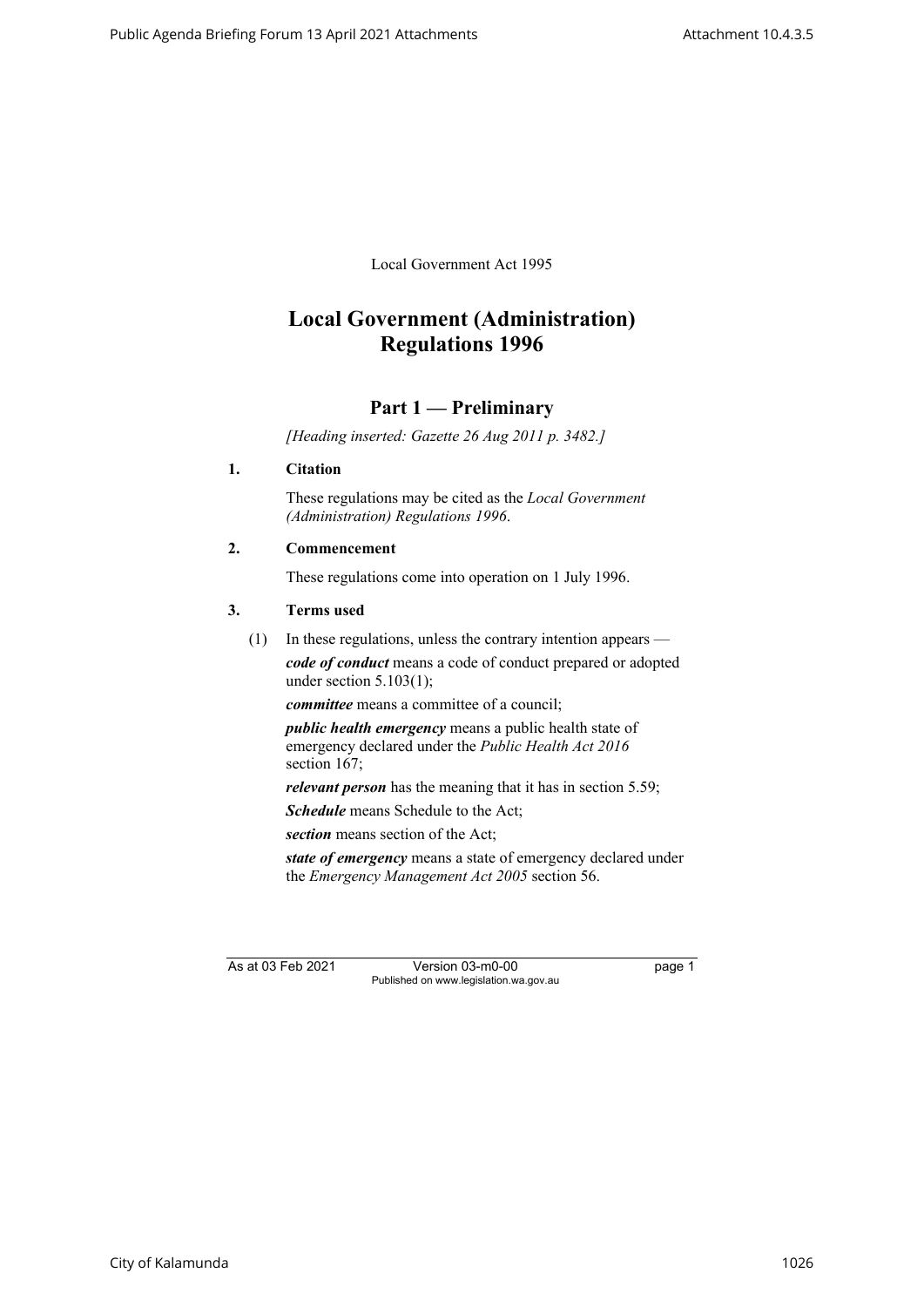*Local Government (Administration) Regulations 1996* Part 1 **Preliminary** 

**r. 3**

(2) A reference in these regulations to a form followed by a designation is a reference to the form so designated set out in Schedule 1 to these regulations.

*[Regulation 3 amended: Gazette 23 Apr 1999 p. 1717; 28 Jun 2002 p. 3079; SL 2020/20 r. 4.]*

page 2 Version 03-m0-00 As at 03 Feb 2021 Published on www.legislation.wa.gov.au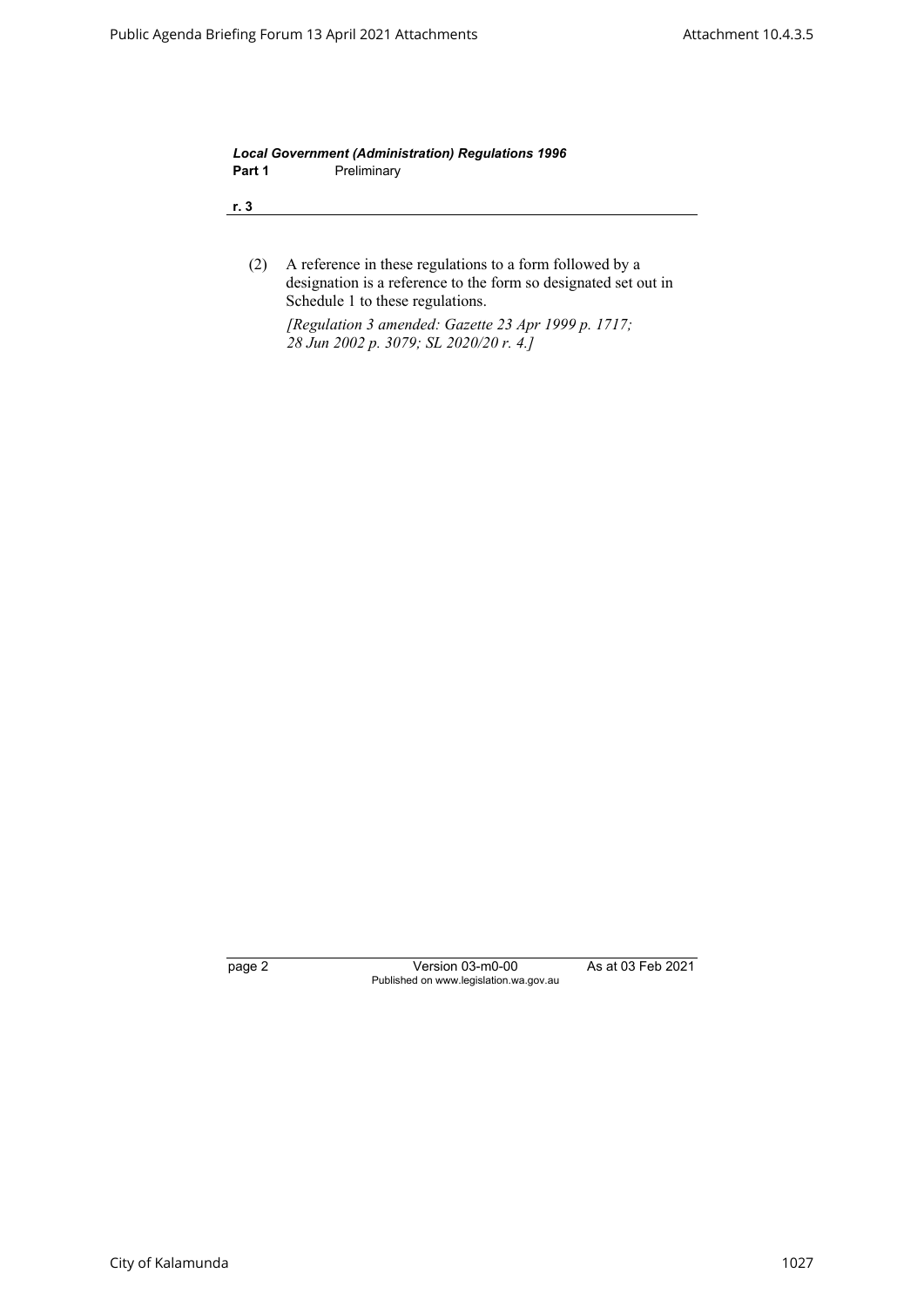*Local Government (Administration) Regulations 1996* Public notices **Part 1A**

**r. 3A**

# **Part 1A — Public notices**

*[Heading inserted: SL 2020/213 r. 15.]*

### <span id="page-10-0"></span>**3A. Requirements for local public notice (Act s. 1.7)**

- (1) For the purposes of section 1.7(a), notice of a matter must be published on the local government's official website for —
	- (a) the period specified in or under the Act in relation to the notice; or
	- (b) if no period is specified in relation to the notice  $-\alpha$ period of not less than 7 days.
- (2) For the purposes of section 1.7(b), each of the following ways of giving notice of a matter is prescribed —
	- (a) publication in a newspaper circulating generally in the State;
	- (b) publication in a newspaper circulating generally in the district;
	- (c) publication in 1 or more newsletters circulating generally in the district;
	- (d) publication on the official website of the Department or another State agency, as appropriate having regard to the nature of the matter and the persons likely to be affected by it, for  $-$ 
		- (i) the period specified in or under the Act in relation to the notice; or
		- (ii) if no period is specified in relation to the notice — a period of not less than 7 days;
	- (e) circulation by the local government by email, text message or similar electronic means, as appropriate having regard to the nature of the matter and the persons likely to be affected by it;

As at 03 Feb 2021 Version 03-m0-00 page 3 Published on www.legislation.wa.gov.au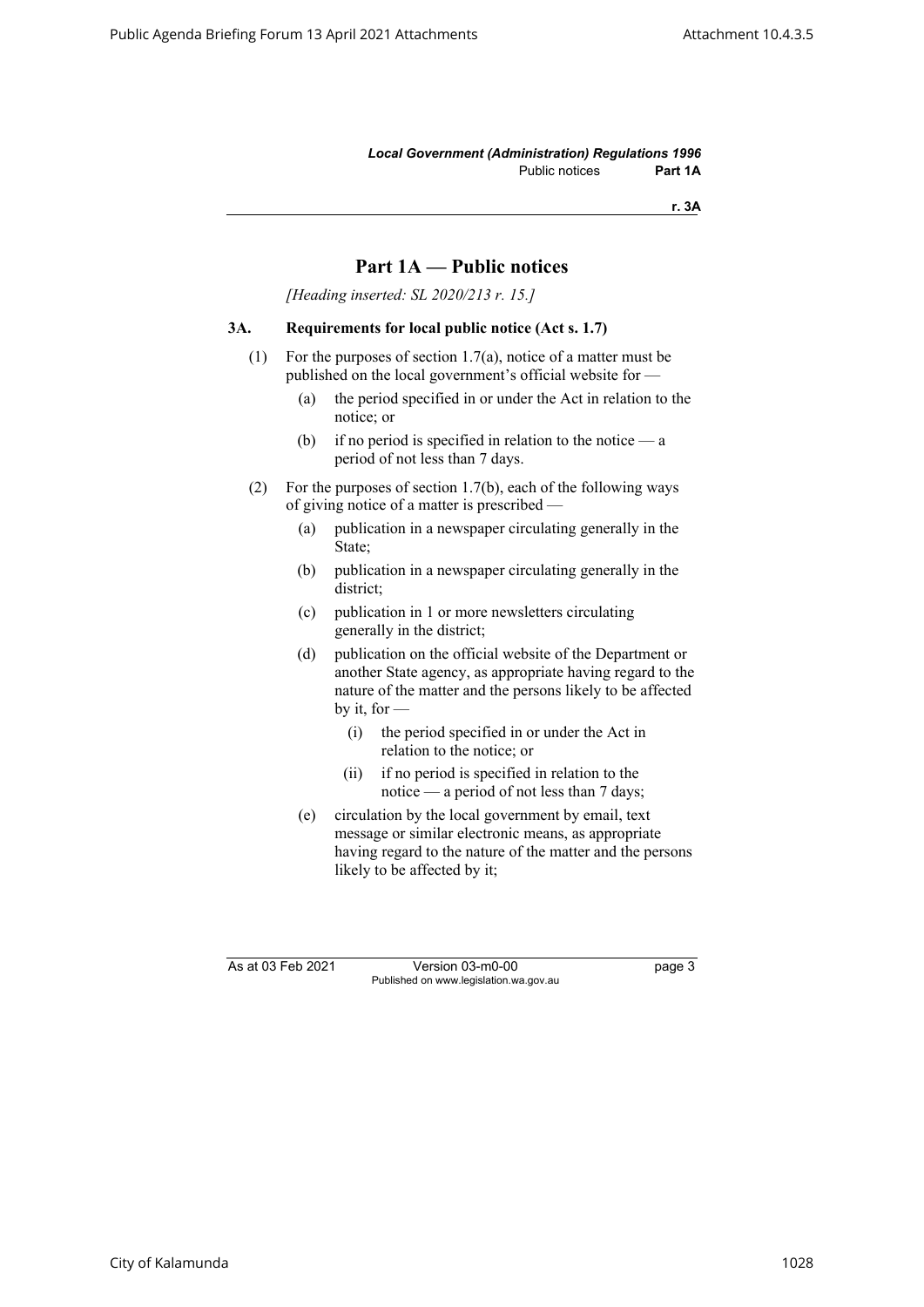<span id="page-11-0"></span>

| Part 1A | Public notices                                                                                                                                                                                                                                                                                                                    |
|---------|-----------------------------------------------------------------------------------------------------------------------------------------------------------------------------------------------------------------------------------------------------------------------------------------------------------------------------------|
| r. 3B   |                                                                                                                                                                                                                                                                                                                                   |
|         | (f)<br>exhibition on a notice board at the local government<br>offices and each local government library in the district<br>for $-$                                                                                                                                                                                               |
|         | (i)<br>the period specified in or under the Act in<br>relation to the notice; or                                                                                                                                                                                                                                                  |
|         | if no period is specified in relation to the<br>(ii)<br>notice — a period of not less than 7 days;                                                                                                                                                                                                                                |
|         | posting on a social media account administered by the<br>(g)<br>local government for $-$                                                                                                                                                                                                                                          |
|         | the period specified in or under the Act in<br>(i)<br>relation to the notice; or                                                                                                                                                                                                                                                  |
|         | if no period is specified in relation to the<br>(ii)<br>notice — a period of not less than $7$ days.                                                                                                                                                                                                                              |
|         | [Regulation 3A inserted: SL 2020/213 r. 15.]                                                                                                                                                                                                                                                                                      |
| 3B.     | Requirements for Statewide public notice (Act s. 1.8)                                                                                                                                                                                                                                                                             |
| (1)     | For the purposes of section 1.8, one of the ways in which<br>Statewide public notice of a matter must be given is the way<br>prescribed in regulation $3A(2)(a)$ or (d).                                                                                                                                                          |
| (2)     | If Statewide public notice of a matter is required to be given by<br>the Electoral Commissioner                                                                                                                                                                                                                                   |
|         | regulation $3A(2)(e)$ applies in relation to the Electoral<br>(a)<br>Commissioner as if the reference to circulation by the<br>local government by email, text message or similar<br>electronic means were a reference to circulation by the<br>Electoral Commissioner by email, text message or<br>similar electronic means; and |
|         | regulation $3A(2)(g)$ applies in relation to the Electoral<br>(b)<br>Commissioner as if the reference to posting on a social<br>media account administered by the local government<br>were a reference to posting on a social media account<br>administered by the Electoral Commissioner.                                        |
|         | [Regulation 3B inserted: SL 2020/213 $r$ . 15.]                                                                                                                                                                                                                                                                                   |
|         |                                                                                                                                                                                                                                                                                                                                   |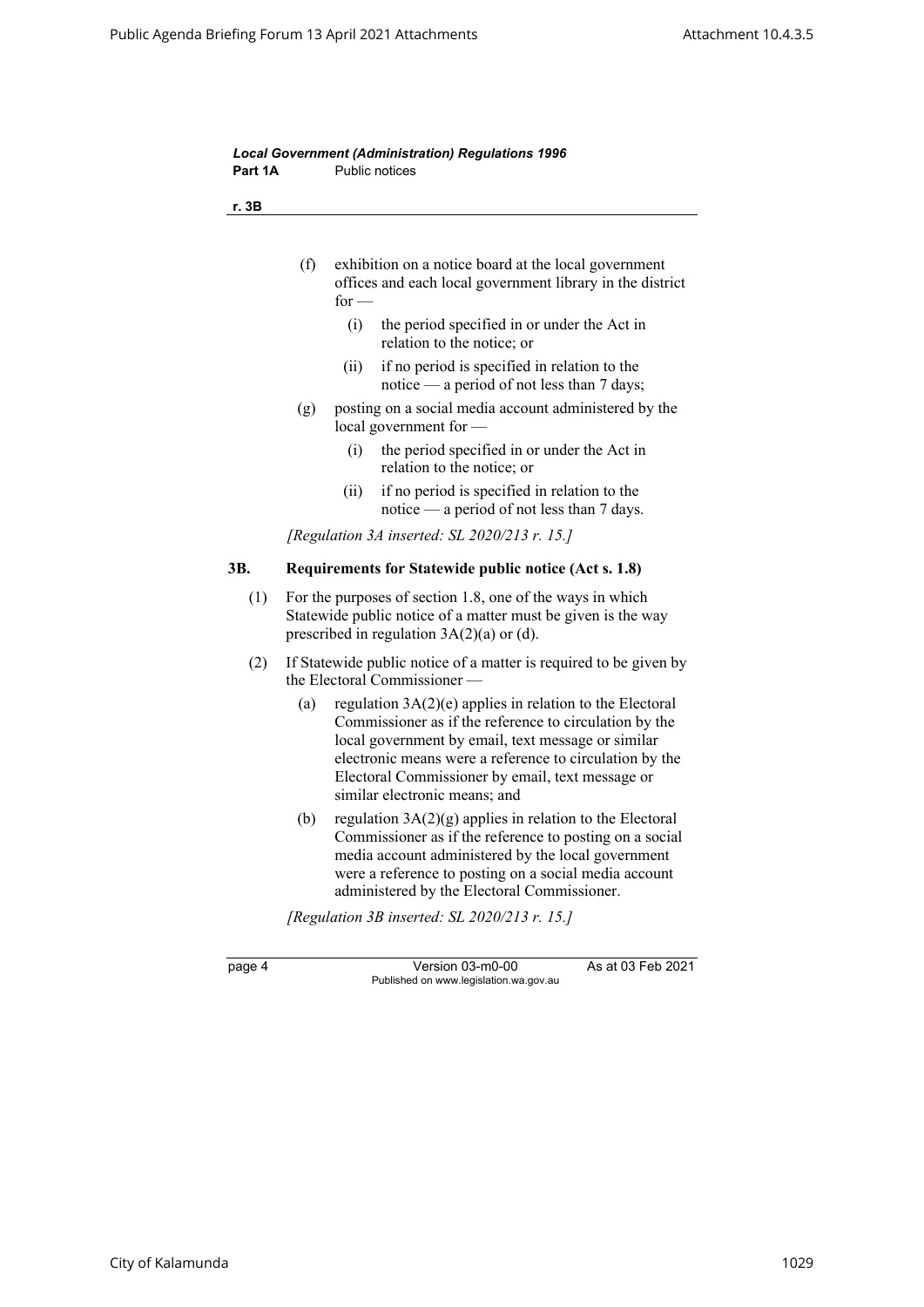**r. 4**

# **Part 2 — Council and committee meetings**

*[Heading inserted: Gazette 26 Aug 2011 p. 3482.]*

### <span id="page-12-1"></span><span id="page-12-0"></span>**4. Committee members, resignation of**

A committee member may resign from membership of the committee by giving the CEO or the committee's presiding member written notice of the resignation.

### **4A. Matter prescribed for when meeting may be closed to public (Act s. 5.23(2)(h))**

The determination by the local government of a price for the sale or purchase of property by the local government, and the discussion of such a matter, are matters prescribed for the purposes of section 5.23(2)(h).

*[Regulation 4A inserted: Gazette 31 Mar 2005 p. 1037.]*

### <span id="page-12-2"></span>**5. Question time for public, meetings that require prescribed (Act s. 5.24)**

For the purposes of section  $5.24(1)(b)$ , the meetings at which time is to be allocated for questions to be raised by members of the public and responded to are —

- (a) every special meeting of a council;
- (b) every meeting of a committee to which the local government has delegated a power or duty.

### <span id="page-12-3"></span>**6. Question time for public, minimum time for (Act s. 5.24(2))**

- (1) The minimum time to be allocated for the asking of and responding to questions raised by members of the public at ordinary meetings of councils and meetings referred to in regulation 5 is 15 minutes.
- (2) Once all the questions raised by members of the public have been asked and responded to at a meeting referred to in subregulation (1), nothing in these regulations prevents the

As at 03 Feb 2021 Version 03-m0-00 page 5 Published on www.legislation.wa.gov.au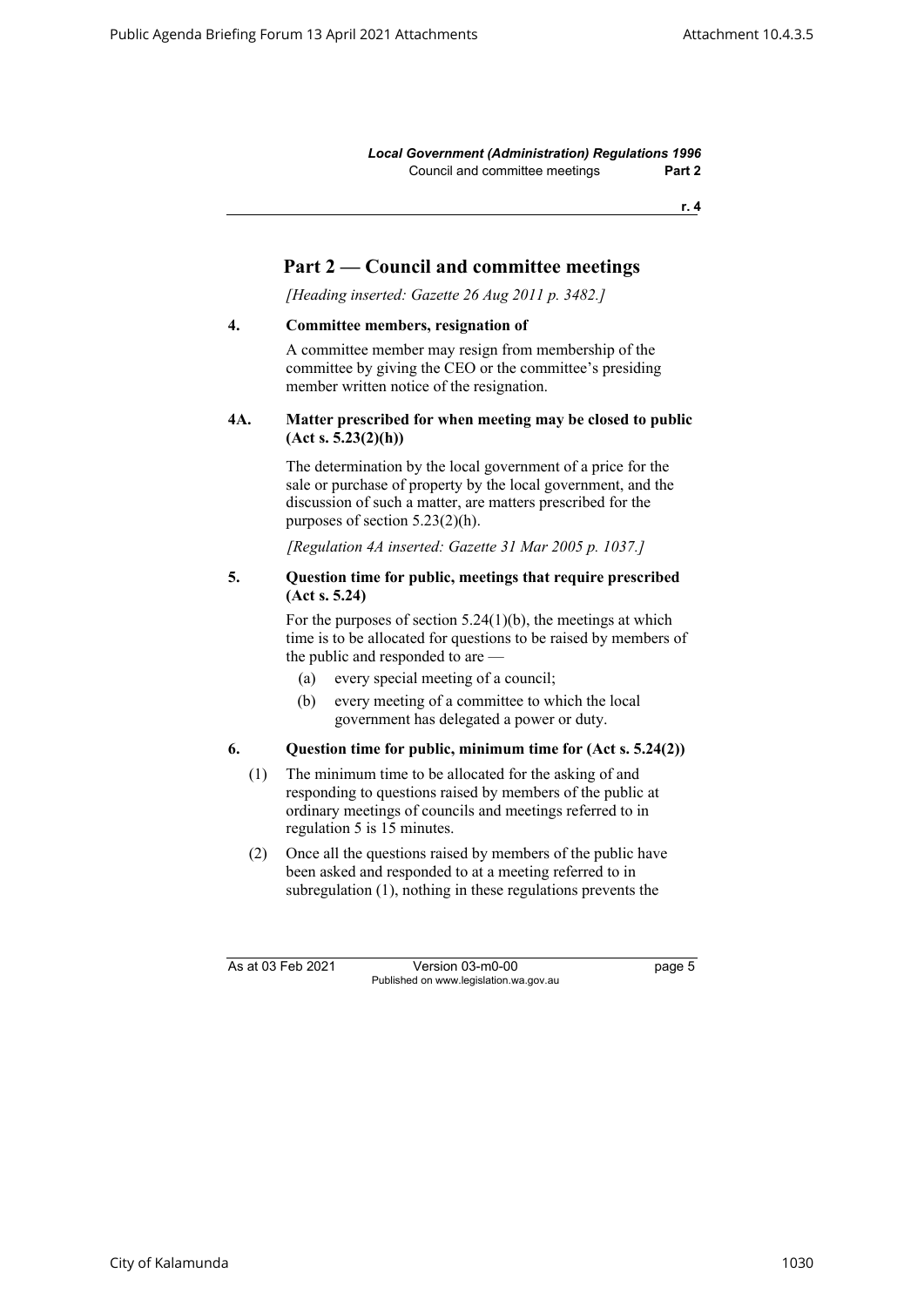**r. 7**

unused part of the minimum question time period from being used for other matters.

Note for this regulation:

For the requirements for an electronic meeting held under regulation 14D, see regulation 14E(4).

*[Regulation 6 amended: SL 2020/20 r. 5.]*

### <span id="page-13-0"></span>**7. Question time for public, procedure for (Act s. 5.24(2))**

- (1) Procedures for the asking of and responding to questions raised by members of the public at a meeting referred to in regulation  $6(1)$  are to be determined  $-$ 
	- (a) by the person presiding at the meeting; or
	- (b) in the case where the majority of members of the council or committee present at the meeting disagree with the person presiding, by the majority of those members,

having regard to the requirements of subregulations (2), (3) and (5).

- (2) The time allocated to the asking of and responding to questions raised by members of the public at a meeting referred to in regulation 6(1) is to precede the discussion of any matter that requires a decision to be made by the council or the committee, as the case may be.
- (3) Each member of the public who wishes to ask a question at a meeting referred to in regulation 6(1) is to be given an equal and fair opportunity to ask the question and receive a response.
- (4) Nothing in subregulation (3) requires
	- (a) a council to answer a question that does not relate to a matter affecting the local government; or
	- (b) a council at a special meeting to answer a question that does not relate to the purpose of the meeting; or
	- (c) a committee to answer a question that does not relate to a function of the committee.

page 6 Version 03-m0-00 As at 03 Feb 2021 Published on www.legislation.wa.gov.au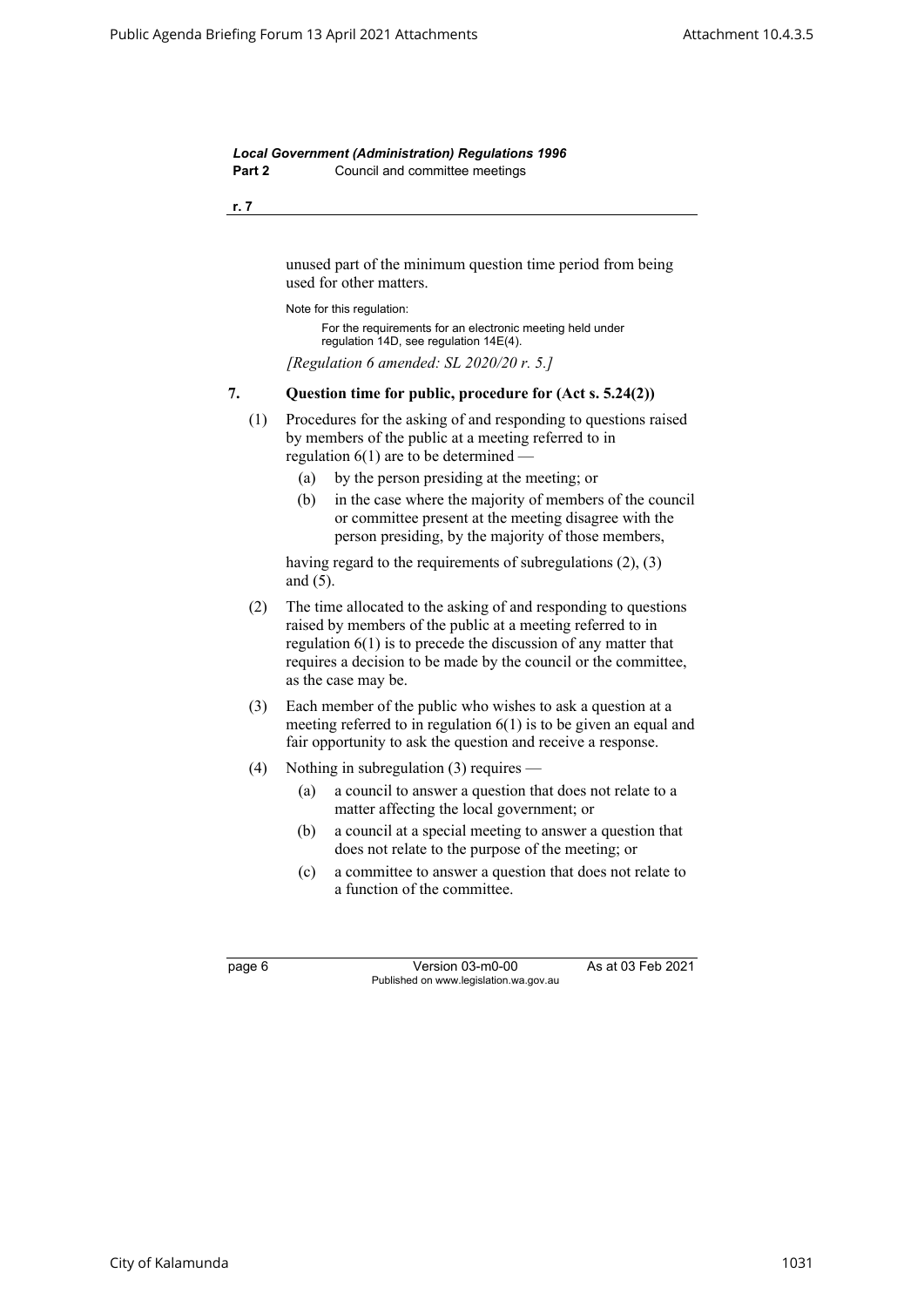**r. 8**

- (5) If, during the time allocated for questions to be raised by members of the public and responded to, a question relating to a matter in which a relevant person has an interest, as referred to in section 5.60, is directed to the relevant person, the relevant person is to —
	- (a) declare that he or she has an interest in the matter; and
	- (b) allow another person to respond to the question.

Note for this regulation:

For the requirements for an electronic meeting held under regulation 14D, see regulation 14E(4).

*[Regulation 7 amended: Gazette 28 Jun 2002 p. 3079; SL 2020/20 r. 6.]*

### <span id="page-14-0"></span>**8. No quorum, procedure if (Act s. 5.25(1)(c))**

If a quorum has not been established within the 30 minutes after a council or committee meeting is due to begin then the meeting can be adjourned —

- (a) in the case of a council, by the mayor or president or if the mayor or president is not present at the meeting, by the deputy mayor or deputy president; or
- (b) in the case of a committee, by the presiding member of the committee or if the presiding member is not present at the meeting, by the deputy presiding member; or
- (c) if no person referred to in paragraph (a) or (b), as the case requires, is present at the meeting, by a majority of members present; or
- (d) if only one member is present, by that member; or
- (e) if no member is present or if no member other than the CEO is present, by the CEO or a person authorised by the CEO.

### <span id="page-14-1"></span>**9. Voting to be open (Act s. 5.25(1)(d))**

Voting at a council or committee meeting is to be conducted so that no voter's vote is secret.

As at 03 Feb 2021 Version 03-m0-00 page 7 Published on www.legislation.wa.gov.au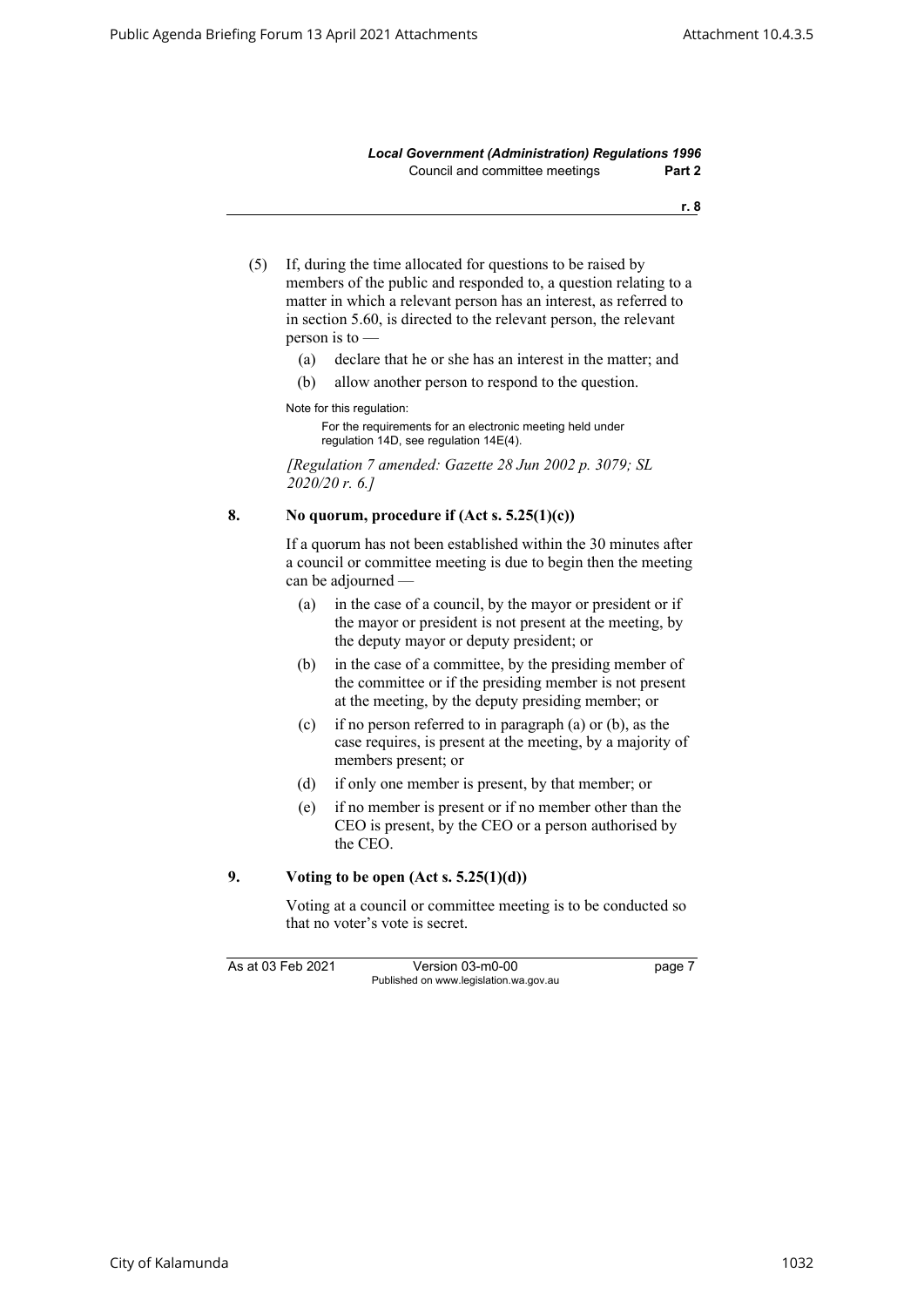<span id="page-15-1"></span><span id="page-15-0"></span>

| r. 10 |                                                                                                                                                                                                                                                                                                         |
|-------|---------------------------------------------------------------------------------------------------------------------------------------------------------------------------------------------------------------------------------------------------------------------------------------------------------|
| 10.   | Revoking or changing decisions (Act s. $5.25(1)(e)$ )                                                                                                                                                                                                                                                   |
| (1)   | If a decision has been made at a council or a committee meeting<br>then any motion to revoke or change the decision must be<br>$supported$ —                                                                                                                                                            |
|       | (a)<br>in the case where an attempt to revoke or change the<br>decision had been made within the previous 3 months<br>but had failed, by an absolute majority; or                                                                                                                                       |
|       | in any other case, by at least $\frac{1}{3}$ of the number of offices<br>(b)<br>(whether vacant or not) of members of the council or<br>committee,                                                                                                                                                      |
|       | inclusive of the mover.                                                                                                                                                                                                                                                                                 |
| (1a)  | Notice of a motion to revoke or change a decision referred to in<br>subregulation (1) is to be signed by members of the council or<br>committee numbering at least $\frac{1}{3}$ of the number of offices<br>(whether vacant or not) of members of the council or<br>committee, inclusive of the mover. |
| (2)   | If a decision is made at a council or committee meeting, any<br>decision to revoke or change the decision must be made by an<br>absolute majority.                                                                                                                                                      |
| (3)   | This regulation does not apply to the change of a decision unless<br>the effect of the change would be that the decision would be<br>revoked or would become substantially different.                                                                                                                   |
|       | [Regulation 10 amended: Gazette 31 Mar 2005 p. 1030;<br>SL 2020/213 r. 16.]                                                                                                                                                                                                                             |
| 11.   | Minutes, content of $(Act s. 5.25(1)(f))$                                                                                                                                                                                                                                                               |
|       | The content of minutes of a meeting of a council or a committee<br>is to include $-$                                                                                                                                                                                                                    |
|       | the names of the members present at the meeting; and<br>(a)                                                                                                                                                                                                                                             |
|       | (b)<br>where a member enters or leaves the meeting during the<br>course of the meeting, the time of entry or departure, as<br>the case requires, in the chronological sequence of the<br>business of the meeting; and                                                                                   |
|       | As at 03 Feb 2021<br>Version 03-m0-00                                                                                                                                                                                                                                                                   |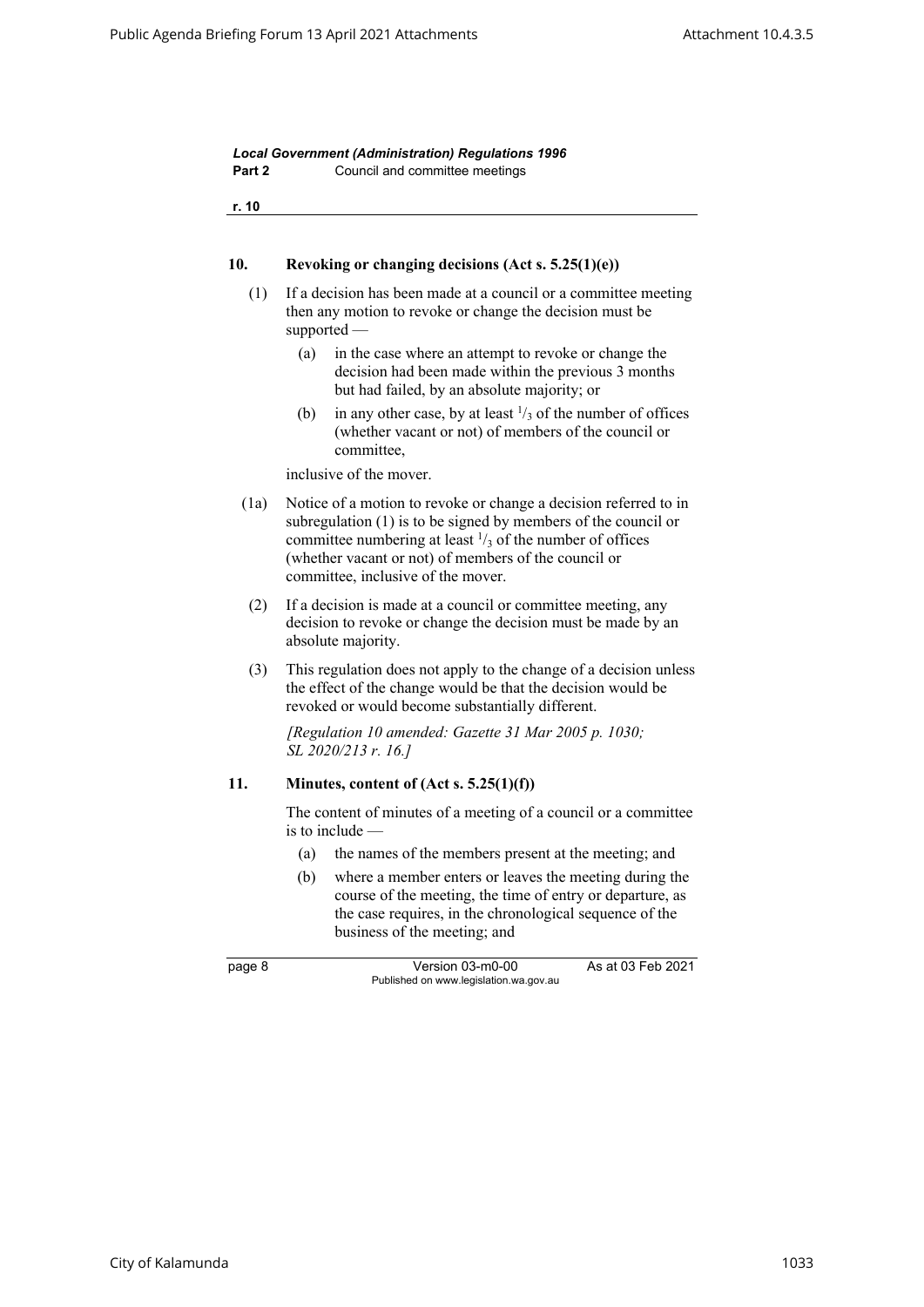**r. 12**

- (c) details of each motion moved at the meeting, the mover and the outcome of the motion; and
- (d) details of each decision made at the meeting; and
- (da) written reasons for each decision made at the meeting that is significantly different from the relevant written recommendation of a committee or an employee as defined in section 5.70 (but not a decision to only note the matter or to return the recommendation for further consideration); and
- (e) a summary of each question raised by members of the public at the meeting and a summary of the response to the question; and
- (f) in relation to each disclosure made under section 5.65 or 5.70 in relation to the meeting, where the extent of the interest has also been disclosed, the extent of the interest; and
- (g) each document attached to an agenda relating to a council or committee meeting unless the meeting or that part of the meeting to which the document refers is closed to members of the public.

*[Regulation 11 amended: Gazette 23 Apr 1999 p. 1717; SL 2020/213 r. 17.]*

# <span id="page-16-0"></span>**12. Publication of meeting details (Act s. 5.25(1)(g))**

(1) In this regulation —

*meeting details*, for a meeting, means the date and time when, and the place where, the meeting is to be held.

- (2) The CEO must publish on the local government's official website the meeting details for the following meetings before the beginning of the year in which the meetings are to be held —
	- (a) ordinary council meetings;

As at 03 Feb 2021 Version 03-m0-00 page 9 Published on www.legislation.wa.gov.au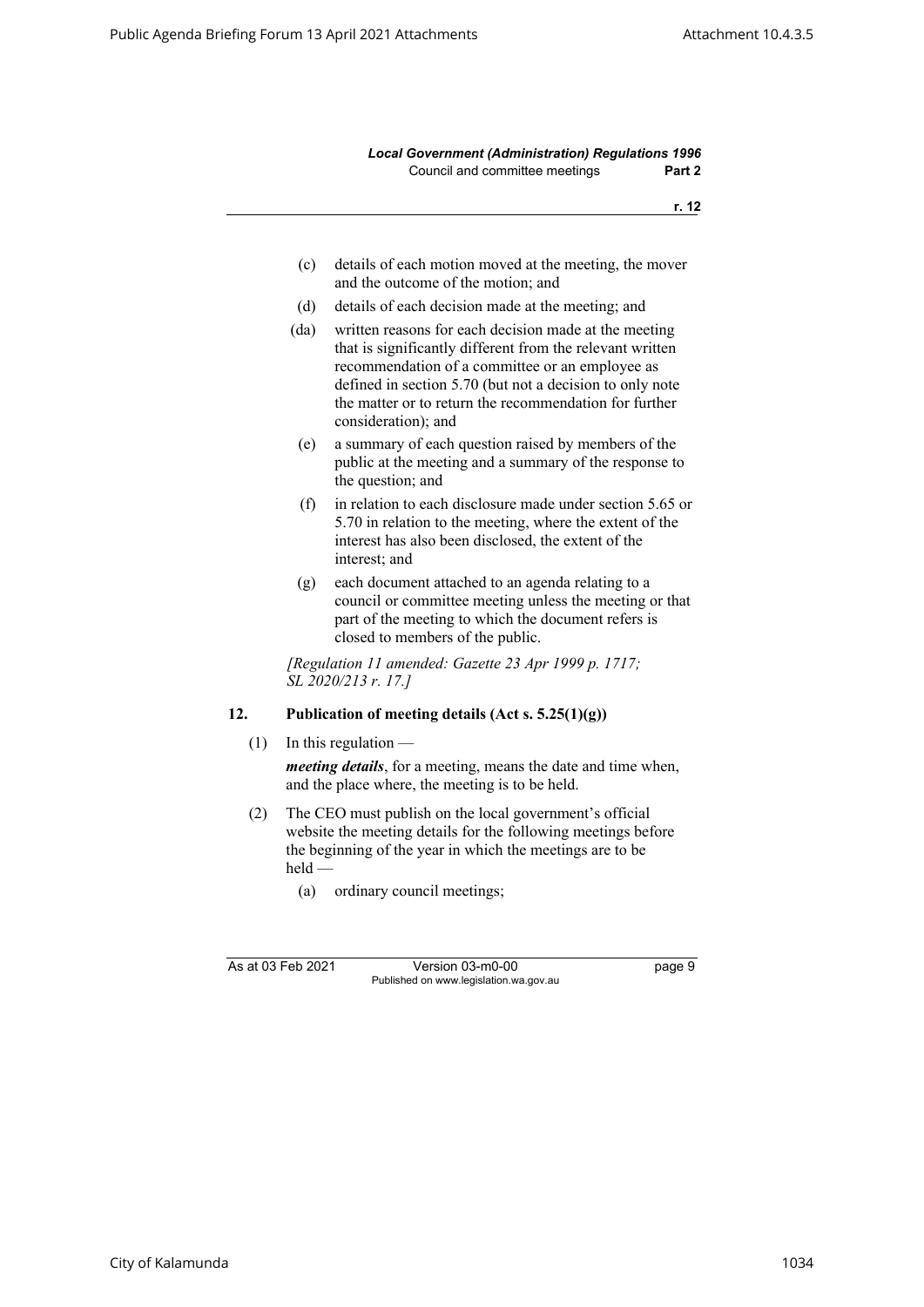<span id="page-17-0"></span>

| Part 2  |               | Council and committee meetings                                                                                                                                                                                                                                                                                |
|---------|---------------|---------------------------------------------------------------------------------------------------------------------------------------------------------------------------------------------------------------------------------------------------------------------------------------------------------------|
| r. 13   |               |                                                                                                                                                                                                                                                                                                               |
|         | (b)           | committee meetings that are required under the Act to be<br>open to members of the public or that are proposed to be<br>open to members of the public.                                                                                                                                                        |
| (3)     |               | Any change to the meeting details for a meeting referred to in<br>subregulation (2) must be published on the local government's<br>official website as soon as practicable after the change is made.                                                                                                          |
| (4)     |               | If a local government decides that a special meeting of the<br>council is to be open to members of the public, the CEO must<br>publish the meeting details for the meeting and the purpose of<br>the meeting on the local government's official website as soon<br>as practicable after the decision is made. |
|         |               | [Regulation 12 inserted: SL 2020/213 r. 18.]                                                                                                                                                                                                                                                                  |
| 13.     |               | Publication of unconfirmed minutes of meetings<br>(Act s. 5.25(1)(i))                                                                                                                                                                                                                                         |
| (1)     | $we b site -$ | The CEO must publish on the local government's official                                                                                                                                                                                                                                                       |
|         | (a)           | the unconfirmed minutes of each council and committee<br>meeting that is open to members of the public; and                                                                                                                                                                                                   |
|         | (b)           | if a council or committee meeting is closed to members<br>of the public — that part of the unconfirmed minutes of<br>the meeting that is a record of decisions made at the<br>meeting.                                                                                                                        |
| (2)     |               | The unconfirmed minutes of a council meeting must be<br>published within 14 days after the meeting is held.                                                                                                                                                                                                   |
| (3)     |               | The unconfirmed minutes of a committee meeting must be<br>published within 7 days after the meeting is held.                                                                                                                                                                                                  |
|         |               | [Regulation 13 inserted: SL 2020/213 r. 18.]                                                                                                                                                                                                                                                                  |
|         |               |                                                                                                                                                                                                                                                                                                               |
|         |               |                                                                                                                                                                                                                                                                                                               |
| page 10 |               | Version 03-m0-00<br>As at 03 Feb 2021<br>Published on www.legislation.wa.gov.au                                                                                                                                                                                                                               |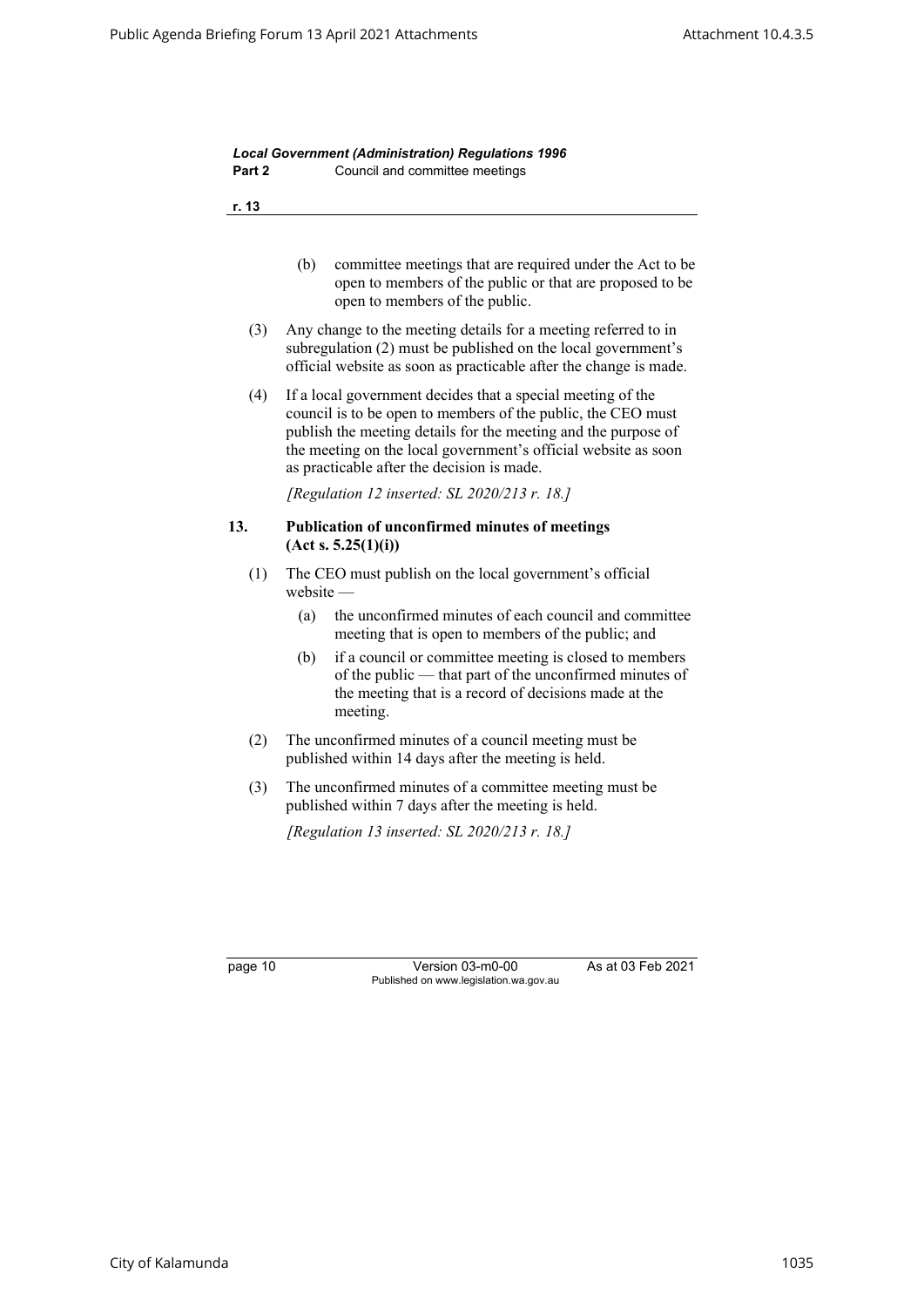**r. 14**

### <span id="page-18-0"></span>**14. Notice papers, agenda etc., public inspection of (Act s. 5.25(1)(j))**

- (1) A local government is to ensure that notice papers and agenda relating to any council or committee meeting and reports and other documents which —
	- (a) are to be tabled at the meeting; or
	- (b) have been produced by the local government or a committee for presentation at the meeting,

and which have been made available to members of the council or committee for the meeting are available for inspection by members of the public and published on the local government's official website from the time the notice papers, agenda or documents were made available to the members of the council or committee.

(2) Subregulation (1) does not apply if, in the CEO's opinion, the meeting or that part of the meeting to which the information refers is likely to be closed to members of the public under section 5.23(2).

*[Regulation 14 amended: Gazette 31 Mar 2005 p. 1030; SL 2020/213 r. 19.]*

### <span id="page-18-1"></span>**14A. Attendance by telephone etc. (Act s. 5.25(1)(ba))**

- (1) A person who is not physically present at a meeting of a council or committee is to be taken to be present at the meeting if —
	- (a) the person is simultaneously in audio contact, by telephone or other means of instantaneous communication, with each other person present at the meeting; and
	- (b) the person is in a suitable place; and
	- (c) the council has approved\* of the arrangement.
- (2) A council cannot give approval under subregulation (1)(c) if to do so would mean that at more than half of the meetings of the council, or committee, as the case may be, in that financial year,

As at 03 Feb 2021 Version 03-m0-00 bage 11 Published on www.legislation.wa.gov.au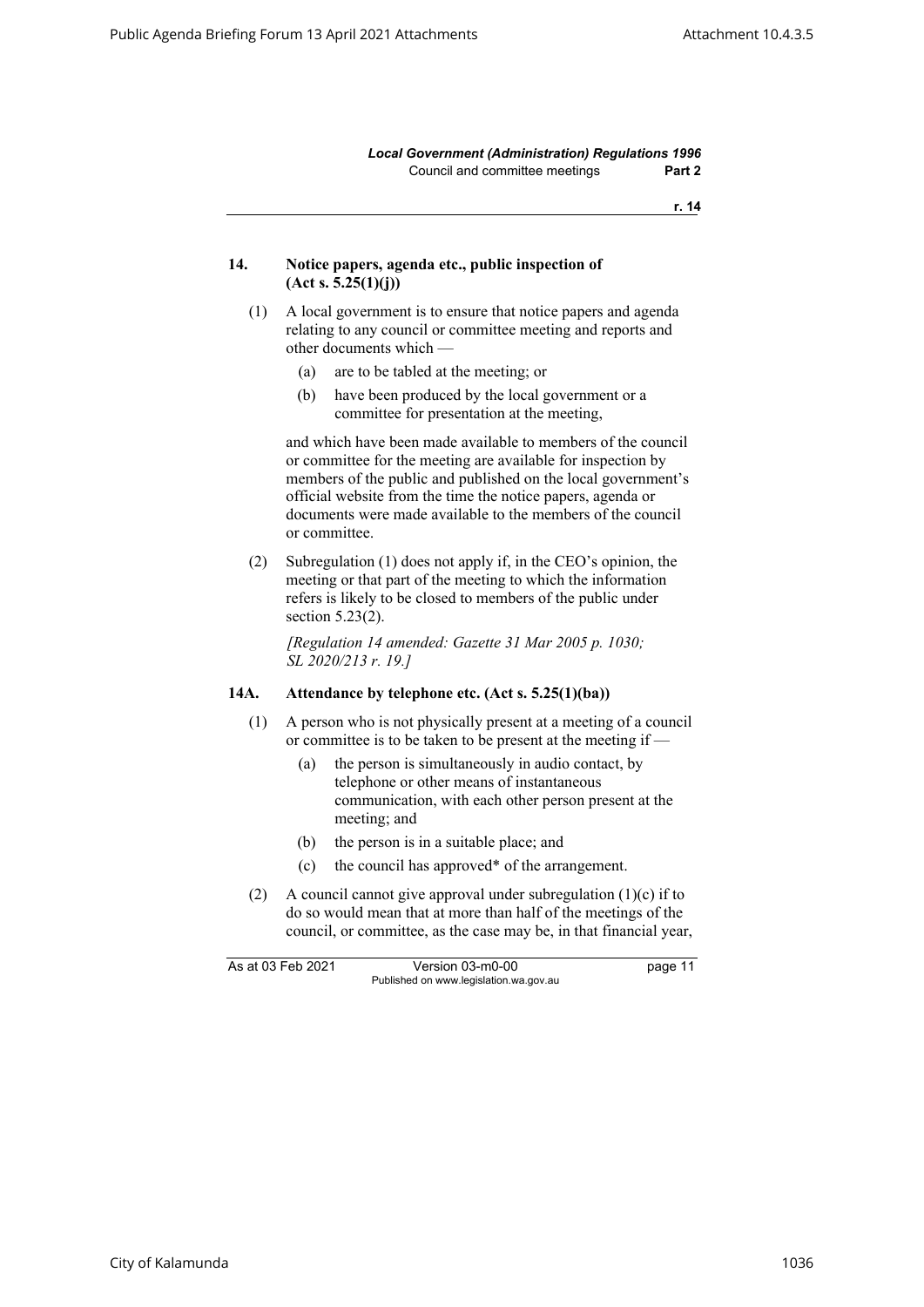**r. 14B**

a person (other than a person with a disability) who was not physically present was taken to be present in accordance with this regulation.

- (3) A person referred to in this regulation is no longer to be taken to be present at a meeting if the person ceases to be in instantaneous communication with each other person present at the meeting.
- $(4)$  In this regulation —

*disability* has the meaning given in the *Disability Services Act 1993* section 3;

*suitable place* —

- (a) in relation to a person with a disability means a place that the council has approved\* as a suitable place for the purpose of this paragraph; and
- (b) in relation to any other person means a place that the council has approved\* as a suitable place for the purpose of this paragraph and that is located —
	- (i) in a townsite or other residential area; and
	- (ii) 150 km or further from the place at which the meeting is to be held under regulation 12, measured along the shortest road route ordinarily used for travelling;

*townsite* has the same meaning given to that term in the *Land Administration Act 1997* section 3(1).

\* Absolute majority required.

*[Regulation 14A inserted: Gazette 31 Mar 2005 p. 1031; amended: Gazette 4 Mar 2016 p. 649-50.]*

### <span id="page-19-0"></span>**14B. Attendance by telephone etc. after natural disaster (Act s. 5.25(1)(ba))**

(1) If a council member is prevented from being physically present at a meeting of the council because of fire, flood, lightning,

page 12 Version 03-m0-00 As at 03 Feb 2021 Published on www.legislation.wa.gov.au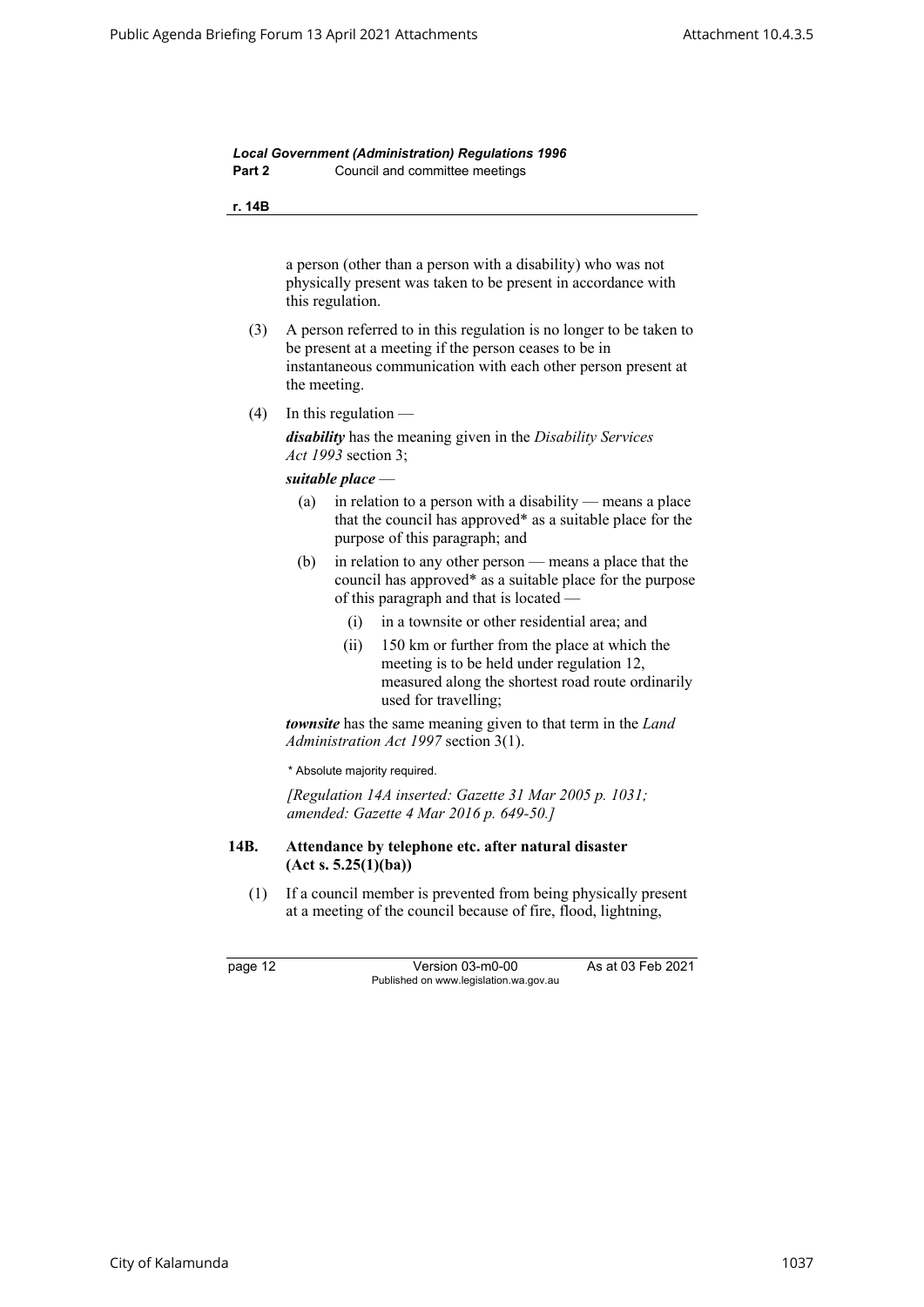**r. 14C**

movement of land, storm, or any other natural disaster the member is to be taken to be present at the meeting if —

- (a) the member is simultaneously in audio contact, by telephone or other means of instantaneous communication, with each other person present at the meeting; and
- (b) the member is authorised to be present by
	- (i) the Mayor; or
	- (ii) the President; or
	- (iii) the council.
- (2) A person referred to in this regulation is no longer to be taken to be present at a meeting if the person ceases to be in instantaneous communication with each other person present at the meeting.
- (3) A place where a person referred to in this regulation is physically present during a meeting is not a place that is open to members of the public under section 5.23(1).
- $(4)$  In this regulation —

*person referred to in this regulation*, in respect of a meeting, means a council member who is prevented from being physically present at that meeting.

*[Regulation 14B inserted: Gazette 31 Mar 2005 p. 1031-2; amended: Gazette 19 Aug 2005 p. 3872.]*

### <span id="page-20-0"></span>**14C. Attendance by electronic means in public health emergency or state of emergency (Act s. 5.25(1)(ba))**

- $(1)$  In this regulation
	- *meeting* means
		- (a) an ordinary meeting of the council; or
		- (b) a special meeting of the council; or
		- (c) a meeting of a committee of the council; or

As at 03 Feb 2021 Version 03-m0-00 page 13 Published on www.legislation.wa.gov.au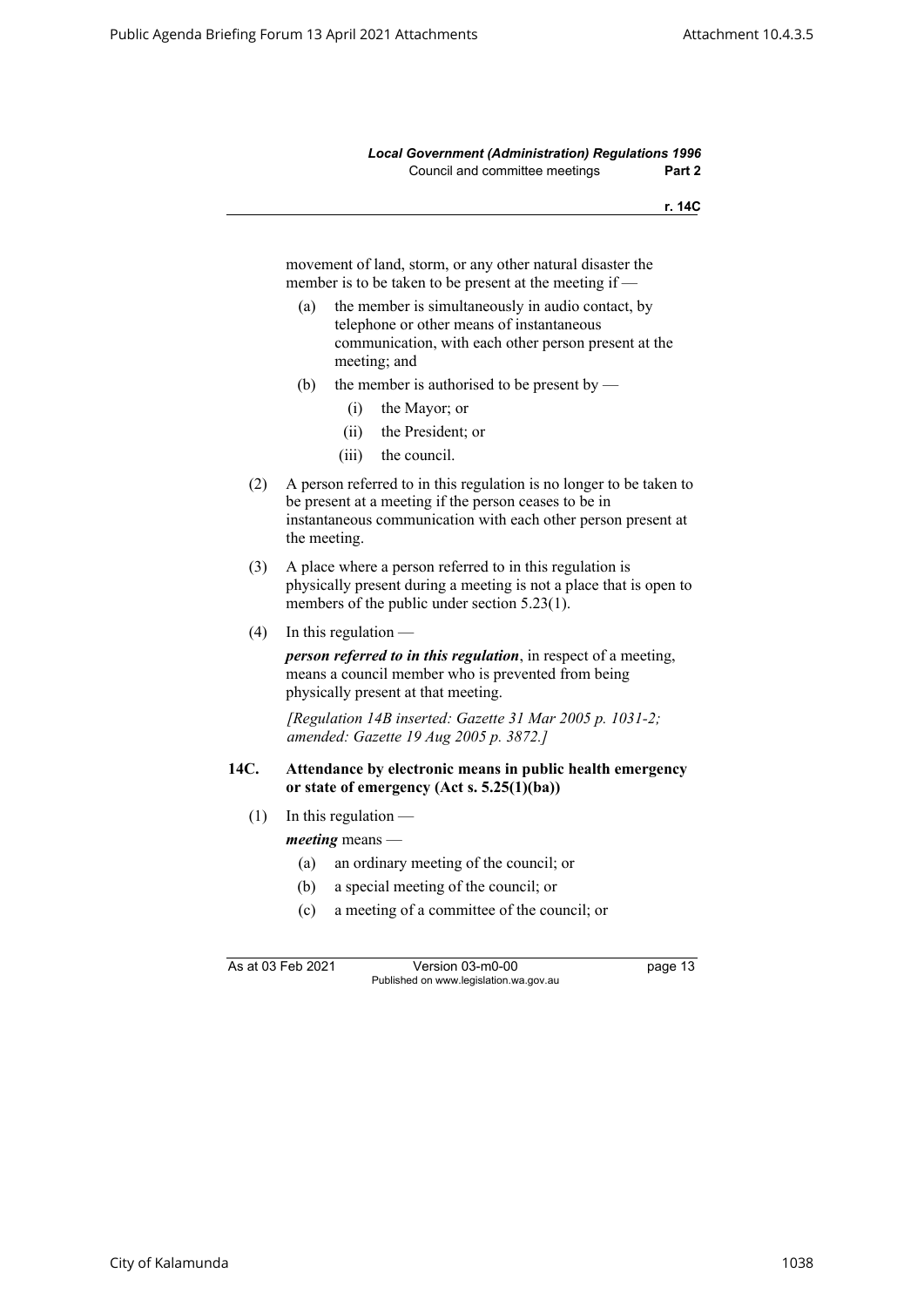<span id="page-21-0"></span>

| r. 14D  |                                                                                                                                                                           |  |
|---------|---------------------------------------------------------------------------------------------------------------------------------------------------------------------------|--|
|         | (d)<br>a meeting of an audit committee of a local government.                                                                                                             |  |
| (2)     | A member of a council or committee may attend a meeting by<br>electronic means if -                                                                                       |  |
|         | a public health emergency or a state of emergency exists<br>(a)<br>in the whole or a part of the area of the district of a local<br>government; and                       |  |
|         | because of the public health emergency or state of<br>(b)<br>emergency, the member is unable, or considers it<br>inappropriate, to be present in person at a meeting; and |  |
|         | the member is authorised to attend the meeting by<br>(c)<br>electronic means by $-$                                                                                       |  |
|         | (i)<br>the mayor; or                                                                                                                                                      |  |
|         | (ii)<br>the president; or                                                                                                                                                 |  |
|         | the council.<br>(iii)                                                                                                                                                     |  |
| (3)     | A person who attends a meeting by electronic means is taken to<br>be present at the meeting.<br>[Regulation 14C inserted: SL 2020/20 r. 7.]                               |  |
|         |                                                                                                                                                                           |  |
| 14D.    | Meetings held by electronic means in public health<br>emergency or state of emergency $(Act s. 5.25(1)(ba))$                                                              |  |
| (1)     | In this regulation $-$                                                                                                                                                    |  |
|         | $meeting$ means —                                                                                                                                                         |  |
|         | an ordinary meeting of the council; or<br>(a)                                                                                                                             |  |
|         | a special meeting of the council; or<br>(b)                                                                                                                               |  |
|         | a meeting of a committee of the council; or<br>(c)                                                                                                                        |  |
|         | (d)<br>a meeting of an audit committee of a local government.                                                                                                             |  |
|         |                                                                                                                                                                           |  |
|         | (2) A meeting may be held by electronic means<br>$if -$<br>(a)                                                                                                            |  |
|         | (i)<br>a public health emergency or a state of<br>emergency exists in the whole or a part of the<br>area of the district of a local government; and                       |  |
| page 14 | As at 03 Feb 2021<br>Version 03-m0-00<br>Published on www.legislation.wa.gov.au                                                                                           |  |
|         |                                                                                                                                                                           |  |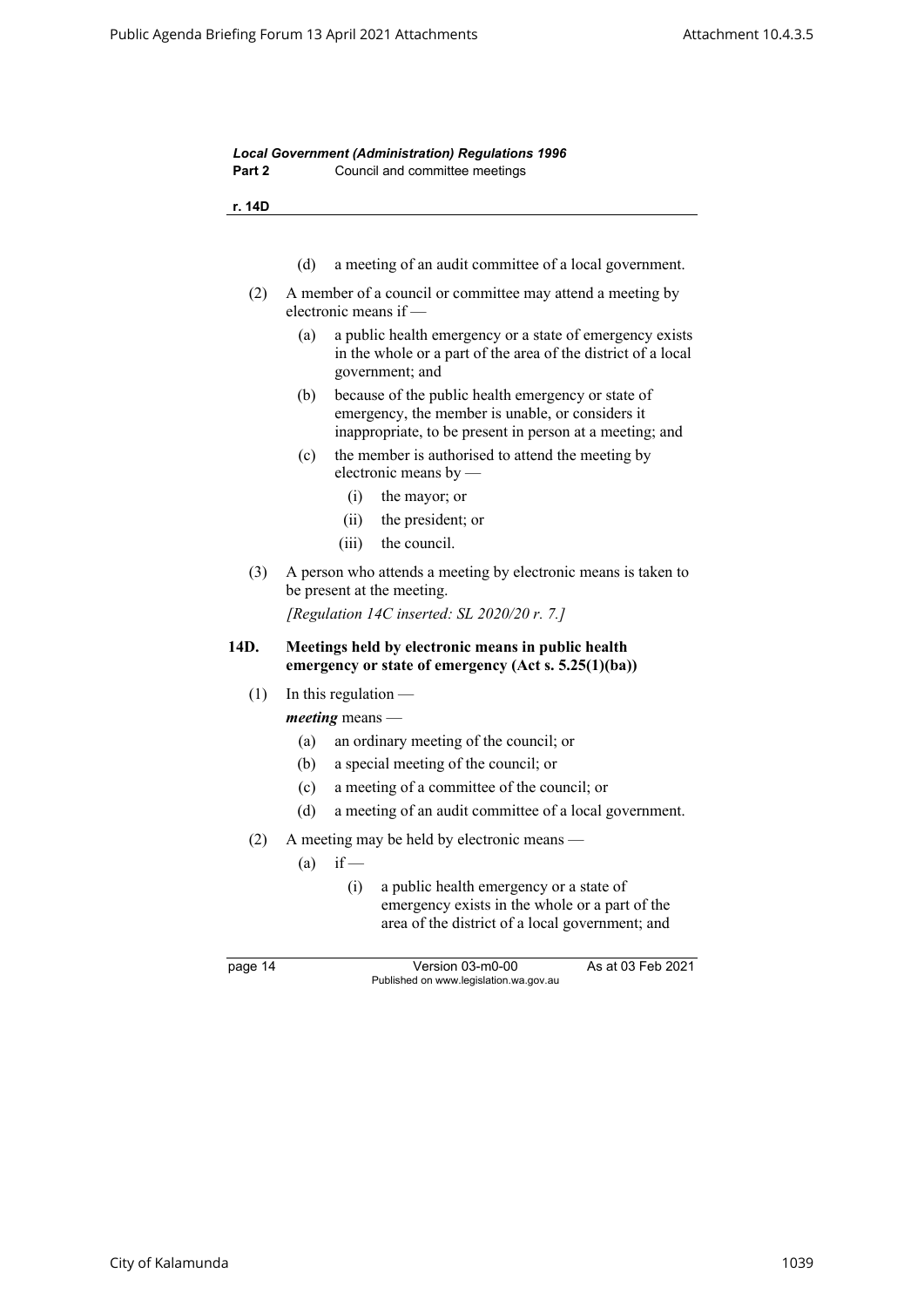<span id="page-22-0"></span>

|                   |                                                                                                                                                                                                                                                                                                                               |                        | <b>Local Government (Administration) Regulations 1996</b><br>Council and committee meetings                                                                                     | Part 2  |
|-------------------|-------------------------------------------------------------------------------------------------------------------------------------------------------------------------------------------------------------------------------------------------------------------------------------------------------------------------------|------------------------|---------------------------------------------------------------------------------------------------------------------------------------------------------------------------------|---------|
|                   |                                                                                                                                                                                                                                                                                                                               |                        |                                                                                                                                                                                 | r. 14E  |
|                   |                                                                                                                                                                                                                                                                                                                               | (ii)                   | because of the public health emergency or state<br>of emergency, the mayor, president or council<br>considers it appropriate for the meeting to be<br>held by electronic means; |         |
|                   |                                                                                                                                                                                                                                                                                                                               | <b>or</b>              |                                                                                                                                                                                 |         |
|                   | (b)                                                                                                                                                                                                                                                                                                                           | $if -$                 |                                                                                                                                                                                 |         |
|                   |                                                                                                                                                                                                                                                                                                                               | (i)                    | a direction is issued under the <i>Public Health</i><br>Act 2016 or the Emergency Management<br>Act 2005 that prevents the meeting from being<br>held in person; and            |         |
|                   |                                                                                                                                                                                                                                                                                                                               | (ii)                   | the mayor, president or council authorises the<br>meeting to be held by electronic means.                                                                                       |         |
| (3)               |                                                                                                                                                                                                                                                                                                                               |                        | The electronic means by which the meeting is to be held include<br>by telephone, video conference or other instantaneous<br>communication, as determined by -                   |         |
|                   | (a)                                                                                                                                                                                                                                                                                                                           |                        | the mayor; or                                                                                                                                                                   |         |
|                   | (b)                                                                                                                                                                                                                                                                                                                           |                        | the president; or                                                                                                                                                               |         |
|                   | (c)                                                                                                                                                                                                                                                                                                                           | the council.           |                                                                                                                                                                                 |         |
| (4)               |                                                                                                                                                                                                                                                                                                                               |                        | The CEO must be consulted before a determination is made<br>under subregulation (3).                                                                                            |         |
|                   |                                                                                                                                                                                                                                                                                                                               |                        | [Regulation 14D inserted: SL $2020/20$ r. 7.]                                                                                                                                   |         |
| 14E.              | Modification of Act if meeting held by electronic means (Act<br>s. 5.25(2))                                                                                                                                                                                                                                                   |                        |                                                                                                                                                                                 |         |
| (1)               |                                                                                                                                                                                                                                                                                                                               | In this regulation $-$ |                                                                                                                                                                                 |         |
|                   |                                                                                                                                                                                                                                                                                                                               |                        | electronic meeting means a meeting held by electronic means<br>under regulation 14D.                                                                                            |         |
| (2)               | If a council or a committee is to hold an electronic meeting, the<br>council or committee is taken to have complied with the<br>requirement to give notice of the place of the meeting under<br>section 5.5 and regulation 12 if the local government gives<br>notice that the meeting will be conducted by electronic means. |                        |                                                                                                                                                                                 |         |
| As at 03 Feb 2021 |                                                                                                                                                                                                                                                                                                                               |                        | Version 03-m0-00<br>Published on www.legislation.wa.gov.au                                                                                                                      | page 15 |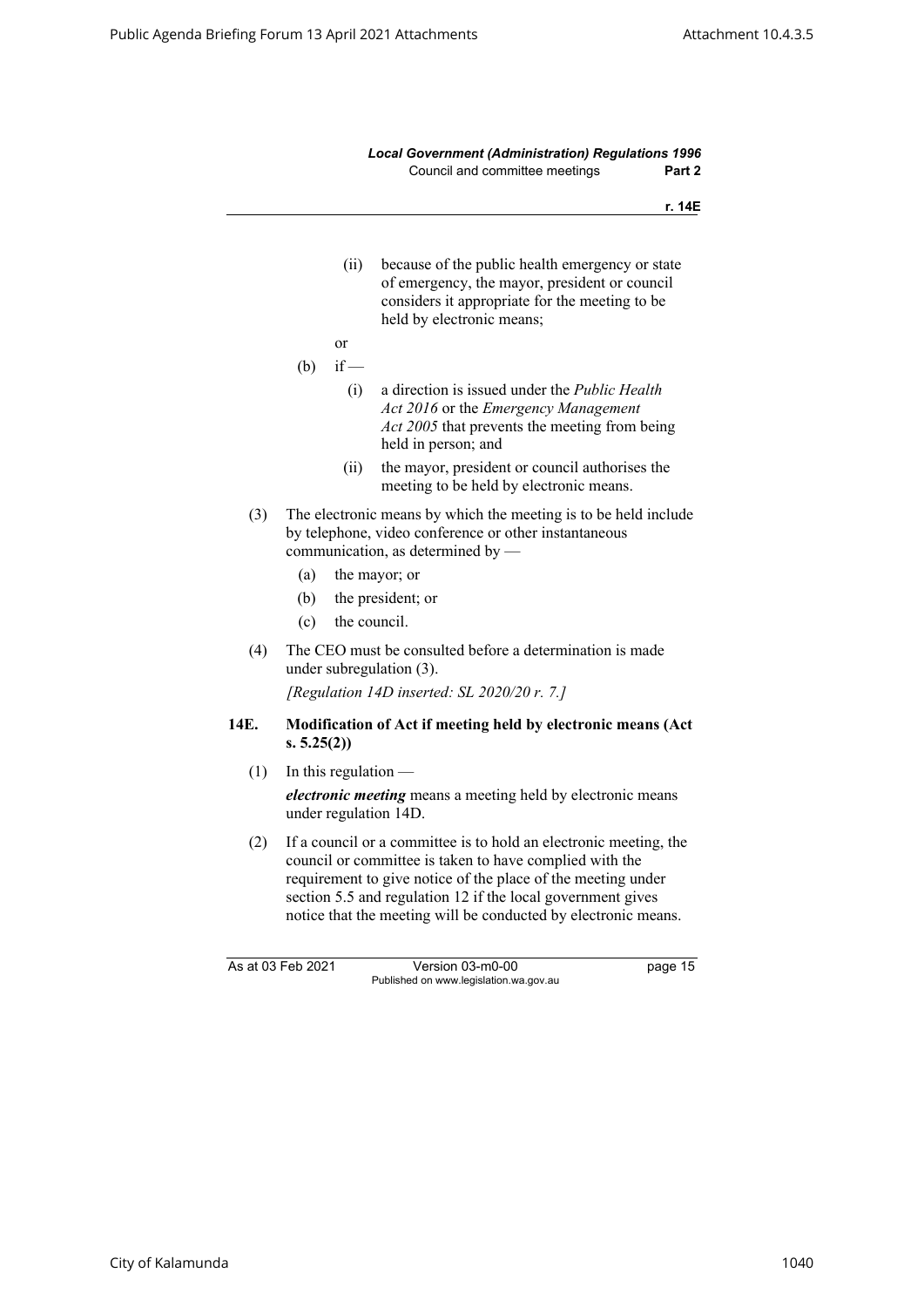| r. 14E |                                                             |       |                                                                                                                                                                                                                                                      |  |
|--------|-------------------------------------------------------------|-------|------------------------------------------------------------------------------------------------------------------------------------------------------------------------------------------------------------------------------------------------------|--|
| (3)    | If a council or a committee holds an electronic meeting -   |       |                                                                                                                                                                                                                                                      |  |
|        | (a)                                                         |       | a person who attends the meeting by the electronic<br>means determined under regulation $14D(3)$ is taken to<br>attend the meeting for the purposes of the Act and these<br>regulations; and                                                         |  |
|        | (b)                                                         |       | the meeting is open to the members of the public under<br>section $5.23(1)$ if —                                                                                                                                                                     |  |
|        |                                                             | (i)   | the council or committee complies with the<br>requirement to make the unconfirmed minutes of<br>the meeting available for public inspection under<br>regulation 13; or                                                                               |  |
|        |                                                             | (ii)  | the council or committee publicly broadcasts the<br>meeting on a website; or                                                                                                                                                                         |  |
|        |                                                             | (iii) | the meeting or a broadcast of the meeting is<br>otherwise accessible to the public.                                                                                                                                                                  |  |
| (4)    |                                                             |       | If a council or a committee holds an electronic meeting,<br>section 5.24 is modified so that the council or committee<br>allocates time for raising questions by members of the public,<br>and the asking of and responding to those questions, if - |  |
|        | (a)                                                         |       | the council or committee provides a means to submit a<br>question prior to the meeting; and                                                                                                                                                          |  |
|        | (b)<br>the council or committee determines at the meeting - |       |                                                                                                                                                                                                                                                      |  |
|        |                                                             | (i)   | to respond to the question submitted by the<br>member of the public at the meeting in<br>accordance with the procedure determined by the<br>council or committee; or                                                                                 |  |
|        |                                                             | (ii)  | that, given the public health emergency, state of<br>emergency or direction issued under the Public<br>Health Act 2016 or the Emergency Management<br>Act 2005, it is not appropriate to respond to the<br>question at the meeting.                  |  |

page 16 Version 03-m0-00 As at 03 Feb 2021 Published on www.legislation.wa.gov.au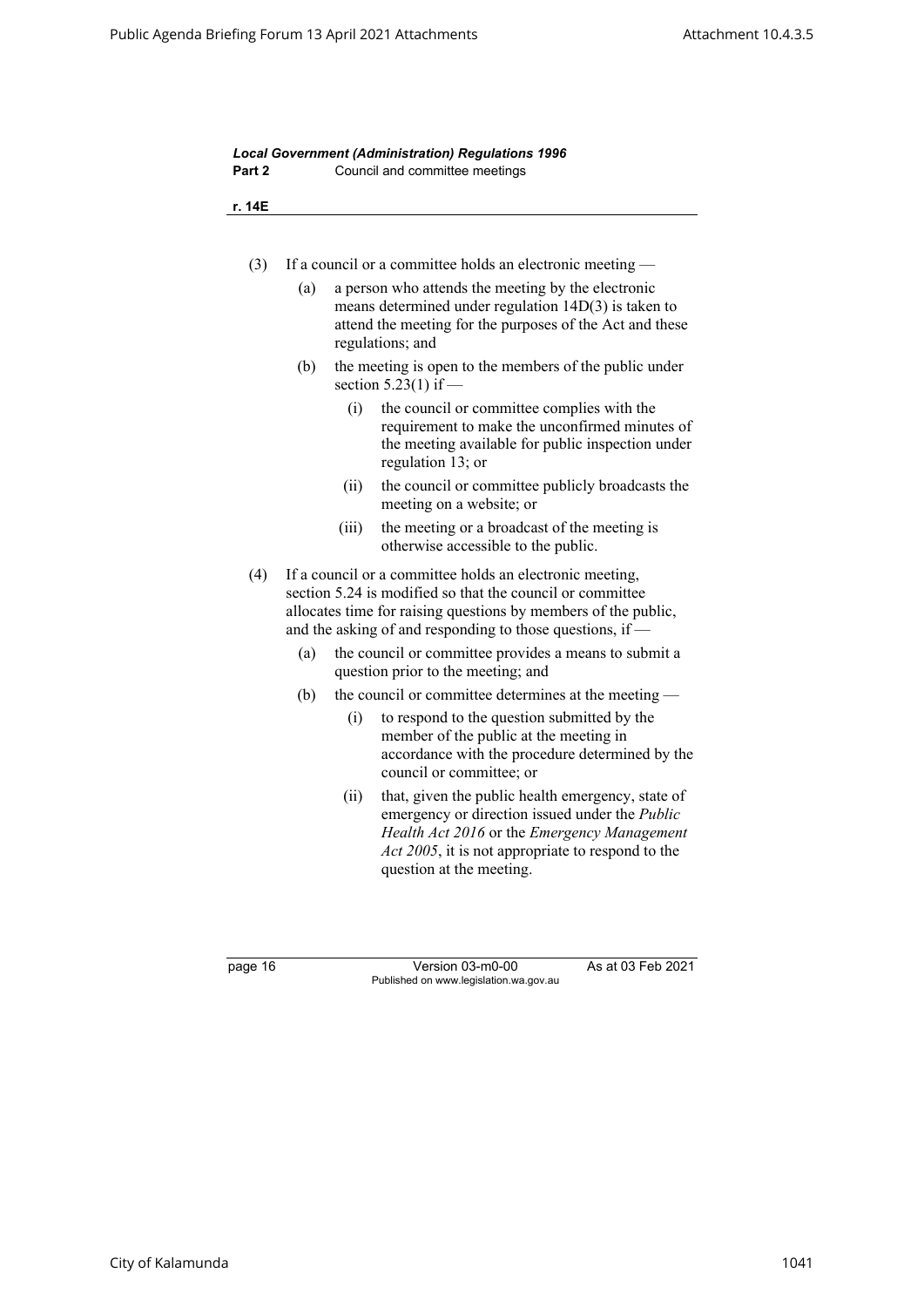**r. 14E**

- (5) If a council or a committee holds an electronic meeting, for the purposes of regulation 14, a notice paper, agenda, report or other document may be —
	- (a) tabled at the meeting, or produced by the local government or a committee for presentation at the meeting, in any manner determined by the council or committee, including by electronic means; and
	- (b) made available to members of the council or committee, or for inspection by members of the public, in any manner determined by the council or committee, including by electronic means.

*[Regulation 14E inserted: SL 2020/20 r. 7.]*

As at 03 Feb 2021 Version 03-m0-00 page 17 Published on www.legislation.wa.gov.au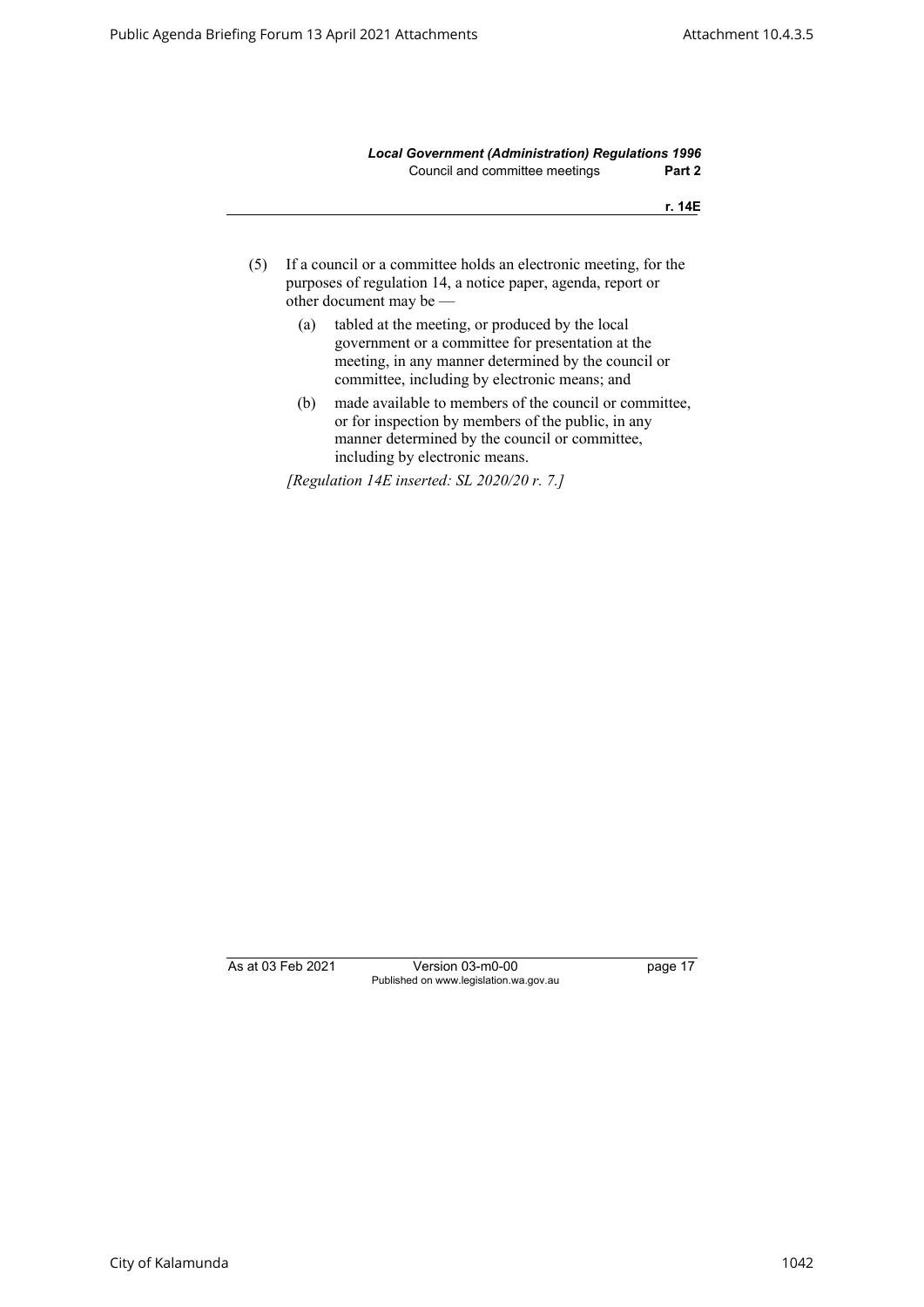*Local Government (Administration) Regulations 1996* Part 3 **Electors'** meetings

<span id="page-25-0"></span>**r. 15**

# **Part 3 — Electors' meetings**

*[Heading inserted: Gazette 26 Aug 2011 p. 3482.]*

### **15. Matters to be discussed at general meeting (Act s. 5.27(3))**

For the purposes of section 5.27(3), the matters to be discussed at a general electors' meeting are, firstly, the contents of the annual report for the previous financial year and then any other general business.

#### <span id="page-25-2"></span><span id="page-25-1"></span>**16. Request for special meeting, form of (Act s. 5.28(2))**

A request for a special meeting of the electors of a district is to be in the form of Form 1.

### **17. Voting at meeting (Act s. 5.31)**

- (1) Each elector who is present at a general or special meeting of electors is entitled to one vote on each matter to be decided at the meeting but does not have to vote.
- (2) All decisions at a general or special meeting of electors are to be made by a simple majority of votes.
- (3) Voting at a general or special meeting of electors is to be conducted so that no voter's vote is secret.

# <span id="page-25-3"></span>**18. Procedure at meeting (Act s. 5.31)**

Subject to regulations 15 and 17, the procedure to be followed at a general or special meeting of electors is to be determined by the person presiding at the meeting.

page 18 Version 03-m0-00 As at 03 Feb 2021 Published on www.legislation.wa.gov.au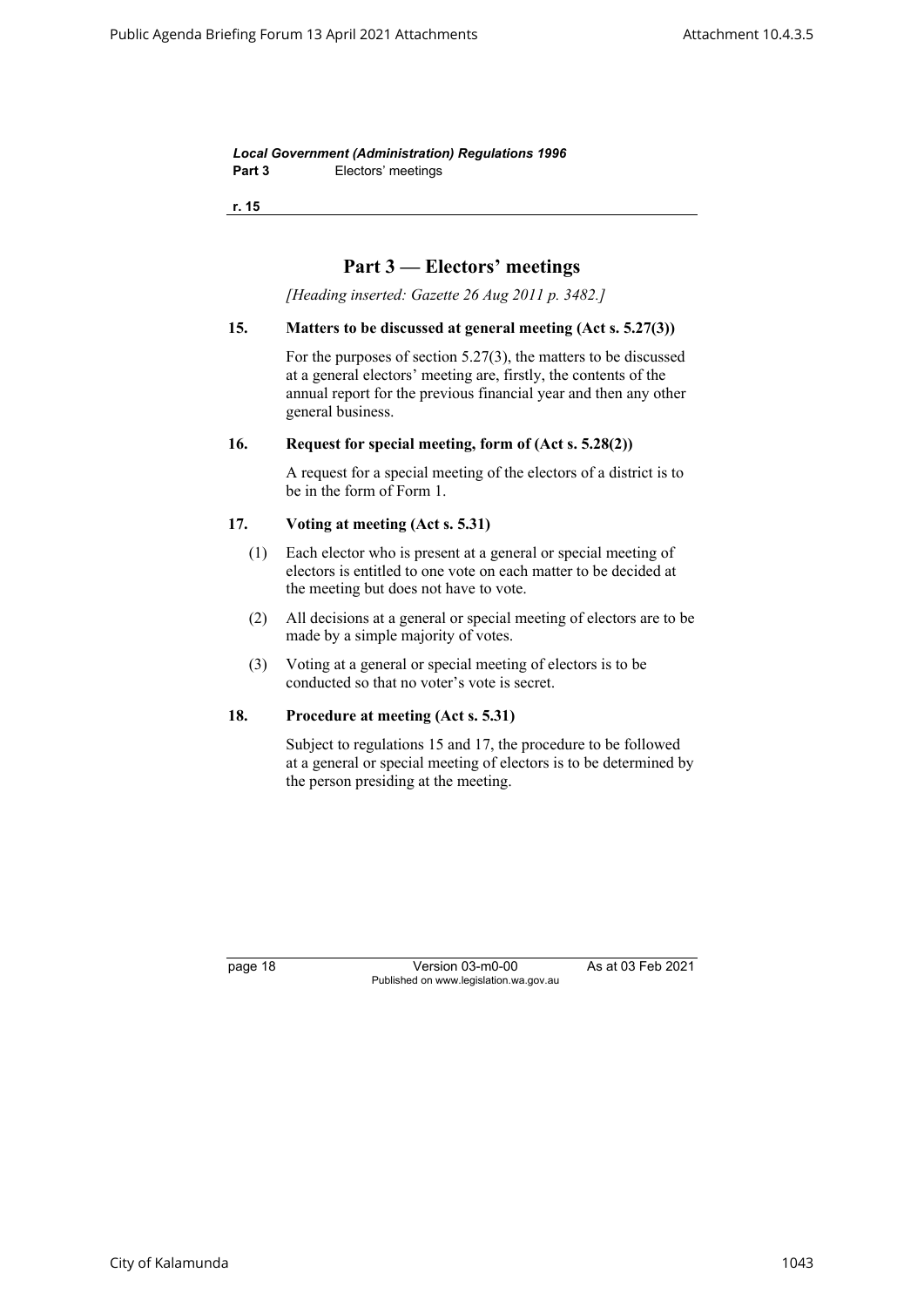*Local Government (Administration) Regulations 1996* Local government employees **Part 4**

**r. 18A**

# **Part 4 — Local government employees**

*[Heading inserted: Gazette 26 Aug 2011 p. 3482.]*

# <span id="page-26-0"></span>**18A. Vacancy in position of CEO or senior employee to be advertised (Act s. 5.36(4) and 5.37(3))**

- (1) If a position of CEO, or of a senior employee, of a local government becomes vacant, the local government must give Statewide public notice of the position unless it is proposed that the position be filled by  $-$ 
	- (a) a person who is, and will continue to be, employed by another local government and who will fill the position on a contract or contracts for a total period not exceeding 5 years; or
	- (b) a person who will be acting in the position for a term not exceeding one year.
- (2) The Statewide public notice must contain
	- (a) the details of the remuneration and benefits offered; and
	- (b) details of the place where applications for the position are to be submitted; and
	- (c) the date and time for the closing of applications for the position; and
	- (d) the duration of the proposed contract; and
	- (da) a website address where the job description form for the position can be accessed; and
	- (e) contact details for a person who can provide further information about the position; and
	- (f) any other information that the local government considers is relevant.

*[Regulation 18A inserted: Gazette 31 Mar 2005 p. 1037-8; amended: Gazette 19 Aug 2005 p. 3872; 3 May 2011 p. 1594; SL 2021/14 r. 4.]*

As at 03 Feb 2021 Version 03-m0-00 page 19 Published on www.legislation.wa.gov.au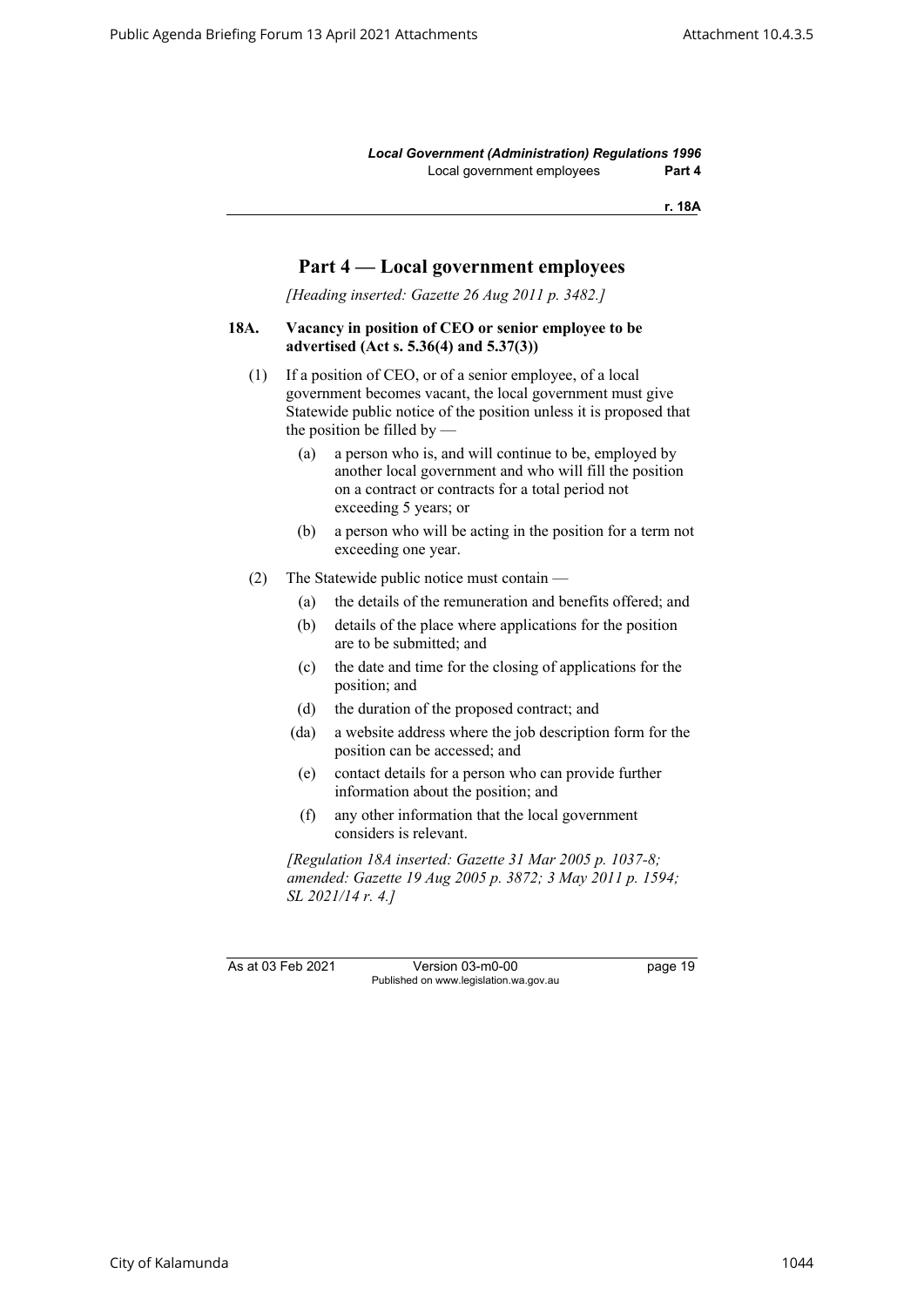*Local Government (Administration) Regulations 1996* **Part 4** Local government employees

<span id="page-27-0"></span>**r. 18B**

# **18B. Contracts of CEOs and senior employees, content of (Act s. 5.39(3)(c))**

For the purposes of section 5.39(3)(c), a contract governing the employment of a person who is a CEO, or a senior employee, of a local government is to provide for a maximum amount of money (or a method of calculating such an amount) to which the person is to be entitled if the contract is terminated before the expiry date, which amount is not to exceed whichever is the lesser of —

- (a) the value of one year's remuneration under the contract; or
- (b) the value of the remuneration that the person would have been entitled to had the contract not been terminated.

*[Regulation 18B inserted: Gazette 13 May 2005 p. 2086.]*

### <span id="page-27-1"></span>*[18C, 18D. Deleted: SL 2021/14 r. 5.]*

#### **18E. False information in application for CEO position, offence**

A person must not, in connection with an application for the position of CEO of a local government —

- (a) make a statement, or give any information, as to academic, or other tertiary level, qualifications held by the applicant that the person knows is false in a material particular; or
- (b) make a statement, or give any information, as to academic, or other tertiary level, qualifications held by the applicant which is false or misleading in a material particular, with reckless disregard as to whether or not the statement or information is false or misleading in a material particular.

Penalty: a fine of \$5 000.

*[Regulation 18E inserted: Gazette 31 Mar 2005 p. 1038-9; amended: Gazette 19 Aug 2005 p. 3872; 4 Mar 2016 p. 650.]*

page 20 Version 03-m0-00 As at 03 Feb 2021 Published on www.legislation.wa.gov.au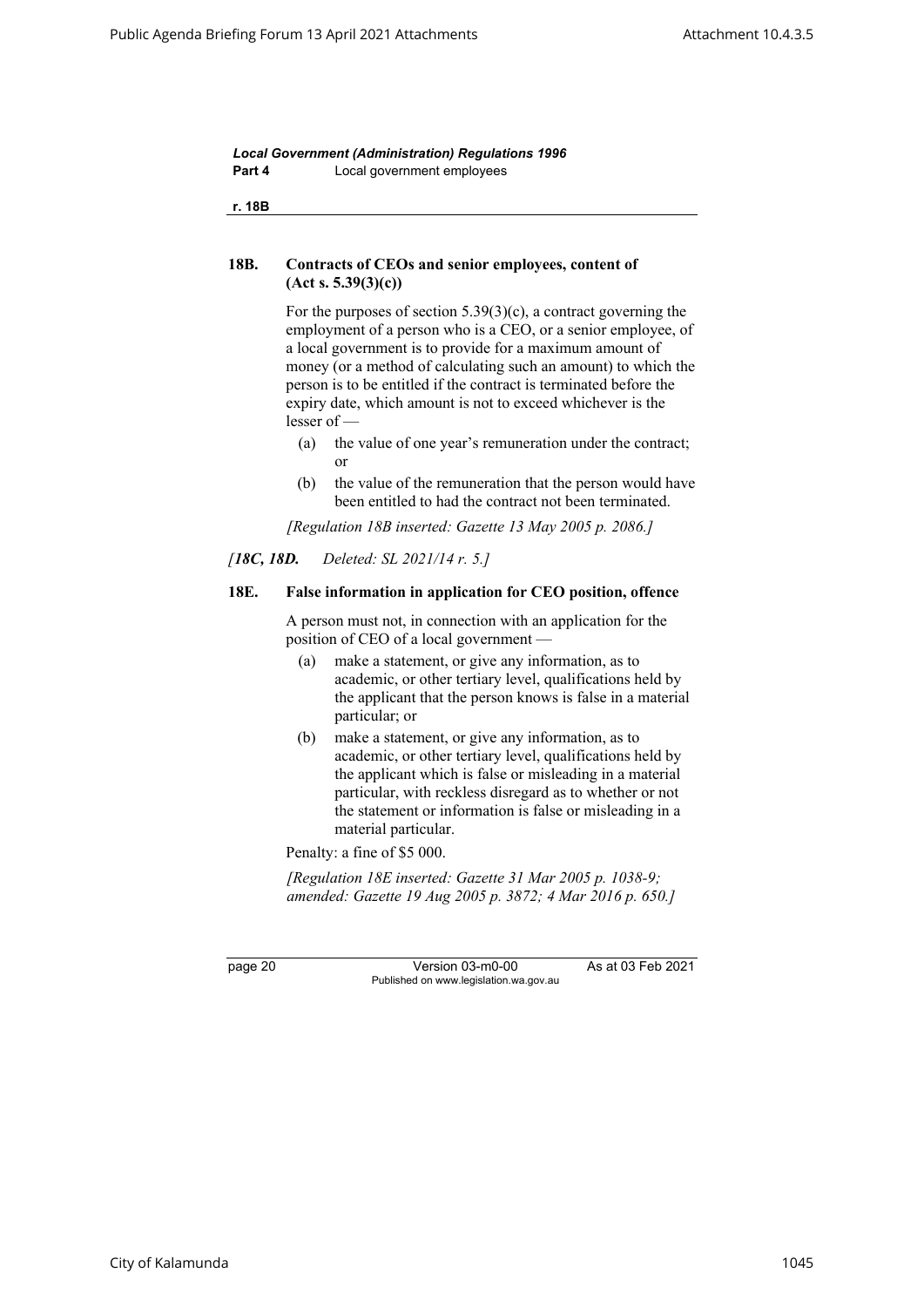*Local Government (Administration) Regulations 1996* Local government employees **Part 4**

**r. 18F**

#### <span id="page-28-1"></span><span id="page-28-0"></span>**18F. Remuneration and benefits of CEO to be as advertised**

The remuneration and other benefits paid to a CEO on the appointment of the CEO are not to differ from the remuneration and benefits advertised for the position under section 5.36(4).

*[Regulation 18F inserted: Gazette 31 Mar 2005 p. 1039.]*

### **18FA. Model standards for CEO recruitment, performance and termination (Act s. 5.39A(1))**

Schedule 2 sets out model standards for local governments in relation to the following —

- (a) the recruitment of CEOs;
- (b) the review of the performance of CEOs;
- (c) the termination of the employment of CEOs.

*[Regulation 18FA inserted: SL 2021/14 r. 6.]*

#### <span id="page-28-2"></span>**18FB. Certification of compliance with adopted standards for CEO recruitment (Act s. 5.39B(7))**

 $(1)$  In this regulation —

*adopted standards* means —

- (a) the standards adopted by a local government under section 5.39B; or
- (b) if the local government has not adopted standards under that section, the standards taken under section 5.39B(5) to be the local government's adopted standards.
- (2) This regulation applies if
	- (a) a local government employs a person in the position of CEO of the local government; and
	- (b) the local government's adopted standards in relation to the recruitment of CEOs apply to the employment.
- (3) As soon as practicable after the person is employed in the position of CEO, the local government must, by resolution\*, certify that the person was employed in accordance with the

As at 03 Feb 2021 Version 03-m0-00 bage 21 Published on www.legislation.wa.gov.au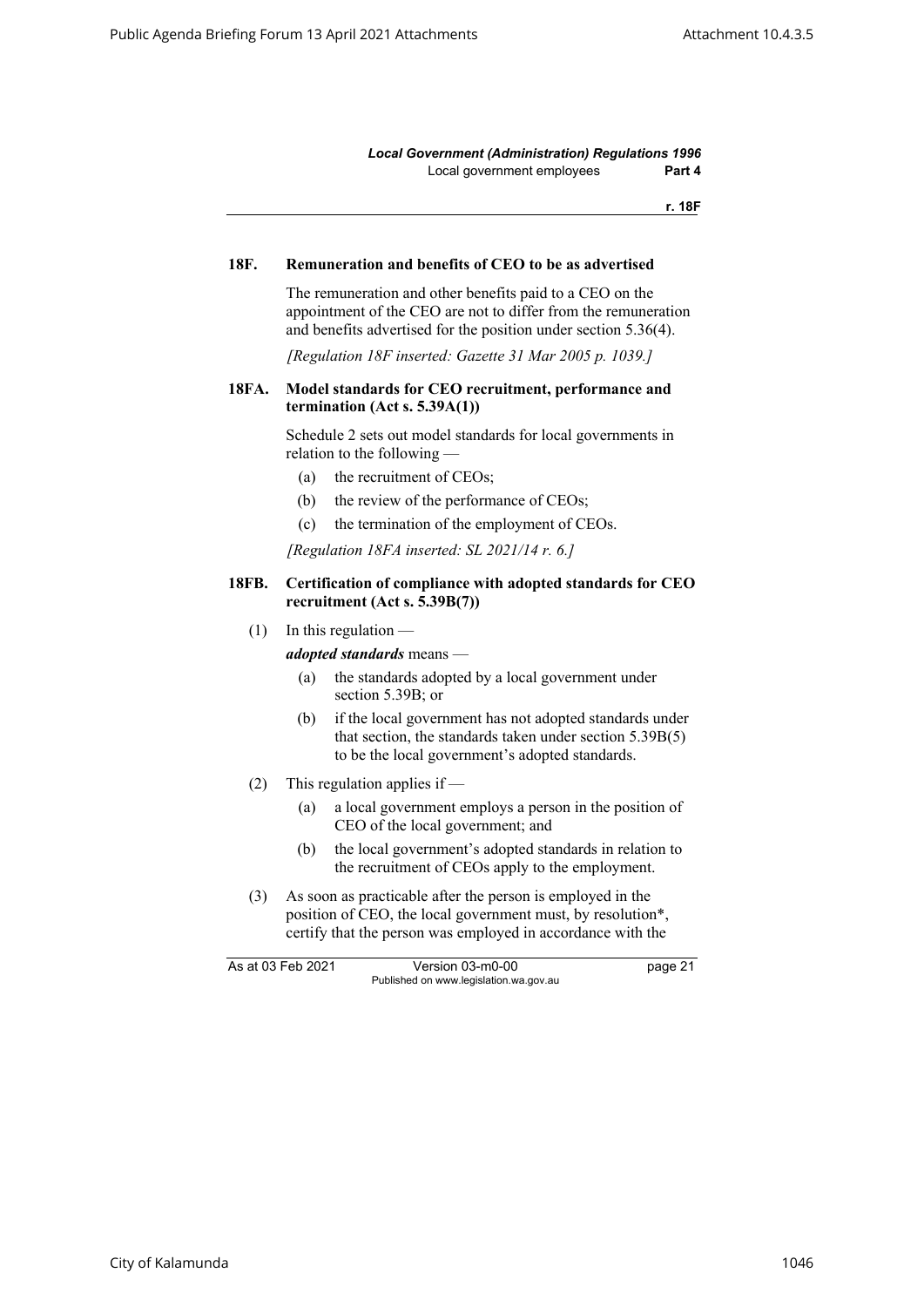*Local Government (Administration) Regulations 1996* **Part 4** Local government employees

**r. 18FC**

local government's adopted standards in relation to the recruitment of CEOs.

\* Absolute majority required.

<span id="page-29-0"></span>(4) The local government must give a copy of the resolution to the Departmental CEO within 14 days after the resolution is passed by the local government.

*[Regulation 18FB inserted: SL 2021/14 r. 6.]*

### **18FC. Certification of compliance with adopted standards for CEO termination (Act s. 5.39B(7))**

- $(1)$  In this regulation *adopted standards* has the meaning given in regulation 18FB(1).
- (2) This regulation applies if a local government terminates the employment of the CEO of the local government.
- (3) As soon as practicable after the CEO's employment is terminated, the local government must, by resolution\*, certify that the CEO's employment was terminated in accordance with the local government's adopted standards in relation to the termination of the employment of CEOs.

\* Absolute majority required.

(4) The local government must give a copy of the resolution to the Departmental CEO within 14 days after the resolution is passed by the local government.

*[Regulation 18FC inserted: SL 2021/14 r. 6.]*

### <span id="page-29-1"></span>**18G. Delegations to CEOs, limits on (Act s. 5.43)**

Powers and duties of a local government exercised under the following provisions are prescribed under section 5.43(i) as powers and duties that a local government cannot delegate to a  $CEO -$ 

(a) section 7.12A(2), (3)(a) or (4); and

page 22 Version 03-m0-00 As at 03 Feb 2021 Published on www.legislation.wa.gov.au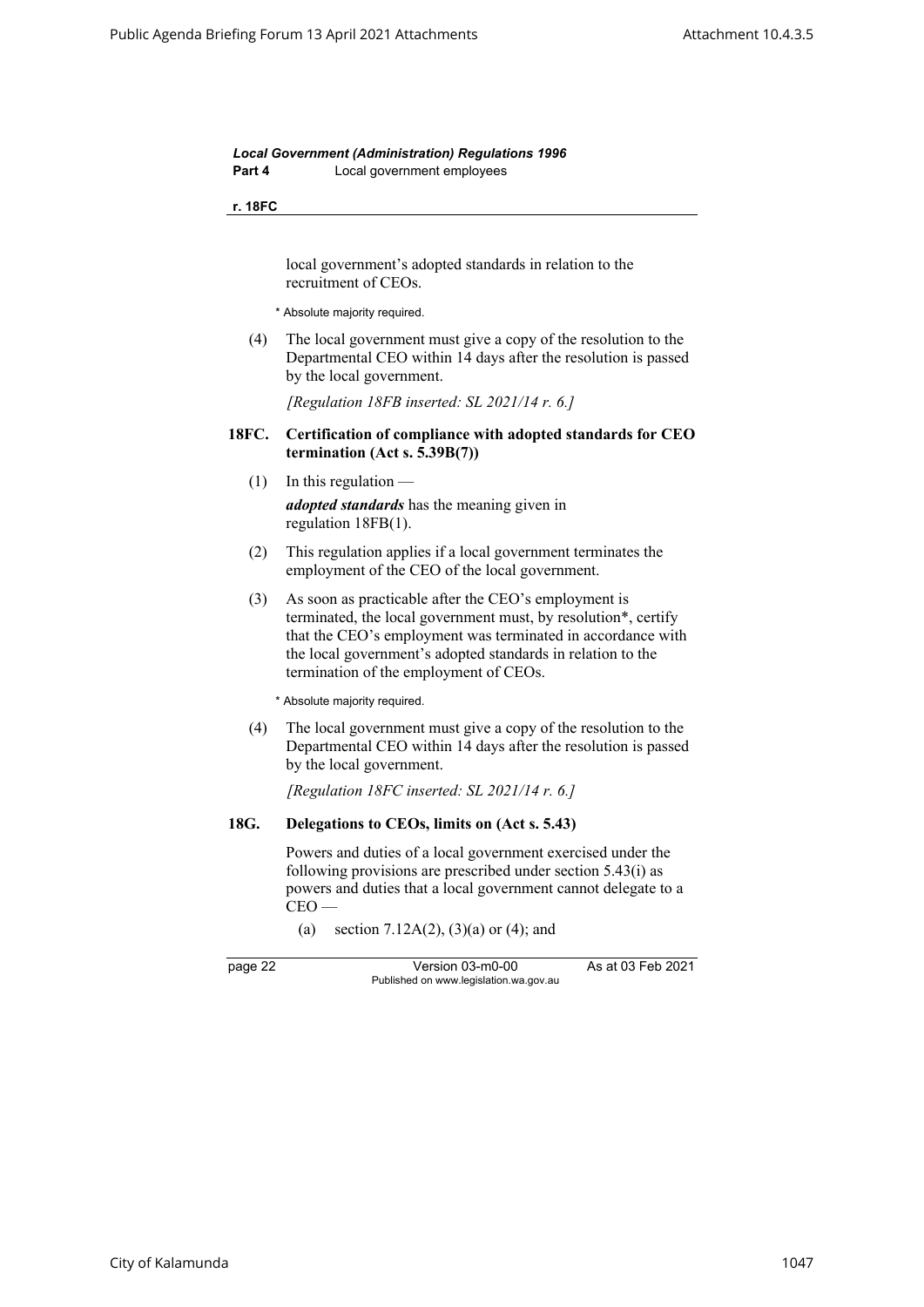*Local Government (Administration) Regulations 1996* Local government employees **Part 4**

**r. 19**

(b) regulations 18C and 18D.

*[Regulation 18G inserted: Gazette 31 Mar 2005 p. 1039.]*

#### <span id="page-30-0"></span>**19. Delegates to keep certain records (Act s. 5.46(3))**

Where a power or duty has been delegated under the Act to the CEO or to any other local government employee, the person to whom the power or duty has been delegated is to keep a written record of —

- (a) how the person exercised the power or discharged the duty; and
- (b) when the person exercised the power or discharged the duty; and
- (c) the persons or classes of persons, other than council or committee members or employees of the local government, directly affected by the exercise of the power or the discharge of the duty.

#### <span id="page-30-1"></span>**19A. Payments in addition to contract or award, limits of (Act s. 5.50(3))**

(1) The value of a payment or payments made under section 5.50(1) and (2) to an employee whose employment with a local government finishes after 1 January 2010 is not to exceed in total —

- (a) the value of the person's final annual remuneration, if the person —
	- (i) accepts voluntary severance by resigning as an employee; and
	- (ii) is not a CEO or a senior employee whose employment is governed by a written contract in accordance with section 5.39;

or

(b) in all other cases, \$5 000.

As at 03 Feb 2021 Version 03-m0-00 page 23 Published on www.legislation.wa.gov.au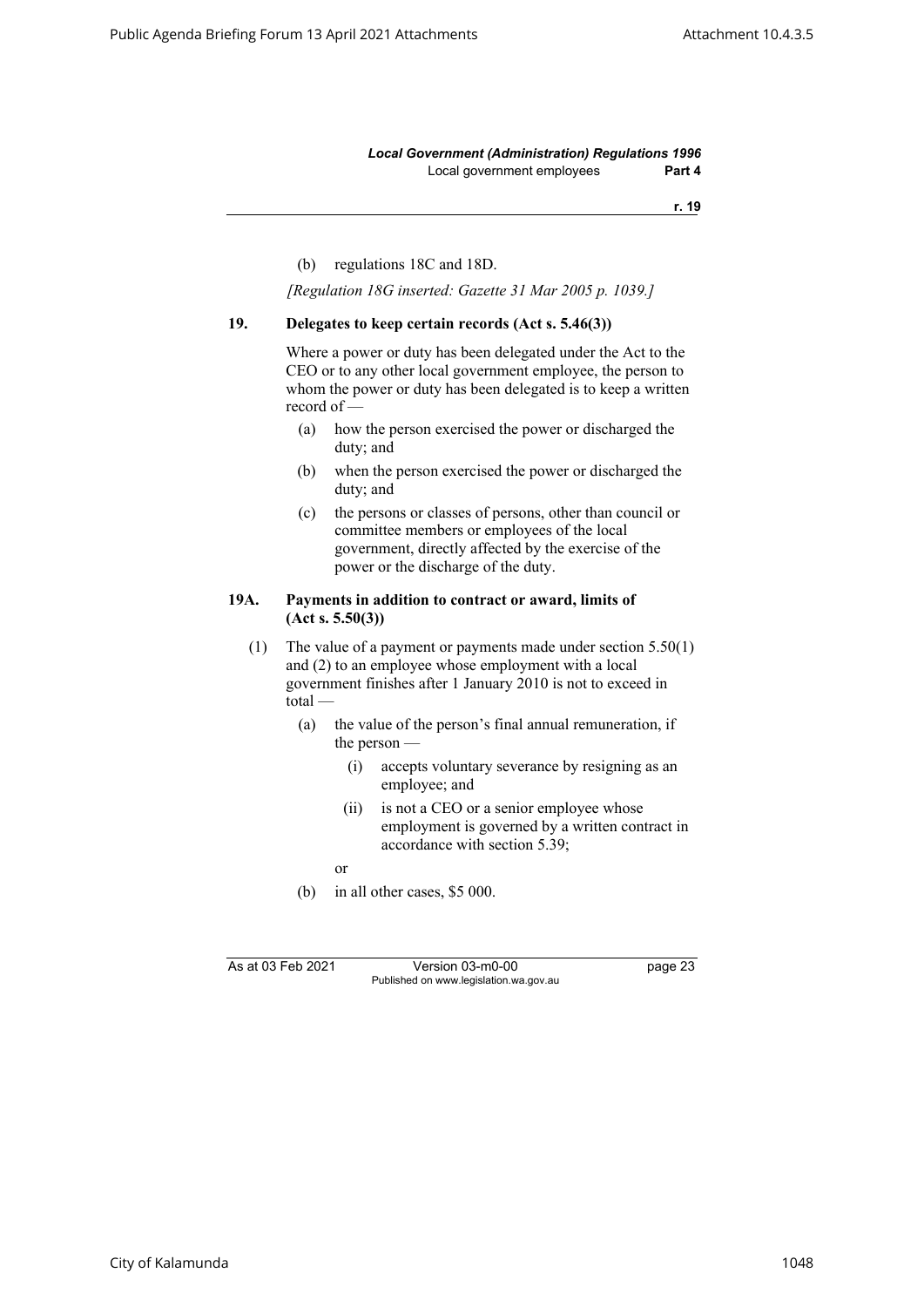*Local Government (Administration) Regulations 1996* **Part 4** Local government employees

**r. 19A**

(2) In this regulation —

*final annual remuneration* in respect of a person, means the value of the annual remuneration paid, or payable, to the person by the local government which employed that person immediately before the person's employment with the local government finished.

*[Regulation 19A inserted: Gazette 31 Mar 2005 p. 1032; amended: Gazette 13 Jul 2012 p. 3218.]*

page 24 Version 03-m0-00 As at 03 Feb 2021 Published on www.legislation.wa.gov.au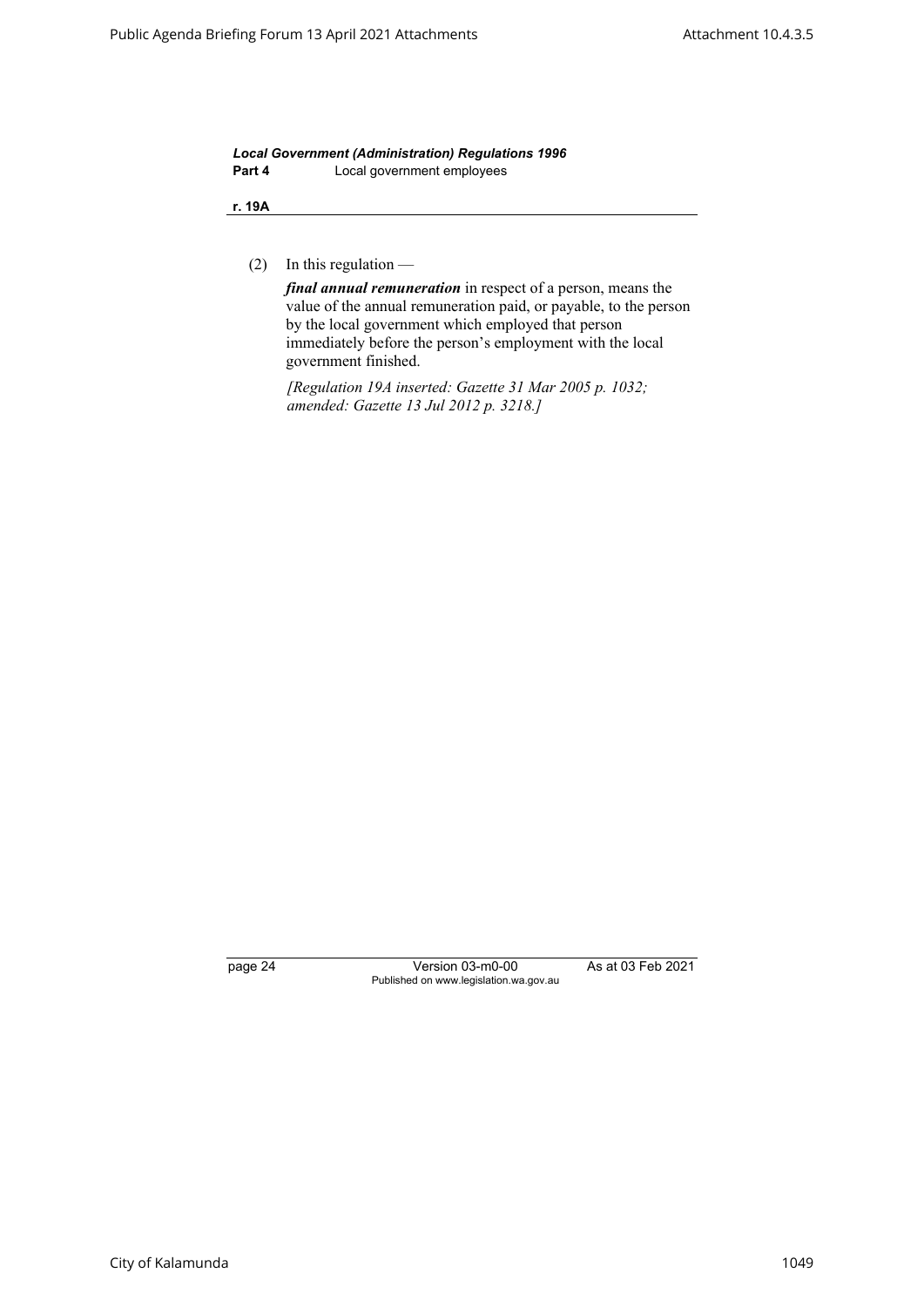|                   | <b>Local Government (Administration) Requlations 1996</b> |
|-------------------|-----------------------------------------------------------|
| Part 4A           | Codes of conduct for local government employees           |
|                   | (Act s. 5.51A(4))                                         |
| <b>Division 1</b> | Terms used                                                |
| r. 19AA           |                                                           |

# **Part 4A — Codes of conduct for local government employees (Act s. 5.51A(4))**

*[Heading inserted: SL 2021/16 r. 4.]*

### **Division 1 — Terms used**

*[Heading inserted: SL 2021/16 r. 4.]*

### <span id="page-32-0"></span>**19AA. Terms used**

In this Part —

### *activity involving a local government discretion* means an activity —

- (a) that cannot be undertaken without an authorisation from the local government; or
- (b) by way of a commercial dealing with the local government;

*associated person* means a person who —

- (a) is undertaking or seeking to undertake an activity involving a local government discretion; or
- (b) it is reasonable to believe, is intending to undertake an activity involving a local government discretion;

*code of conduct* means a code of conduct under section 5.51A;

### *gift* —

- (a) has the meaning given in section 5.57; but
- (b) does not include
	- (i) a gift from a relative as defined in section 5.74(1); or
	- (ii) a gift that must be disclosed under the *Local Government (Elections) Regulations 1997* regulation 30B; or

As at 03 Feb 2021 Version 03-m0-00 page 25 Published on www.legislation.wa.gov.au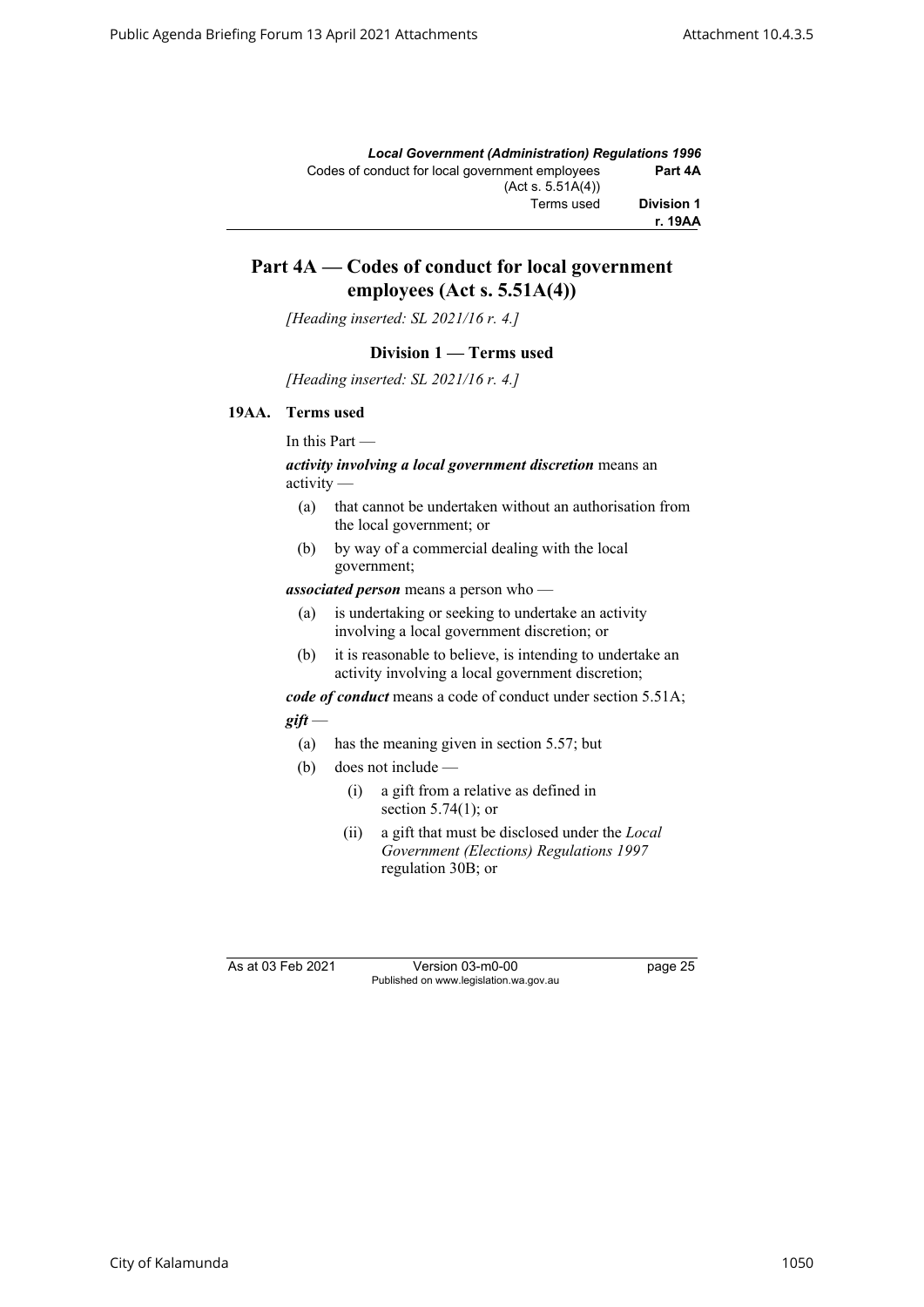|                              | Codes of conduct for local government employees<br>(Act s. 5.51A(4))<br>Terms used                                                                                                                                                               |  |  |
|------------------------------|--------------------------------------------------------------------------------------------------------------------------------------------------------------------------------------------------------------------------------------------------|--|--|
| <b>Division 1</b><br>r. 19AA |                                                                                                                                                                                                                                                  |  |  |
|                              | (iii)<br>a gift from a statutory authority, government<br>instrumentality or non-profit association for<br>professional training; or                                                                                                             |  |  |
|                              | a gift from WALGA, the Australian Local<br>(iv)<br>Government Association Limited<br>(ABN 31 008 613 876), the Local Government<br>Professionals Australia WA<br>(ABN 91 208 607 072) or the LG Professionals<br>Australia (ABN 85 004 221 818); |  |  |
| interest —                   |                                                                                                                                                                                                                                                  |  |  |
| (a)                          | means an interest that could, or could reasonably be<br>perceived to, adversely affect the impartiality of the<br>person having the interest; and                                                                                                |  |  |
| (b)                          | includes an interest arising from kinship, friendship or<br>membership of an association;                                                                                                                                                        |  |  |
|                              | local government employee means a person -                                                                                                                                                                                                       |  |  |
| (a)                          | employed by a local government under section 5.36(1);<br>or                                                                                                                                                                                      |  |  |
| (b)                          | engaged by a local government under a contract for<br>services;                                                                                                                                                                                  |  |  |
| $means -$                    | <i>prohibited gift</i> , in relation to a local government employee,                                                                                                                                                                             |  |  |
| (a)                          | a gift worth the threshold amount or more; or                                                                                                                                                                                                    |  |  |
| (b)                          | a gift that is 1 of 2 or more gifts given to the local<br>government employee by the same person within a<br>period of 1 year that are in total worth the threshold<br>amount or more;                                                           |  |  |
|                              | <i>threshold amount</i> , for a prohibited gift, means \$300 or a lesser<br>amount determined under regulation 19AF.                                                                                                                             |  |  |
|                              | [Regulation 19AA inserted: SL 2021/16 $r$ . 4.]                                                                                                                                                                                                  |  |  |

*Local Government (Administration) Regulations 1996*

page 26 Version 03-m0-00 As at 03 Feb 2021 Published on www.legislation.wa.gov.au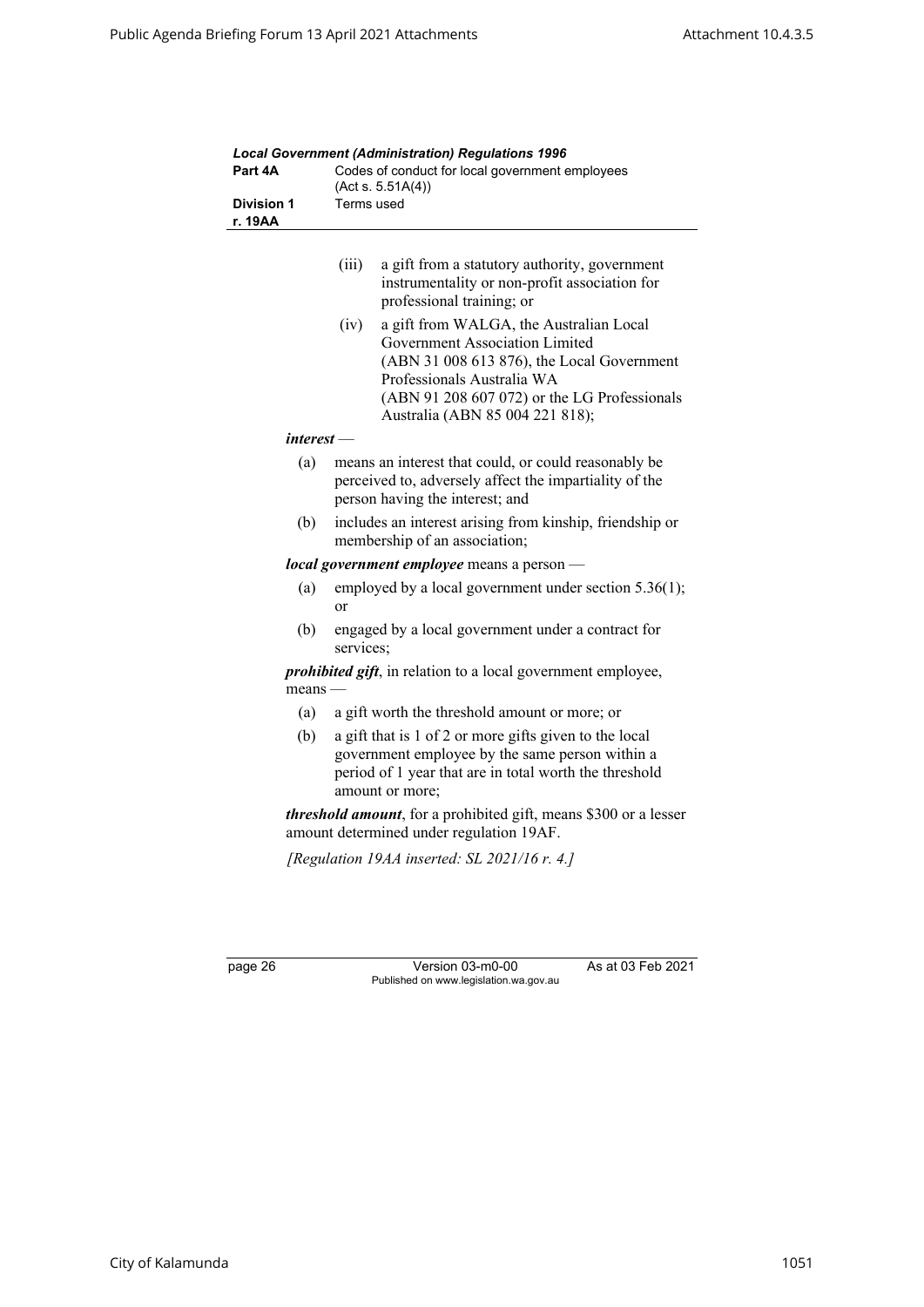|                   | <b>Local Government (Administration) Requlations 1996</b>            |
|-------------------|----------------------------------------------------------------------|
| Part 4A           | Codes of conduct for local government employees<br>(Act s. 5.51A(4)) |
| <b>Division 2</b> | Content of codes of conduct                                          |
| r. 19AB           |                                                                      |

# **Division 2 — Content of codes of conduct**

*[Heading inserted: SL 2021/16 r. 4.]*

#### <span id="page-34-0"></span>**19AB. Prohibited gifts**

 $(1)$  In this regulation —

*local government employee* does not include the CEO.

(2) A code of conduct must contain a requirement that a local government employee not accept a prohibited gift from an associated person.

*[Regulation 19AB inserted: SL 2021/16 r. 4.]*

- <span id="page-34-1"></span>**19AC. Recording, storing, disclosure and use of information relating to gifts** 
	- $(1)$  In this regulation —

*local government employee* does not include the CEO.

(2) A code of conduct must contain requirements relating to the recording, storing, disclosure and use of information relating to gifts that, under a code of conduct, may be accepted by local government employees from associated persons.

*[Regulation 19AC inserted: SL 2021/16 r. 4.]*

### <span id="page-34-2"></span>**19AD. Conflicts of interest**

- (1) A code of conduct must contain a requirement that a local government employee who has an interest in any matter to be discussed at a council or committee meeting attended by the local government employee disclose the nature of the interest -
	- (a) in a written notice given to the CEO before the meeting; or
	- (b) at the meeting immediately before the matter is discussed.
- (2) A code of conduct must contain a requirement that a local government employee who has given, or will give, advice in

As at 03 Feb 2021 Version 03-m0-00 page 27 Published on www.legislation.wa.gov.au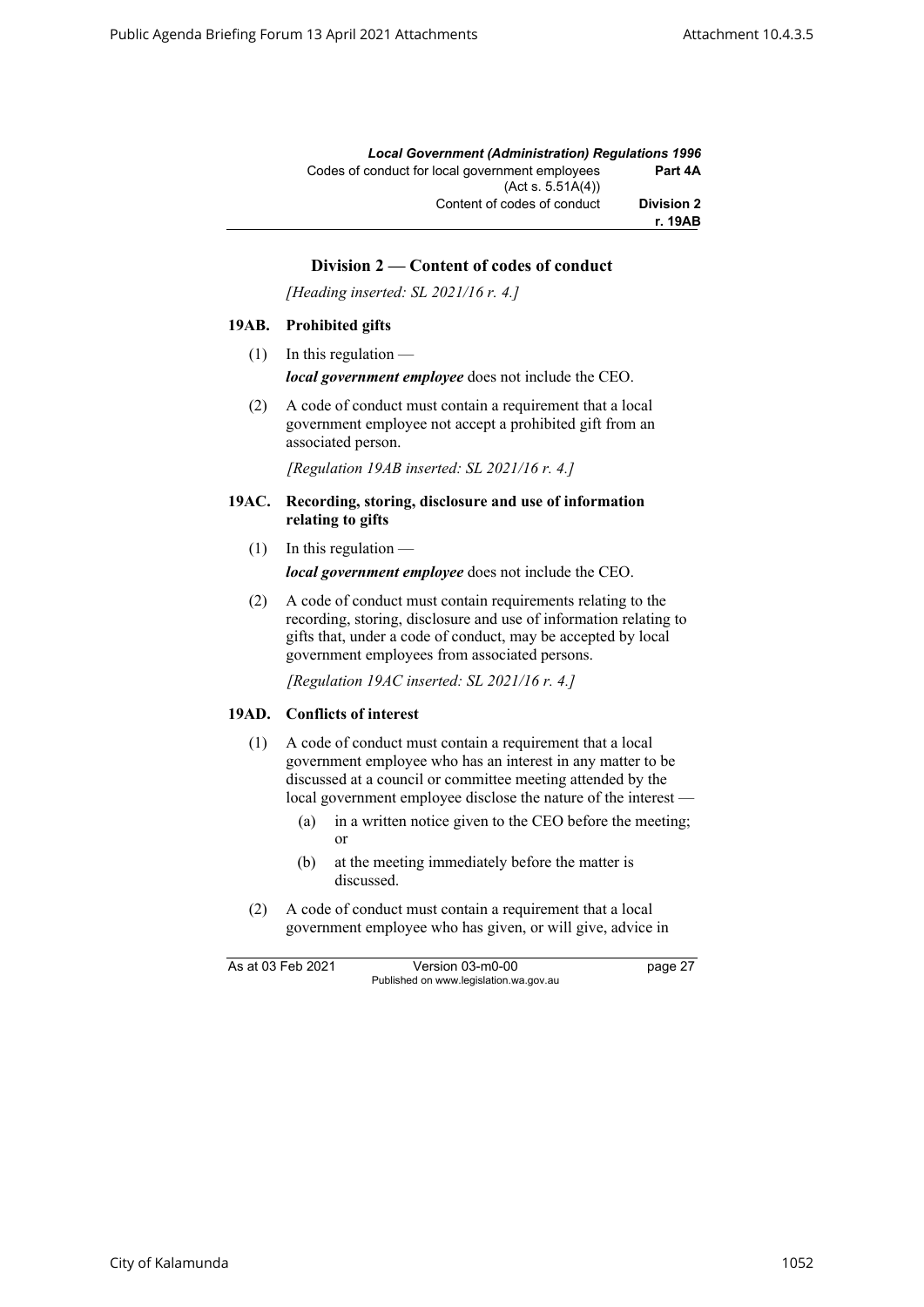| <b>Local Government (Administration) Regulations 1996</b> |                                                                                                                                                                                                                        |  |  |  |  |
|-----------------------------------------------------------|------------------------------------------------------------------------------------------------------------------------------------------------------------------------------------------------------------------------|--|--|--|--|
| Part 4A                                                   | Codes of conduct for local government employees<br>(Acts. 5.51A(4))                                                                                                                                                    |  |  |  |  |
| <b>Division 2</b>                                         | Content of codes of conduct                                                                                                                                                                                            |  |  |  |  |
| r. 19AD                                                   |                                                                                                                                                                                                                        |  |  |  |  |
|                                                           | respect of any matter to be discussed at a council or committee<br>meeting not attended by the local government employee<br>disclose the nature of any interest the local government<br>employee has in the matter $-$ |  |  |  |  |
| (a)                                                       | in a written notice given to the CEO before the meeting;<br>or                                                                                                                                                         |  |  |  |  |
| (b)                                                       | at the time the advice is given.                                                                                                                                                                                       |  |  |  |  |

(3) A code of conduct must exclude from a requirement under subregulation (1) or (2) an interest referred to in section 5.60.

- (4) A code of conduct must excuse a local government employee from a requirement under subregulation (1) or (2) if the local government employee fails to disclose the nature of an interest because they did not know and could not reasonably be expected to know —
	- (a) that they had an interest in the matter; or
	- (b) that the matter in which they had an interest would be discussed at the meeting and they disclosed the nature of the interest as soon as possible after the discussion began.
- (5) A code of conduct must require that if, to comply with a requirement under subregulation (1) or (2), a local government employee discloses an interest in a written notice given to the CEO before a meeting, then —
	- (a) before the meeting the CEO must cause the notice to be given to the person who is to preside at the meeting; and
	- (b) at the meeting the person presiding must bring the notice and its contents to the attention of the persons present immediately before any matter to which the disclosure relates is discussed.
- (6) Subregulation (7) applies if  $-$ 
	- (a) to comply with a requirement under subregulation (1), the nature of an interest in a matter is disclosed at a meeting; or

| г<br>۷<br>. .<br>- |  |
|--------------------|--|
|--------------------|--|

Version 03-m0-00 As at 03 Feb 2021 Published on www.legislation.wa.gov.au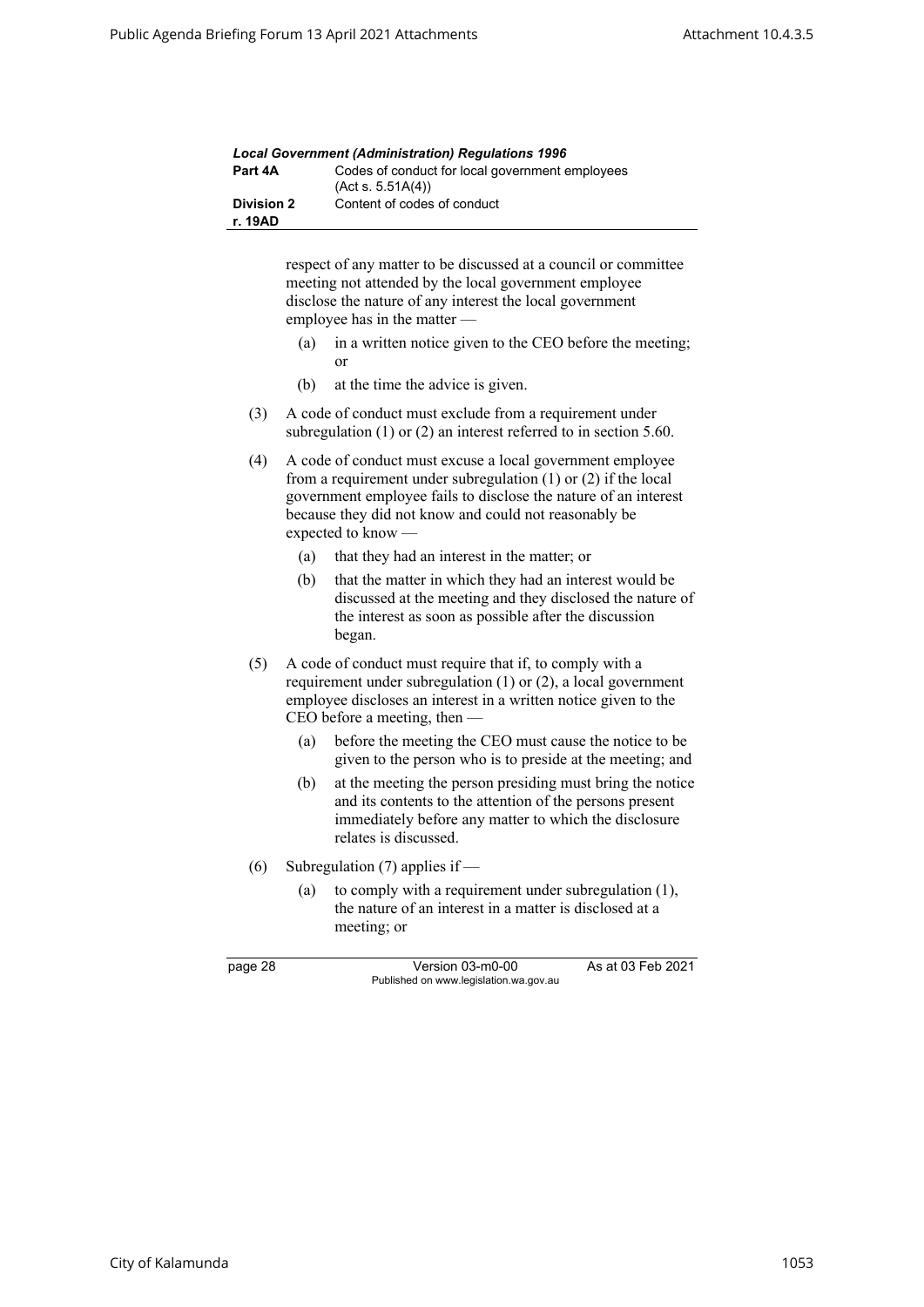|                   | <b>Local Government (Administration) Requlations 1996</b>           |
|-------------------|---------------------------------------------------------------------|
| Part 4A           | Codes of conduct for local government employees<br>(Acts. 5.51A(4)) |
| <b>Division 2</b> | Content of codes of conduct                                         |
| r. 19AE           |                                                                     |

- (b) a disclosure is made as described in subregulation (4)(b) at a meeting; or
- (c) to comply with a requirement under subregulation (5)(b), notice of the interest is brought to the attention of the persons present at a meeting.
- (7) The nature of the interest must be recorded in the minutes of the meeting.

*[Regulation 19AD inserted: SL 2021/16 r. 4.]*

#### **19AE. Other matters codes of conduct must deal with**

 $(1)$  In this regulation —

*resources of the local government* includes —

- (a) local government property; and
- (b) services provided, or paid for, by the local government.
- (2) A code of conduct must contain requirements relating to
	- (a) the behaviour expected of a local government employee in relation to each of the following —
		- (i) the performance of the local government employee's duties;
		- (ii) dealings with other local government employees and the broader community;
		- (iii) the use and disclosure of information acquired by the local government employee in the performance of their duties;
		- (iv) the use of the resources of the local government;
		- (v) the use of the local government's finances;
		- and
	- (b) how the records of the local government are to be kept; and
	- (c) the reporting by local government employees of suspected breaches of codes of conduct and suspected

As at 03 Feb 2021 Version 03-m0-00 page 29 Published on www.legislation.wa.gov.au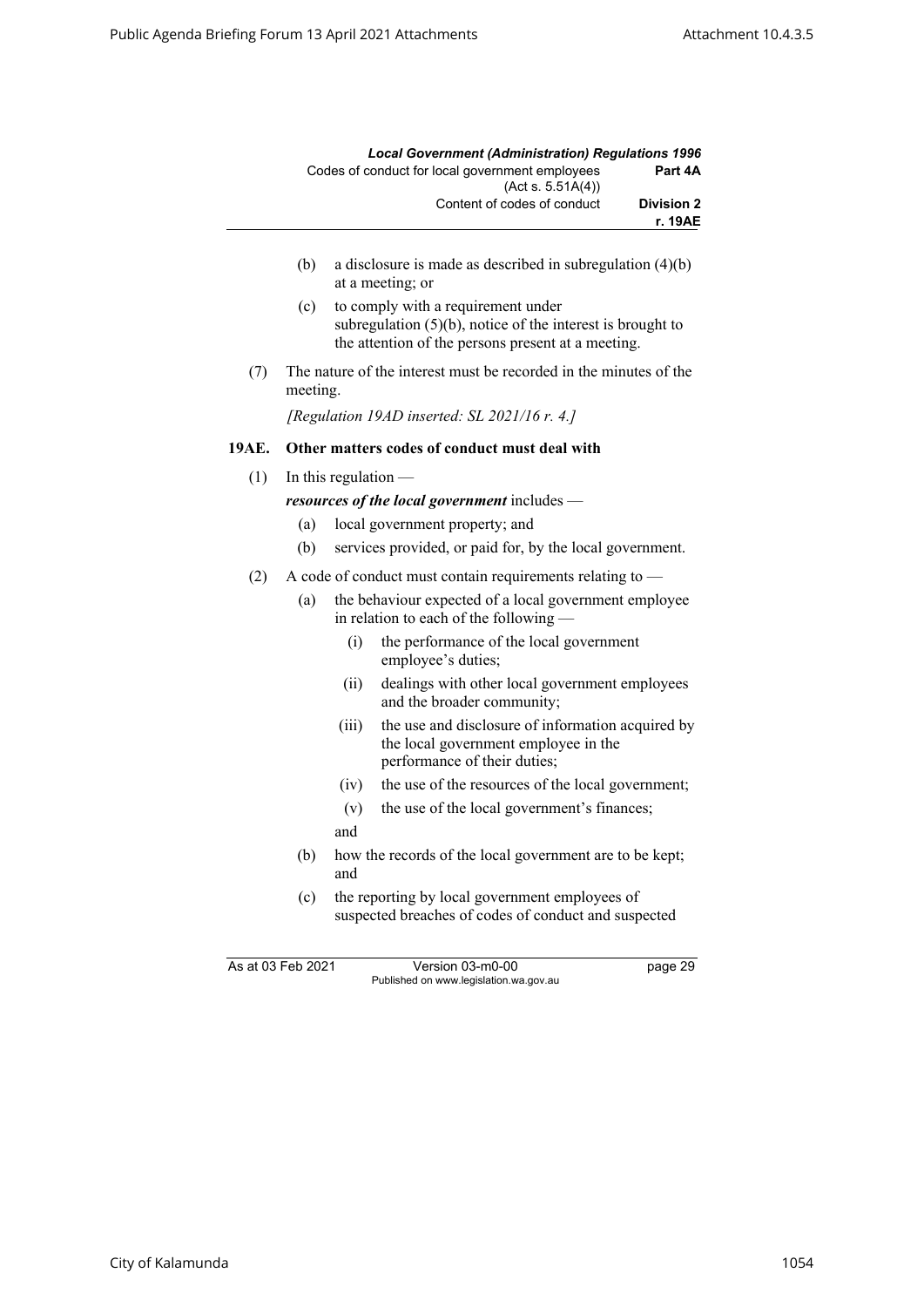|                       | <b>Local Government (Administration) Requlations 1996</b>            |
|-----------------------|----------------------------------------------------------------------|
| Part 4A               | Codes of conduct for local government employees<br>(Act s. 5.51A(4)) |
| Division 3<br>r. 19AF | Other matter in relation to codes of conduct                         |

unethical, fraudulent, dishonest, illegal or corrupt behaviour; and

(d) the way in which suspected breaches of the code of conduct and suspected unethical, fraudulent, dishonest, illegal or corrupt behaviour of a local government employee are to be managed.

*[Regulation 19AE inserted: SL 2021/16 r. 4.]*

### **Division 3 — Other matter in relation to codes of conduct**

*[Heading inserted: SL 2021/16 r. 4.]*

# **19AF. Determination of threshold amount**

- (1) The CEO may determine an amount (which may be nil) for the purposes of the definition of *threshold amount* in regulation 19AA.
- (2) A determination under subregulation (1) must be published on the local government's official website.

*[Regulation 19AF inserted: SL 2021/16 r. 4.]*

page 30 Version 03-m0-00 As at 03 Feb 2021 Published on www.legislation.wa.gov.au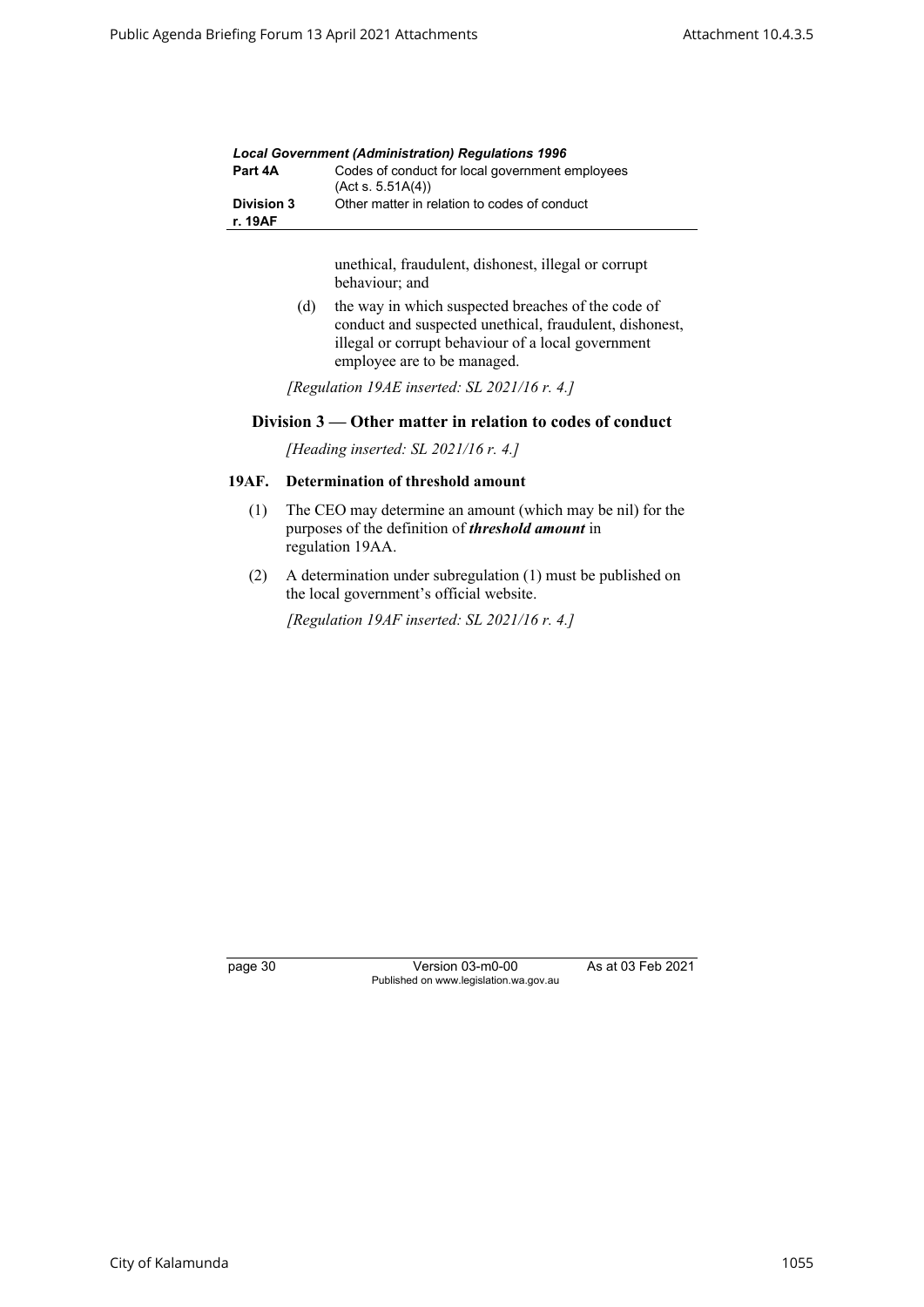|                   | <b>Local Government (Administration) Requlations 1996</b> |
|-------------------|-----------------------------------------------------------|
| Part 5            | Annual reports and planning                               |
| <b>Division 1</b> | Preliminary                                               |
| r. 19BA           |                                                           |

# **Part 5 — Annual reports and planning**

*[Heading inserted: Gazette 26 Aug 2011 p. 3482.]*

## **Division 1 — Preliminary**

*[Heading inserted: Gazette 26 Aug 2011 p. 3482.]*

## **19BA. Terms used**

In this Part —

*corporate business plan* means a plan made under regulation 19DA that, together with a strategic community plan, forms a plan for the future of a district made in accordance with section 5.56;

*strategic community plan* means a plan made under regulation 19C that, together with a corporate business plan, forms a plan for the future of a district made in accordance with section 5.56.

*[Regulation 19BA inserted: Gazette 26 Aug 2011 p. 3482-3.]*

# **Division 2 — Annual reports**

*[Heading inserted: Gazette 26 Aug 2011 p. 3483.]*

### **19B. Information to be included in annual report (Act s. 5.53(2)(g) and (i))**

 $(1)$  In this regulation —

*remuneration* has the meaning given in the *Salaries and Allowances Act 1975* section 4(1).

- (2) For the purposes of section  $5.53(2)(g)$  and (i), the annual report for a financial year beginning on or after 1 July 2020 must contain the following —
	- (a) the number of employees of the local government entitled to an annual salary of \$130 000 or more;

As at 03 Feb 2021 Version 03-m0-00 page 31 Published on www.legislation.wa.gov.au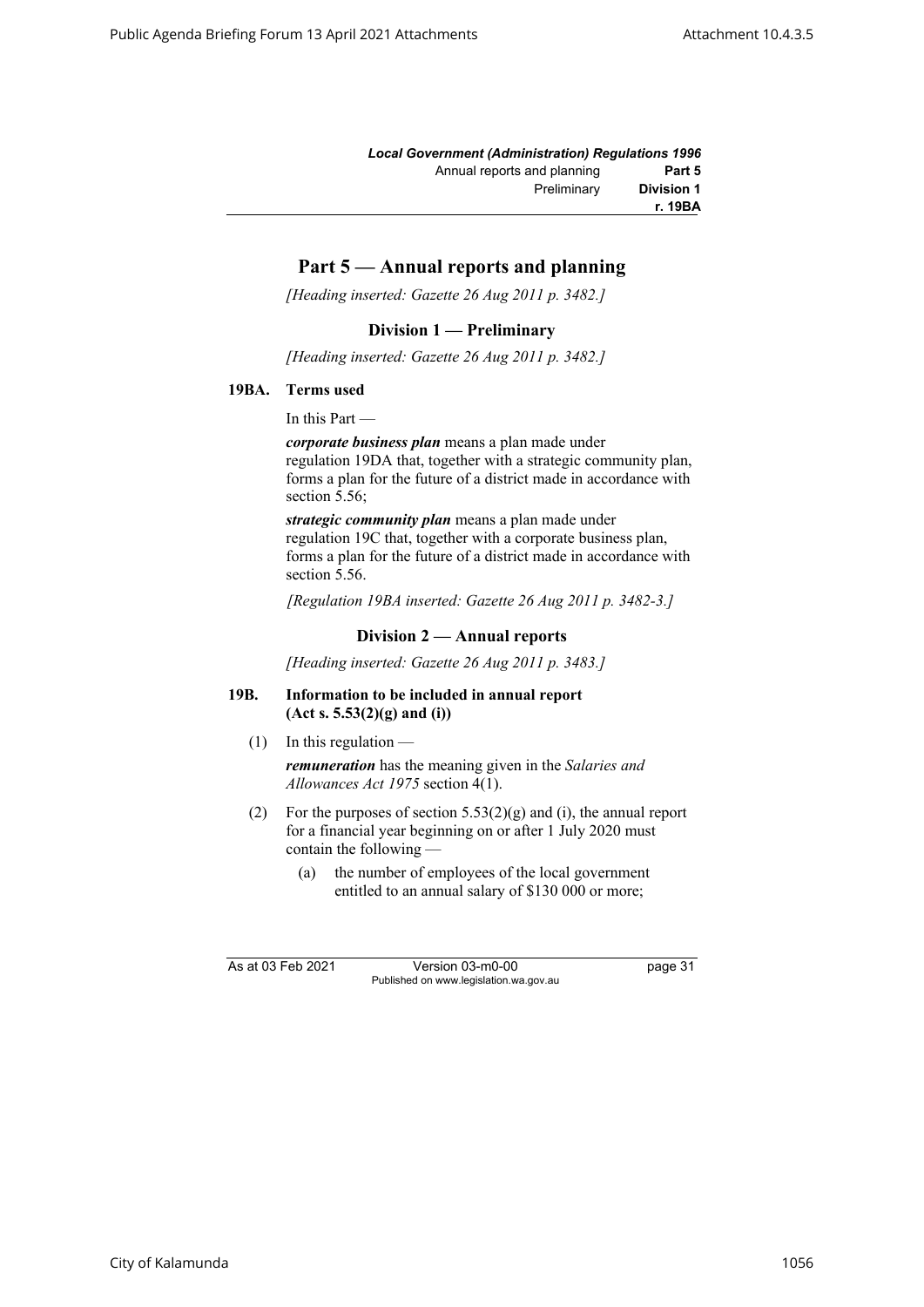| Part 5                      | Annual reports and planning                                                                                                                                                                                                 |
|-----------------------------|-----------------------------------------------------------------------------------------------------------------------------------------------------------------------------------------------------------------------------|
| <b>Division 2</b><br>r. 19B | Annual reports                                                                                                                                                                                                              |
|                             |                                                                                                                                                                                                                             |
| (b)                         | the number of employees of the local government<br>entitled to an annual salary that falls within each band of<br>\$10 000 over \$130 000;                                                                                  |
| (c)                         | any remuneration and allowances paid by the local<br>government under Schedule 5.1 clause 9 during the<br>financial year;                                                                                                   |
| (d)                         | any amount ordered under section $5.110(6)(b)(iv)$ to be<br>paid by a person against whom a complaint was made<br>under section $5.107(1)$ , $5.109(1)$ or $5.114(1)$ to the local<br>government during the financial year; |
| (e)                         | the remuneration paid or provided to the CEO during the<br>financial year;                                                                                                                                                  |
| (f)                         | the number of council and committee meetings attended<br>by each council member during the financial year;                                                                                                                  |
| (g)                         | if available, the gender, linguistic background and<br>country of birth of council members;                                                                                                                                 |
| (h)                         | if available, the number of council members who are<br>$\text{aged}$ —                                                                                                                                                      |
|                             | (i)<br>between 18 years and 24 years; and                                                                                                                                                                                   |
|                             | (ii)<br>between 25 years and 34 years; and                                                                                                                                                                                  |
|                             | (iii)<br>between 35 years and 44 years; and                                                                                                                                                                                 |
|                             | (iv)<br>between 45 years and 54 years; and                                                                                                                                                                                  |
|                             | (v)<br>between 55 years and 64 years; and                                                                                                                                                                                   |
|                             | (vi)<br>over the age of 64 years;                                                                                                                                                                                           |
| (i)                         | if available, the number of council members who<br>identify as Aboriginal or Torres Strait Islander;                                                                                                                        |
| (j)                         | details of any modification made to a local<br>government's strategic community plan during the<br>financial year;                                                                                                          |

*Local Government (Administration) Regulations 1996*

page 32 Version 03-m0-00 As at 03 Feb 2021 Published on www.legislation.wa.gov.au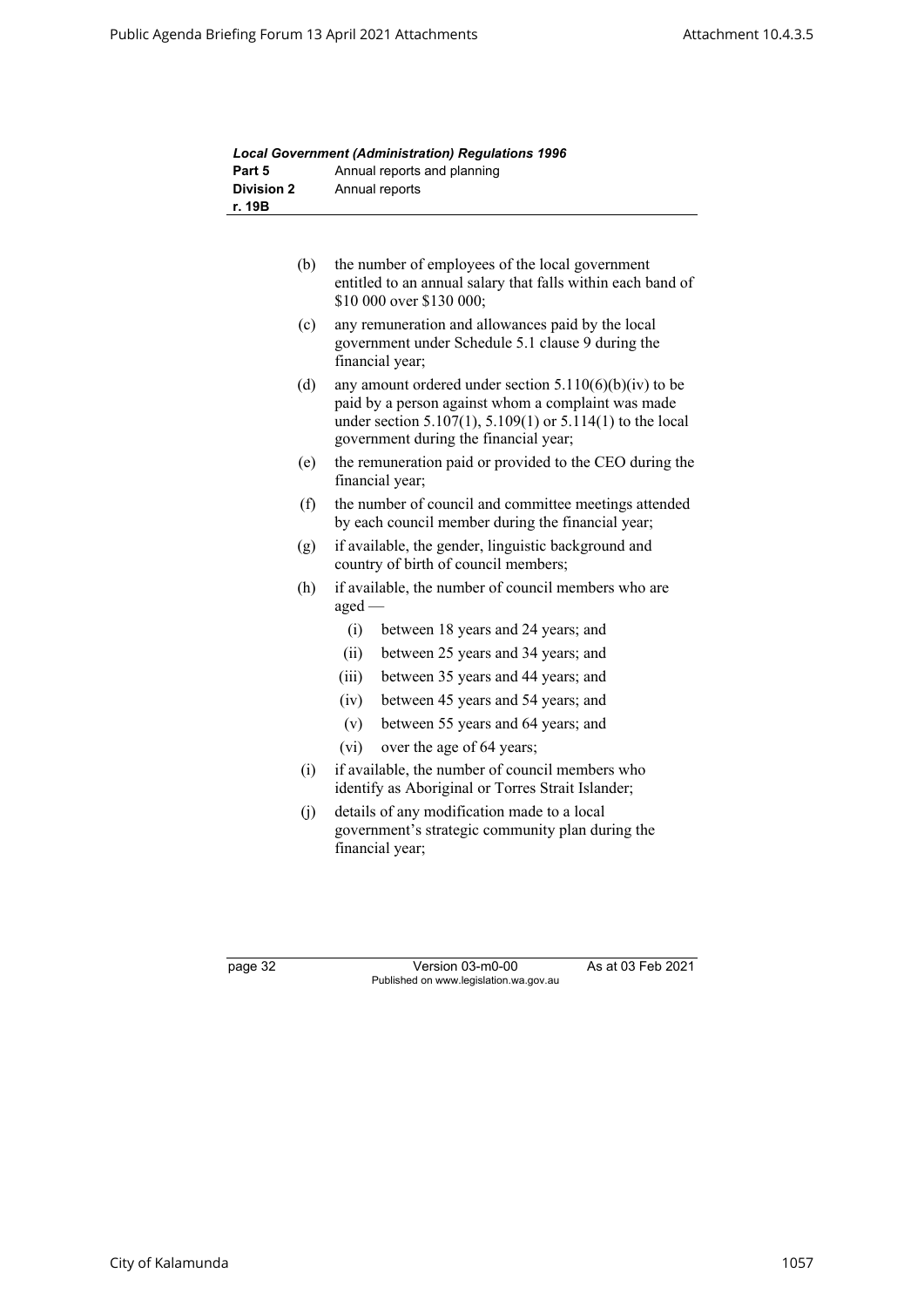|                   | <b>Local Government (Administration) Regulations 1996</b> |
|-------------------|-----------------------------------------------------------|
| Part 5            | Annual reports and planning                               |
| <b>Division 3</b> | Planning for the future                                   |
| r. 19C            |                                                           |

(k) details of any significant modification made to a local government's corporate business plan during the financial year.

*[Regulation 19B inserted: SL 2020/213 r. 20.]*

#### *[19CA. Deleted: SL 2020/213 r. 20.]*

## **Division 3 — Planning for the future**

*[Heading inserted: Gazette 26 Aug 2011 p. 3483.]*

#### **19C. Strategic community plans, requirements for (Act s. 5.56)**

- (1) A local government is to ensure that a strategic community plan is made for its district in accordance with this regulation in respect of each financial year after the financial year ending 30 June 2013.
- (2) A strategic community plan for a district is to cover the period specified in the plan, which is to be at least 10 financial years.
- (3) A strategic community plan for a district is to set out the vision, aspirations and objectives of the community in the district.
- (4) A local government is to review the current strategic community plan for its district at least once every 4 years.
- (5) In making or reviewing a strategic community plan, a local government is to have regard to —
	- (a) the capacity of its current resources and the anticipated capacity of its future resources; and
	- (b) strategic performance indicators and the ways of measuring its strategic performance by the application of those indicators; and
	- (c) demographic trends.
- (6) Subject to subregulation (9), a local government may modify its strategic community plan, including extending the period the plan is made in respect of.

As at 03 Feb 2021 Version 03-m0-00 page 33 Published on www.legislation.wa.gov.au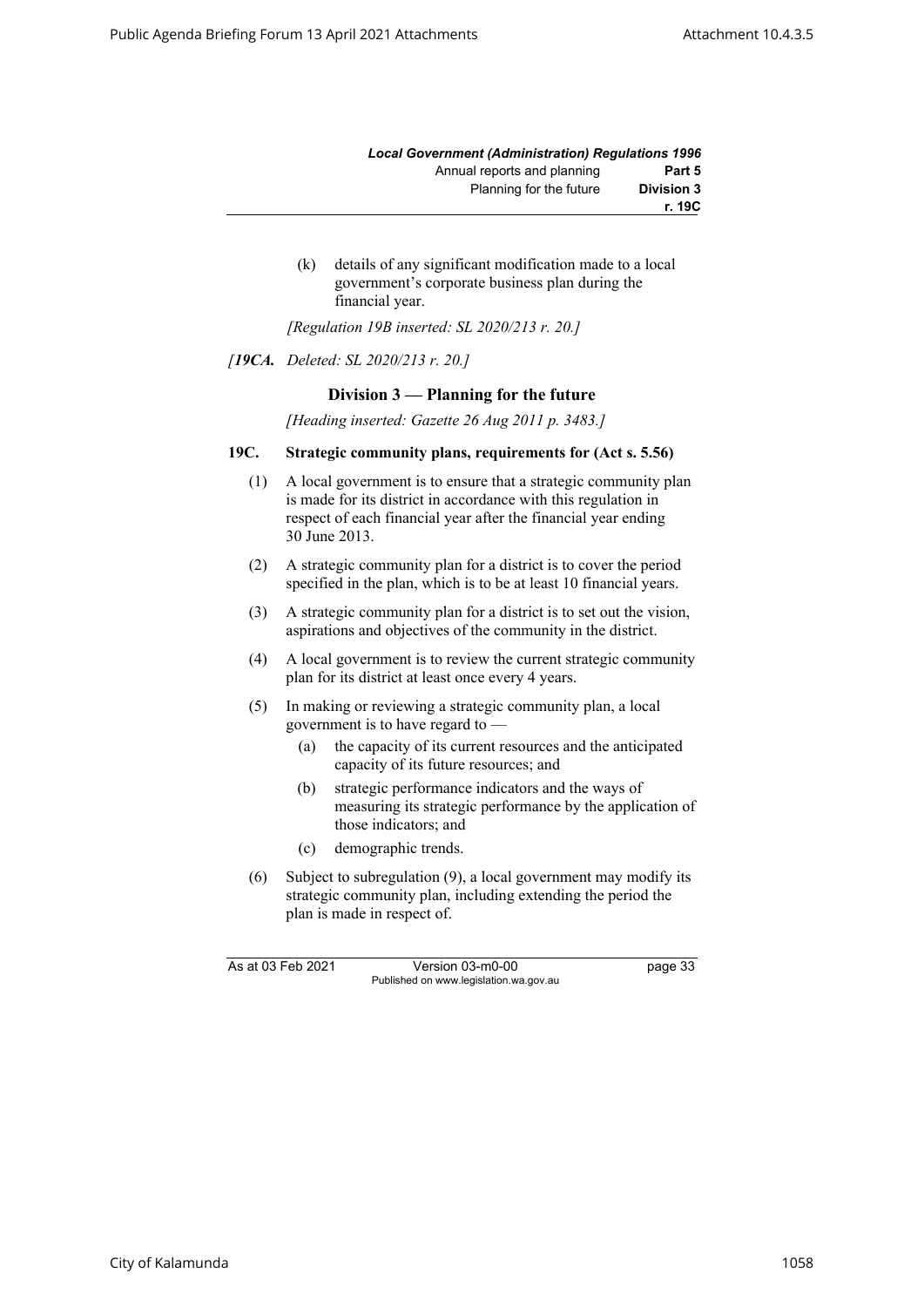|                   | <b>Local Government (Administration) Requlations 1996</b> |
|-------------------|-----------------------------------------------------------|
| Part 5            | Annual reports and planning                               |
| <b>Division 3</b> | Planning for the future                                   |
| r. 19DA           |                                                           |

(7) A council is to consider a strategic community plan, or modifications of such a plan, submitted to it and is to determine\* whether or not to adopt the plan or the modifications.

\*Absolute majority required.

- (8) If a strategic community plan is, or modifications of a strategic community plan are, adopted by the council, the plan or modified plan applies to the district for the period specified in the plan.
- (9) A local government is to ensure that the electors and ratepayers of its district are consulted during the development of a strategic community plan and when preparing modifications of a strategic community plan.
- (10) A strategic community plan for a district is to contain a description of the involvement of the electors and ratepayers of the district in the development of the plan or the preparation of modifications of the plan.

*[Regulation 19C inserted: Gazette 26 Aug 2011 p. 3483-4.]*

#### **19DA. Corporate business plans, requirements for (Act s. 5.56)**

- (1) A local government is to ensure that a corporate business plan is made for its district in accordance with this regulation in respect of each financial year after the financial year ending 30 June 2013.
- (2) A corporate business plan for a district is to cover the period specified in the plan, which is to be at least 4 financial years.
- (3) A corporate business plan for a district is to  $-$ 
	- (a) set out, consistently with any relevant priorities set out in the strategic community plan for the district, a local government's priorities for dealing with the objectives and aspirations of the community in the district; and

page 34 Version 03-m0-00 As at 03 Feb 2021 Published on www.legislation.wa.gov.au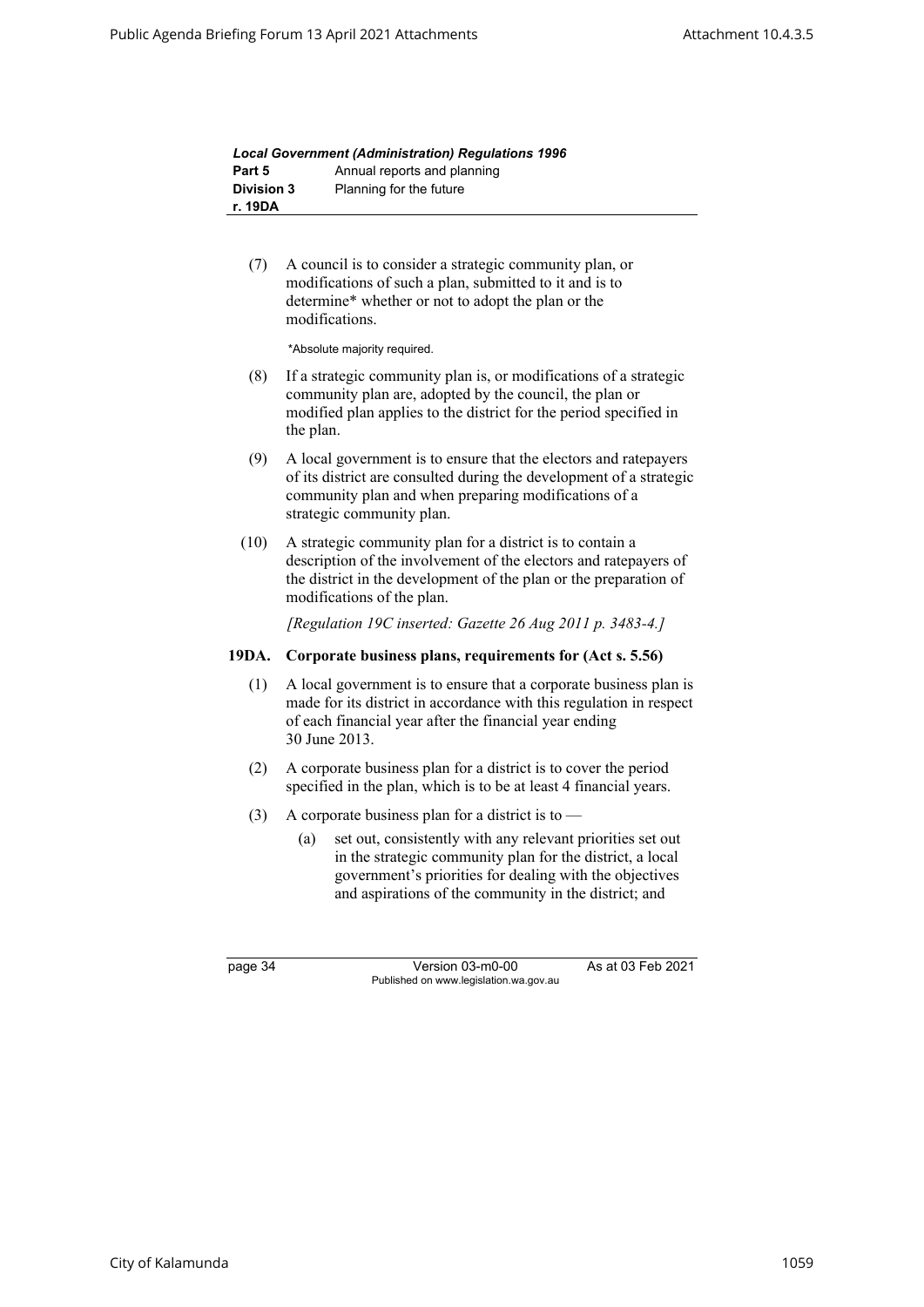|                   | <b>Local Government (Administration) Requlations 1996</b> |
|-------------------|-----------------------------------------------------------|
| Part 5            | Annual reports and planning                               |
| <b>Division 3</b> | Planning for the future                                   |
| r. 19DB           |                                                           |

- (b) govern a local government's internal business planning by expressing a local government's priorities by reference to operations that are within the capacity of the local government's resources; and
- (c) develop and integrate matters relating to resources, including asset management, workforce planning and long-term financial planning.
- (4) A local government is to review the current corporate business plan for its district every year.
- (5) A local government may modify a corporate business plan, including extending the period the plan is made in respect of and modifying the plan if required because of modification of the local government's strategic community plan.
- (6) A council is to consider a corporate business plan, or modifications of such a plan, submitted to it and is to determine\* whether or not to adopt the plan or the modifications.

\*Absolute majority required.

(7) If a corporate business plan is, or modifications of a corporate business plan are, adopted by the council, the plan or modified plan applies to the district for the period specified in the plan.

*[Regulation 19DA inserted: Gazette 26 Aug 2011 p. 3484-5.]*

#### **19DB. Transitional provisions for plans for the future until 30 June 2013**

 $(1)$  In this regulation —

*former regulation 19C* means regulation 19C as in force immediately before 26 August 2011 and continued under subregulation (2);

*former regulation 19D* means regulation 19D as in force immediately before 26 August 2011;

As at 03 Feb 2021 Version 03-m0-00 page 35 Published on www.legislation.wa.gov.au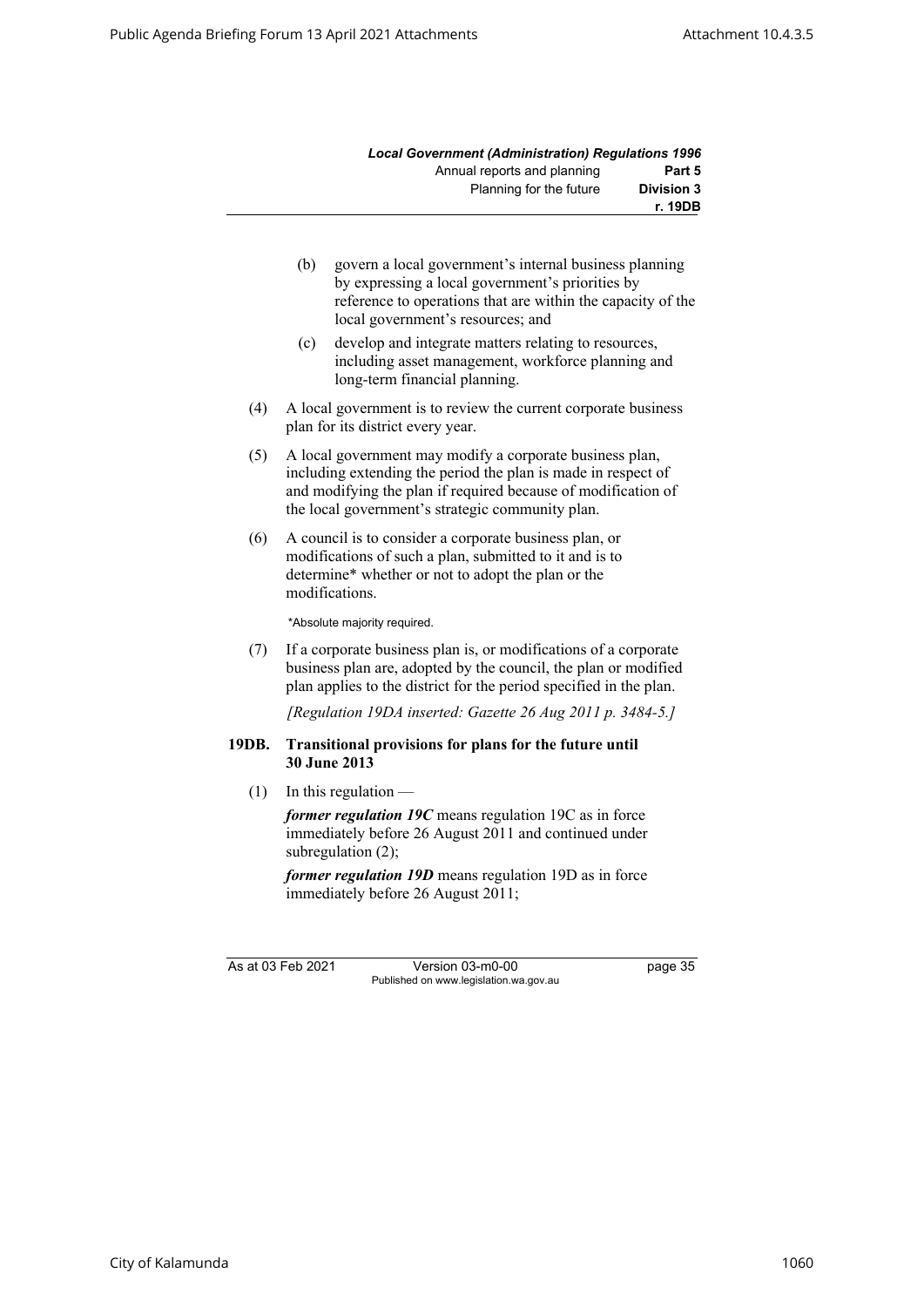|                   | <b>Local Government (Administration) Regulations 1996</b> |
|-------------------|-----------------------------------------------------------|
| Part 5            | Annual reports and planning                               |
| <b>Division 3</b> | Planning for the future                                   |
| r. 19D            |                                                           |

| plan for the future means a plan for the future of its district |
|-----------------------------------------------------------------|
| made by a local government in accordance with former            |
| regulation 19C.                                                 |

- (2) Except as stated in this regulation, former regulation 19C continues to have effect on and after 26 August 2011 until this regulation expires under subregulation (7).
- (3) A local government is to ensure that a plan for the future applies in respect of each financial year before the financial year ending 30 June 2014.
- (4) A local government is not required to review a plan for the future under former regulation 19C(4) on or after 26 August 2011.
- (5) If, for the purposes of complying with subregulation (3), a local government makes a new plan for the future, local public notice of the adoption of the plan is to be given in accordance with former regulation 19D.
- (6) If a local government modifies a plan for the future under former regulation 19C(4), whether for the purposes of complying with subregulation (3) or otherwise —
	- (a) the local government is not required to comply with former regulation 19C(7) or (8) in relation to the modifications of the plan; and
	- (b) local public notice of the adoption of the modifications of the plan is to be given in accordance with former regulation 19D.
- (7) This regulation expires at the end of 30 June 2013.

*[Regulation 19DB inserted: Gazette 26 Aug 2011 p. 3485-6.]*

#### **19D. Public notice of adoption of strategic community plan**

- (1) If a strategic community plan is adopted, the CEO must
	- (a) give local public notice that the plan has been adopted; and

page 36 Version 03-m0-00 As at 03 Feb 2021 Published on www.legislation.wa.gov.au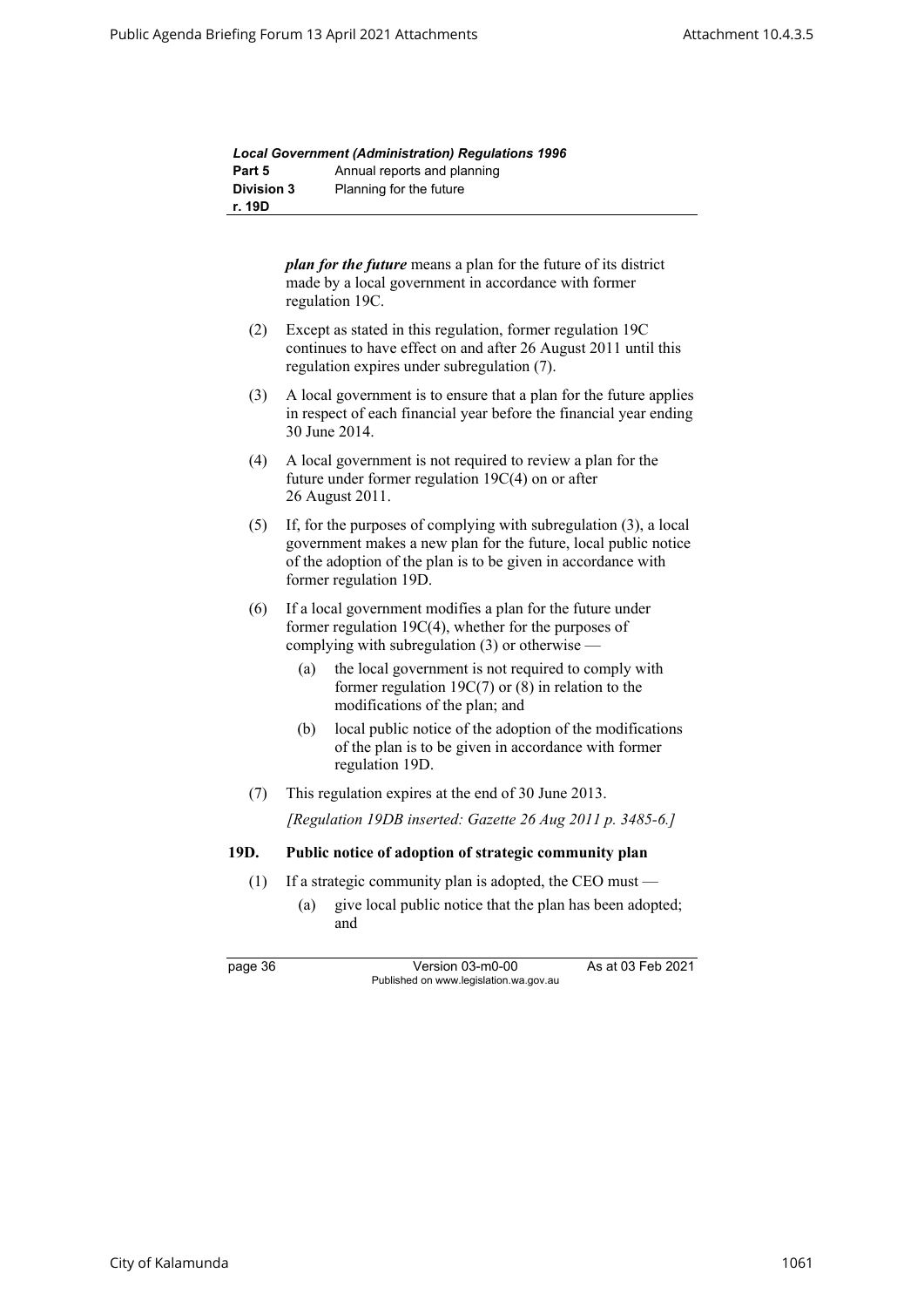|                   | <b>Local Government (Administration) Requlations 1996</b> |
|-------------------|-----------------------------------------------------------|
| Part 5            | Annual reports and planning                               |
| <b>Division 3</b> | Planning for the future                                   |
| r. 19D            |                                                           |

- (b) publish the plan on the local government's official website.
- (2) If modifications to a strategic community plan are adopted, the CEO must —
	- (a) give local public notice that modifications to the plan have been adopted; and
	- (b) publish the modified plan on the local government's official website.

*[Regulation 19D inserted: SL 2020/213 r. 21.]*

As at 03 Feb 2021 Version 03-m0-00 page 37 Published on www.legislation.wa.gov.au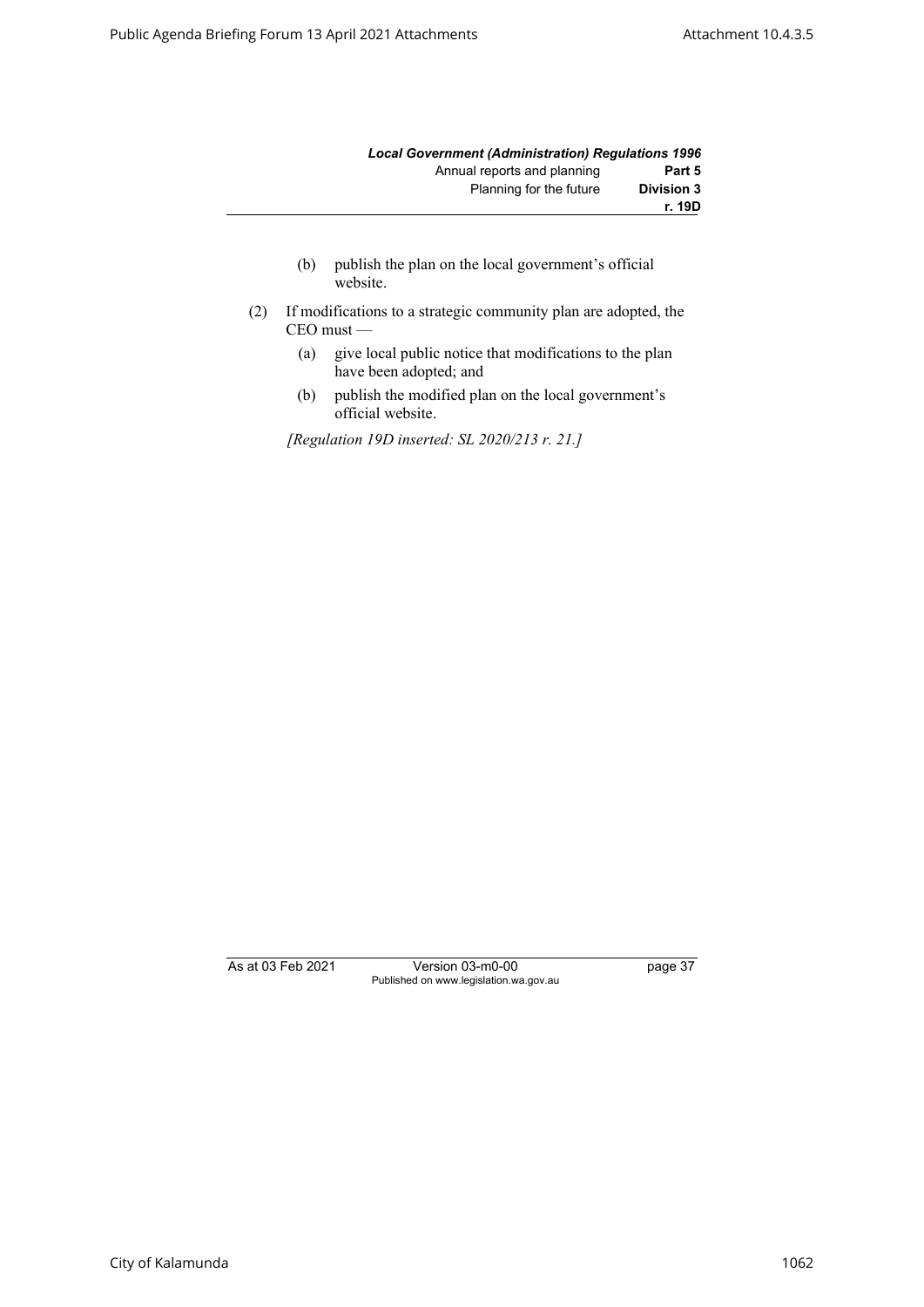*Local Government (Administration) Regulations 1996* **Part 6** Disclosure of financial interests

**r. 20**

# **Part 6 — Disclosure of financial interests and gifts**

*[Heading inserted: Gazette 26 Aug 2011 p. 3487; amended: Gazette 18 Oct 2019 p. 3679.]*

- **20. Closely associated persons, matters prescribed for (Act s. 5.62)**
	- (1) In subregulation  $(2)$  —

*client or adviser* means a person who supplies, or receives, legal or financial professional services.

- (2) A person who, within the previous 12 months, was a client or adviser of a relevant person is a person of a class of persons prescribed for the purposes of section 5.62(1)(ca).
- (3) The amount prescribed for the purposes of section  $5.62(1)(d)(ii)(I)$  is \$10 000.
- (4) The percentage prescribed for the purposes of section  $5.62(1)(d)(ii)(II)$  is 1%.
- (5) The prescribed manner of calculating the value of shares for the purposes of the definition of *value* in section 5.62(2) is —
	- (a) the closing share price of the shares on the Australian Stock Exchange Limited on the last trading day of the financial year; or
	- (b) the nominal value of the share, if the share was not listed on the Australian Stock Exchange Limited on the last trading day of the financial year.

*[Regulation 20 inserted: Gazette 31 Mar 2005 p. 1039-40; amended: Gazette 19 Aug 2005 p. 3873; 4 Mar 2016 p. 650.]*

### **20A. Amounts relating to gifts prescribed (Act s. 5.62(1A), 5.68(1A), 5.71B(2) and (4), 5.87A(3) and 5.87B(3))**

(1) The amount prescribed for the purposes of sections  $5.62(1A)(a)(i)$  and (ii),  $5.87A(3)(a)$  and  $5.87B(3)(a)$  is \$300.

page 38 Version 03-m0-00 As at 03 Feb 2021 Published on www.legislation.wa.gov.au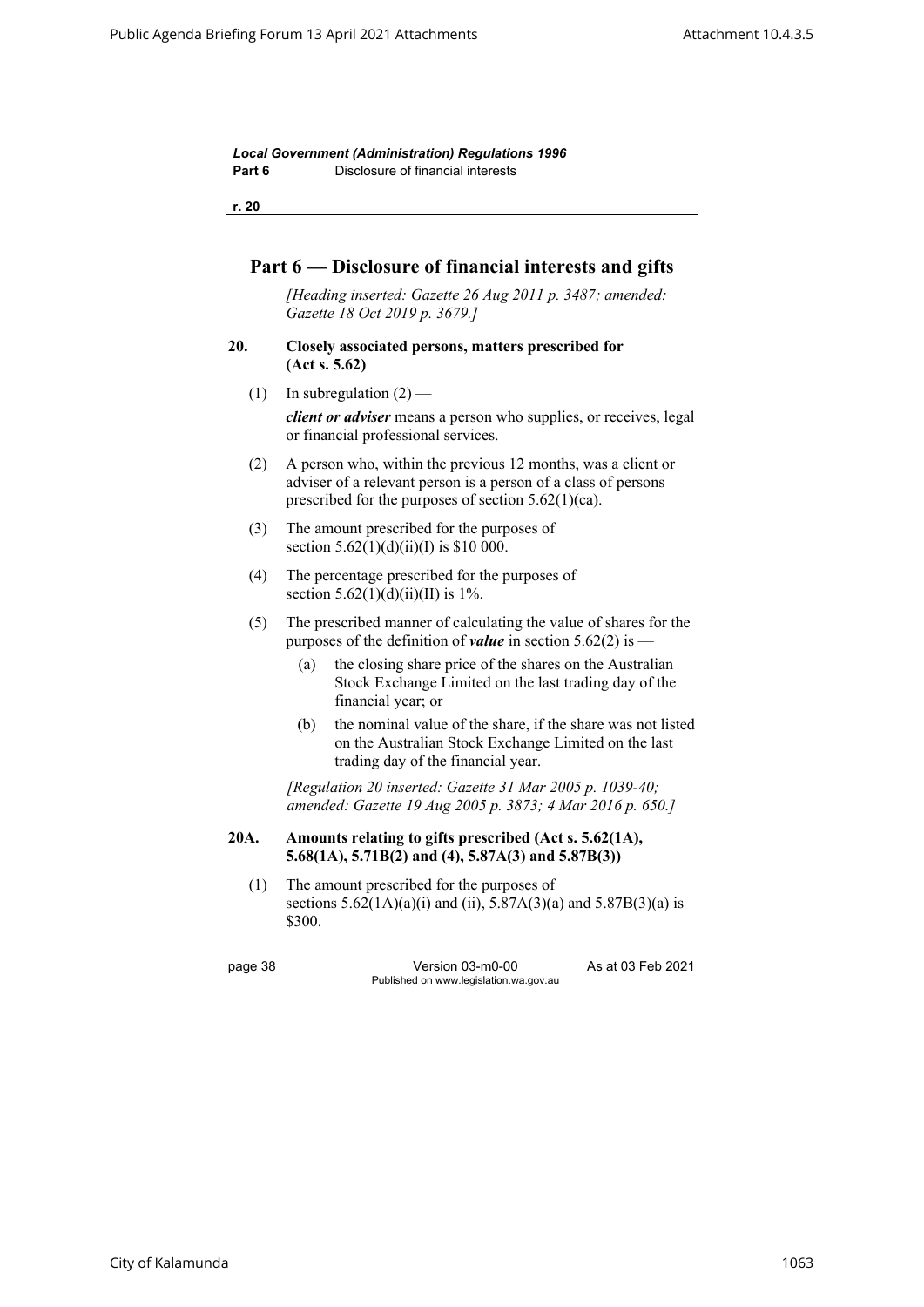*Local Government (Administration) Regulations 1996* Disclosure of financial interests **Part 6**

**r. 20B**

(2) The amount prescribed for the purposes of sections  $5.68(1A)(b)(i)$  and (ii) and  $5.71B(2)(a)$  and (4) is \$1 000.

*[Regulation 20A inserted: Gazette 18 Oct 2019 p. 3680.]*

#### **20B. Excluded gifts prescribed (Act s. 5.62(1B)(b))**

For the purposes of section 5.62(1B)(b) a gift is an excluded gift if the gift is made by any of the following entities —

- (a) WALGA;
- (b) Australian Local Government Association Limited (ABN 31 008 613 876);
- (c) Local Government Professionals Australia WA (ABN 91 208 607 072);
- (ca) LG Professionals Australia (ABN 85 004 221 818);
- (d) a department of the Public Service;
- (e) a government department of another State, a Territory or the Commonwealth;
- (f) a local government or regional local government.

*[Regulation 20B inserted: Gazette 18 Oct 2019 p. 3680; amended: SL 2021/16 r. 5.]*

## **21. Interests that need not be disclosed (Act s. 5.63(1)(h))**

The interests prescribed for the purposes of section 5.63(1)(h) are as follows —

- (a) an interest relating to an allowance to which section 5.98A or 5.99A refers;
- (b) an interest (not being an interest referred to in section  $5.63(1)$ ) relating to the payment by the local government of money that the local government is legally obliged to pay;
- (c) an interest that a relevant person has in a matter that is the subject of a question directed to him or her during the time allocated for questions to be raised by members

As at 03 Feb 2021 Version 03-m0-00 bage 39 Published on www.legislation.wa.gov.au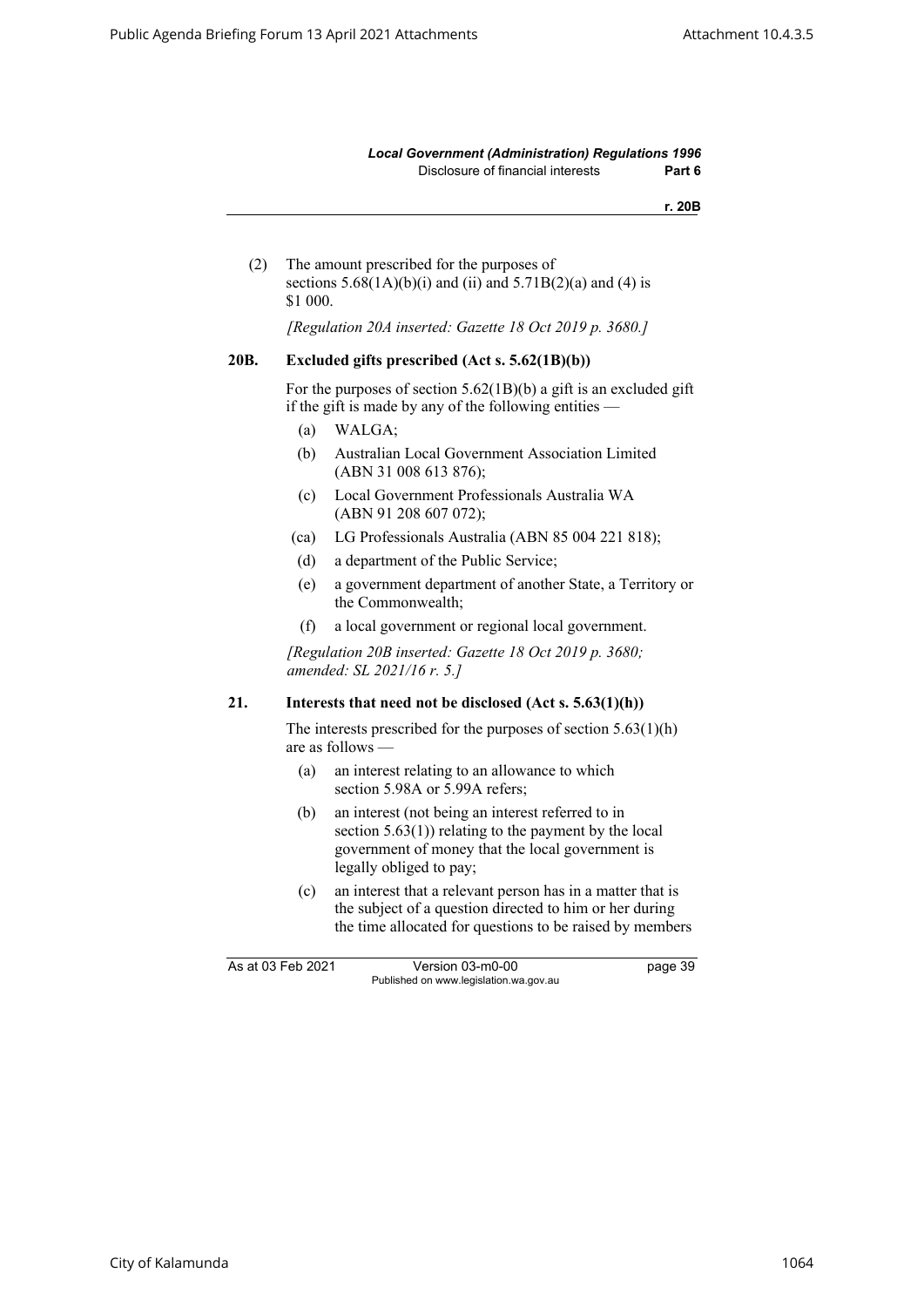*Local Government (Administration) Regulations 1996* **Part 6** Disclosure of financial interests **r. 21A** of the public and responded to at a meeting to which section  $5.24(1)(a)$  or (b) applies; (d) an interest relating to the provision by a local government of refreshments, meals or accommodation to persons — (i) attending a meeting or function of the local government; or (ii) attending a conference relevant to local government business; or (iii) on other local government business; (e) an interest relating to — (i) the provision by the local government of office equipment to a relevant person for both local government purposes and occasional personal use; or (ii) a relevant person becoming the owner of office equipment — (I) that is provided under subparagraph (i) to the relevant person; and (II) that has only minor residual value after use by the relevant person; or (iii) setting an amount of a minor residual value for the purposes of subparagraph (ii). *[(f) deleted] [Regulation 21 inserted: Gazette 28 Jun 2002 p. 3080-1; amended: Gazette 21 Aug 2007 p. 4189; 18 Oct 2019 p. 3680.]* **21A. Information to be recorded in minutes of meeting (Act s. 5.68(2)(b))**

> For the purposes of section 5.68(2)(b) the following information is prescribed —

(a) a description of the gift;

page 40 Version 03-m0-00 As at 03 Feb 2021 Published on www.legislation.wa.gov.au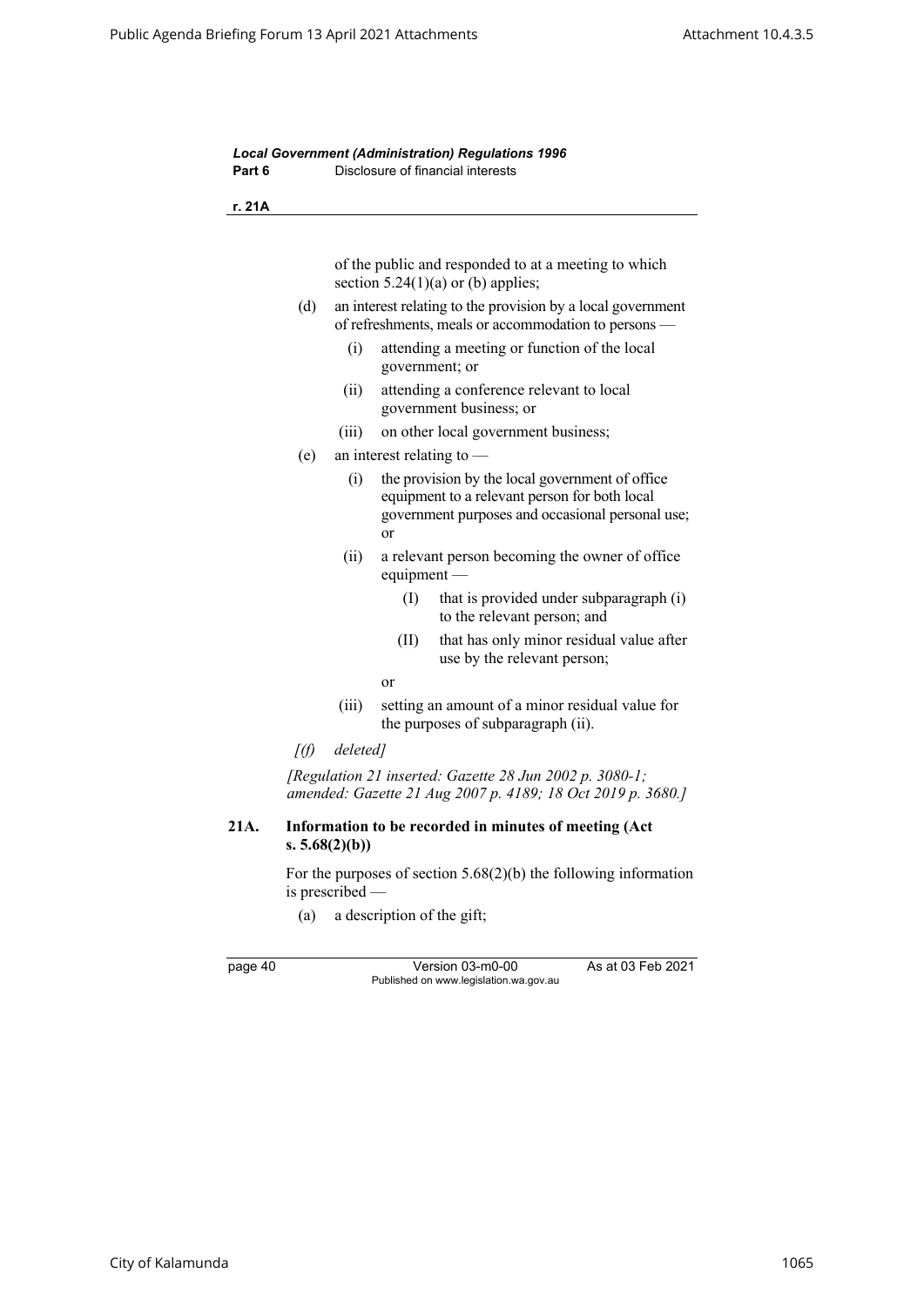#### *Local Government (Administration) Regulations 1996* Disclosure of financial interests **Part 6**

**r. 22**

- (b) the disclosing member's estimated value of the gift at the time it was made;
- (c) the name of the person who made the gift;
- (d) the town or suburb of the address of the person who made the gift;
- (e) the reasons for the decision.

*[Regulation 21A inserted: Gazette 18 Oct 2019 p. 3681.]*

#### **22. Primary returns, form of (Act s. 5.75(1) and (2))**

For the purposes of section 5.75(1) and (2), the form of a primary return is set out in Form 2.

#### **23. Annual returns, form of (Act s. 5.76(1) and (2))**

For the purposes of section 5.76(1) and (2), the form of an annual return is set out in Form 3.

#### **24. Amount of income prescribed (Act s. 5.80(3))**

The amount of income prescribed for the purposes of section 5.80(3) is \$500.

*[25, 26. Deleted: Gazette 18 Oct 2019 p. 3681.]*

#### **27. Amount of debt prescribed (Act s. 5.85(2)(a))**

The amount of debt to be paid prescribed for the purposes of section 5.85(2)(a) is \$500.

#### **28. Register of financial interests, form of (Act s. 5.88(2))**

The register of financial interests is to be in a form that sets out —

- (a) in relation to each disclosure made under section 5.65, 5.70, 5.71 or 5.71A —
	- (i) the date of the disclosure; and
	- (ii) the nature of the interest disclosed;

As at 03 Feb 2021 Version 03-m0-00 page 41 Published on www.legislation.wa.gov.au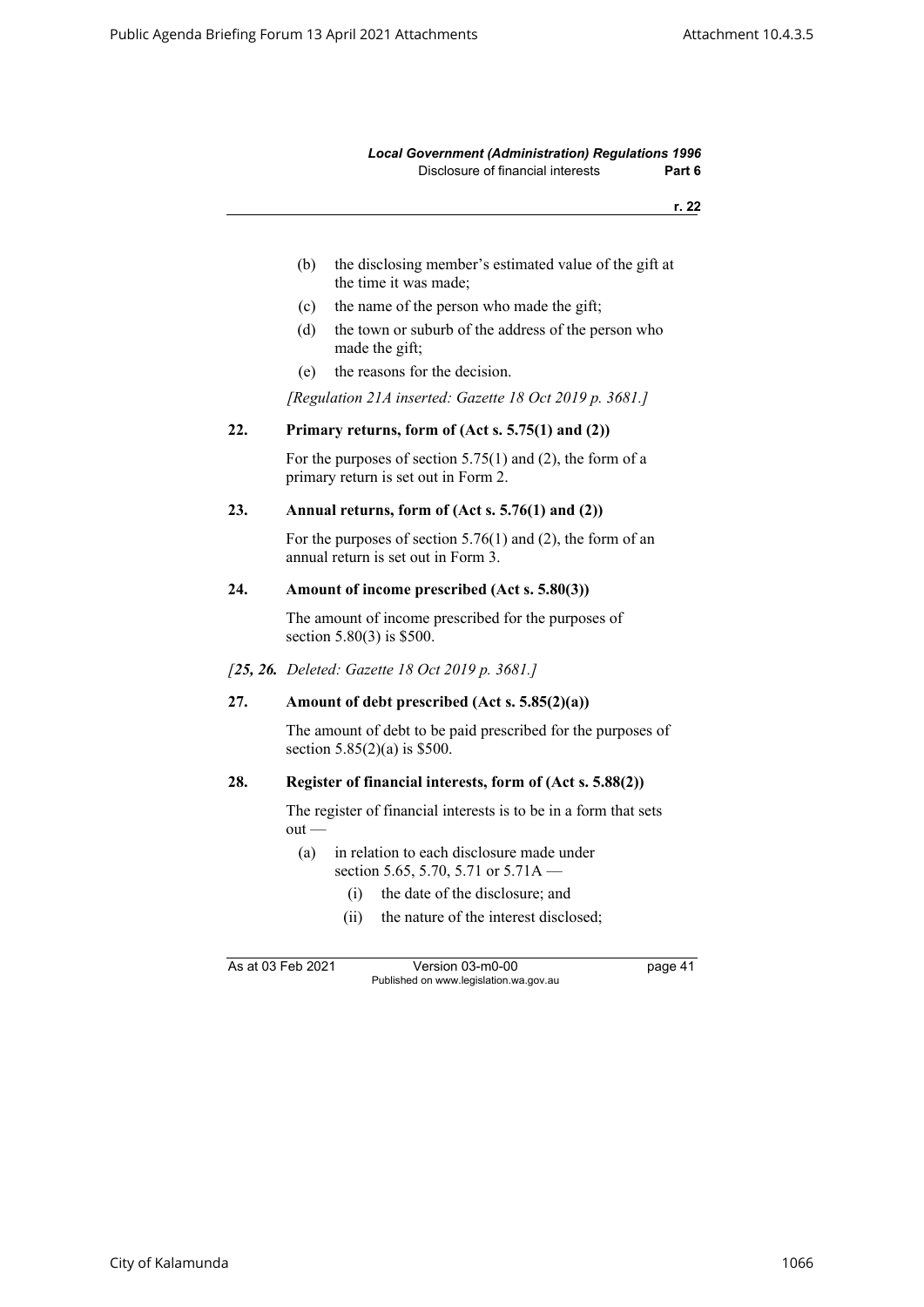| Part 6  | Disclosure of financial interests                                                                                                                                          |  |
|---------|----------------------------------------------------------------------------------------------------------------------------------------------------------------------------|--|
| r. 28A  |                                                                                                                                                                            |  |
|         |                                                                                                                                                                            |  |
|         | and                                                                                                                                                                        |  |
|         | (b)<br>in relation to each disclosure made under section 5.65<br>or 5.70 where the extent of the interest has also been<br>disclosed, the extent of the interest; and      |  |
|         | in relation to each disclosure made under section 5.65<br>(c)<br>or $5.70 -$                                                                                               |  |
|         | the date of the meeting at which the matter will<br>(i)<br>be or was discussed; and                                                                                        |  |
|         | the number and details of the matter's agenda<br>(ii)<br>item at the meeting.                                                                                              |  |
|         | [Regulation 28 amended: Gazette 18 Oct 2019 p. 3681.]                                                                                                                      |  |
| 28A.    | Register of gifts (Act s. 5.89A(3))                                                                                                                                        |  |
|         | The register of gifts is to be in the form of Form 4.                                                                                                                      |  |
|         | Note for this regulation:                                                                                                                                                  |  |
|         | In the version of the register of gifts published under section 5.89A(5)<br>information about individuals' addresses must be modified as required<br>by section 5.89A(5A). |  |
|         | [Regulation 28A inserted: Gazette 18 Oct 2019 p. 3681.]                                                                                                                    |  |
| 28B.    | <b>Transitional provision for register of gifts</b>                                                                                                                        |  |
| (1)     | In this regulation -                                                                                                                                                       |  |
|         | <i>commencement day</i> has the meaning given in Schedule 9.3<br>clause $56(1)$ ;                                                                                          |  |
|         | former Form 4 means Form 4 as it was immediately before<br>commencement day;                                                                                               |  |
|         | former record of disclosures means the record of disclosures<br>that is required to be contained in the register of gifts under<br>Schedule 9.3 clause $56(2)$ .           |  |
| (2)     | Despite regulation 28A, to the extent that the register of gifts<br>contains the former record of disclosures, it is to be in the form<br>of former Form 4.                |  |
|         | [Regulation 28B inserted: Gazette 18 Oct 2019 p. 3681-2.]                                                                                                                  |  |
| page 42 | Version 03-m0-00<br>As at 03 Feb 2021<br>Published on www.legislation.wa.gov.au                                                                                            |  |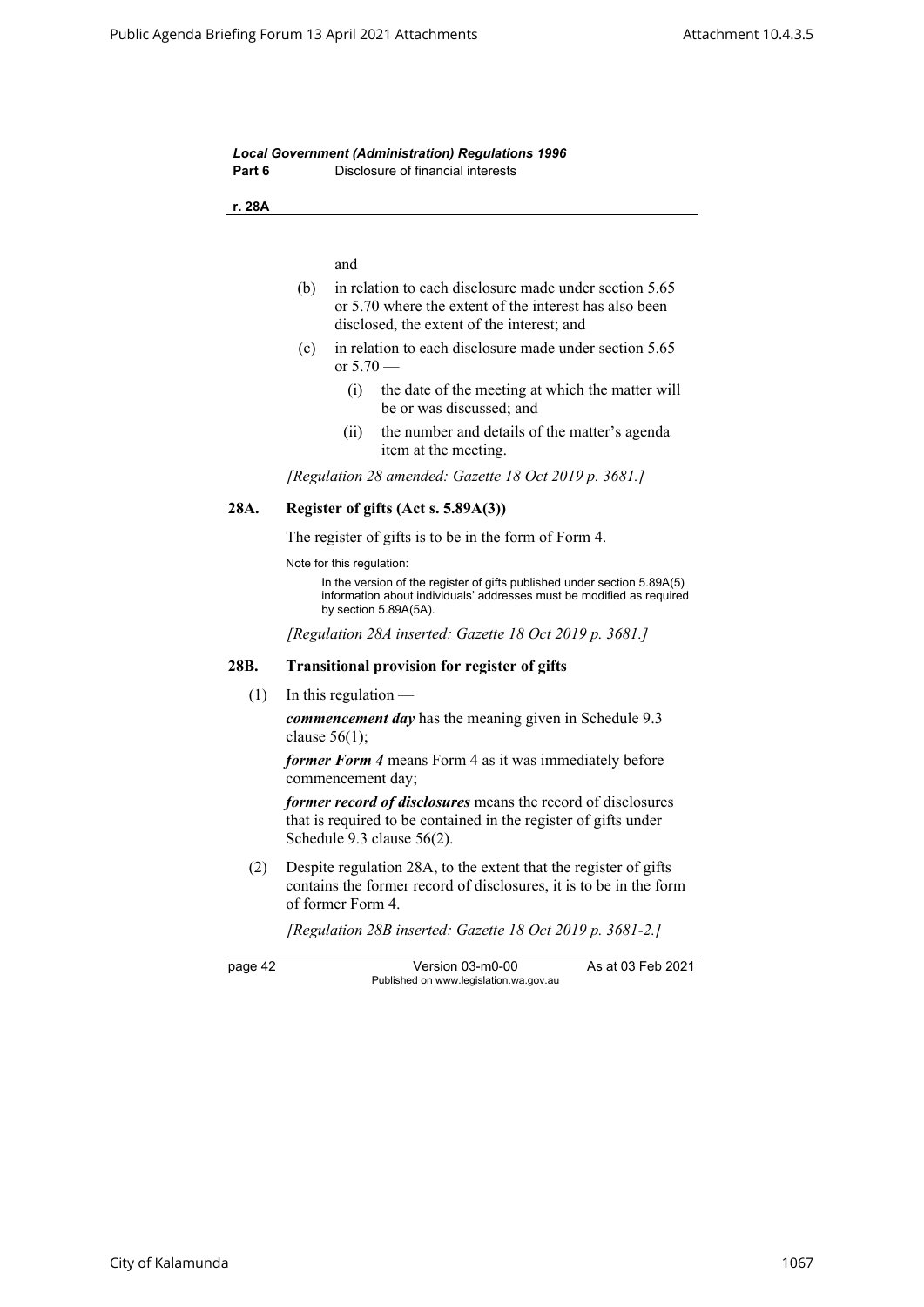*Local Government (Administration) Regulations 1996* Access to information **Part 7** 

**r. 29**

# **Part 7 — Access to information**

*[Heading inserted: Gazette 26 Aug 2011 p. 3487.]*

#### **29. Information to be available for public inspection (Act s. 5.94)**

- (1) Subject to subregulation (2), the information prescribed for the purposes of section  $5.94(u)(ii)$  is —
	- (a) the information contained in a register to which section 5.18 applies;
	- (b) the information contained in a register to which section 5.46(1) applies;
	- (ba) the information contained in an electoral gift register established and maintained under regulation 30G(1) of the *Local Government (Elections) Regulations 1997*;
	- *[(baa) deleted]*
		- (bb) the information contained in a register of notifiable gifts referred to in regulation 34B(5);
		- (bc) details of a regional price preference policy adopted in accordance with Part 4A of the *Local Government (Functions and General) Regulations 1996*;
		- *[(c) deleted]*
		- (d) all superseded versions of each policy of the local government;
		- (e) the information contained in a tenders register kept under the *Local Government (Functions and General) Regulations 1996*.
- *[(2), (3) deleted]*

*[Regulation 29 amended: Gazette 23 Apr 1999 p. 1718; 25 Feb 2000 p. 969; 21 Aug 2007 p. 4189-90; SL 2020/213 r. 22.]*

As at 03 Feb 2021 Version 03-m0-00 page 43 Published on www.legislation.wa.gov.au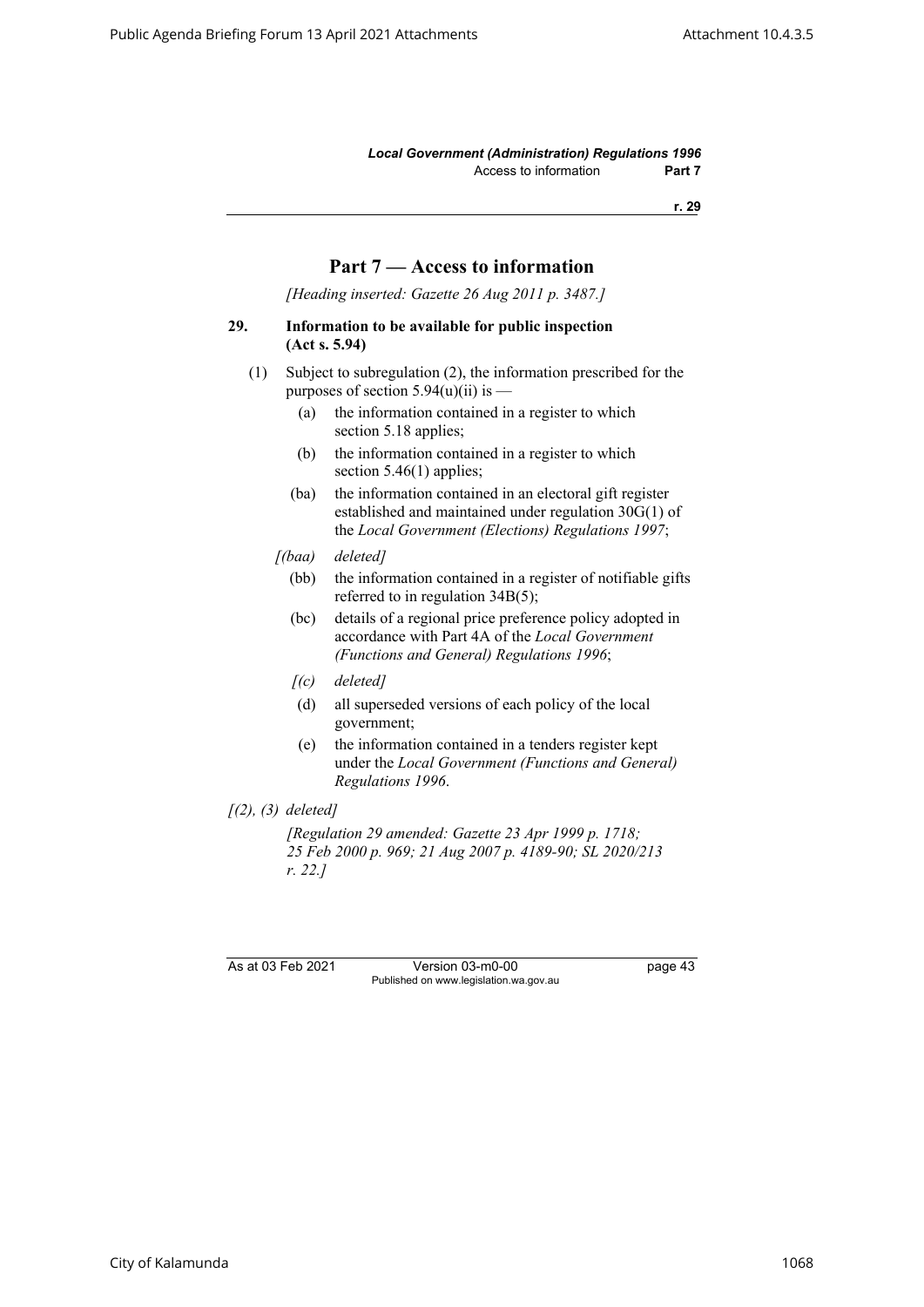| r. 29A  |                                                                                                                                                                                                                                   |
|---------|-----------------------------------------------------------------------------------------------------------------------------------------------------------------------------------------------------------------------------------|
| 29A.    | Limits on right to inspect local government information<br>(Act s. 5.95)                                                                                                                                                          |
| [(1)]   | deleted]                                                                                                                                                                                                                          |
| (2)     | For the purposes of section $5.95(6)$ , the following information is<br>prescribed as information that is confidential but that, under<br>section 5.95(7), may be available for inspection if a local<br>government so resolves — |
|         | information referred to in section 5.94 that would reveal<br>(a)<br>the determination by the local government of a price for<br>the sale or purchase of property by the local<br>government; and                                  |
|         | information referred to in section 5.94 about the<br>(b)<br>discussion of such a matter; and                                                                                                                                      |
|         | information referred to in section 5.94 which deals with<br>(c)<br>anything in respect of which a meeting has been closed<br>under section 5.23.                                                                                  |
| (3)     | The information referred to in subregulation $(2)(a)$ and $(b)$ is<br>confidential until the sale or purchase takes place, or a decision<br>is made that the sale or purchase will not take place.                                |
|         | [Regulation 29A inserted: Gazette 31 Mar 2005 p. 1040-1;<br>amended: SL 2020/213 r. 23.]                                                                                                                                          |
| 29B.    | Copies of certain information not to be provided (Act<br>s. 5.96                                                                                                                                                                  |
|         | A local government must not make available to a person copies<br>of information referred to in section $5.94(m)$ or (s) unless —                                                                                                  |
|         | the request for the information is made in the manner<br>(a)<br>and form approved by the CEO of the local government;<br>and                                                                                                      |
|         | (b)<br>the CEO of the local government is satisfied, by<br>statutory declaration or otherwise, that the information<br>will not be used for commercial purposes.                                                                  |
|         | [Regulation 29B inserted: Gazette 28 Feb 2014 p. 519.]                                                                                                                                                                            |
| page 44 | Version 03-m0-00<br>As at 03 Feb 2021<br>Published on www.legislation.wa.gov.au                                                                                                                                                   |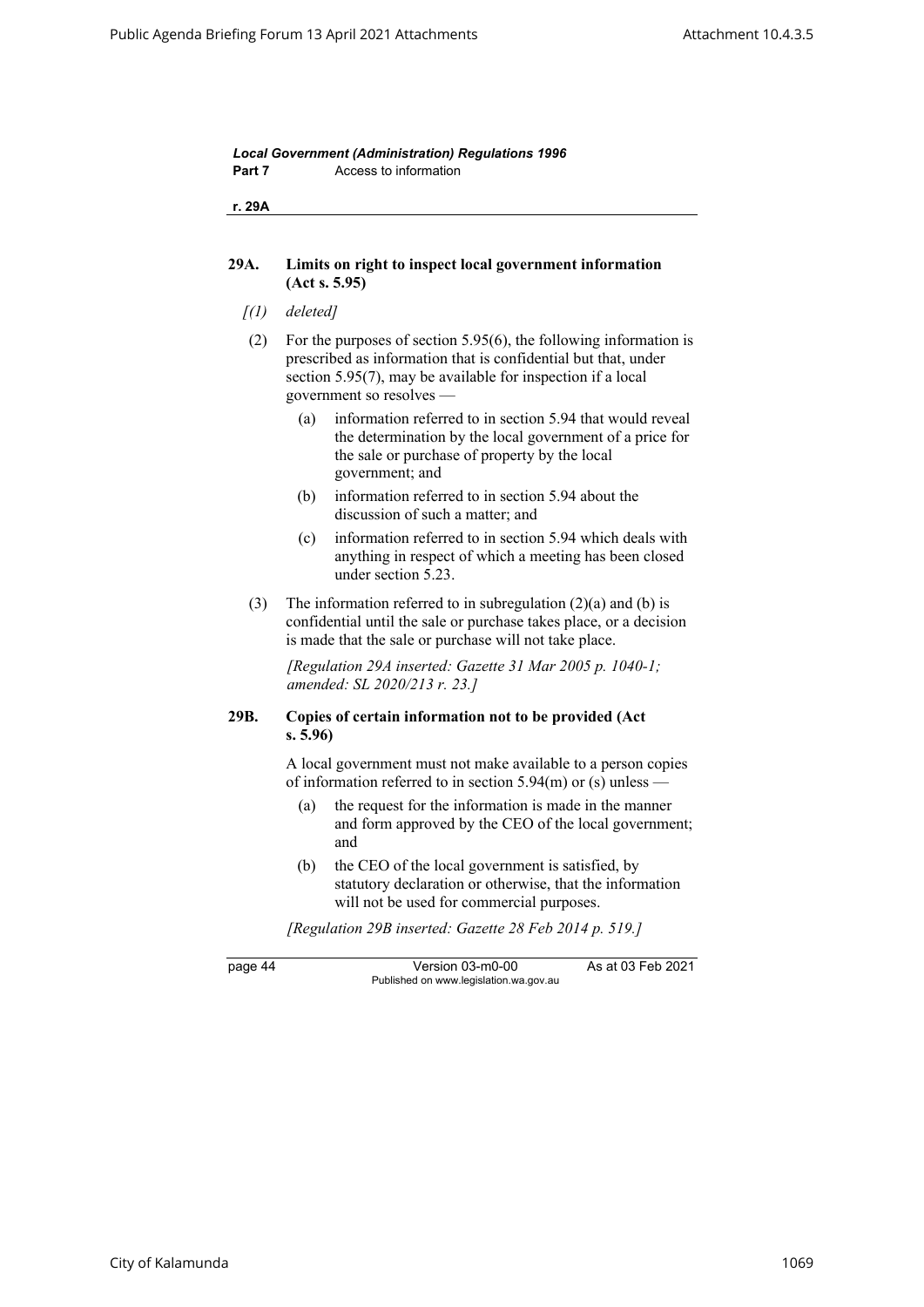*Local Government (Administration) Regulations 1996* Access to information **Part 7** 

**r. 29C**

| 29C. | Information to be published on official website |
|------|-------------------------------------------------|
|      | (Act s. 5.96A(1)(i))                            |

 $(1)$  In this regulation —

*annual return* means a return required by section 5.76;

*oversight entity* means any of the following —

- (a) the Corruption and Crime Commission established under the *Corruption, Crime and Misconduct Act 2003*;
- (b) an Inquiry Panel;
- (c) the Public Sector Commissioner;
- (d) a Royal Commission;
- (e) the State Administrative Tribunal;

*primary return* means a return required by section 5.75.

- (2) For the purposes of section  $5.96A(1)(i)$ , the following information is prescribed —
	- (a) any adverse recommendation made by an authorised person under section 8.13(2) and provided to the local government in respect of the local government, its council, a council member or the CEO;
	- (b) any adverse finding, recommendation or proposition made by an oversight entity and made available to the public in respect of the local government, its council, a council member or the CEO;
	- (c) an up-to-date version of each policy of the local government;
	- (d) the name of each council member who lodged a primary return or annual return for a financial year beginning on or after 1 July 2020;
	- (e) the position of each employee who lodged a primary return or annual return for a financial year beginning on or after 1 July 2020;

As at 03 Feb 2021 Version 03-m0-00 page 45 Published on www.legislation.wa.gov.au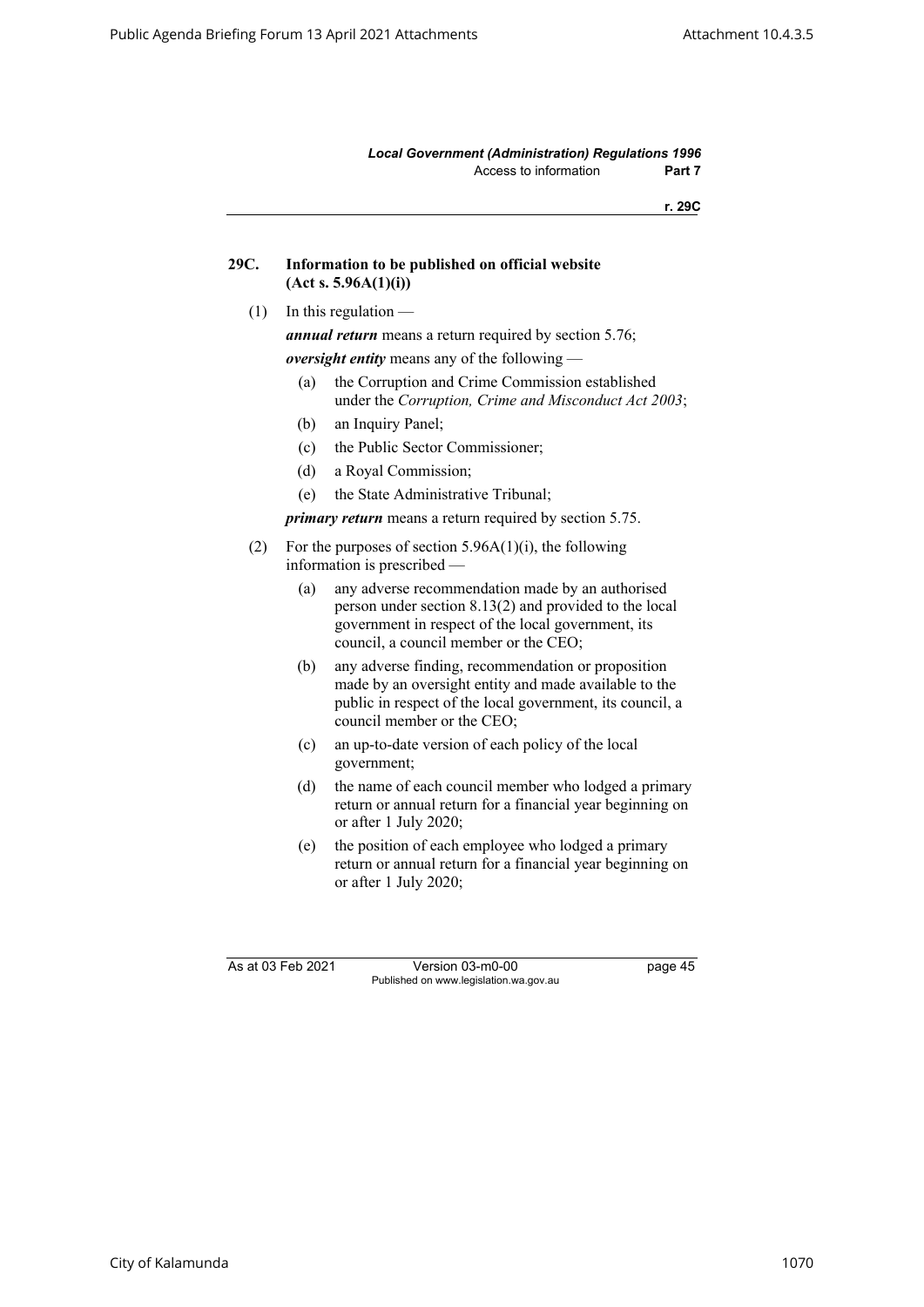| Part 7 | Access to information                                                                                                                                                                                                                                          |
|--------|----------------------------------------------------------------------------------------------------------------------------------------------------------------------------------------------------------------------------------------------------------------|
| r. 29D |                                                                                                                                                                                                                                                                |
|        |                                                                                                                                                                                                                                                                |
|        | (f)<br>the type, and the amount or value, of any fees, expenses<br>or allowances paid to each council member during a<br>financial year beginning on or after 1 July 2020.                                                                                     |
| (3)    | An adverse recommendation referred to in subregulation $(2)(a)$<br>must be published on the local government's official website<br>within 14 days after the adverse recommendation is provided to<br>the local government.                                     |
| (4)    | An adverse finding, recommendation or proposition referred to<br>in subregulation $(2)(b)$ must be published on the local<br>government's official website within 14 days after the finding,<br>recommendation or proposition is made available to the public. |
| (5)    | The information referred to in subregulation $(2)(d)$ and $(e)$ must<br>be published on the local government's official website —                                                                                                                              |
|        | if the return is lodged with the local government on or<br>(a)<br>before 31 August immediately following the financial<br>year to which the return relates - on or before<br>14 September immediately following the end of that<br>financial year; or          |
|        | (b)<br>if the return is lodged with the local government after<br>31 August immediately following the financial year to<br>which the return relates $-$ within 14 days after the<br>return is lodged with the local government.                                |
| (6)    | The information referred to in subregulation $(2)(f)$ must be<br>published on the local government's official website on or<br>before 14 July immediately following the end of the financial<br>year to which the information relates.                         |
|        | [Regulation 29C inserted: SL 2020/213 $r$ . 24.]                                                                                                                                                                                                               |
| 29D.   | Period for which information to be kept on official website<br>(Act s. 5.96A(5))                                                                                                                                                                               |
|        | For the purposes of section $5.96A(5)$ , a period of not less than<br>5 years, beginning on the day on which the information is first                                                                                                                          |

page 46 Version 03-m0-00 As at 03 Feb 2021 Published on www.legislation.wa.gov.au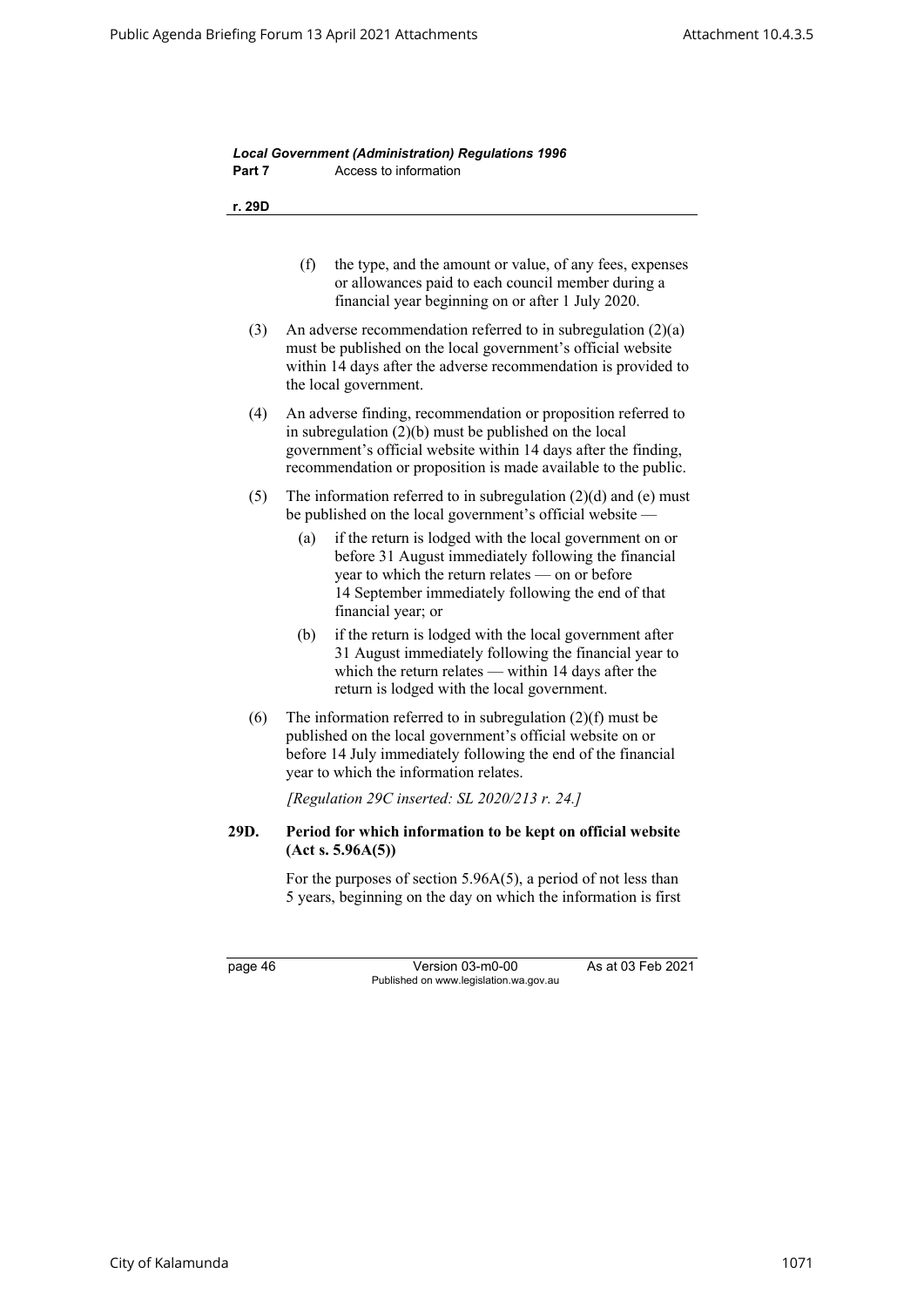#### *Local Government (Administration) Regulations 1996* Access to information **Part 7**

**r. 29D**

published on the local government's official website, is prescribed for the following information —

- (a) the annual report;
- (b) the annual budget;
- (c) confirmed minutes of council and committee meetings;
- (d) minutes of electors' meetings;
- (e) information referred to in section  $5.96A(1)(h)$ ;
- (f) information referred to in regulation 29C(2).

*[Regulation 29D inserted: SL 2020/213 r. 24.]*

As at 03 Feb 2021 Version 03-m0-00 page 47 Published on www.legislation.wa.gov.au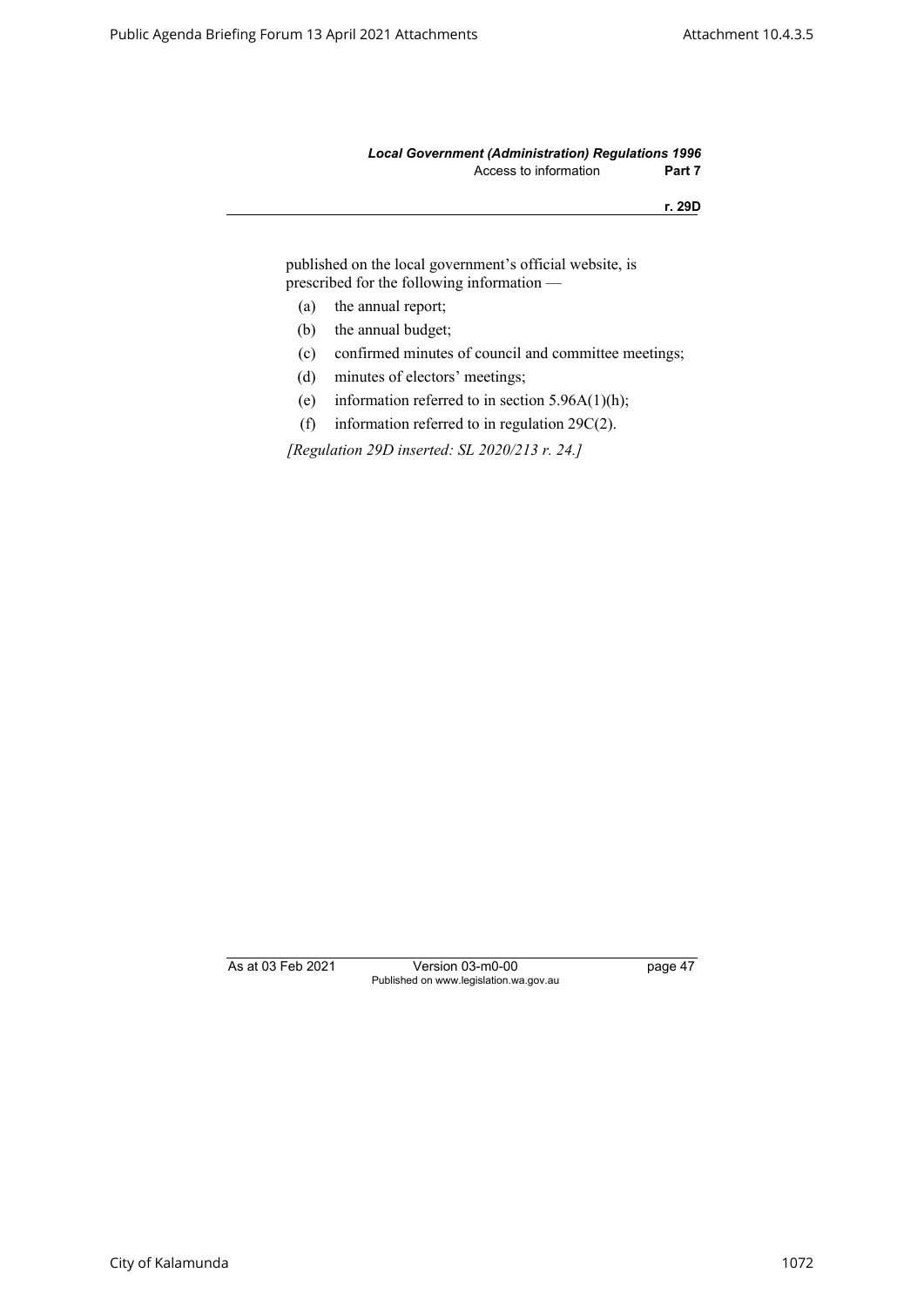*Local Government (Administration) Regulations 1996* **Part 8** Local government payments and gifts to members

**r. 30**

# **Part 8 — Local government payments and gifts to members**

*[Heading inserted: Gazette 26 Aug 2011 p. 3487.]*

# **30. Meeting attendance fees (Act s. 5.98(1) and (2A))**

- *[(1), (2) deleted]*
- (3A) Each of the following meetings is a meeting of a prescribed type for the purposes of section  $5.98(2A)$  —
	- (a) meeting of a WALGA Zone, where the council member is representing a local government as a delegate elected or appointed by the local government;
	- (b) meeting of a Regional Road Group established by Main Roads Western Australia, where the council member is representing a local government as a delegate elected or appointed by the local government;
	- (c) council meeting of a regional local government where the council member is the deputy of a member of the regional local government and is attending in the place of the member of the regional local government;
	- (d) meeting other than a council or committee meeting where the council member is attending at the request of a Minister of the Crown who is attending the meeting;
	- (e) meeting other than a council meeting or committee meeting where the council member is representing a local government as a delegate elected or appointed by the local government.
- *[(3B) deleted]*
- (3C) A council member is not entitled to be paid a fee for attending a meeting of a type referred to in subregulation (3A) if —
	- (a) the person who organises the meeting pays the council member a fee for attending the meeting; or

page 48 Version 03-m0-00 As at 03 Feb 2021 Published on www.legislation.wa.gov.au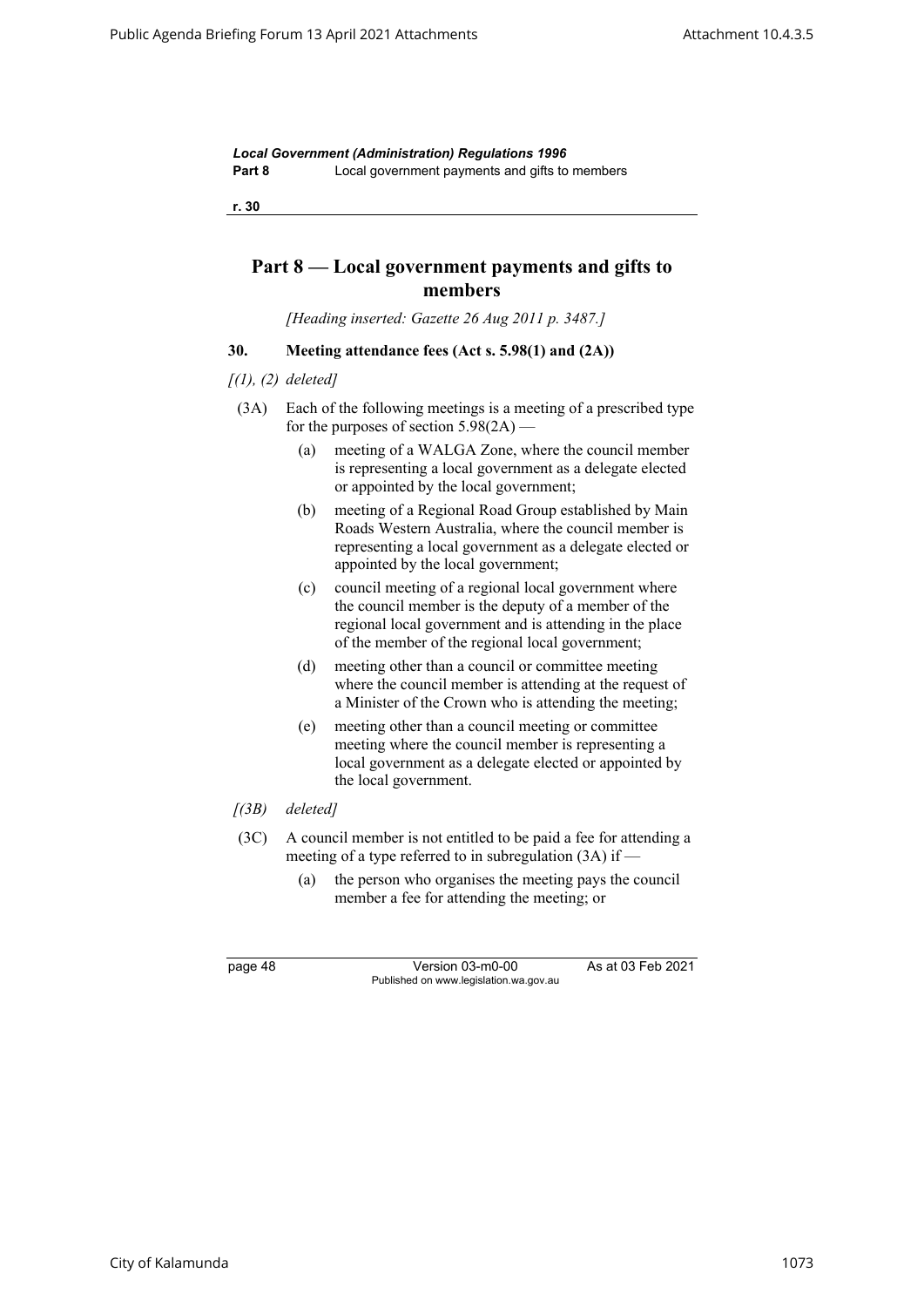*Local Government (Administration) Regulations 1996* Local government payments and gifts to members **Part 8**

**r. 31**

- (b) the council member is paid an annual fee in accordance with section 5.99; or
- (c) if the meeting is a meeting referred to in subregulation (3A)(c), the member of the regional local government is paid an annual fee in accordance with section 5.99.

*[Regulation 30 amended: Gazette 23 Apr 1999 p. 1719; 31 Mar 2005 p. 1034; 3 May 2011 p. 1595-6; 13 Jul 2012 p. 3219.]*

## **31. Expenses to be reimbursed (Act s. 5.98(2)(a) and (3))**

- (1) For the purposes of section 5.98(2)(a), the kinds of expenses that are to be reimbursed by all local governments are —
	- (a) rental charges incurred by a council member in relation to one telephone and one facsimile machine; and
	- (b) child care and travel costs incurred by a council member because of the member's attendance at a council meeting or a meeting of a committee of which he or she is also a member.

#### *[(2)-(5) deleted]*

*[Regulation 31 amended: Gazette 31 Mar 2005 p. 1034; 13 Jul 2012 p. 3219.]*

#### **32. Expenses that may be approved for reimbursement (Act s. 5.98(2)(b) and (3))**

- (1) For the purposes of section 5.98(2)(b), the kinds of expenses that may be approved by any local government for reimbursement by the local government are —
	- (a) an expense incurred by a council member in performing a function under the express authority of the local government; and

As at 03 Feb 2021 Version 03-m0-00 page 49 Published on www.legislation.wa.gov.au

*<sup>[(3)-(5)</sup> deleted]*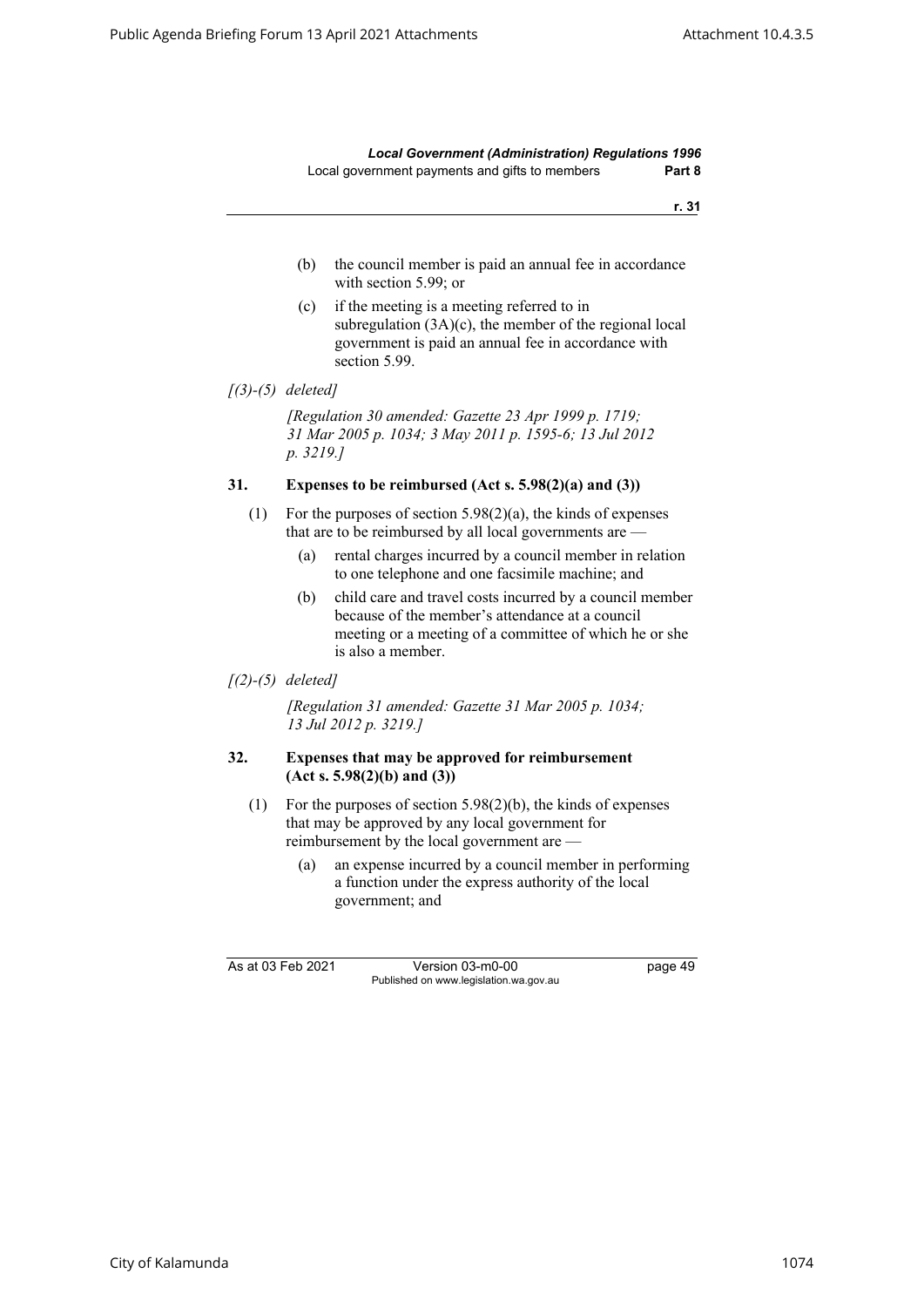|        | <b>Local Government (Administration) Regulations 1996</b> |
|--------|-----------------------------------------------------------|
| Part 8 | Local government payments and gifts to members            |

**r. 34AC**

- (b) an expense incurred by a council member to whom paragraph (a) applies by reason of the council member being accompanied by not more than one other person while performing the function if, having regard to the nature of the function, the local government considers that it is appropriate for the council member to be accompanied by that other person; and
- (c) an expense incurred by a council member in performing a function in his or her capacity as a council member.
- *[(2) deleted]*

*[Regulation 32 amended: Gazette 13 Jul 2012 p. 3219.]*

*[33-34AB. Deleted: Gazette 13 Jul 2012 p. 3219]*

#### **34AC. Gifts to council members, when permitted etc. (Act s. 5.100A)**

- (1) The retirement of a council member who has served at least one full 4 year term of office is prescribed under section 5.100A(a) as circumstances in which a gift can be given to the council member.
- (2) The amount of \$100 for each year served as a council member to a maximum of \$1 000 is prescribed under section 5.100A(b) in respect of a gift given to a council member in the circumstances set out in subregulation (1).

*[Regulation 34AC inserted: Gazette 3 May 2011 p. 1596.]*

#### **34AD. Method of payment of expenses for which person can be reimbursed (Act s. 5.101A)**

- (1) The provision of a vehicle owned by a local government
	- (a) to a council member who is a mayor or president of the local government; or

page 50 Version 03-m0-00 As at 03 Feb 2021 Published on www.legislation.wa.gov.au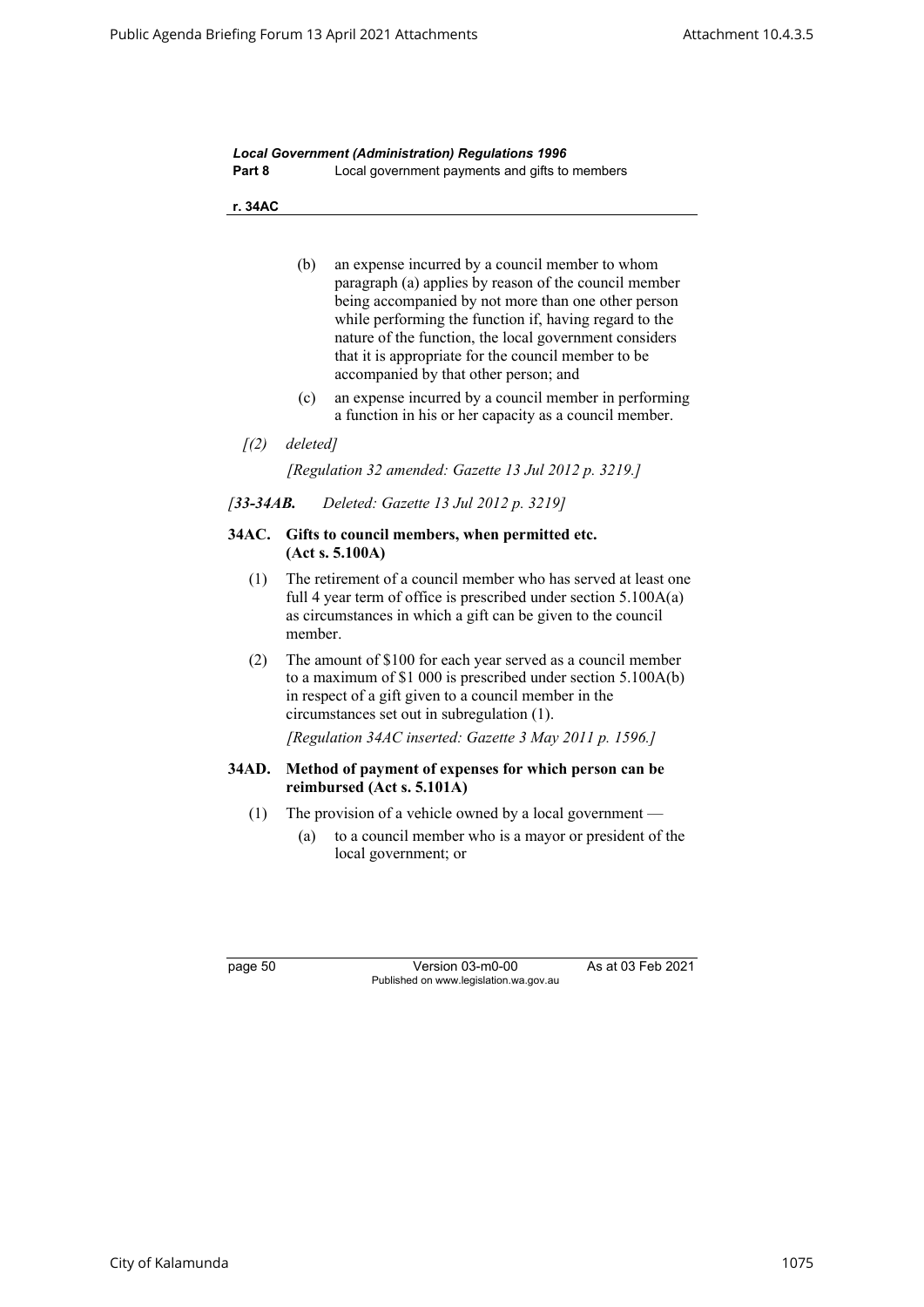*Local Government (Administration) Regulations 1996* Local government payments and gifts to members **Part 8**

**r. 34AE**

- (b) to a council member who is not a mayor or president of the local government if —
	- (i) no reasonable alternative method of travel is available to the council member; and
	- (ii) the CEO, mayor or president of the local government has given prior written approval for the provision of the vehicle,

is prescribed under section 5.101A as a method of payment of expenses for which a council member can be reimbursed.

(2) Before a vehicle owned by a local government is provided to a council member the local government and the council member must sign an agreement setting out the responsibilities of the council member in relation to the use of the vehicle.

*[Regulation 34AD inserted: Gazette 3 May 2011 p. 1596-7.]*

#### **34AE. Repayment and recovery of advance payments of fees and allowances (Act s. 5.102AB)**

- (1) This regulation applies if  $-$ 
	- (a) a local government pays an annual allowance or annual fee under Part 5 Division 8 of the Act to a person in advance (either wholly or in part); and
	- (b) before the end of the period (the *relevant period*) to which the advance payment relates —
		- (i) the person ceases to hold the office to which the advance payment relates (otherwise than because of the death of the person); or
		- (ii) the person is suspended from the office to which the advance payment relates.

As at 03 Feb 2021 Version 03-m0-00 page 51 Published on www.legislation.wa.gov.au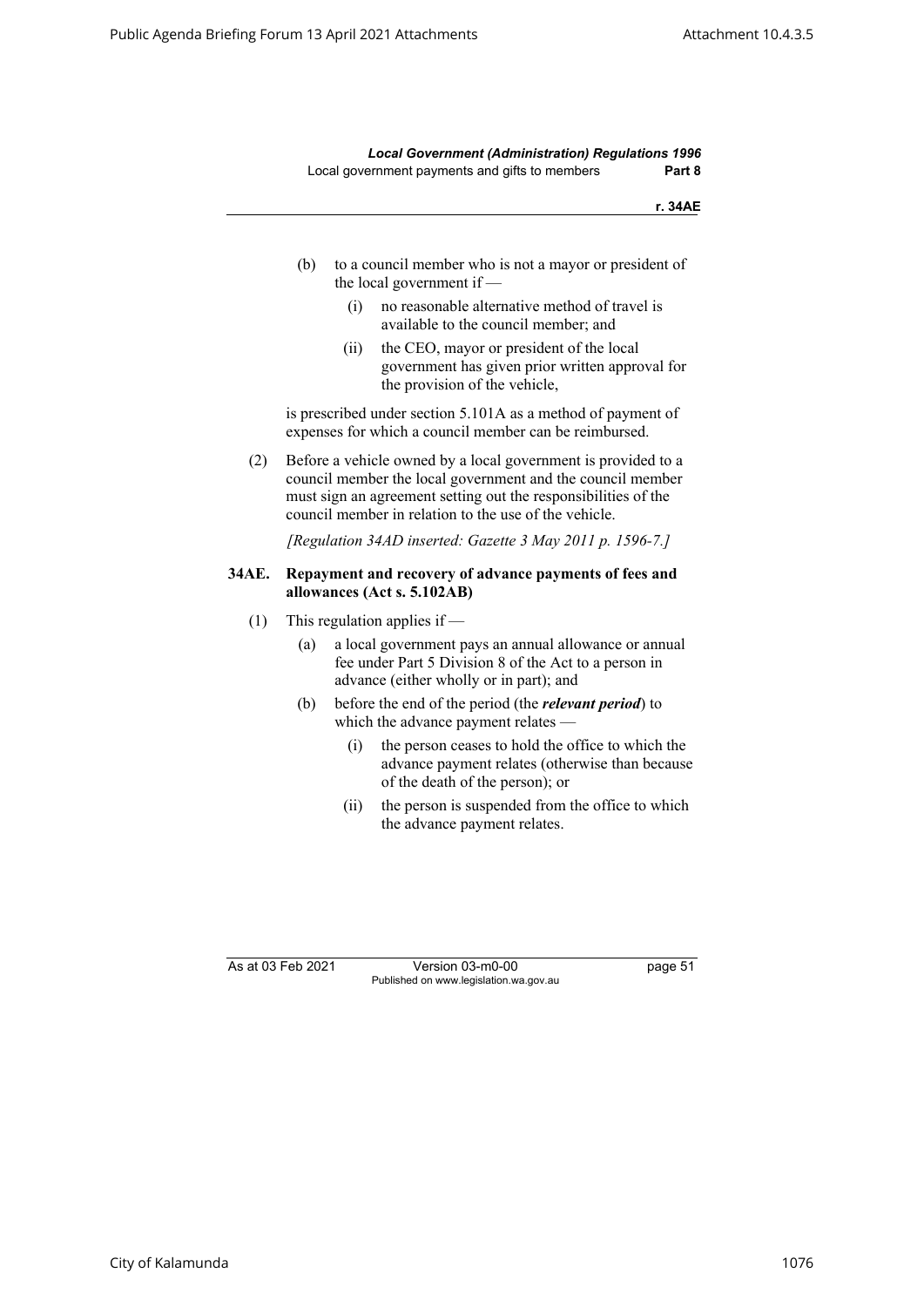|        | <b>Local Government (Administration) Regulations 1996</b> |
|--------|-----------------------------------------------------------|
| Part 8 | Local government payments and gifts to members            |

**r. 34AE**

(2) The person must repay to the local government an amount calculated as follows —

$$
R = \frac{A}{D} \times (D - N)
$$

where —

- R is the amount the person must repay;
- A is the total amount of the advance payment;
- D is the total number of days in the relevant period;
- N is the number of whole days in the relevant period that the person holds, and is not suspended from, the office to which the advance payment relates.
- (3) The local government must take action to recover the amount that must be repaid under subregulation (2) as a debt due from the person to the local government.

*[Regulation 34AE inserted: Gazette 14 Dec 2018 p. 4805-6.]*

*[Part 9: Div. 1 heading, Div. 2 (r. 34E-34G) deleted: Gazette 18 Oct 2019 p. 3682; balance (r. 34B, 34C) deleted: SL 2021/16 r. 6.]*

page 52 Version 03-m0-00 As at 03 Feb 2021 Published on www.legislation.wa.gov.au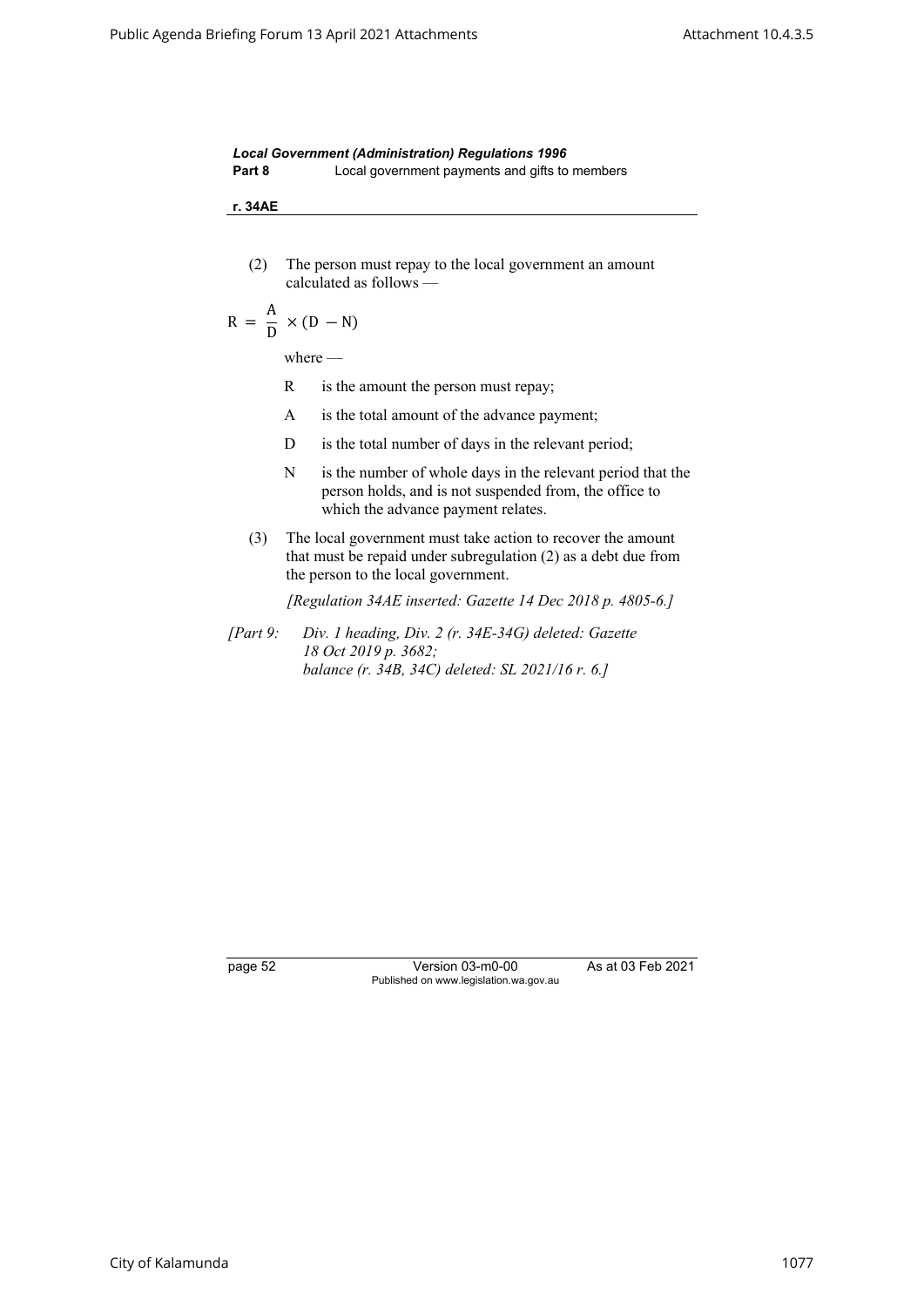*Local Government (Administration) Regulations 1996* Minor breaches by council members **Part 9A**

**r. 34D**

# **Part 9A — Minor breaches by council members**

*[Heading inserted: SL 2021/15 r. 5.]*

### **34D. Contravention of local law as to conduct (Act s. 5.105(1)(b))**

 $(1)$  In this regulation —

*local law as to conduct* means a local law relating to the conduct of people at council or committee meetings.

(2) The contravention of a local law as to conduct is a minor breach for the purposes of section  $5.105(1)(b)$  of the Act.

*[Regulation 34D inserted: SL 2021/15 r. 5.]*

As at 03 Feb 2021 Version 03-m0-00 page 53 Published on www.legislation.wa.gov.au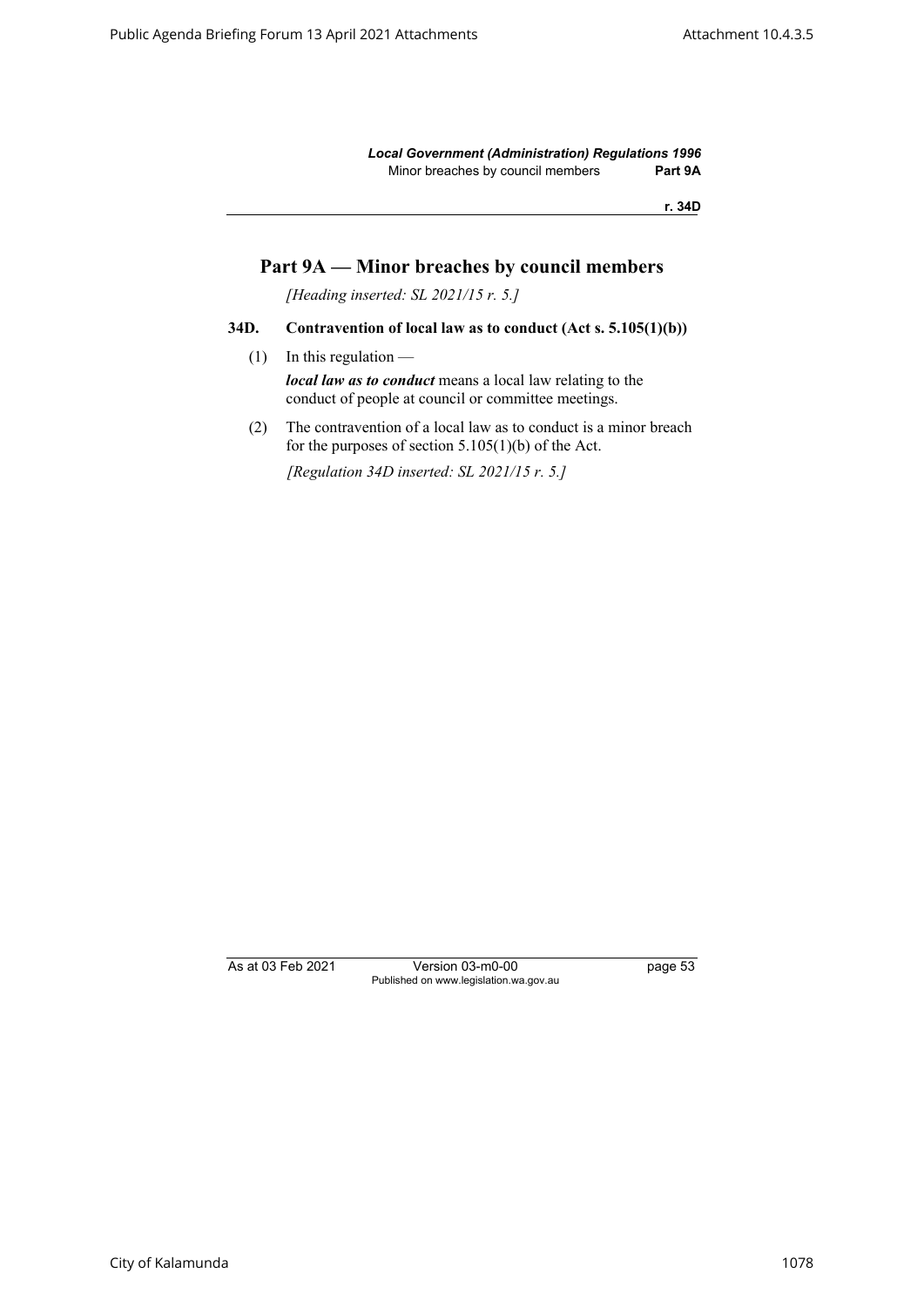*Local Government (Administration) Regulations 1996* Part 10 Training

**r. 35**

# **Part 10 — Training**

*[Heading inserted: Gazette 9 Aug 2019 p. 3022.]*

#### **35. Training for council members (Act s. 5.126(1))**

- (1) A council member completes training for the purposes of section 5.126(1) if the council member passes the course of training specified in subregulation (2) within the period specified in subregulation (3).
- (2) The course of training is the course titled *Council Member Essentials* that —
	- (a) consists of the following modules
		- (i) Understanding Local Government;
		- (ii) Serving on Council;
		- (iii) Meeting Procedures;
		- (iv) Conflicts of Interest;
		- (v) Understanding Financial Reports and Budgets; and
	- (b) is provided by any of the following bodies
		- (i) North Metropolitan TAFE;
		- (ii) South Metropolitan TAFE;
		- (iii) WALGA.
- (3) The period within which the course of training must be passed is the period of 12 months beginning on the day on which the council member is elected.

*[Regulation 35 inserted: Gazette 9 Aug 2019 p. 3022-3.]*

### **36. Exemption from Act s. 5.126(1) requirement**

- (1) A council member is exempt from the requirement in section 5.126(1) if —
	- (a) the council member passed either of the following courses within the period of 5 years ending immediately

page 54 Version 03-m0-00 As at 03 Feb 2021 Published on www.legislation.wa.gov.au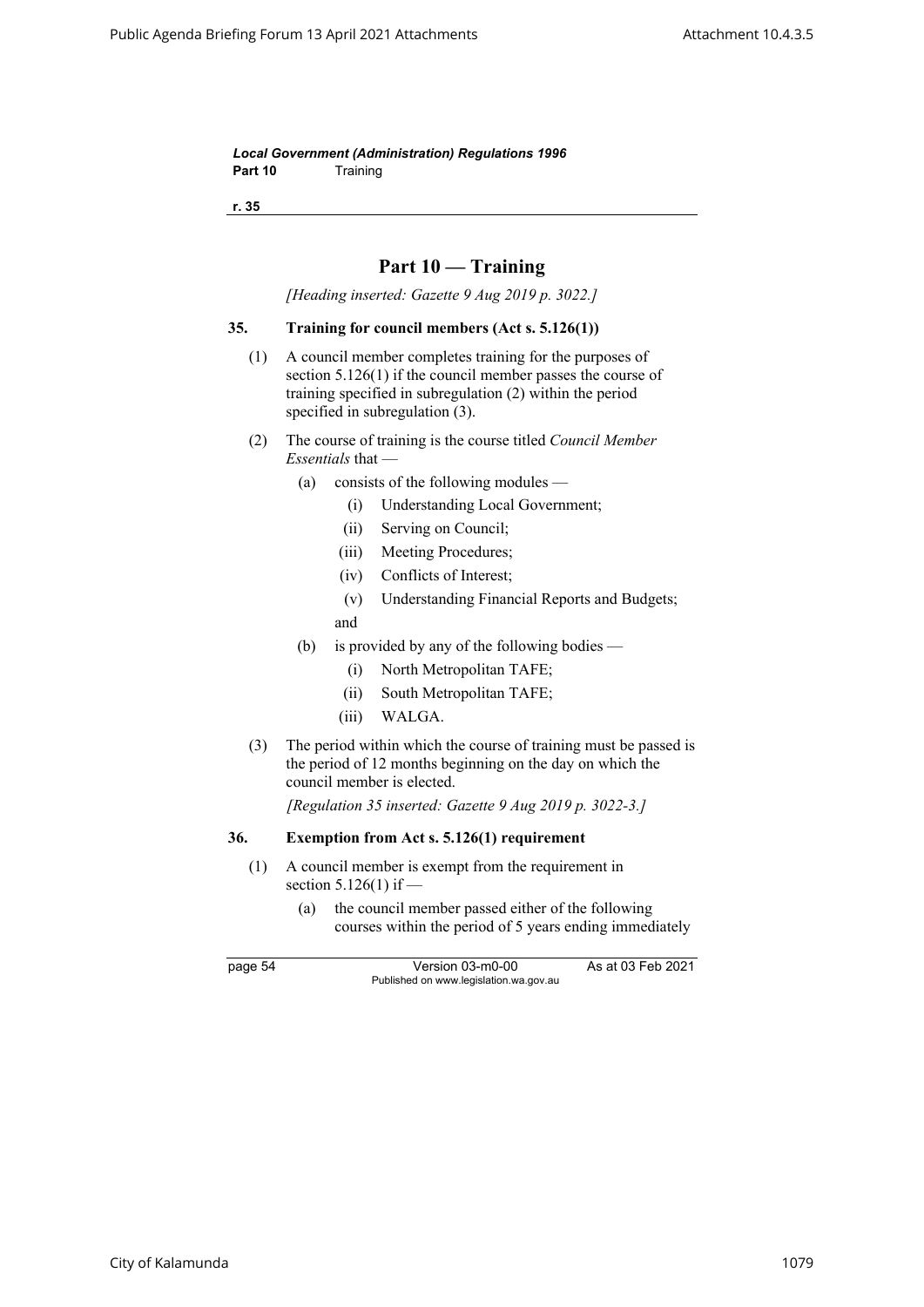#### *Local Government (Administration) Regulations 1996* Training **Part 10**

**r. 36**

before the day on which the council member is elected —

- (i) the course of training specified in regulation 35(2);
- (ii) the course titled *52756WA Diploma of Local Government (Elected Member)*;
- or
- (b) the council member passed the course titled *LGASS00002 Elected Member Skill Set* before 1 July 2019 and within the period of 5 years ending immediately before the day on which the council member is elected.
- (2) A person who is a council member on the day on which the *Local Government Regulations Amendment (Induction and Training) Regulations 2019* regulation 8 comes into operation is exempt from the requirement in section 5.126(1) until the end of their term of office.

*[Regulation 36 inserted: Gazette 9 Aug 2019 p. 3023.]*

*[37-39. Deleted: Gazette 9 Aug 2019 p. 3022.]*

As at 03 Feb 2021 Version 03-m0-00 page 55 Published on www.legislation.wa.gov.au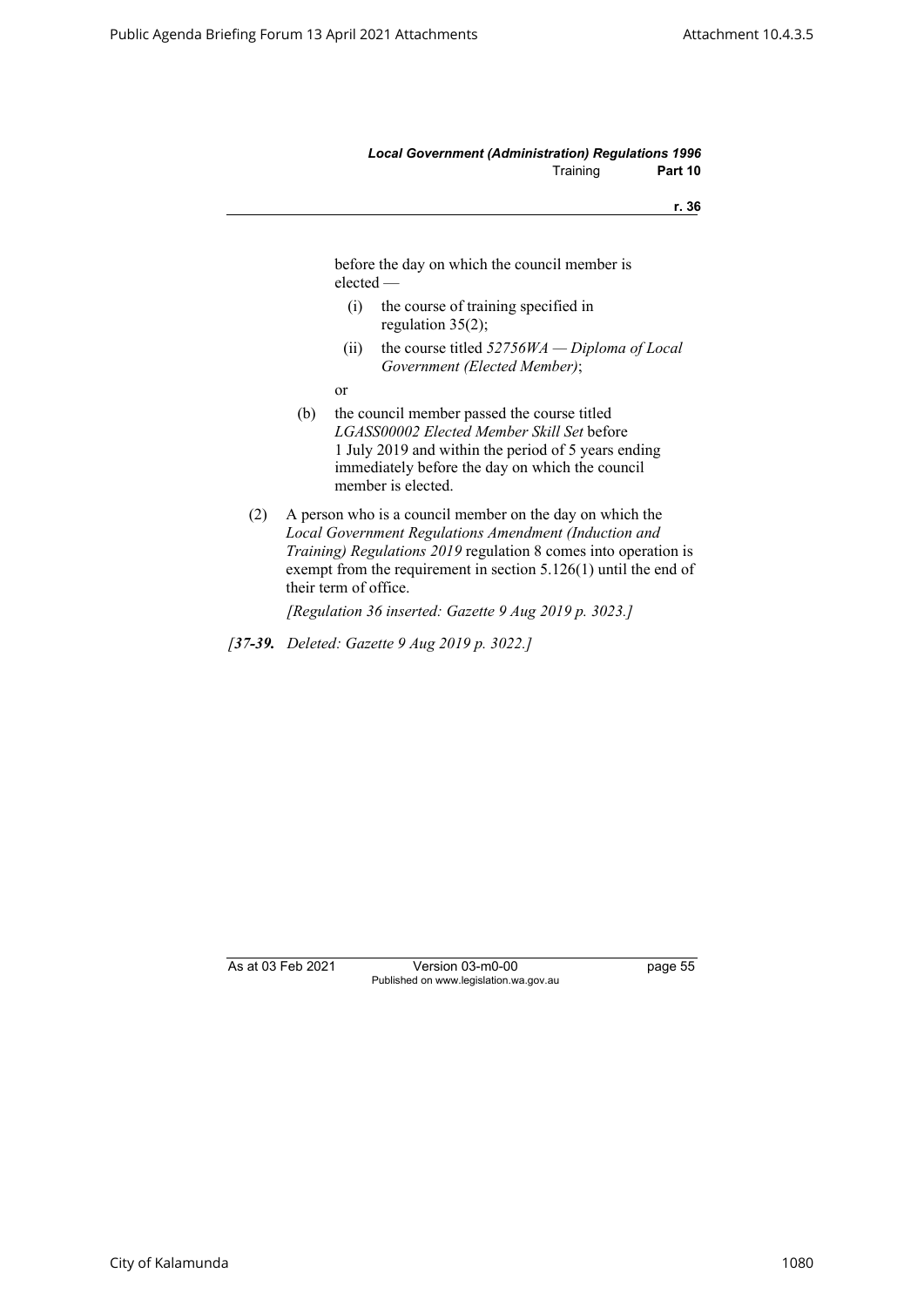*Local Government (Administration) Regulations 1996* **Schedule 1** Forms

# **Schedule 1 — Forms Form 1**

[reg. 16]

*Local Government Act 1995 Local Government (Administration) Regulations 1996* **REQUEST FOR A SPECIAL MEETING OF ELECTORS**

TO: The (1) Mayor/President of (2) .......................................................................... 1. Under section 5.28 of the *Local Government Act 1995*, the electors of (3) ........................................... whose names, addresses and signatures are set out in the attached list and who comprise (1) 100 electors/5% of the number of electors request that a special meeting of the electors of the district be held. 2. The details of the matter to be discussed at the special meeting are — ......................................................................................................................

...................................................................................................................... ...................................................................................................................... ...................................................................................................................... ...................................................................................................................... ...................................................................................................................... ...................................................................................................................... ...................................................................................................................... ...................................................................................................................... 3. This request is served on behalf of the listed signatories by — Name ................................................................................................. Signature ........................................................................................... Contact details ................................................................................... Date ................................................................................................... (1) delete the one that does not apply (2) insert name of local government<br>  $(3)$  insert name of district

insert name of district

page 56 Version 03-m0-00 As at 03 Feb 2021 Published on www.legislation.wa.gov.au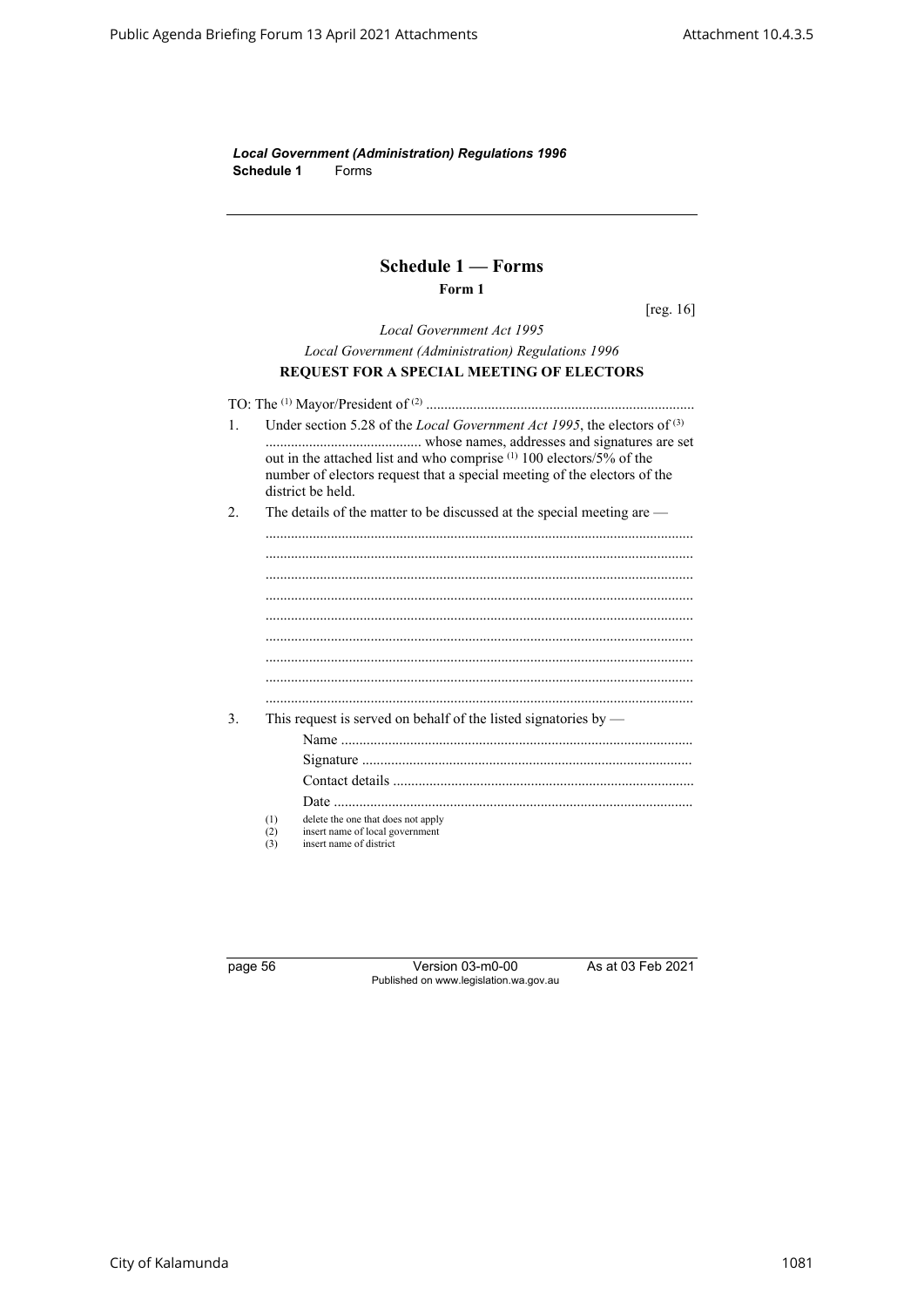*Local Government (Administration) Regulations 1996* Forms **Schedule 1**

| ov nene.                 |                                                                                                               |                         |      |
|--------------------------|---------------------------------------------------------------------------------------------------------------|-------------------------|------|
| Full name of<br>elector* | Address which entitles you<br>to vote in the elections of the<br>local government affected by<br>this request | Signature of<br>elector | Date |
|                          |                                                                                                               |                         |      |
|                          |                                                                                                               |                         |      |
|                          |                                                                                                               |                         |      |
|                          |                                                                                                               |                         |      |
|                          |                                                                                                               |                         |      |
|                          |                                                                                                               |                         |      |
|                          |                                                                                                               |                         |      |
|                          |                                                                                                               |                         |      |
|                          |                                                                                                               |                         |      |
|                          |                                                                                                               |                         |      |

# **Form 1** continued: form of each page of listed signatories

We, the undersigned, request that a special meeting of the electors of the district be held.

An elector may be one of the following  $-$ 

- a resident owner or occupier enrolled to vote at State elections;
- an owner of rateable property (e.g. an absentee land owner or an owner of business premises, vacant land or other non-residential property);
- an occupier of rateable property (e.g. a tenant of business premises or other non-residential property).

As at 03 Feb 2021 Version 03-m0-00 page 57 Published on www.legislation.wa.gov.au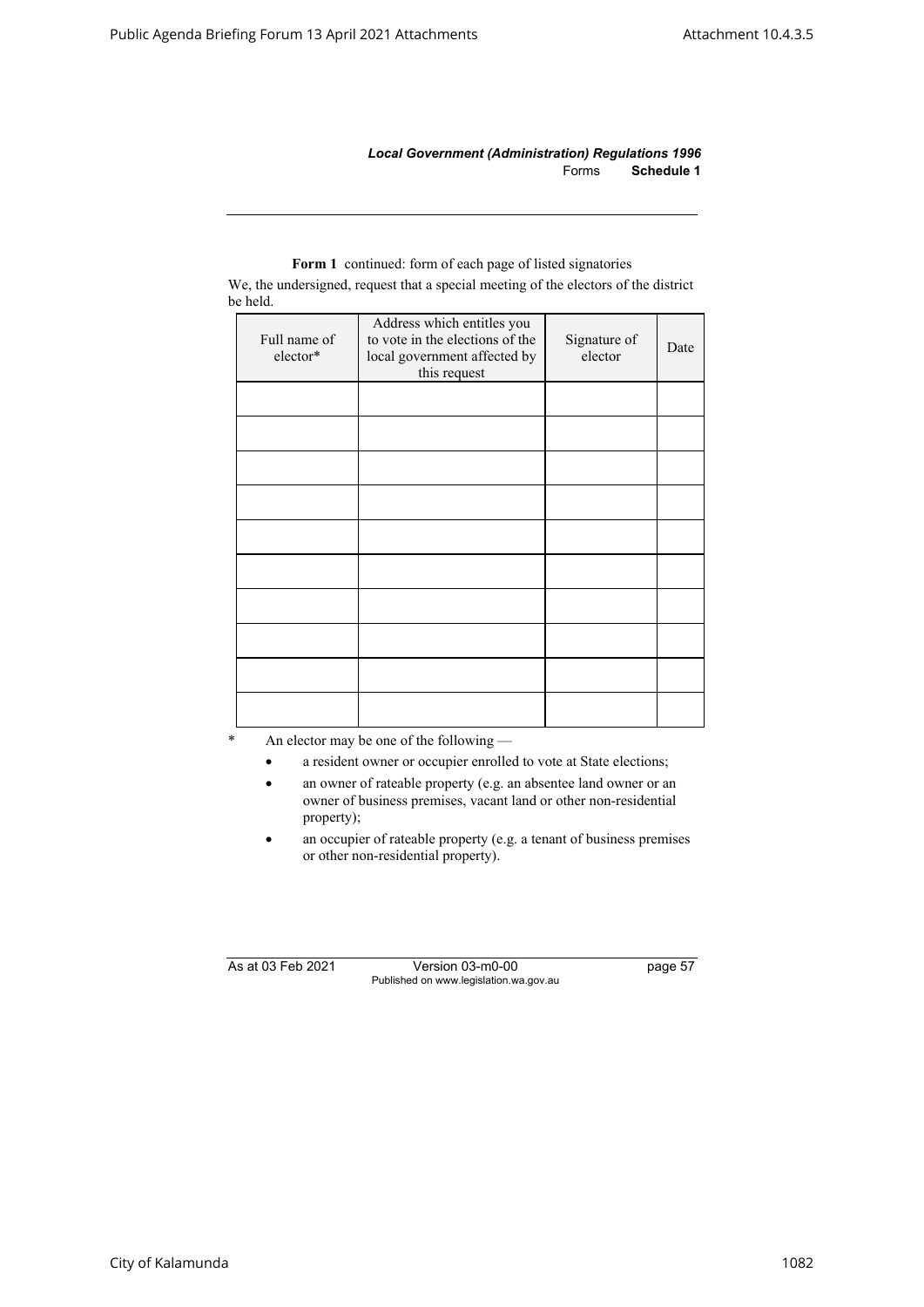*Local Government (Administration) Regulations 1996* **Schedule 1** Forms

# **Form 2**

[reg. 22]

*Local Government Act 1995 Local Government (Administration) Regulations 1996*

## **PRIMARY RETURN**

#### **1. Real property**

Section 5.79 of the Act

| Addresses | Nature of Interest |
|-----------|--------------------|
|           |                    |
|           |                    |
|           |                    |
|           |                    |
|           |                    |
|           |                    |

#### **2. Income sources**

Section 5.80 of the Act

(a) income from an occupation

| Description of the<br>occupation | Name and address of<br>employer | Description of<br>office held | Name of the<br>partnership |
|----------------------------------|---------------------------------|-------------------------------|----------------------------|
|                                  |                                 |                               |                            |
|                                  |                                 |                               |                            |
|                                  |                                 |                               |                            |
|                                  |                                 |                               |                            |

page 58 Version 03-m0-00 As at 03 Feb 2021 Published on www.legislation.wa.gov.au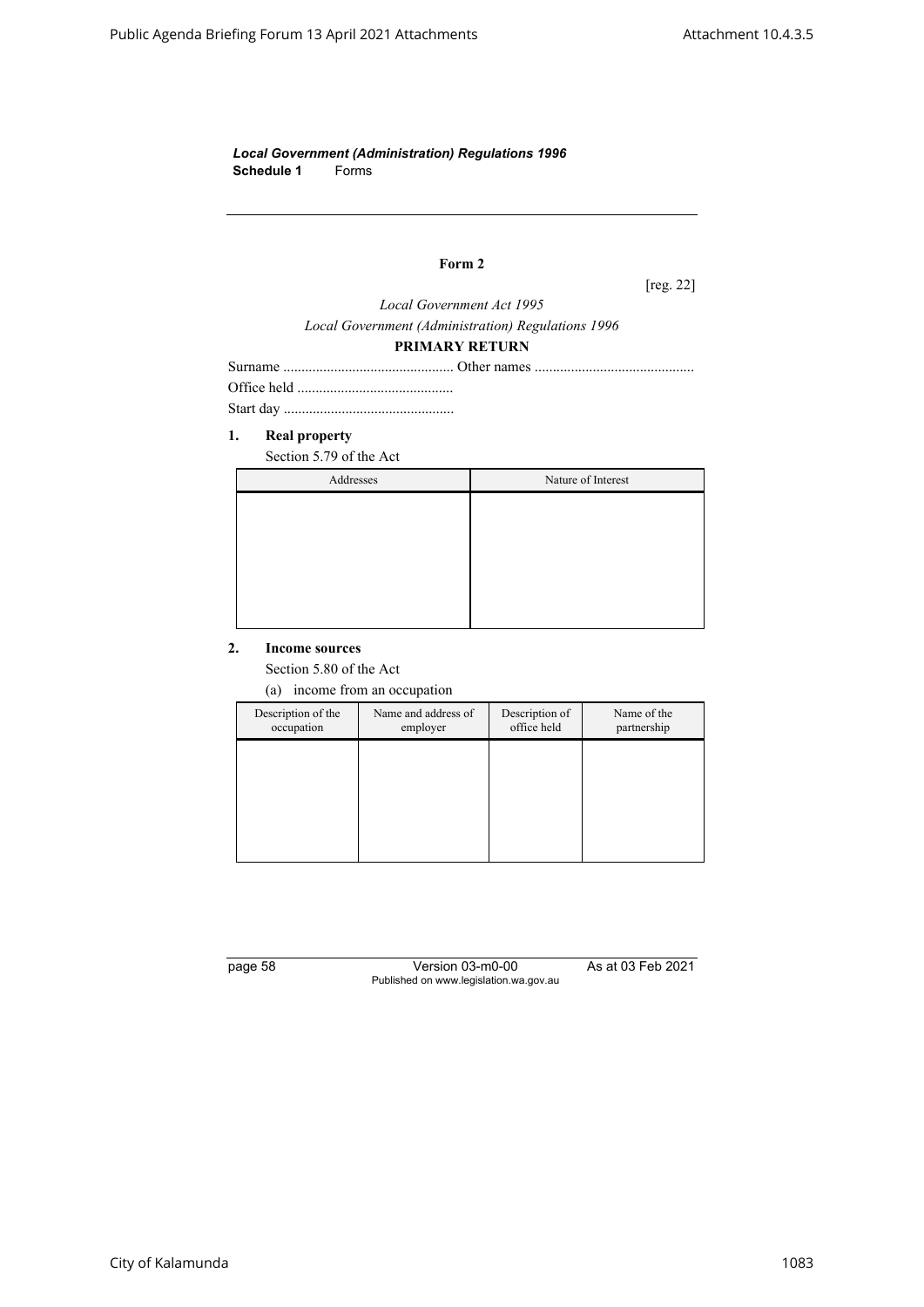### *Local Government (Administration) Regulations 1996* Forms **Schedule 1**

# (b) income from a trust

| Name of trust | Name and address of settlor | Name and address of<br>trustee |
|---------------|-----------------------------|--------------------------------|
|               |                             |                                |
|               |                             |                                |
|               |                             |                                |
|               |                             |                                |

(c) sources of other income

| Identity of persons    |  |
|------------------------|--|
|                        |  |
|                        |  |
|                        |  |
|                        |  |
| Describe circumstances |  |
|                        |  |
|                        |  |
|                        |  |

## **3. Trusts**

Section 5.81 of the Act

Trusts in which the relevant person holds a beneficial interest

| Name and address of settlor | Name and address of<br>trustee |
|-----------------------------|--------------------------------|
|                             |                                |
|                             |                                |
|                             |                                |
|                             |                                |

As at 03 Feb 2021 Version 03-m0-00 page 59 Published on www.legislation.wa.gov.au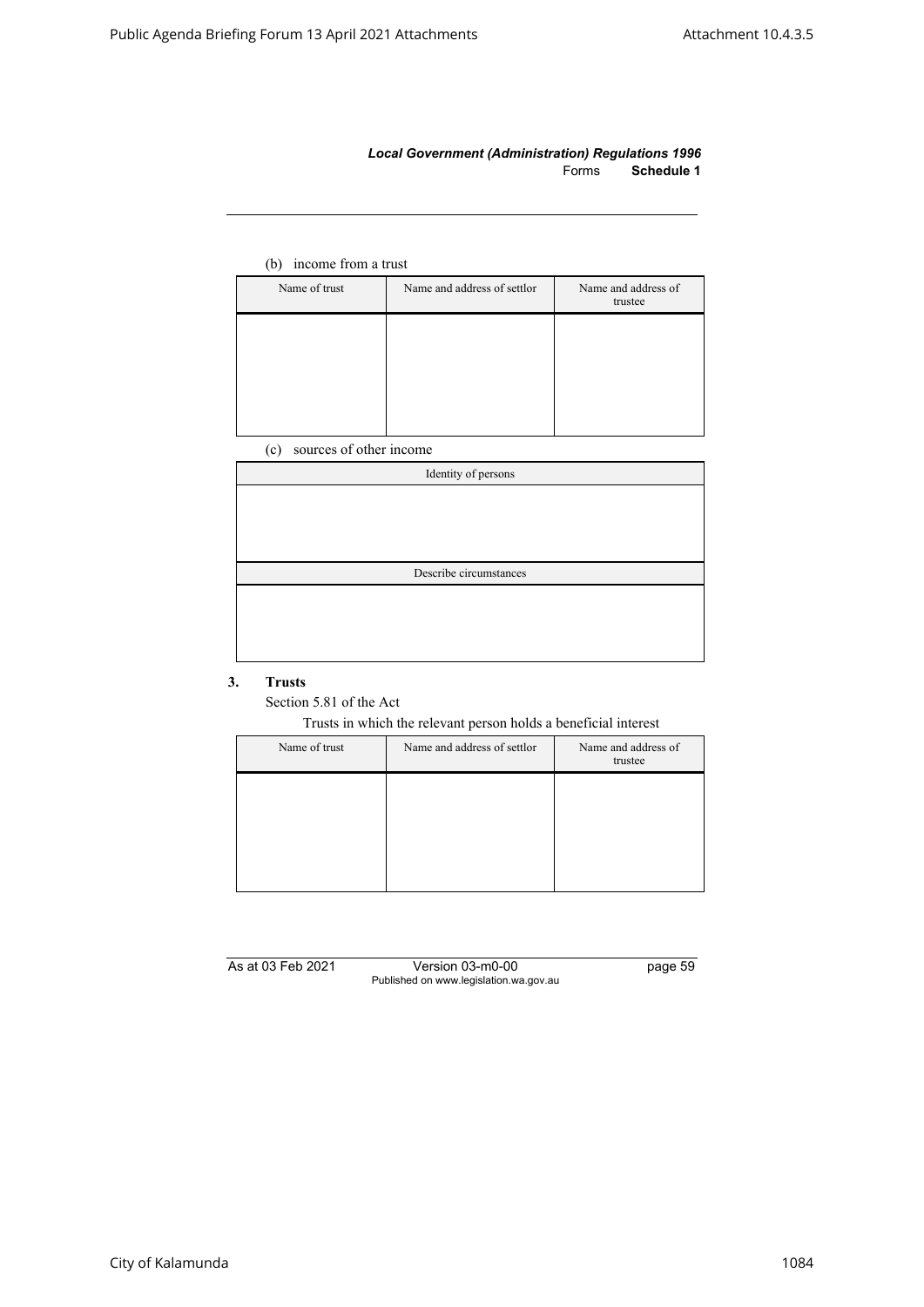#### *Local Government (Administration) Regulations 1996* **Schedule 1** Forms

#### Discretionary trusts of which the relevant person is a trustee or an object

| Name of trust | Name and address of settlor | Name and address of<br>trustee |
|---------------|-----------------------------|--------------------------------|
|               |                             |                                |
|               |                             |                                |
|               |                             |                                |
|               |                             |                                |

#### **4. Interests and positions in corporations**

Section 5.84 of the Act

| Name & address of<br>corporation | Nature of interest/<br>position held | Principal business<br>(if required) |
|----------------------------------|--------------------------------------|-------------------------------------|
|                                  |                                      |                                     |
|                                  |                                      |                                     |
|                                  |                                      |                                     |
|                                  |                                      |                                     |

#### **5. Debts**

Section 5.85 of the Act

| Name of lender/creditor | Address of lender/creditor |
|-------------------------|----------------------------|
|                         |                            |
|                         |                            |
|                         |                            |
|                         |                            |
|                         |                            |
|                         |                            |

page 60 Version 03-m0-00 As at 03 Feb 2021 Published on www.legislation.wa.gov.au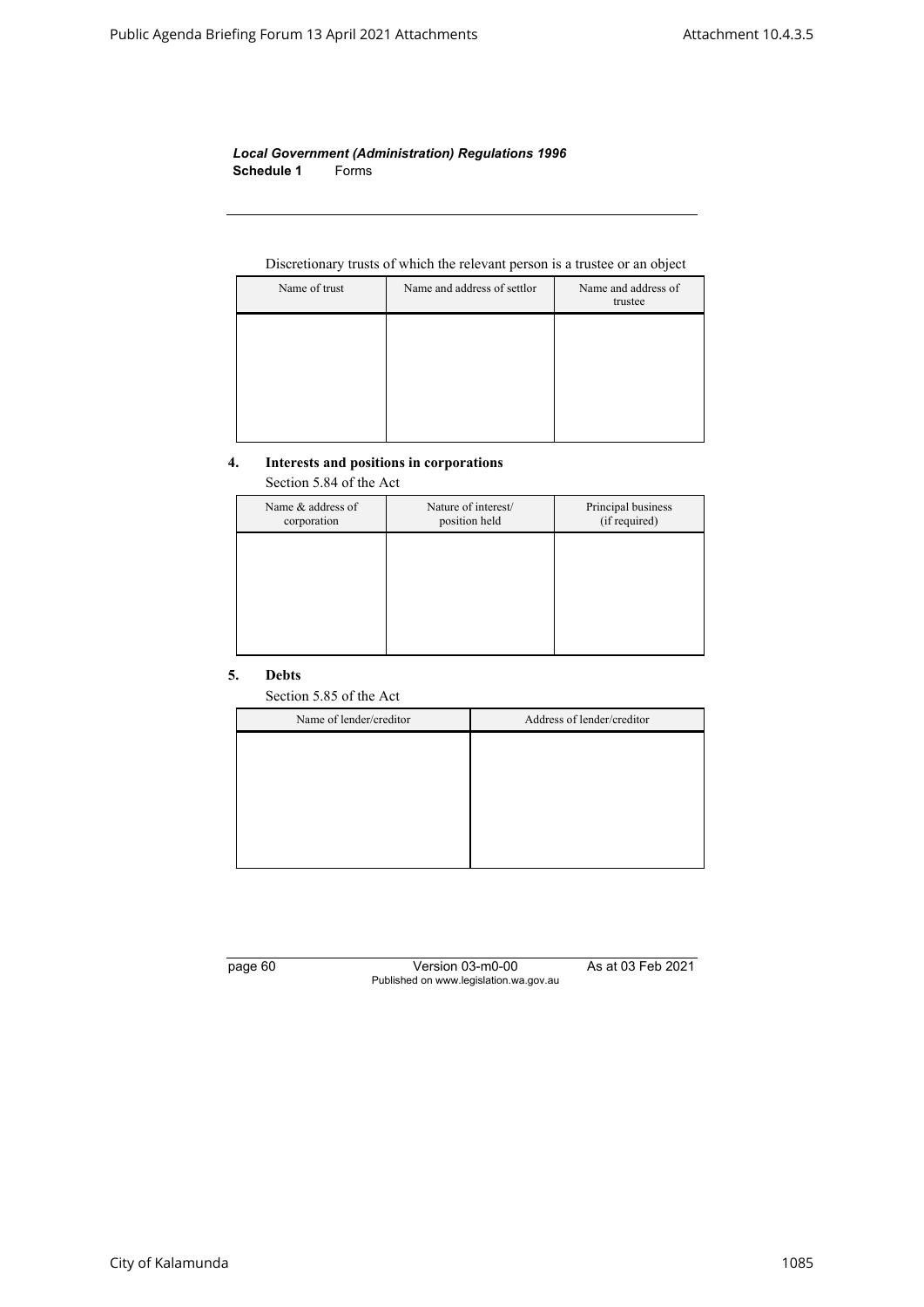| <b>Local Government (Administration) Regulations 1996</b> |            |
|-----------------------------------------------------------|------------|
| Forms                                                     | Schedule 1 |

| 6. | <b>Discretionary disclosures</b><br>Section 5.87 of the Act |
|----|-------------------------------------------------------------|
|    |                                                             |
|    |                                                             |
|    |                                                             |
|    |                                                             |

As at 03 Feb 2021 Version 03-m0-00 page 61 Published on www.legislation.wa.gov.au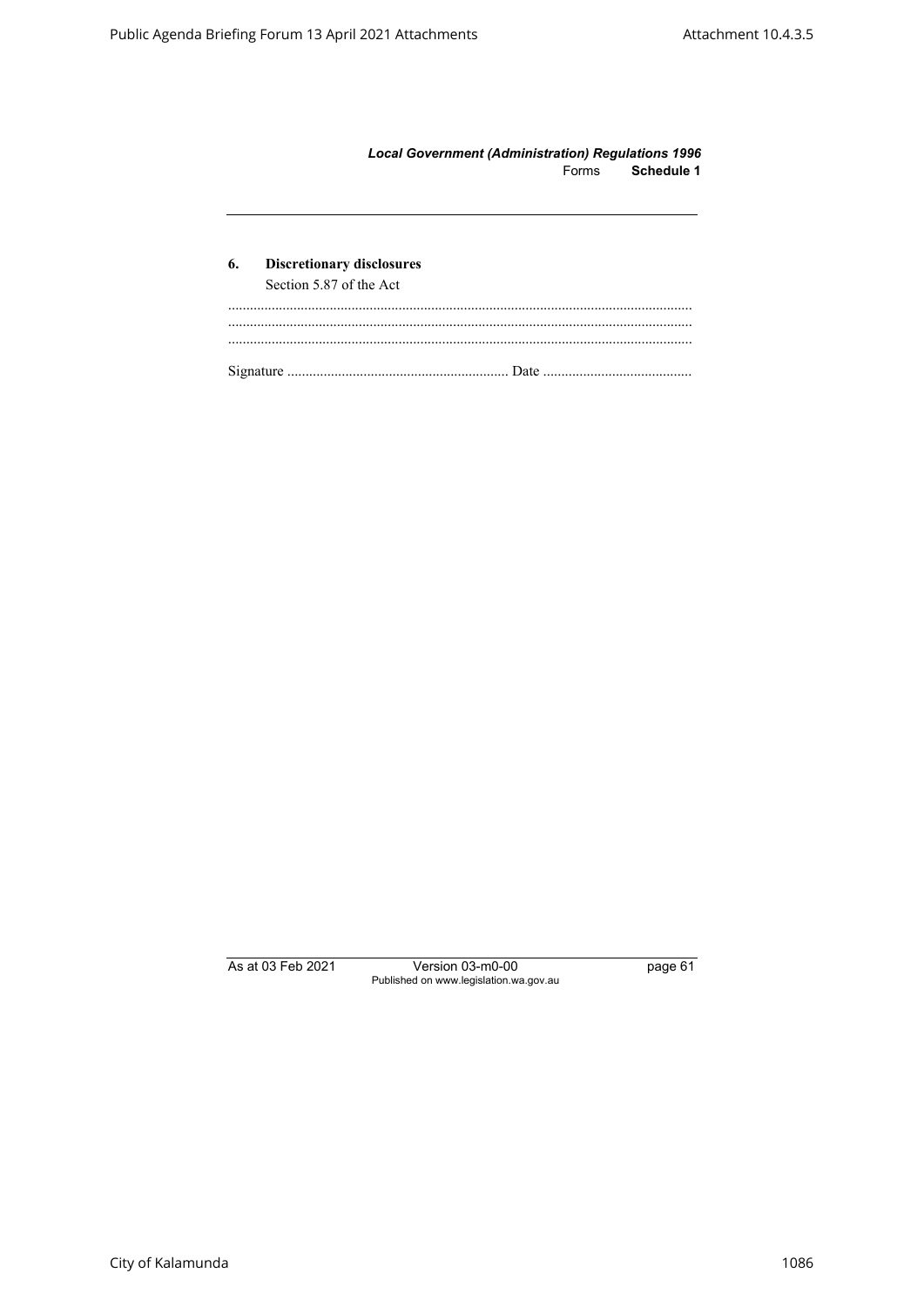*Local Government (Administration) Regulations 1996* **Schedule 1** Forms

# **Form 3**

[reg. 23]

*Local Government Act 1995 Local Government (Administration) Regulations 1996*

#### **ANNUAL RETURN**

Disclosure of interests for the return period from ........................ to 30 June .......

### **1. Real property**

Section 5.79 of the Act

| Address | Nature of interest |
|---------|--------------------|
|         |                    |
|         |                    |
|         |                    |
|         |                    |
|         |                    |
|         |                    |

### **2. Income sources**

Section 5.80 of the Act

(a) income from an occupation

| Description of the<br>occupation | Name and address of<br>employer | Description of<br>office held | Name of the<br>partnership |
|----------------------------------|---------------------------------|-------------------------------|----------------------------|
|                                  |                                 |                               |                            |
|                                  |                                 |                               |                            |
|                                  |                                 |                               |                            |
|                                  |                                 |                               |                            |

page 62 Version 03-m0-00 As at 03 Feb 2021 Published on www.legislation.wa.gov.au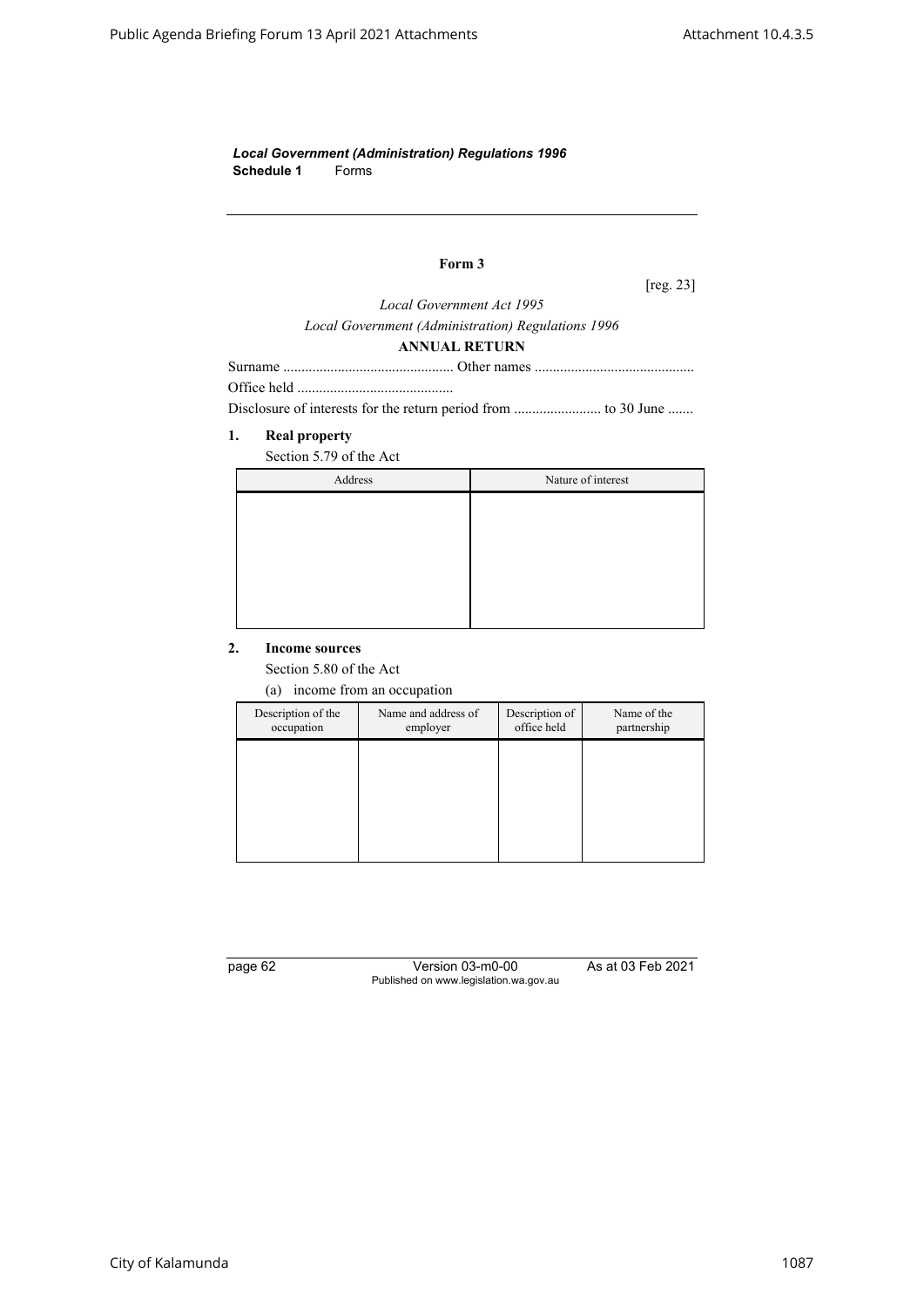### *Local Government (Administration) Regulations 1996* Forms **Schedule 1**

# (b) income from a trust

| Name of trust | Name and address of settlor | Name and address of trustee |
|---------------|-----------------------------|-----------------------------|
|               |                             |                             |
|               |                             |                             |
|               |                             |                             |
|               |                             |                             |
|               |                             |                             |
|               |                             |                             |

(c) sources of other income

| Identity of persons    |  |
|------------------------|--|
|                        |  |
|                        |  |
|                        |  |
|                        |  |
| Describe circumstances |  |
|                        |  |
|                        |  |
|                        |  |
|                        |  |

## **3. Trusts**

Section 5.81 of the Act

Trusts in which the relevant person holds a beneficial interest

| Name of trust | Name and address of settlor | Name and address of trustee |
|---------------|-----------------------------|-----------------------------|
|               |                             |                             |
|               |                             |                             |
|               |                             |                             |
|               |                             |                             |
|               |                             |                             |
|               |                             |                             |

As at 03 Feb 2021 Version 03-m0-00 page 63 Published on www.legislation.wa.gov.au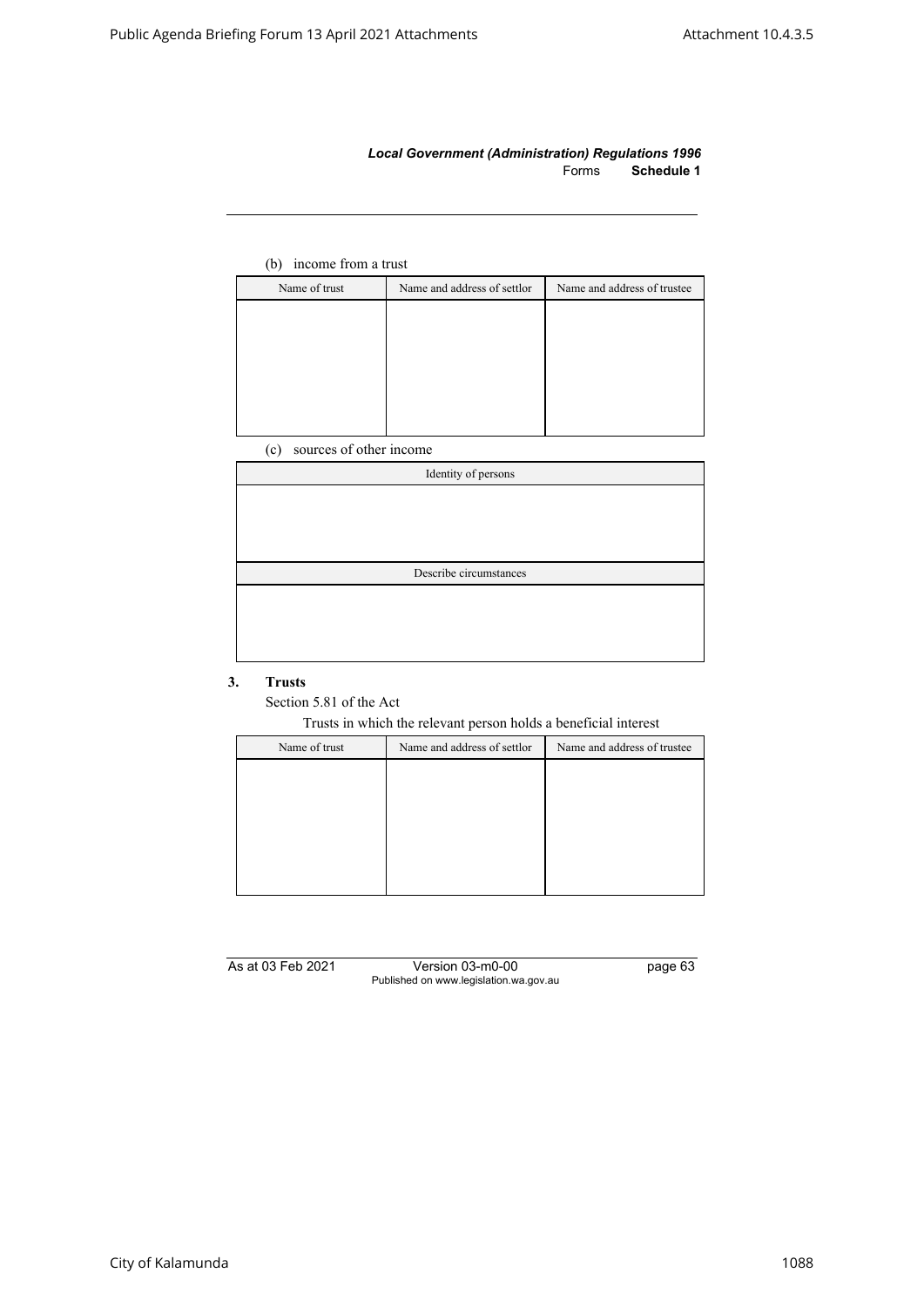*Local Government (Administration) Regulations 1996* **Schedule 1** Forms

## Discretionary trusts of which the relevant person is a trustee or an object

| Name of trust | Name and address of settlor | Name and address of trustee |
|---------------|-----------------------------|-----------------------------|
|               |                             |                             |
|               |                             |                             |
|               |                             |                             |
|               |                             |                             |
|               |                             |                             |
|               |                             |                             |

# *[4, 5. Deleted: Gazette 4 Mar 2016 p. 656.]*

## **6. Interests and positions in corporations**

| Section 5.84 of the Act            |                                      |                                     |
|------------------------------------|--------------------------------------|-------------------------------------|
| Name and address of<br>corporation | Nature of interest/<br>position held | Principal business<br>(if required) |
|                                    |                                      |                                     |
|                                    |                                      |                                     |
|                                    |                                      |                                     |
|                                    |                                      |                                     |

## **7. Debts**

Section 5.85 of the Act

| Name of lender/creditor | Address of lender/creditor |
|-------------------------|----------------------------|
|                         |                            |
|                         |                            |
|                         |                            |
|                         |                            |
|                         |                            |

# **8. Disposition of property** Section 5.86 of the Act

page 64 Version 03-m0-00 As at 03 Feb 2021 Published on www.legislation.wa.gov.au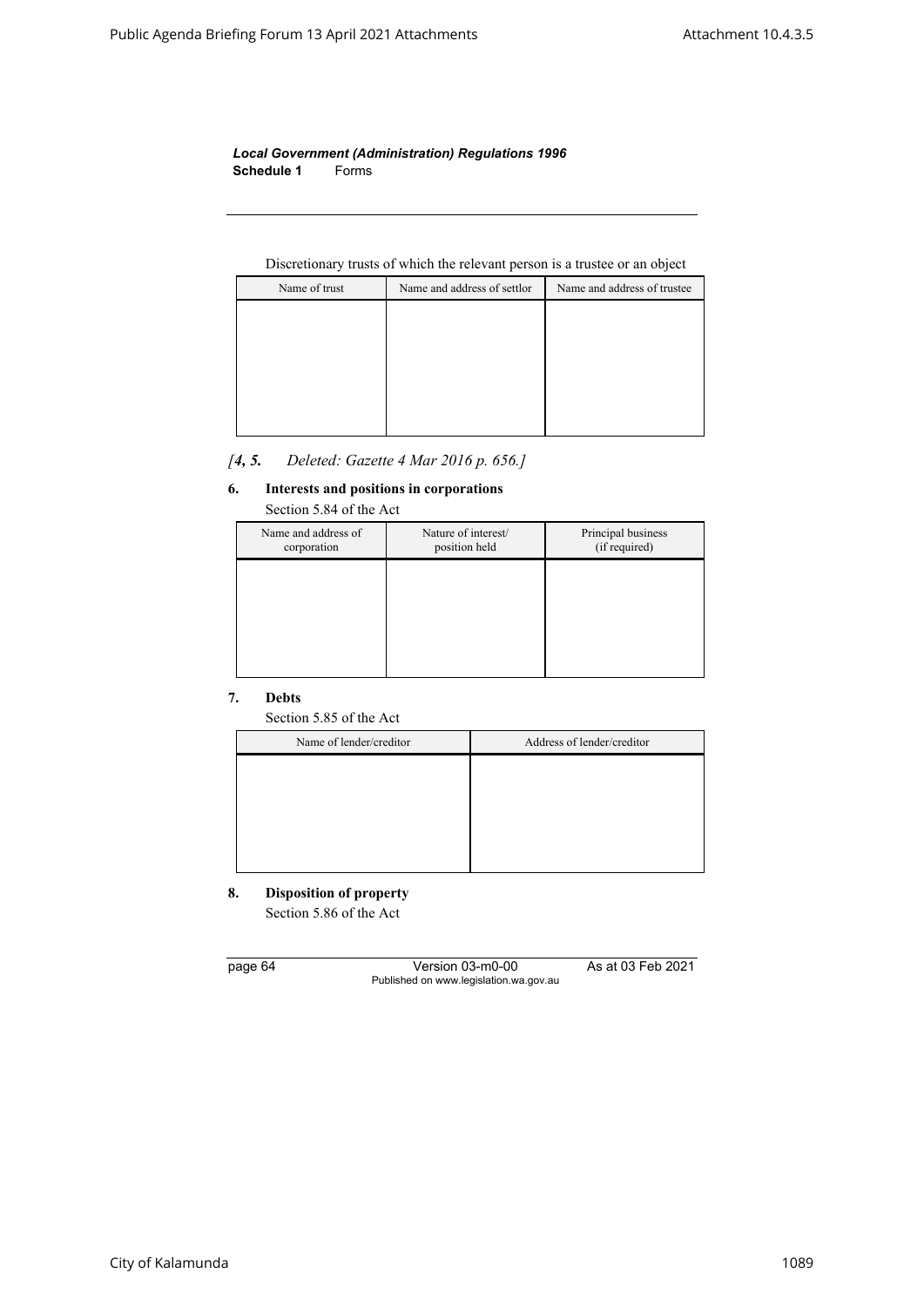### *Local Government (Administration) Regulations 1996* Forms **Schedule 1**

# (a) section 5.86(1)

| Address of property | Manner of disposition | Date of<br>disposition | Nature of interest<br>retained |
|---------------------|-----------------------|------------------------|--------------------------------|
|                     |                       |                        |                                |
|                     |                       |                        |                                |
|                     |                       |                        |                                |
|                     |                       |                        |                                |

# (b) section 5.86(2)

| Address of<br>property | Person by<br>whom<br>property<br>disposed | Person to<br>whom<br>property<br>disposed | Manner of<br>disposition | Date of<br>disposition | Nature of<br>interest<br>obtained |
|------------------------|-------------------------------------------|-------------------------------------------|--------------------------|------------------------|-----------------------------------|
|                        |                                           |                                           |                          |                        |                                   |
|                        |                                           |                                           |                          |                        |                                   |

# **9. Discretionary disclosures** Section 5.87 of the Act

| [Form 3 amended: Gazette 20 Nov 2009 p. 4661; 4 Mar 2016 |
|----------------------------------------------------------|
| $p$ 656-7.1                                              |
|                                                          |
|                                                          |

As at 03 Feb 2021 Version 03-m0-00 page 65 Published on www.legislation.wa.gov.au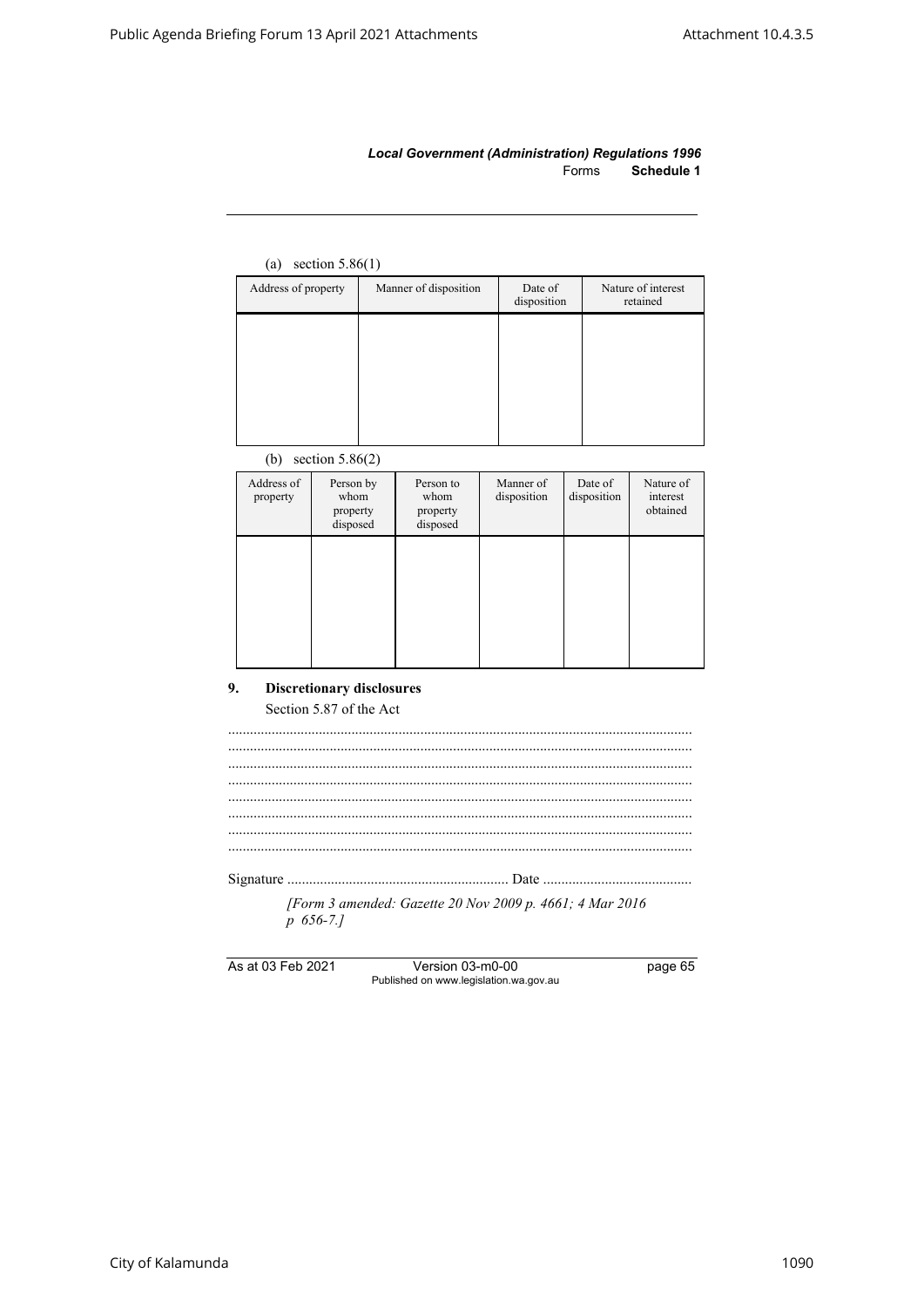*Local Government (Administration) Regulations 1996* **Schedule 1** Forms

# **Form 4**

[r. 28A]

*Local Government Act 1995*

*Local Government (Administration) Regulations 1996*

# **REGISTER OF GIFTS**

| Name of<br>person<br>making<br>disclosure | Description<br>of gift | Name and<br>address of<br>person<br>who made<br>gift | Date<br>gift was<br>received | Estimated<br>value of<br>gift at<br>time it<br>was made | Nature of<br>relationship<br>between person<br>who made gift<br>and person who<br>received gift | For a gift that<br>is a travel<br>contribution<br>description<br>and date<br>of travel | For an excluded<br>gift under<br>s. $5.62(1B)(a)$ —<br>the date of the<br>approval referred<br>to in<br>s. $5.62(1B)(a)(ii)$<br>and the reasons<br>for the approval |
|-------------------------------------------|------------------------|------------------------------------------------------|------------------------------|---------------------------------------------------------|-------------------------------------------------------------------------------------------------|----------------------------------------------------------------------------------------|---------------------------------------------------------------------------------------------------------------------------------------------------------------------|
|                                           |                        |                                                      |                              |                                                         |                                                                                                 |                                                                                        |                                                                                                                                                                     |

*[Form 4 inserted: Gazette 18 Oct 2019 p. 3683.]*

page 66 Version 03-m0-00 As at 03 Feb 2021 Published on www.legislation.wa.gov.au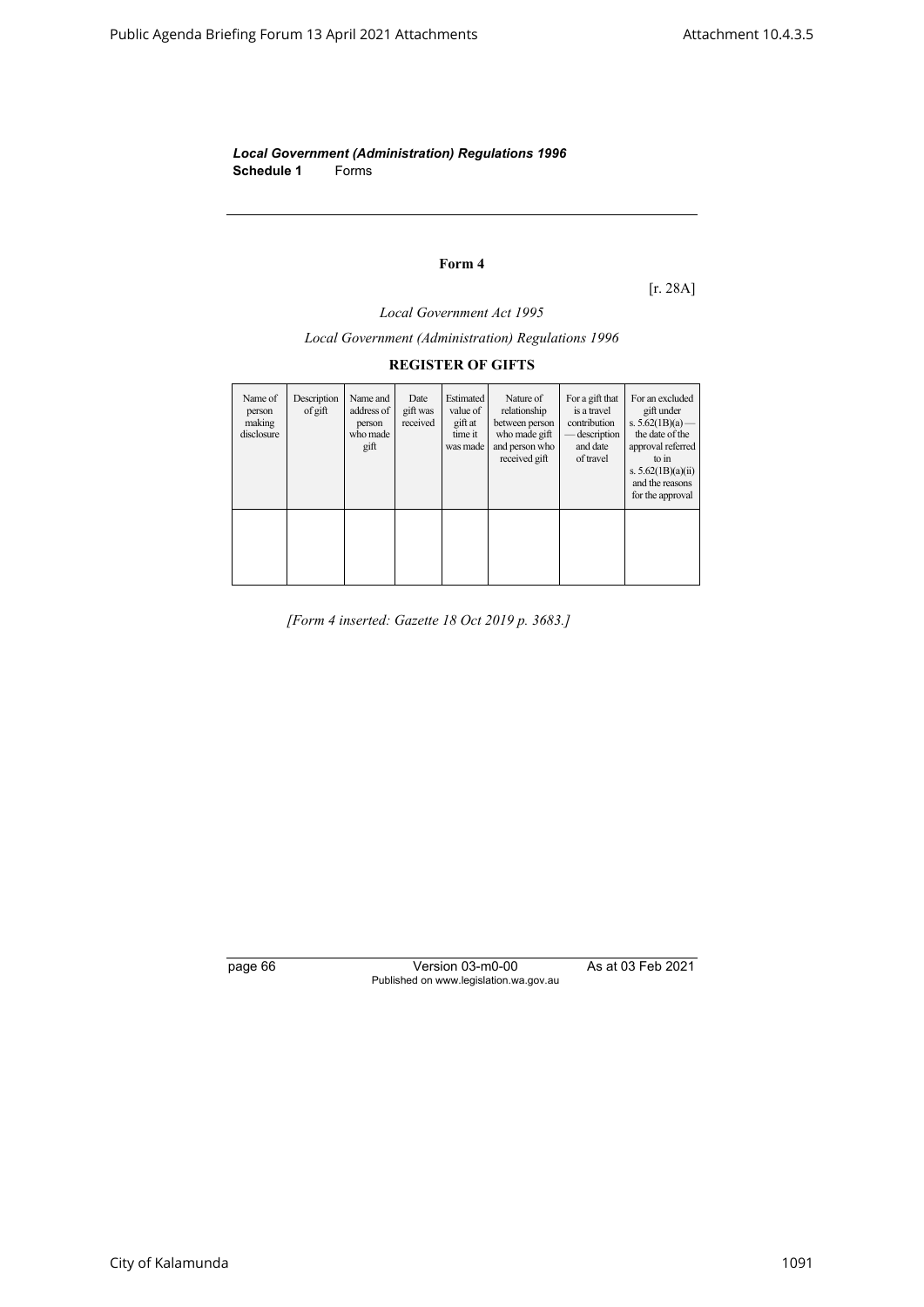|                   | <b>Local Government (Administration) Requlations 1996</b>           |
|-------------------|---------------------------------------------------------------------|
| Schedule 2        | Model standards for CEO recruitment, performance and<br>termination |
| <b>Division 1</b> | Preliminary provisions                                              |
| cl. 1             |                                                                     |

# **Schedule 2 — Model standards for CEO recruitment, performance and termination**

[r. 18FA]

*[Heading inserted: SL 2021/14 r. 7.]*

#### **Division 1 — Preliminary provisions**

*[Heading inserted: SL 2021/14 r. 7.]*

#### **1. Citation**

These are the [*insert name of local government*] *Standards for CEO Recruitment, Performance and Termination*.

*[Clause 1 inserted: SL 2021/14 r. 7.]*

#### **2. Terms used**

(1) In these standards —

*Act* means the *Local Government Act 1995*;

*additional performance criteria* means performance criteria agreed by the local government and the CEO under clause 16(1)(b);

*applicant* means a person who submits an application to the local government for the position of CEO;

*contract of employment* means the written contract, as referred to in section 5.39 of the Act, that governs the employment of the CEO;

*contractual performance criteria* means the performance criteria specified in the CEO's contract of employment as referred to in section  $5.39(3)(b)$  of the Act;

*job description form* means the job description form for the position of CEO approved by the local government under clause 5(2);

*local government* means the [*insert name of local government*];

*selection criteria* means the selection criteria for the position of CEO determined by the local government under clause 5(1) and set out in the job description form;

*selection panel* means the selection panel established by the local government under clause 8 for the employment of a person in the position of CEO.

As at 03 Feb 2021 Version 03-m0-00 page 67 Published on www.legislation.wa.gov.au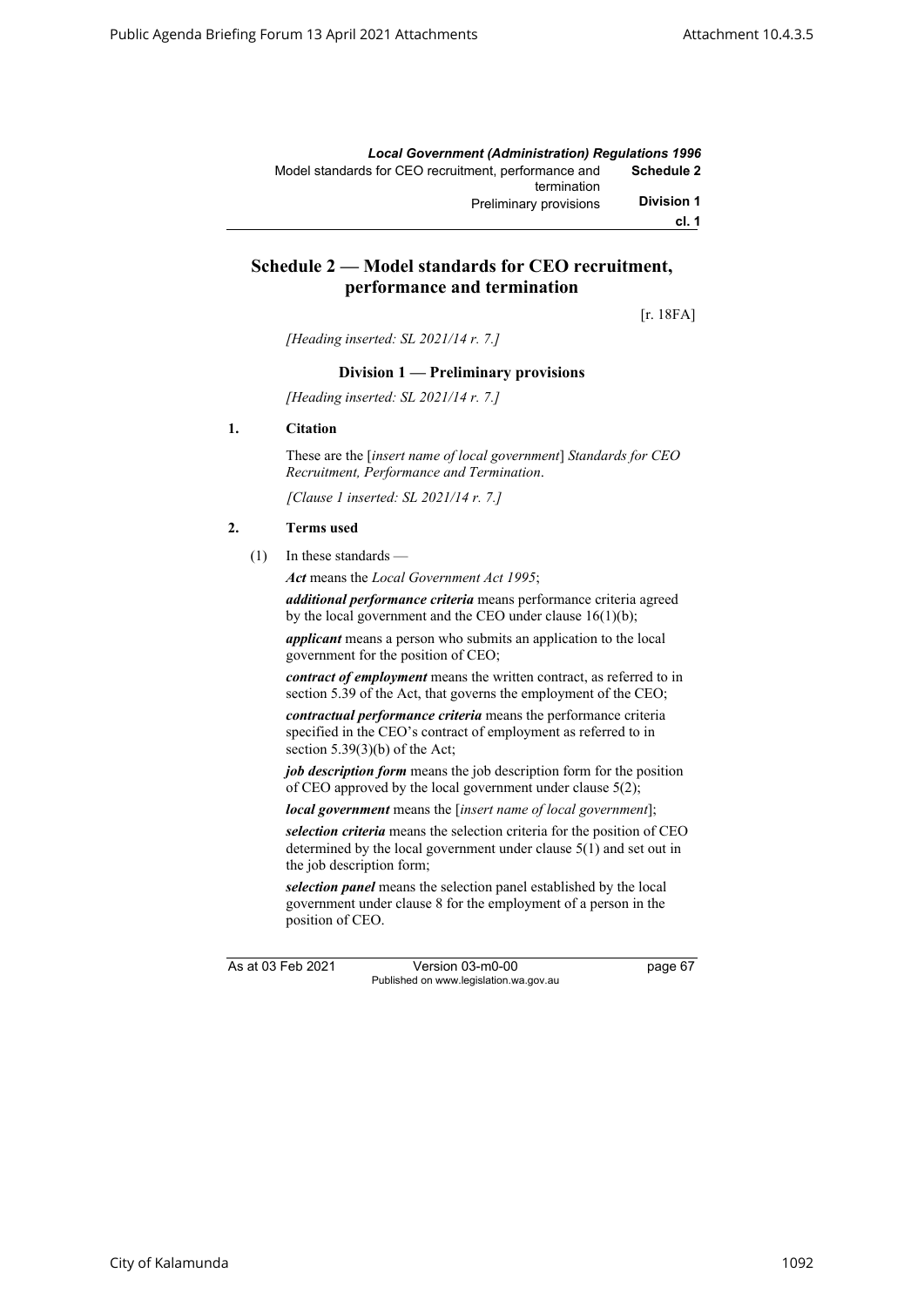| <b>Local Government (Administration) Requlations 1996</b> |                                                                     |  |
|-----------------------------------------------------------|---------------------------------------------------------------------|--|
| <b>Schedule 2</b>                                         | Model standards for CEO recruitment, performance and<br>termination |  |
| <b>Division 2</b><br>cl.3                                 | Standards for recruitment of CEOs                                   |  |

(2) Other terms used in these standards that are also used in the Act have the same meaning as they have in the Act, unless the contrary intention appears.

*[Clause 2 inserted: SL 2021/14 r. 7.]*

#### **Division 2 — Standards for recruitment of CEOs**

*[Heading inserted: SL 2021/14 r. 7.]*

#### **3. Overview of Division**

This Division sets out standards to be observed by the local government in relation to the recruitment of CEOs.

*[Clause 3 inserted: SL 2021/14 r. 7.]*

#### **4. Application of Division**

- (1) Except as provided in subclause (2), this Division applies to any recruitment and selection process carried out by the local government for the employment of a person in the position of CEO.
- (2) This Division does not apply
	- (a) if it is proposed that the position of CEO be filled by a person in a class prescribed for the purposes of section 5.36(5A) of the Act; or
	- (b) in relation to a renewal of the CEO's contract of employment, except in the circumstances referred to in clause 13(2).

*[Clause 4 inserted: SL 2021/14 r. 7.]*

#### **5. Determination of selection criteria and approval of job description form**

(1) The local government must determine the selection criteria for the position of CEO, based on the local government's consideration of the knowledge, experience, qualifications and skills necessary to effectively perform the duties and responsibilities of the position of CEO of the local government.

page 68 Version 03-m0-00 As at 03 Feb 2021 Published on www.legislation.wa.gov.au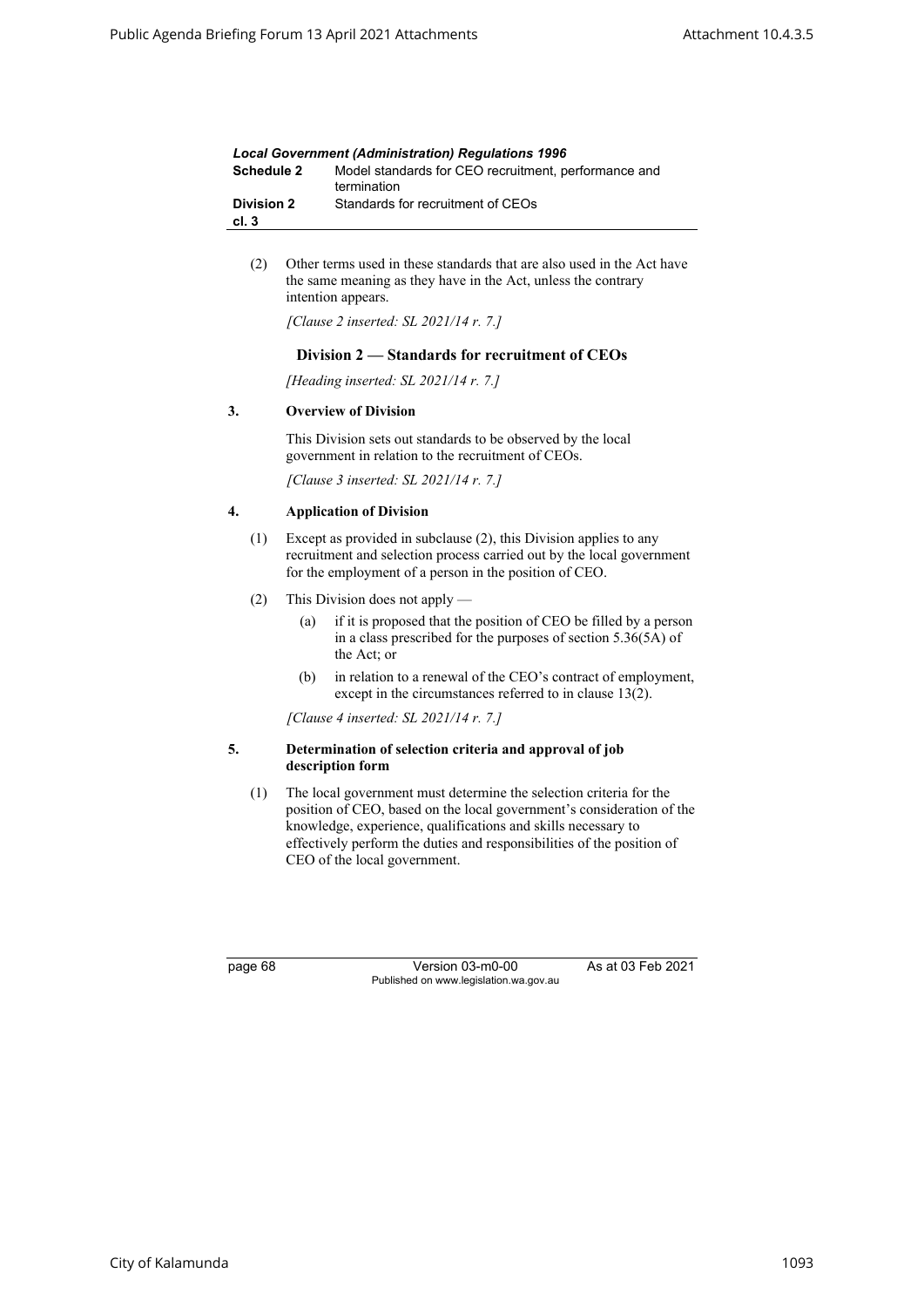|                   | <b>Local Government (Administration) Requlations 1996</b> |
|-------------------|-----------------------------------------------------------|
| Schedule 2        | Model standards for CEO recruitment, performance and      |
|                   | termination                                               |
| <b>Division 2</b> | Standards for recruitment of CEOs                         |
| cl.6              |                                                           |

- (2) The local government must, by resolution of an absolute majority of the council, approve a job description form for the position of CEO which sets out
	- (a) the duties and responsibilities of the position; and
	- (b) the selection criteria for the position determined in accordance with subclause (1).

*[Clause 5 inserted: SL 2021/14 r. 7.]*

#### **6. Advertising requirements**

- (1) If the position of CEO is vacant, the local government must ensure it complies with section 5.36(4) of the Act and the *Local Government (Administration) Regulations 1996* regulation 18A.
- (2) If clause 13 applies, the local government must advertise the position of CEO in the manner referred to in the *Local Government (Administration) Regulations 1996* regulation 18A as if the position was vacant.

*[Clause 6 inserted: SL 2021/14 r. 7.]*

#### **7. Job description form to be made available by local government**

If a person requests the local government to provide to the person a copy of the job description form, the local government must —

- (a) inform the person of the website address referred to in the *Local Government (Administration) Regulations 1996*  regulation 18A(2)(da); or
- (b) if the person advises the local government that the person is unable to access that website address —
	- (i) email a copy of the job description form to an email address provided by the person; or
	- (ii) mail a copy of the job description form to a postal address provided by the person.

*[Clause 7 inserted: SL 2021/14 r. 7.]*

As at 03 Feb 2021 Version 03-m0-00 page 69 Published on www.legislation.wa.gov.au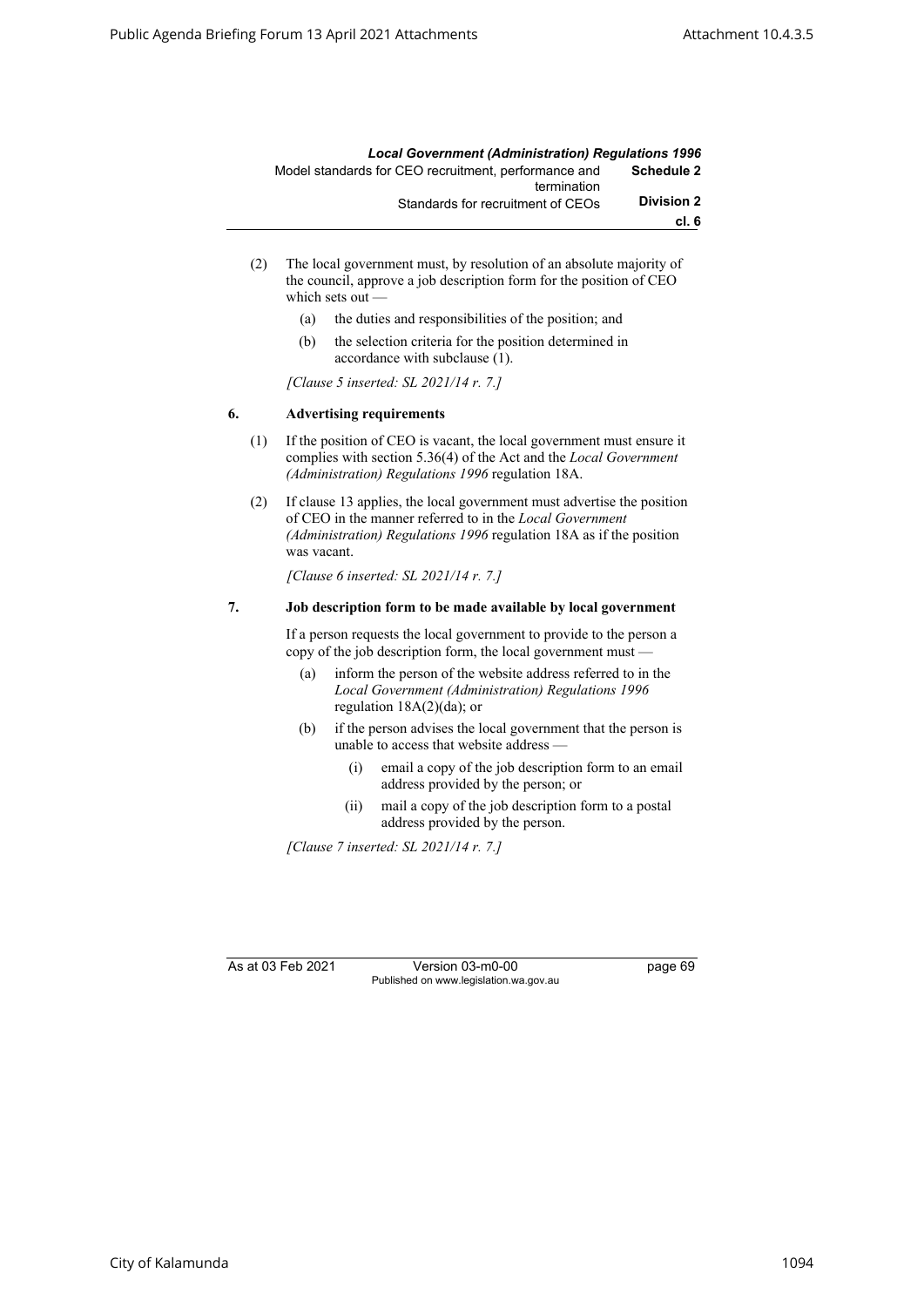| <b>Local Government (Administration) Regulations 1996</b> |                                                                     |  |  |
|-----------------------------------------------------------|---------------------------------------------------------------------|--|--|
| Schedule 2                                                | Model standards for CEO recruitment, performance and<br>termination |  |  |
| <b>Division 2</b><br>cl. 8                                | Standards for recruitment of CEOs                                   |  |  |

# **8. Establishment of selection panel for employment of CEO**

 $(1)$  In this clause –

*independent person* means a person other than any of the following —

- (a) a council member;
- (b) an employee of the local government;
- (c) a human resources consultant engaged by the local government.
- (2) The local government must establish a selection panel to conduct the recruitment and selection process for the employment of a person in the position of CEO.
- (3) The selection panel must comprise
	- (a) council members (the number of which must be determined by the local government); and
	- (b) at least 1 independent person.

*[Clause 8 inserted: SL 2021/14 r. 7.]*

#### **9. Recommendation by selection panel**

- (1) Each applicant's knowledge, experience, qualifications and skills must be assessed against the selection criteria by or on behalf of the selection panel.
- (2) Following the assessment referred to in subclause (1), the selection panel must provide to the local government —
	- (a) a summary of the selection panel's assessment of each applicant; and
	- (b) unless subclause (3) applies, the selection panel's recommendation as to which applicant or applicants are suitable to be employed in the position of CEO.
- (3) If the selection panel considers that none of the applicants are suitable to be employed in the position of CEO, the selection panel must recommend to the local government —
	- (a) that a new recruitment and selection process for the position be carried out in accordance with these standards; and

page 70 Version 03-m0-00 As at 03 Feb 2021 Published on www.legislation.wa.gov.au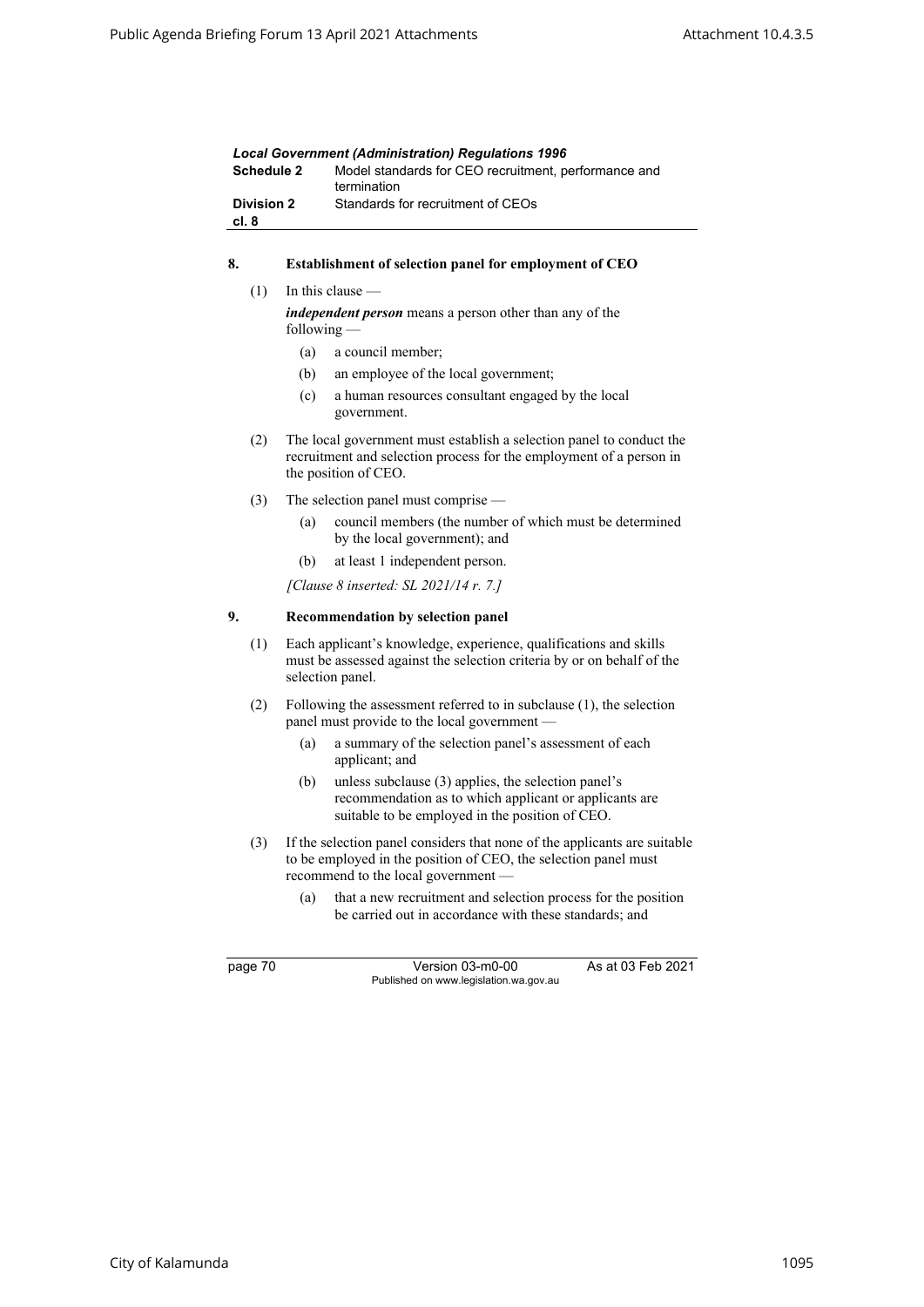|                   | <b>Local Government (Administration) Requlations 1996</b>           |
|-------------------|---------------------------------------------------------------------|
| <b>Schedule 2</b> | Model standards for CEO recruitment, performance and<br>termination |
| <b>Division 2</b> | Standards for recruitment of CEOs                                   |
| cl. 10            |                                                                     |

- (b) the changes (if any) that the selection panel considers should be made to the duties and responsibilities of the position or the selection criteria.
- (4) The selection panel must act under subclauses  $(1)$ ,  $(2)$  and  $(3)$ 
	- (a) in an impartial and transparent manner; and
	- (b) in accordance with the principles set out in section 5.40 of the Act.
- (5) The selection panel must not recommend an applicant to the local government under subclause  $(2)(b)$  unless the selection panel has —
	- (a) assessed the applicant as having demonstrated that the applicant's knowledge, experience, qualifications and skills meet the selection criteria; and
	- (b) verified any academic, or other tertiary level, qualifications the applicant claims to hold; and
	- (c) whether by contacting referees provided by the applicant or making any other inquiries the selection panel considers appropriate, verified the applicant's character, work history, skills, performance and any other claims made by the applicant.
- (6) The local government must have regard to, but is not bound to accept, a recommendation made by the selection panel under this clause.

*[Clause 9 inserted: SL 2021/14 r. 7.]*

#### **10. Application of cl. 5 where new process carried out**

- (1) This clause applies if the local government accepts a recommendation by the selection panel under clause 9(3)(a) that a new recruitment and selection process for the position of CEO be carried out in accordance with these standards.
- (2) Unless the local government considers that changes should be made to the duties and responsibilities of the position or the selection criteria —
	- (a) clause 5 does not apply to the new recruitment and selection process; and

As at 03 Feb 2021 Version 03-m0-00 page 71 Published on www.legislation.wa.gov.au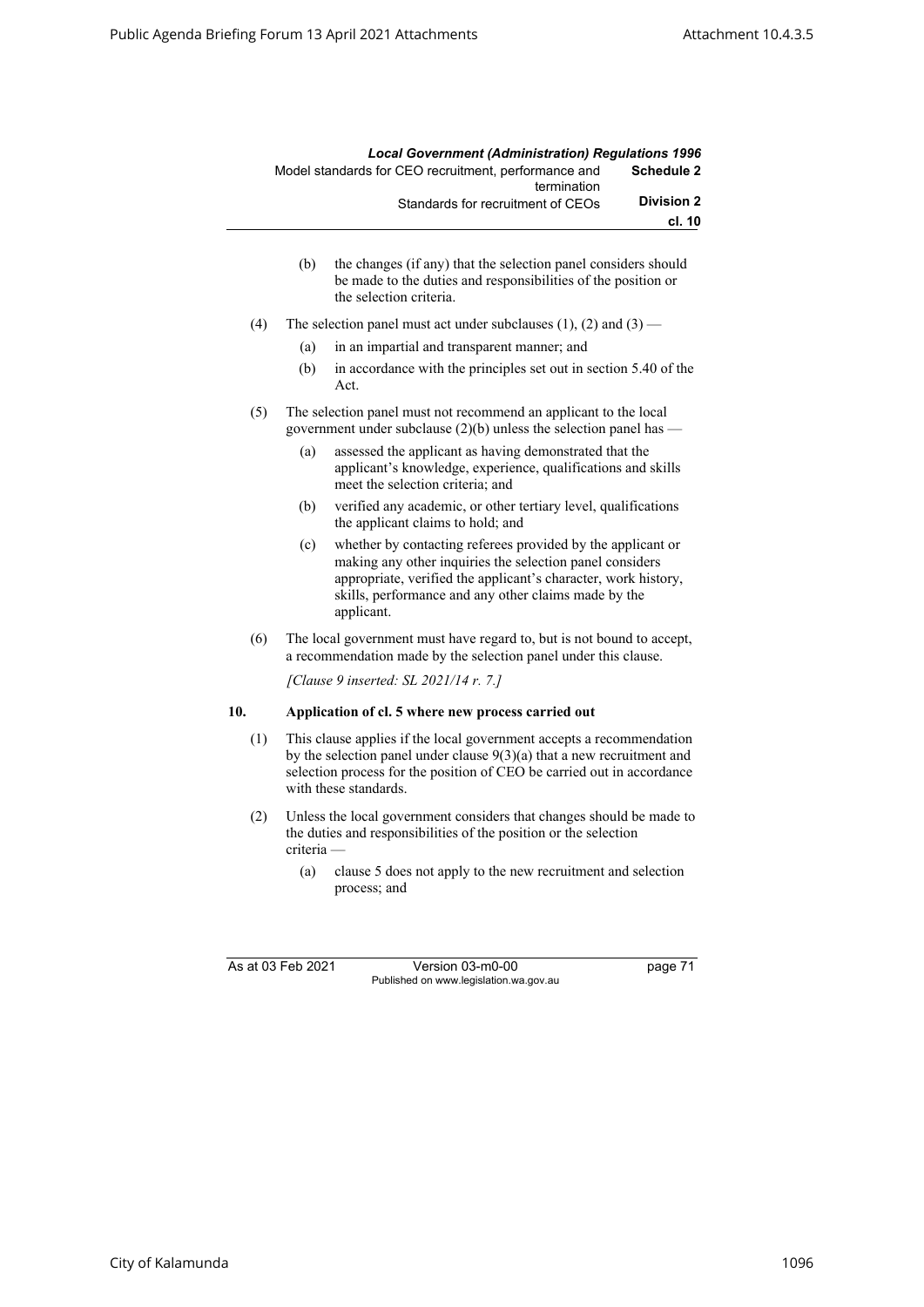| <b>Local Government (Administration) Requlations 1996</b> |                                                                     |  |
|-----------------------------------------------------------|---------------------------------------------------------------------|--|
| Schedule 2                                                | Model standards for CEO recruitment, performance and<br>termination |  |
| <b>Division 2</b><br>cl. 11                               | Standards for recruitment of CEOs                                   |  |

(b) the job description form previously approved by the local government under clause 5(2) is the job description form for the purposes of the new recruitment and selection process.

*[Clause 10 inserted: SL 2021/14 r. 7.]*

#### **11. Offer of employment in position of CEO**

Before making an applicant an offer of employment in the position of CEO, the local government must, by resolution of an absolute majority of the council, approve —

- (a) the making of the offer of employment to the applicant; and
- (b) the proposed terms of the contract of employment to be entered into by the local government and the applicant.

*[Clause 11 inserted: SL 2021/14 r. 7.]*

#### **12. Variations to proposed terms of contract of employment**

- (1) This clause applies if an applicant who is made an offer of employment in the position of CEO under clause 11 negotiates with the local government a contract of employment (the *negotiated contract*) containing terms different to the proposed terms approved by the local government under clause 11(b).
- (2) Before entering into the negotiated contract with the applicant, the local government must, by resolution of an absolute majority of the council, approve the terms of the negotiated contract.

*[Clause 12 inserted: SL 2021/14 r. 7.]*

#### **13. Recruitment to be undertaken on expiry of certain CEO contracts**

 $(1)$  In this clause –

*commencement day* means the day on which the *Local Government (Administration) Amendment Regulations 2021* regulation 6 comes into operation.

- (2) This clause applies if
	- (a) upon the expiry of the contract of employment of the person (the *incumbent CEO*) who holds the position of CEO
		- (i) the incumbent CEO will have held the position for a period of 10 or more consecutive years, whether that

page 72 Version 03-m0-00 As at 03 Feb 2021 Published on www.legislation.wa.gov.au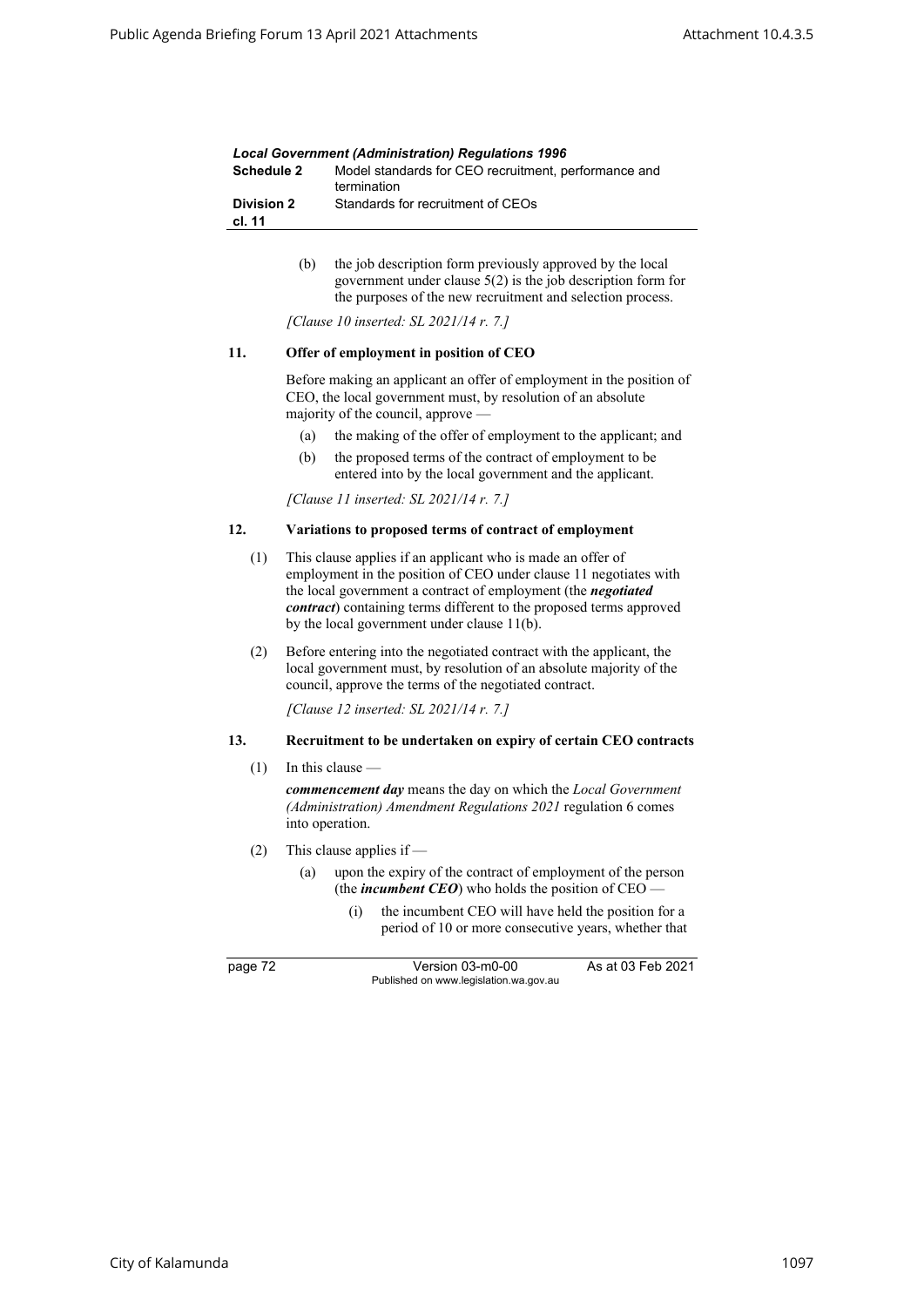|     |     |                             | <b>Local Government (Administration) Regulations 1996</b>                                                                                                                                                                                                                                                                |                   |
|-----|-----|-----------------------------|--------------------------------------------------------------------------------------------------------------------------------------------------------------------------------------------------------------------------------------------------------------------------------------------------------------------------|-------------------|
|     |     |                             | Model standards for CEO recruitment, performance and<br>termination                                                                                                                                                                                                                                                      | <b>Schedule 2</b> |
|     |     |                             | Standards for review of performance of CEOs                                                                                                                                                                                                                                                                              | <b>Division 3</b> |
|     |     |                             |                                                                                                                                                                                                                                                                                                                          | cl. 14            |
|     |     |                             | period commenced before, on or after<br>commencement day; and                                                                                                                                                                                                                                                            |                   |
|     |     | (ii)                        | a period of 10 or more consecutive years has elapsed<br>since a recruitment and selection process for the<br>position was carried out, whether that process was<br>carried out before, on or after commencement day;                                                                                                     |                   |
|     |     | and                         |                                                                                                                                                                                                                                                                                                                          |                   |
|     | (b) | its expiry.                 | the incumbent CEO has notified the local government that<br>they wish to have their contract of employment renewed upon                                                                                                                                                                                                  |                   |
| (3) |     |                             | Before the expiry of the incumbent CEO's contract of employment,<br>the local government must carry out a recruitment and selection<br>process in accordance with these standards to select a person to be<br>employed in the position of CEO after the expiry of the incumbent<br>CEO's contract of employment.         |                   |
| (4) |     |                             | This clause does not prevent the incumbent CEO's contract of<br>employment from being renewed upon its expiry if the incumbent<br>CEO is selected in the recruitment and selection process referred to in<br>subclause (3) to be employed in the position of CEO.                                                        |                   |
|     |     |                             | [Clause 13 inserted: SL 2021/14 r. 7.]                                                                                                                                                                                                                                                                                   |                   |
| 14. |     |                             | <b>Confidentiality of information</b>                                                                                                                                                                                                                                                                                    |                   |
|     |     |                             | The local government must ensure that information provided to, or<br>obtained by, the local government in the course of a recruitment and<br>selection process for the position of CEO is not disclosed, or made<br>use of, except for the purpose of, or in connection with, that<br>recruitment and selection process. |                   |
|     |     |                             | [Clause 14 inserted: SL 2021/14 r. 7.]                                                                                                                                                                                                                                                                                   |                   |
|     |     |                             | Division 3 – Standards for review of performance of CEOs                                                                                                                                                                                                                                                                 |                   |
|     |     |                             | [Heading inserted: SL 2021/14 r. 7.]                                                                                                                                                                                                                                                                                     |                   |
| 15. |     | <b>Overview of Division</b> |                                                                                                                                                                                                                                                                                                                          |                   |
|     |     |                             | This Division sets out standards to be observed by the local<br>government in relation to the review of the performance of CEOs.                                                                                                                                                                                         |                   |

As at 03 Feb 2021 Version 03-m0-00 page 73 Published on www.legislation.wa.gov.au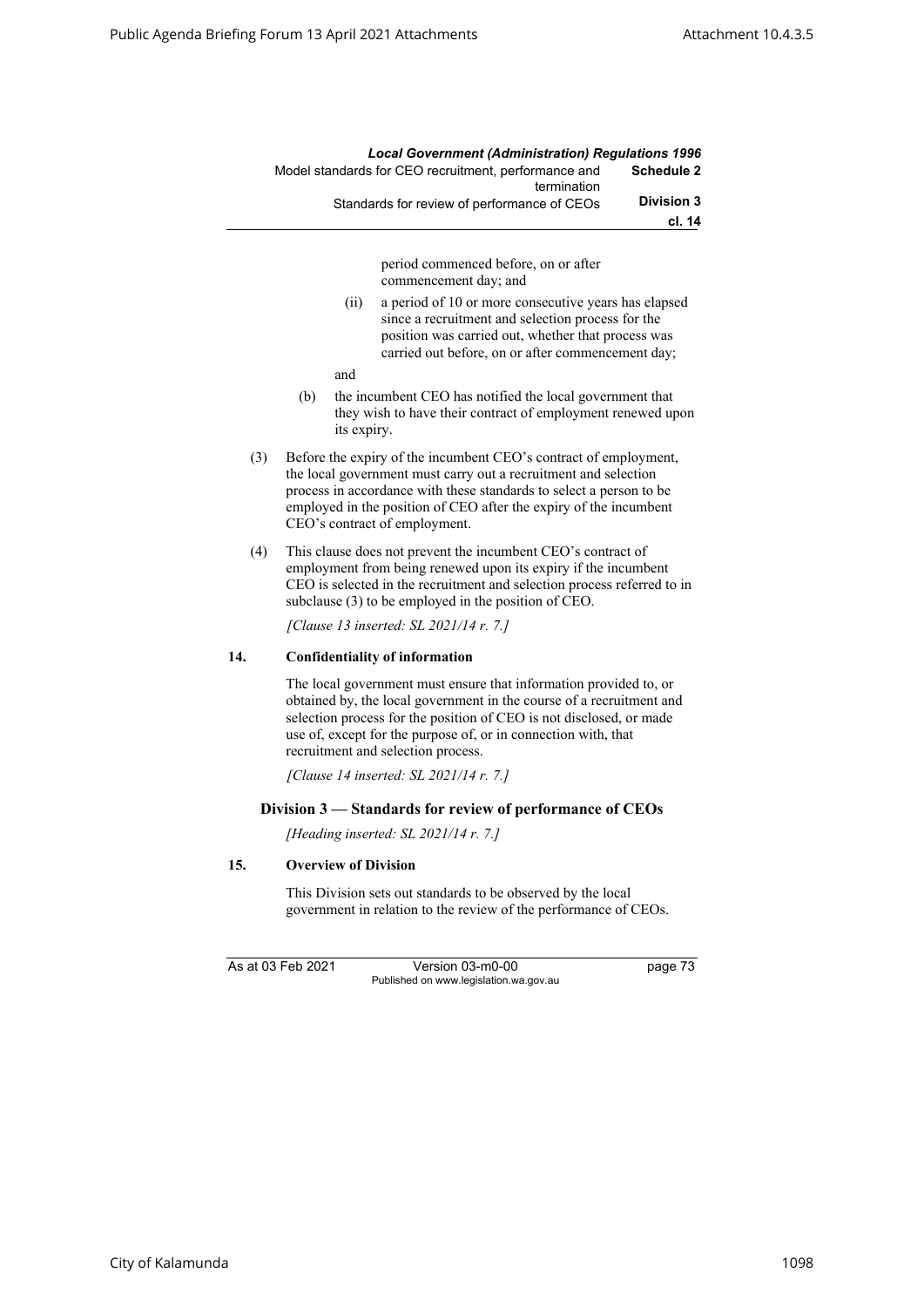| <b>Local Government (Administration) Regulations 1996</b> |                                                                     |  |
|-----------------------------------------------------------|---------------------------------------------------------------------|--|
| <b>Schedule 2</b>                                         | Model standards for CEO recruitment, performance and<br>termination |  |
| <b>Division 3</b><br>cl. 16                               | Standards for review of performance of CEOs                         |  |

*[Clause 15 inserted: SL 2021/14 r. 7.]*

#### **16. Performance review process to be agreed between local government and CEO**

- (1) The local government and the CEO must agree on
	- (a) the process by which the CEO's performance will be reviewed; and
	- (b) any performance criteria to be met by the CEO that are in addition to the contractual performance criteria.
- (2) Without limiting subclause (1), the process agreed under subclause (1)(a) must be consistent with clauses 17, 18 and 19.
- (3) The matters referred to in subclause (1) must be set out in a written document.

*[Clause 16 inserted: SL 2021/14 r. 7.]*

#### **17. Carrying out a performance review**

- (1) A review of the performance of the CEO by the local government must be carried out in an impartial and transparent manner.
- (2) The local government must
	- (a) collect evidence regarding the CEO's performance in respect of the contractual performance criteria and any additional performance criteria in a thorough and comprehensive manner; and
	- (b) review the CEO's performance against the contractual performance criteria and any additional performance criteria, based on that evidence.

*[Clause 17 inserted: SL 2021/14 r. 7.]*

#### **18. Endorsement of performance review by local government**

Following a review of the performance of the CEO, the local government must, by resolution of an absolute majority of the council, endorse the review.

*[Clause 18 inserted: SL 2021/14 r. 7.]*

page 74 Version 03-m0-00 As at 03 Feb 2021 Published on www.legislation.wa.gov.au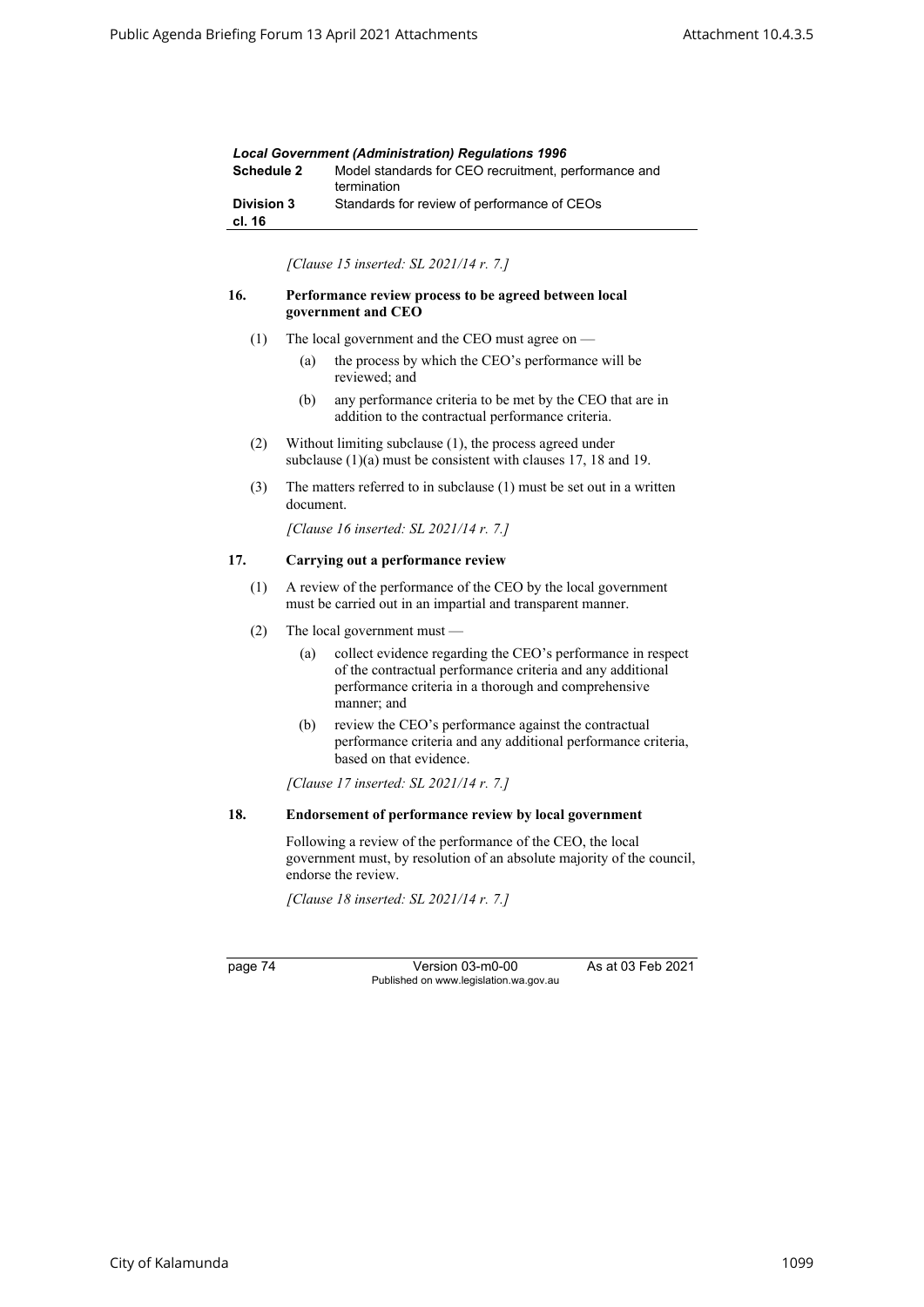|                   | <b>Local Government (Administration) Requlations 1996</b>           |
|-------------------|---------------------------------------------------------------------|
| <b>Schedule 2</b> | Model standards for CEO recruitment, performance and<br>termination |
| <b>Division 4</b> | Standards for termination of employment of CEOs                     |
| cl. 19            |                                                                     |

#### **19. CEO to be notified of results of performance review**

After the local government has endorsed a review of the performance of the CEO under clause 18, the local government must inform the CEO in writing of —

- (a) the results of the review; and
- (b) if the review identifies any issues about the performance of the CEO — how the local government proposes to address and manage those issues.

*[Clause 19 inserted: SL 2021/14 r. 7.]*

#### **Division 4 — Standards for termination of employment of CEOs**

*[Heading inserted: SL 2021/14 r. 7.]*

### **20. Overview of Division**

This Division sets out standards to be observed by the local government in relation to the termination of the employment of CEOs.

*[Clause 20 inserted: SL 2021/14 r. 7.]*

#### **21. General principles applying to any termination**

- (1) The local government must make decisions relating to the termination of the employment of a CEO in an impartial and transparent manner.
- (2) The local government must accord a CEO procedural fairness in relation to the process for the termination of the CEO's employment, including —
	- (a) informing the CEO of the CEO's rights, entitlements and responsibilities in relation to the termination process; and
	- (b) notifying the CEO of any allegations against the CEO; and
	- (c) giving the CEO a reasonable opportunity to respond to the allegations; and
	- (d) genuinely considering any response given by the CEO in response to the allegations.

*[Clause 21 inserted: SL 2021/14 r. 7.]*

As at 03 Feb 2021 Version 03-m0-00 page 75 Published on www.legislation.wa.gov.au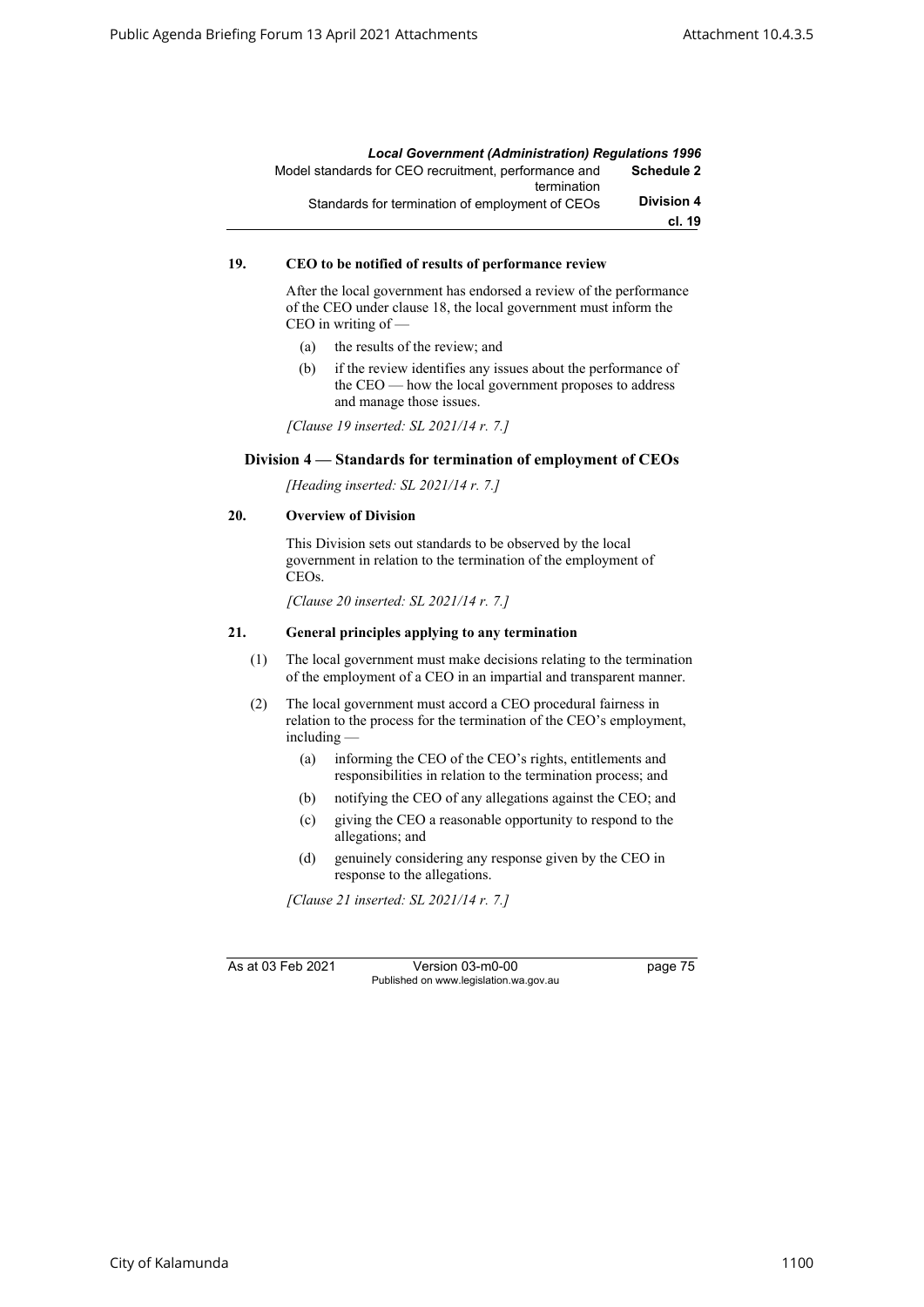| Schedule 2                             |                                                                                                                                                                                                                    | Lucal Government (Administration) Regulations 1990<br>Model standards for CEO recruitment, performance and<br>termination                                                                                                                          |  |  |
|----------------------------------------|--------------------------------------------------------------------------------------------------------------------------------------------------------------------------------------------------------------------|----------------------------------------------------------------------------------------------------------------------------------------------------------------------------------------------------------------------------------------------------|--|--|
| <b>Division 4</b><br>cl. 22            |                                                                                                                                                                                                                    | Standards for termination of employment of CEOs                                                                                                                                                                                                    |  |  |
| 22.                                    |                                                                                                                                                                                                                    | Additional principles applying to termination for<br>performance-related reasons                                                                                                                                                                   |  |  |
| (1)                                    |                                                                                                                                                                                                                    | This clause applies if the local government proposes to terminate the<br>employment of a CEO for reasons related to the CEO's performance.                                                                                                         |  |  |
| (2)                                    | The local government must not terminate the CEO's employment<br>unless the local government has -                                                                                                                  |                                                                                                                                                                                                                                                    |  |  |
|                                        | (a)                                                                                                                                                                                                                | in the course of carrying out the review of the CEO's<br>performance referred to in subclause (3) or any other review<br>of the CEO's performance, identified any issues (the<br>performance issues) related to the performance of the CEO;<br>and |  |  |
|                                        | (b)                                                                                                                                                                                                                | informed the CEO of the performance issues; and                                                                                                                                                                                                    |  |  |
|                                        | (c)                                                                                                                                                                                                                | given the CEO a reasonable opportunity to address, and<br>implement a plan to remedy, the performance issues; and                                                                                                                                  |  |  |
|                                        | (d)                                                                                                                                                                                                                | determined that the CEO has not remedied the performance<br>issues to the satisfaction of the local government.                                                                                                                                    |  |  |
| (3)                                    | The local government must not terminate the CEO's employment<br>unless the local government has, within the preceding 12-month<br>period, reviewed the performance of the CEO under section 5.38(1) of<br>the Act. |                                                                                                                                                                                                                                                    |  |  |
| [Clause 22 inserted: SL 2021/14 r. 7.] |                                                                                                                                                                                                                    |                                                                                                                                                                                                                                                    |  |  |
| 23.                                    |                                                                                                                                                                                                                    | <b>Decision to terminate</b>                                                                                                                                                                                                                       |  |  |
|                                        | council.                                                                                                                                                                                                           | Any decision by the local government to terminate the employment of<br>a CEO must be made by resolution of an absolute majority of the                                                                                                             |  |  |
|                                        |                                                                                                                                                                                                                    | [Clause 23 inserted: SL 2021/14 r. 7.]                                                                                                                                                                                                             |  |  |
| 24.                                    |                                                                                                                                                                                                                    | Notice of termination of employment                                                                                                                                                                                                                |  |  |
| (1)                                    | If the local government terminates the employment of a CEO, the<br>local government must give the CEO notice in writing of the<br>termination.                                                                     |                                                                                                                                                                                                                                                    |  |  |

page 76 Version 03-m0-00 As at 03 Feb 2021 Published on www.legislation.wa.gov.au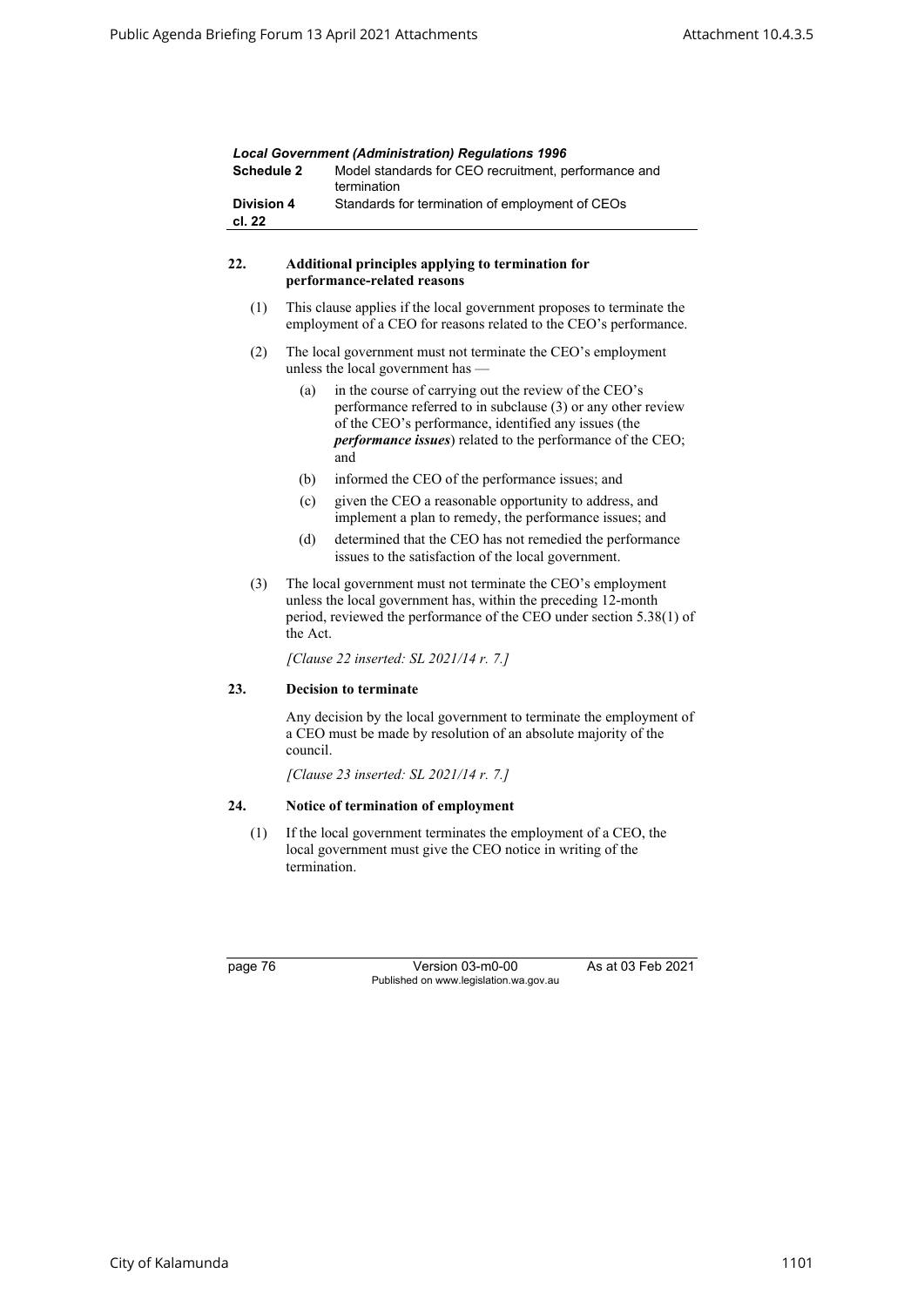|                   | <b>Local Government (Administration) Requlations 1996</b>           |
|-------------------|---------------------------------------------------------------------|
| <b>Schedule 2</b> | Model standards for CEO recruitment, performance and<br>termination |
| <b>Division 4</b> | Standards for termination of employment of CEOs                     |
| cl. 24            |                                                                     |

(2) The notice must set out the local government's reasons for terminating the employment of the CEO.

*[Clause 24 inserted: SL 2021/14 r. 7.]*

As at 03 Feb 2021 Version 03-m0-00 page 77 Published on www.legislation.wa.gov.au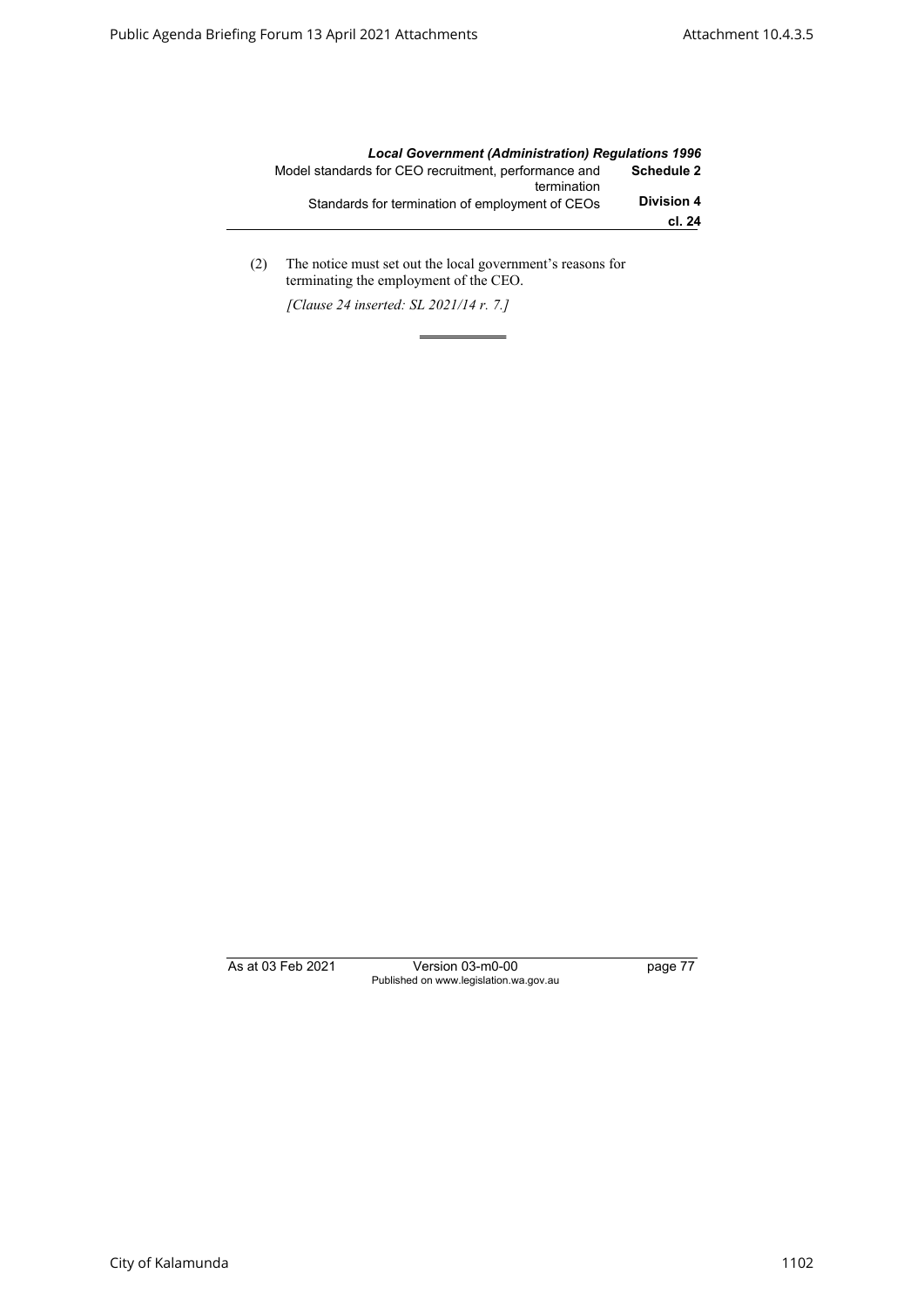*Local Government (Administration) Regulations 1996* **Notes** Compilation table

# **Notes**

This is a compilation of the *Local Government (Administration) Regulations 1996* and includes amendments made by other written laws. For provisions that have come into operation, and for information about any reprints, see the compilation table.

**Compilation table**

| <b>Citation</b>                                                                                                           | <b>Published</b>           | Commencement                                                                                                                                       |
|---------------------------------------------------------------------------------------------------------------------------|----------------------------|----------------------------------------------------------------------------------------------------------------------------------------------------|
| Local Government (Administration)<br>Regulations 1996                                                                     | 24 Jun 1996<br>p. 2799-826 | 1 Jul 1996 (see r. 2)                                                                                                                              |
| Local Government (Administration)<br><b>Amendment Regulations 1996</b>                                                    | 28 Jun 1996<br>p. 3171     | 1 Jul 1996 <sup>1</sup>                                                                                                                            |
| Local Government (Administration)<br><b>Amendment Regulations 1999</b>                                                    | 23 Apr 1999<br>p. 1717-21  | 23 Apr 1999                                                                                                                                        |
| Local Government (Administration)<br><b>Amendment Regulations 2000</b>                                                    | 25 Feb 2000<br>p. 969      | 25 Feb 2000 (see r. 2 and Gazette<br>25 Feb 2000 p. 970)                                                                                           |
| Local Government (Administration)<br><b>Amendment Regulations 2002</b>                                                    | 28 Jun 2002<br>p. 3079-81  | 28 Jun 2002                                                                                                                                        |
| Reprint of the Local Government (Administration) Regulations 1996 as at 30 Aug 2002<br>(includes amendments listed above) |                            |                                                                                                                                                    |
| Local Government (Administration)<br>Amendment Regulations 2005 <sup>2</sup>                                              | 31 Mar 2005<br>p. 1030-6   | 1 Apr 2005 (see r. 2 and Gazette<br>31 Mar 2005 p. 1029)                                                                                           |
| Local Government (Administration)<br>Amendment Regulations (No. 2) 2005                                                   | 31 Mar 2005<br>p. 1037-41  | 7 May 2005 (see r. 2)                                                                                                                              |
| Local Government (Administration)<br>Amendment Regulations (No. 3) 2005                                                   | 13 May 2005<br>p. 2086     | 13 May 2005                                                                                                                                        |
| Local Government (Administration)<br>Amendment Regulations (No. 4) 2005                                                   | 19 Aug 2005<br>p. 3871-3   | 19 Aug 2005                                                                                                                                        |
| Reprint 2: The Local Government (Administration) Regulations 1996 as at 17 Nov 2006<br>(includes amendments listed above) |                            |                                                                                                                                                    |
| Local Government (Administration)<br><b>Amendment Regulations 2007</b>                                                    | 21 Aug 2007<br>p. 4189-93  | r. 1 and 2: 21 Aug 2007<br>(see r. $2(a)$ );<br>Regulations other than r. 1 and 2:<br>21 Oct 2007 (see r. 2(b) and<br>Gazette 21 Aug 2007 p. 4173) |
| Local Government (Administration)<br><b>Amendment Regulations 2009</b>                                                    | 20 Nov 2009<br>p. 4660-1   | r. 1 and 2: 20 Nov 2009<br>(see r. $2(a)$ );<br>Regulations other than r. 1 and 2:<br>21 Nov 2009 (see r. 2(b) and<br>Gazette 20 Nov 2009 p. 4649) |
| page 78                                                                                                                   | Version 03-m0-00           | As at 03 Feb 2021                                                                                                                                  |

Published on www.legislation.wa.gov.au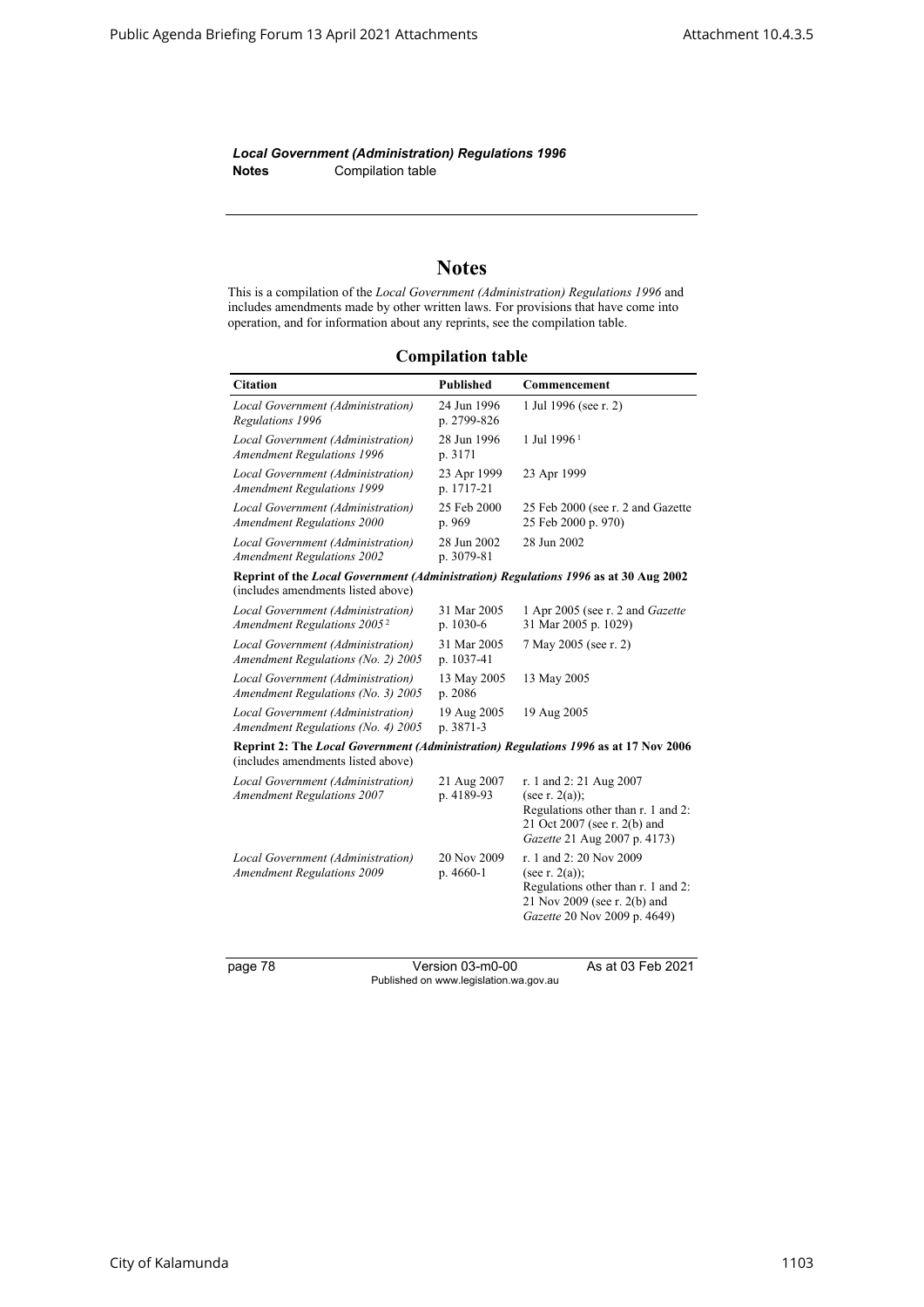## *Local Government (Administration) Regulations 1996* Compilation table **Notes**

| <b>Citation</b>                                                                                                          | <b>Published</b>          | Commencement                                                                                                                                                                          |  |
|--------------------------------------------------------------------------------------------------------------------------|---------------------------|---------------------------------------------------------------------------------------------------------------------------------------------------------------------------------------|--|
| Local Government (Administration)<br><b>Amendment Regulations 2011</b>                                                   | 3 May 2011<br>p. 1593-7   | r. 1 and 2: 3 May 2011<br>(see r. $2(a)$ );<br>r. 7: 4 May 2011 (see r. 2(b) and<br>Gazette 3 May 2011 p. 1577);<br>Regulations other than r. 1, 2<br>and 7: 4 May 2011 (see r. 2(c)) |  |
| Local Government (Administration)<br>Amendment Regulations (No. 2) 2011                                                  | 26 Aug 2011<br>p. 3481-7  | r. 1 and 2: 26 Aug 2011<br>(see r. $2(a)$ );<br>Regulations other than r. 1 and 2:<br>26 Aug 2011 (see r. 2(b))                                                                       |  |
| Reprint 3: The Local Government (Administration) Regulations 1996 as at 3 Feb 2012<br>(includes amendments listed above) |                           |                                                                                                                                                                                       |  |
| Local Government (Administration)<br><b>Amendment Regulations 2012</b>                                                   | 13 Jul 2012<br>p. 3218-19 | r. 1 and 2: 13 Jul 2012<br>(see r. $2(a)$ );<br>r. 3 and 4: 14 Jul 2012<br>(see r. $2(c)$ );<br>r. 5-8: 1 Jul 2013 (see r. 2(b) and<br>Gazette 8 Feb 2013 p. 863)                     |  |
| Local Government (Administration)<br><b>Amendment Regulations 2014</b>                                                   | 28 Feb 2014<br>p. 519     | r. 1 and 2: 28 Feb 2014<br>(see r. $2(a)$ );<br>Regulations other than r. 1 and 2:<br>1 Mar 2014 (see r. 2(b))                                                                        |  |
| Local Government (Administration)<br><b>Amendment Regulations 2016</b>                                                   | 4 Mar 2016<br>p. 649-58   | r. 1 and 2: 4 Mar 2016<br>(see r. $2(a)$ );<br>Regulations other than r. 1 and 2:<br>5 Mar 2016 (see r. 2(b))                                                                         |  |
| <b>Local Government Regulations</b><br>Amendment (Gifts) Regulations 2017<br>Pt. 2                                       | 20 Jan 2017<br>p. 648-50  | 21 Jan 2017 (see r. 2(b))                                                                                                                                                             |  |
| <b>Local Government Regulations</b><br>Amendment (Recovery of Advance<br>Payments) Regulations 2018 Pt. 2                | 14 Dec 2018<br>p. 4805-6  | 15 Dec 2018 (see r. 2(b))                                                                                                                                                             |  |
| <b>Local Government Regulations</b><br>Amendment (Induction and Training)<br>Regulations 2019 Pt. 3                      | 9 Aug 2019<br>p. 3020-3   | 16 Sep 2019 (see r. 2(c) and<br>Gazette 9 Aug 2019 p. 3019)                                                                                                                           |  |
| <b>Local Government Regulations</b><br>Amendment (Gifts) Regulations 2019<br>Pt. 2                                       | 18 Oct 2019<br>p. 3679-84 | 19 Oct 2019 (see r. 2(b) and<br>Gazette 18 Oct 2019 p. 3673)                                                                                                                          |  |
| Local Government (Administration)<br><b>Amendment Regulations 2020</b>                                                   | SL 2020/20<br>25 Mar 2020 | r. 1 and 2: 25 Mar 2020 (see<br>r. $2(a)$ ;<br>Regulations other than r. 1 and 2:<br>26 Mar 2020 (see r. 2(b))                                                                        |  |

As at 03 Feb 2021 Version 03-m0-00 page 79 Published on www.legislation.wa.gov.au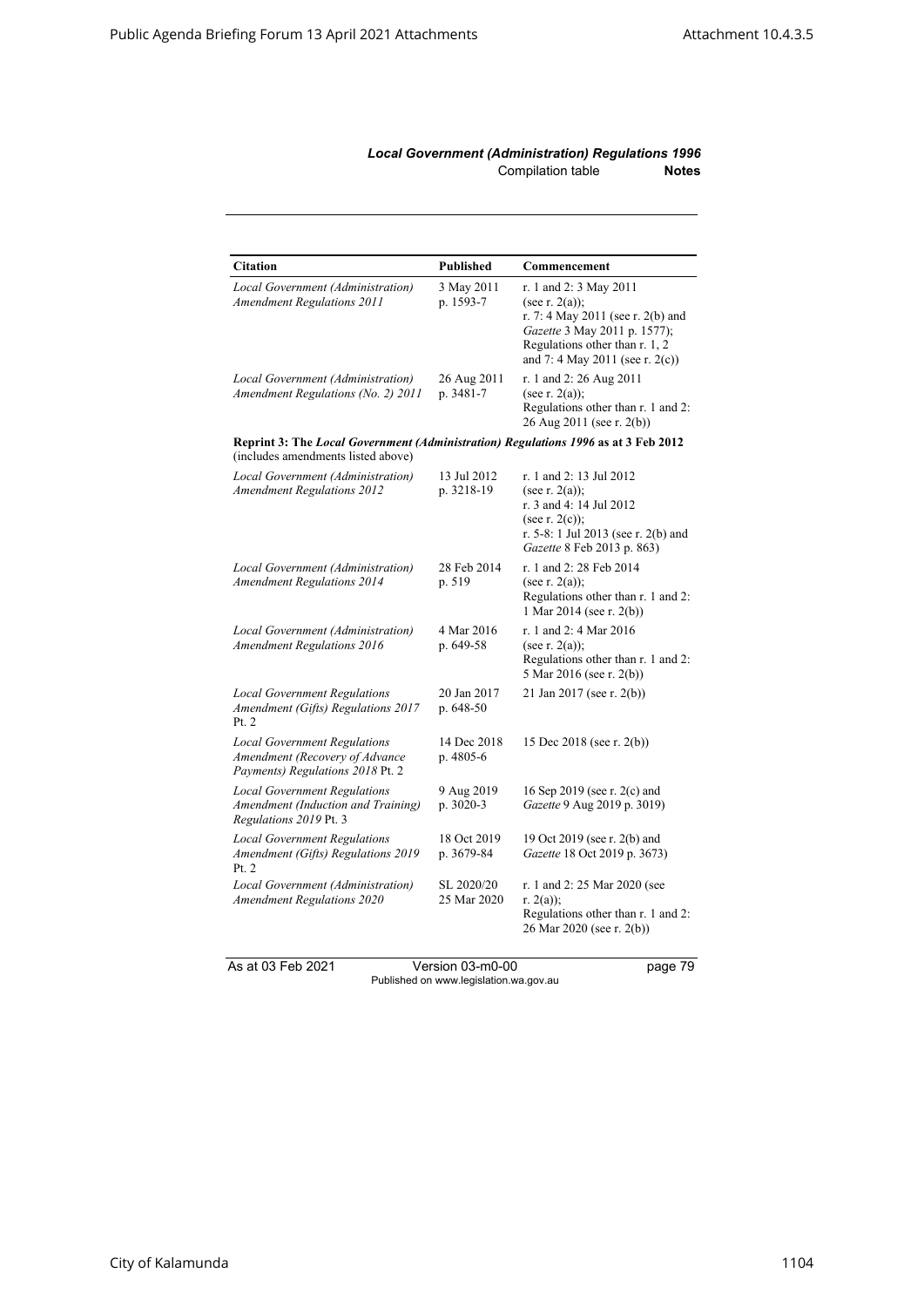#### *Local Government (Administration) Regulations 1996* **Notes** Other notes

| <b>Citation</b>                                                                    | <b>Published</b>          | Commencement                                                                                                                          |
|------------------------------------------------------------------------------------|---------------------------|---------------------------------------------------------------------------------------------------------------------------------------|
| <b>Local Government Regulations</b><br>Amendment Regulations (No. 2) 2020<br>Pt. 5 | SL 2020/213<br>6 Nov 2020 | 7 Nov 2020 (see r. 2(b) and<br>SL 2020/212 cl. 2)                                                                                     |
| Local Government (Administration)<br><b>Amendment Regulations 2021</b>             | SL 2021/14<br>2 Feb 2021  | r. 1 and 2: 2 Feb 2021<br>(see r. $2(a)$ );<br>Regulations other than r. 1 and 2:<br>3 Feb 2021 (see r. 2(b) and<br>SL 2021/13 cl. 2) |
| Local Government (Model Code of<br>Conduct) Regulations 2021 r. 5                  | SL 2021/15<br>2 Feb 2021  | 3 Feb 2021 (see r. 2(b) and<br>SL 2021/13 cl. 2)                                                                                      |
| Local Government Amendment<br>(Employee Code of Conduct)<br>Regulations 2021 Pt. 2 | SL 2021/16<br>2 Feb 2021  | 3 Feb 2021 (see r. 2(b) and<br>SL 2021/13 cl. 2)                                                                                      |

# **Other notes**

<sup>1</sup> The commencement date of 1 Jul 1996 is the commencement date of the principal regulations.

<sup>2</sup> The *Local Government (Administration) Amendment Regulations 2005* r. 15 is a transitional provision that is of no further effect.

page 80 Version 03-m0-00 As at 03 Feb 2021 Published on www.legislation.wa.gov.au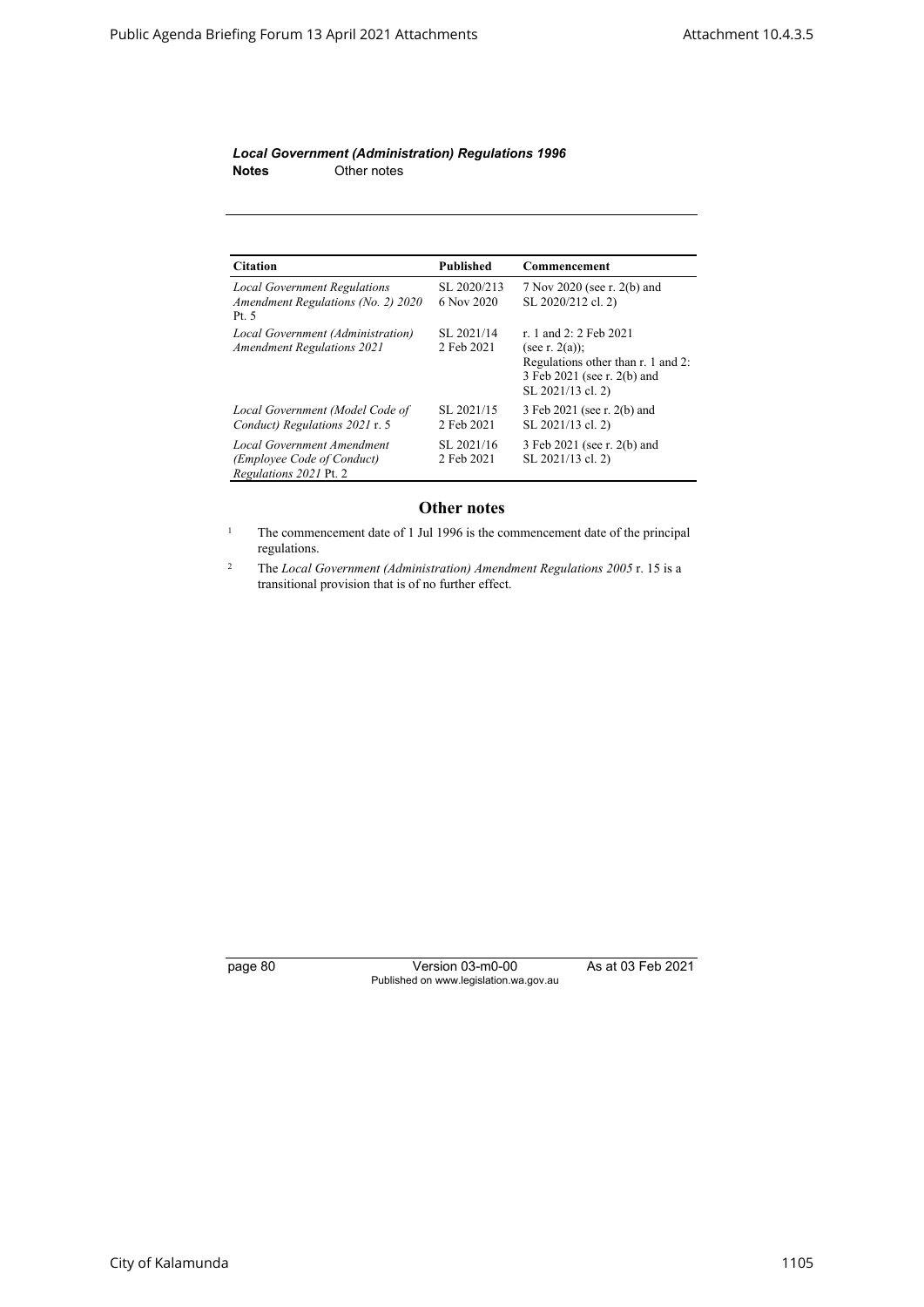Defined terms

# **Defined terms**

[This is a list of terms defined and the provisions where they are defined.<br>The list is not part of the law.]

| <b>Defined term</b> | Provision(s) |
|---------------------|--------------|
|                     |              |
|                     |              |
|                     |              |
|                     |              |
|                     |              |
|                     |              |
|                     |              |
|                     |              |
|                     |              |
|                     |              |
|                     |              |
|                     |              |
|                     |              |
|                     |              |
|                     |              |
|                     |              |
|                     |              |
|                     |              |
|                     |              |
|                     |              |
|                     |              |
|                     |              |
|                     |              |
|                     |              |
|                     |              |
|                     |              |
|                     |              |
|                     |              |
|                     |              |
|                     |              |
|                     |              |
|                     |              |
|                     |              |
|                     |              |
|                     |              |
|                     |              |
|                     |              |
|                     |              |
|                     |              |
|                     |              |

As at 03 Feb 2021

Version 03-m0-00 Published on www.legislation.wa.gov.au page 81